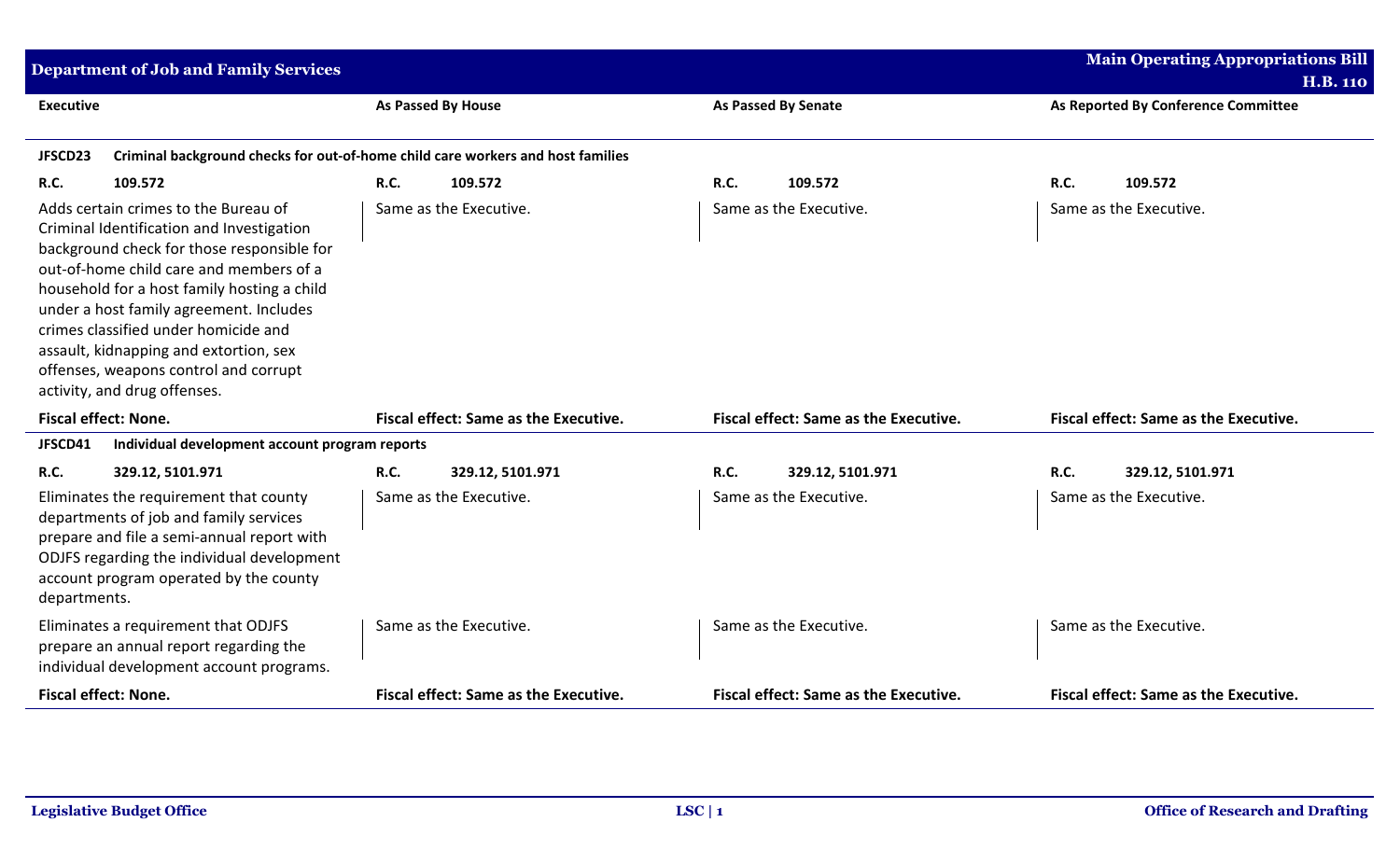| <b>Main Operating Appropriations Bill</b><br><b>Department of Job and Family Services</b>                                                                                                                                                                  |                                                         |                                                  |                                                        |
|------------------------------------------------------------------------------------------------------------------------------------------------------------------------------------------------------------------------------------------------------------|---------------------------------------------------------|--------------------------------------------------|--------------------------------------------------------|
| <b>Executive</b>                                                                                                                                                                                                                                           | <b>As Passed By House</b>                               | <b>As Passed By Senate</b>                       | <b>H.B. 110</b><br>As Reported By Conference Committee |
| <b>Foster Care Bill of Rights</b><br>JFSCD27                                                                                                                                                                                                               |                                                         |                                                  |                                                        |
| <b>R.C.</b><br>2151.011, 2151.316, 5103.02,<br>5103.163                                                                                                                                                                                                    | <b>R.C.</b><br>2151.011, 2151.316, 5103.02,<br>5103.163 | R.C.<br>2151.011, 2151.316, 5103.02,<br>5103.163 | R.C.<br>2151.011, 2151.316, 5103.02,<br>5103.163       |
| Requires ODJFS to adopt rules to establish a<br>Foster Youth Bill of Rights and a Resource<br>Family Bill of Rights.                                                                                                                                       | Same as the Executive.                                  | Same as the Executive.                           | Same as the Executive.                                 |
| States that in the event of a conflict<br>between the two, the Foster Youth Bill of<br>Rights prevails.                                                                                                                                                    | Same as the Executive.                                  | Same as the Executive.                           | Same as the Executive.                                 |
| Defines a "resource caregiver" as a foster<br>caregiver or kinship caregiver and a<br>"resource family" as a foster home or the<br>kinship caregiver family.                                                                                               | Same as the Executive.                                  | Same as the Executive.                           | Same as the Executive.                                 |
| Provides that the Bills of Rights created for<br>foster youth and resource families do not<br>create grounds for a civil action against<br>ODJFS, the recommending agency, or the<br>custodial agency.                                                     | Same as the Executive.                                  | Same as the Executive.                           | Same as the Executive.                                 |
| <b>Fiscal effect: Minimal.</b>                                                                                                                                                                                                                             | <b>Fiscal effect: Same as the Executive.</b>            | <b>Fiscal effect: Same as the Executive.</b>     | <b>Fiscal effect: Same as the Executive.</b>           |
| JFSCD25<br>Reimbursement of federal juvenile court programs                                                                                                                                                                                                |                                                         |                                                  |                                                        |
| <b>R.C.</b><br>2151.152                                                                                                                                                                                                                                    | R.C.<br>2151.152                                        | <b>R.C.</b><br>2151.152                          | R.C.<br>2151.152                                       |
| Adds prevention services costs under the<br>federal Family First Prevention Services Act<br>to the list of expenses for which a juvenile<br>court may receive reimbursement upon<br>agreement with ODJFS on behalf of a child in<br>certain circumstances. | Same as the Executive.                                  | Same as the Executive.                           | Same as the Executive.                                 |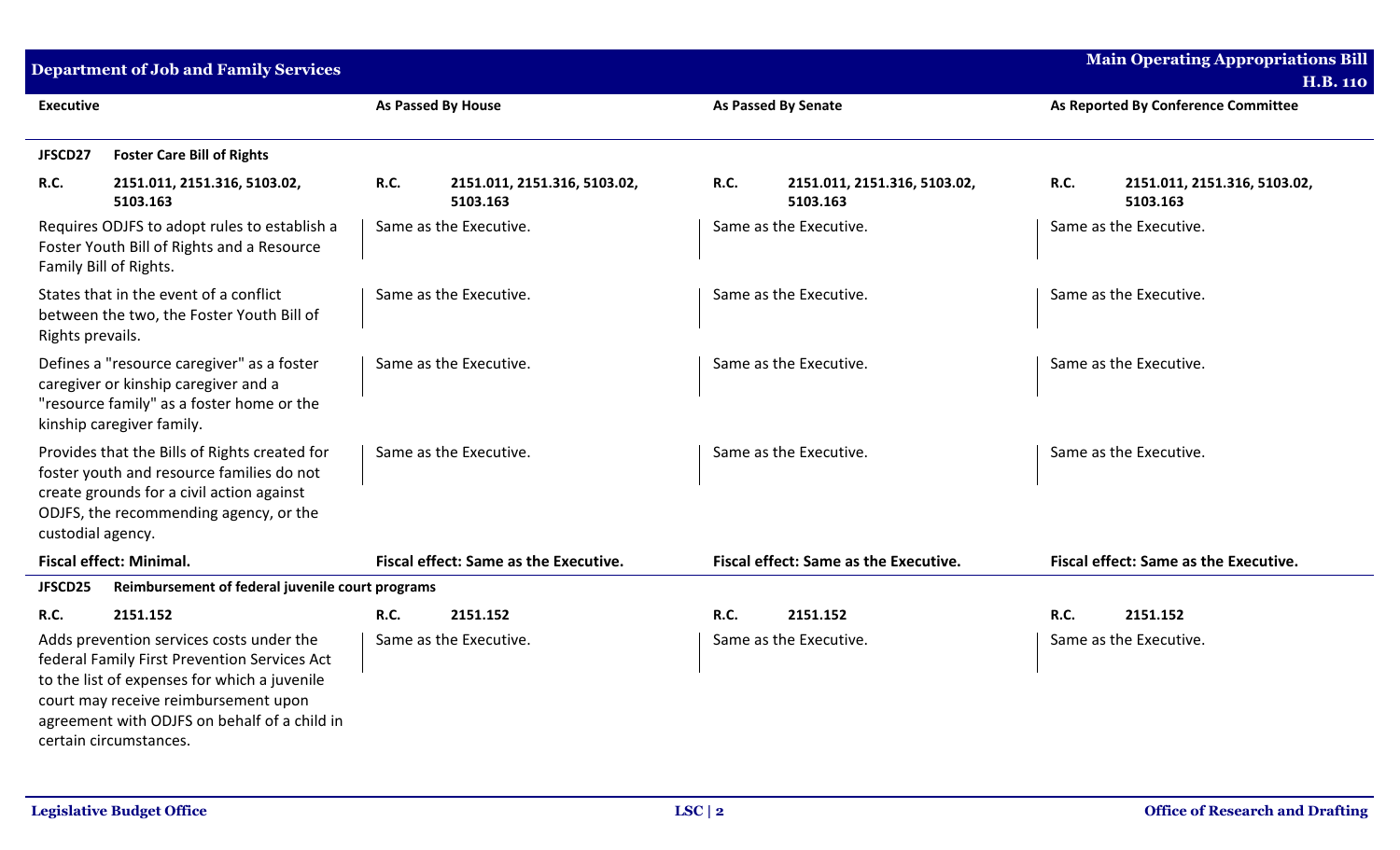| <b>Department of Job and Family Services</b>                                                                                                                                                                                                                                              |                                              |                                              | <b>Main Operating Appropriations Bill</b><br><b>H.B. 110</b> |
|-------------------------------------------------------------------------------------------------------------------------------------------------------------------------------------------------------------------------------------------------------------------------------------------|----------------------------------------------|----------------------------------------------|--------------------------------------------------------------|
| <b>Executive</b>                                                                                                                                                                                                                                                                          | <b>As Passed By House</b>                    | <b>As Passed By Senate</b>                   | As Reported By Conference Committee                          |
| Adds a child who is at the imminent risk of<br>removal from the home and is a sibling of a<br>child in the temporary or permanent<br>custody of the court to the list of<br>circumstances of a child on whose behalf<br>reimbursement may be sought.                                      | Same as the Executive.                       | Same as the Executive.                       | Same as the Executive.                                       |
| <b>Fiscal effect: Allowing juvenile courts to</b><br>receive reimbursement for these expenses<br>may result in additional revenue for courts.                                                                                                                                             | <b>Fiscal effect: Same as the Executive.</b> | <b>Fiscal effect: Same as the Executive.</b> | <b>Fiscal effect: Same as the Executive.</b>                 |
| JFSCD31<br>Family service plan and permanency plan                                                                                                                                                                                                                                        |                                              |                                              |                                                              |
| R.C.<br>2151.412                                                                                                                                                                                                                                                                          | R.C.<br>2151.412                             | <b>R.C.</b><br>2151.412                      | <b>R.C.</b><br>2151.412                                      |
| Repeals the option for a public children<br>services agency (PCSA) to employ a family<br>service plan for any child for whom the PCSA<br>provides in- home services under an<br>alternative response to a child abuse or<br>neglect report.                                               | Same as the Executive.                       | Same as the Executive.                       | Same as the Executive.                                       |
| Until January 1, 2023, maintains the<br>permissive authority of a PCSA or PCPA to<br>include a supplement plan for locating a<br>permanent family placement to a case plan,<br>but limits the authority to apply only with<br>respect to case plans for children in<br>temporary custody. | Same as the Executive.                       | Same as the Executive.                       | Same as the Executive.                                       |
| Effective January 1, 2023, replaces the<br>permissive authority with a mandate that<br>the PCSA or PCPA include a permanency<br>plan in the case plans for all children in<br>temporary custody.                                                                                          | Same as the Executive.                       | Same as the Executive.                       | Same as the Executive.                                       |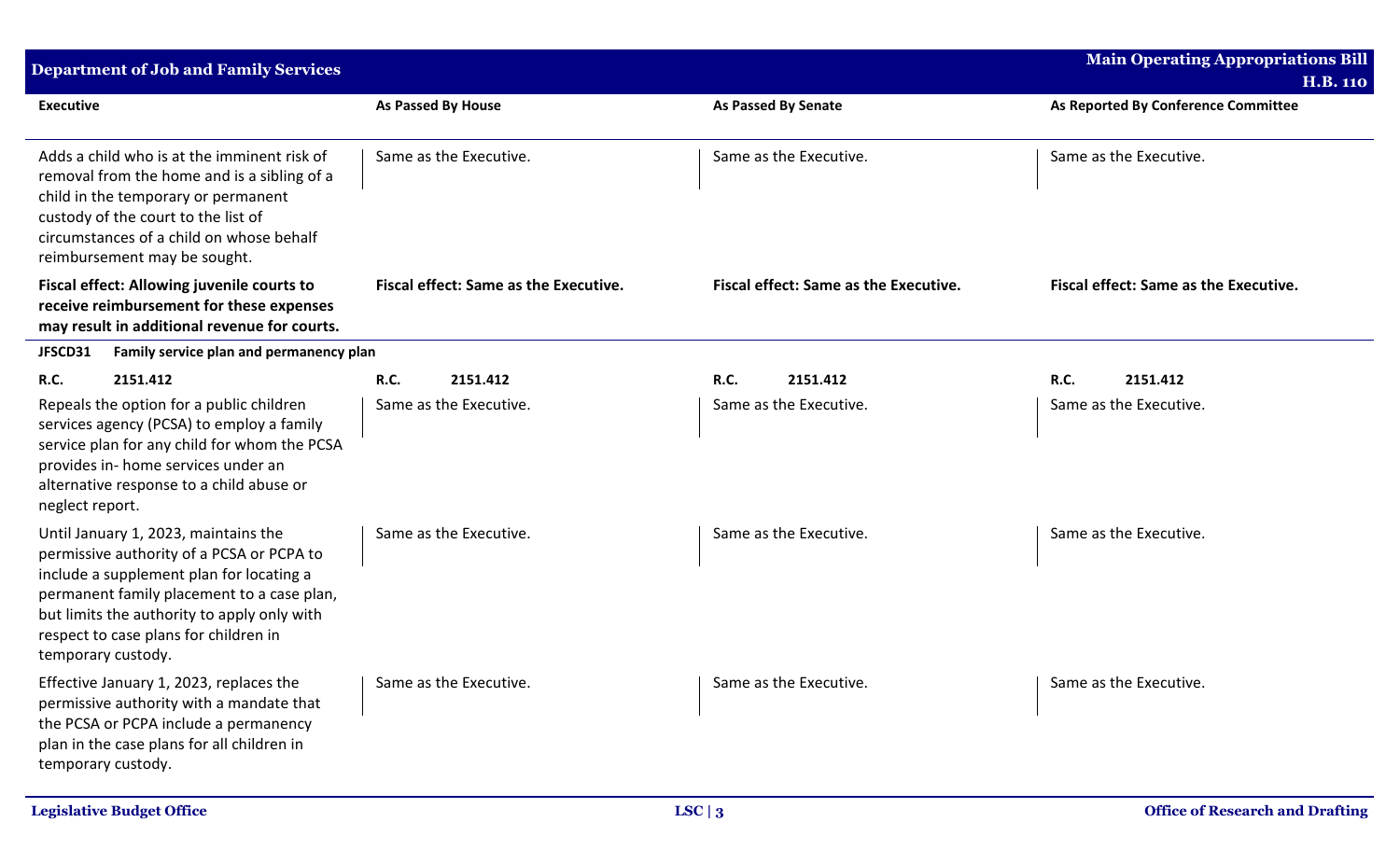| <b>Department of Job and Family Services</b>                                                                                                                                                                                                                               |                                              |                                              | <b>Main Operating Appropriations Bill</b>    |
|----------------------------------------------------------------------------------------------------------------------------------------------------------------------------------------------------------------------------------------------------------------------------|----------------------------------------------|----------------------------------------------|----------------------------------------------|
|                                                                                                                                                                                                                                                                            |                                              |                                              | <b>H.B. 110</b>                              |
| <b>Executive</b>                                                                                                                                                                                                                                                           | <b>As Passed By House</b>                    | <b>As Passed By Senate</b>                   | As Reported By Conference Committee          |
| Requires the services under the permanency<br>plan to be provided concurrently with the<br>efforts at family reunification.                                                                                                                                                | Same as the Executive.                       | Same as the Executive.                       | Same as the Executive.                       |
| Requires the ODJFS Director to adopt case<br>plan rules for the concurrent provision of<br>services to achieve permanency for a child in<br>temporary custody.                                                                                                             | Same as the Executive.                       | Same as the Executive.                       | Same as the Executive.                       |
| Fiscal effect: It appears that some<br>concurrent planning is practiced by most<br>PCSAs now. However, PCSAs' costs might<br>increase depending on how current<br>practices compare to rules adopted.                                                                      | <b>Fiscal effect: Same as the Executive.</b> | <b>Fiscal effect: Same as the Executive.</b> | <b>Fiscal effect: Same as the Executive.</b> |
| JFSCD32<br>Kinship caregiver placement efforts                                                                                                                                                                                                                             |                                              |                                              |                                              |
| <b>R.C.</b><br>2151.416, 2151.4115-2151.4122                                                                                                                                                                                                                               | <b>R.C.</b><br>2151.416, 2151.4115-2151.4122 | <b>R.C.</b><br>2151.416, 2151.4115-2151.4122 | <b>R.C.</b><br>2151.416, 2151.4115-2151.4122 |
| Requires PCSAs and private child placing<br>agencies (PCPAs) with temporary custody of<br>a child or a child placed in a planned<br>permanent living arrangement to make<br>intensive efforts to identify potential kinship<br>caregivers using certain search technology. | Same as the Executive.                       | Same as the Executive.                       | Same as the Executive.                       |
| Requires, at every court hearing involving a<br>child described above, that the court review<br>all of the following regarding a PCSA's or<br>PCPA's efforts to locate appropriate and<br>willing kinship caregivers for the child:                                        | Same as the Executive.                       | Same as the Executive.                       | Same as the Executive.                       |
| (1) Whether the child is currently receiving<br>care from a kinship caregiver.                                                                                                                                                                                             | (1) Same as the Executive.                   | (1) Same as the Executive.                   | (1) Same as the Executive.                   |
| (2) What efforts the agency has taken to<br>locate kinship caregivers since the previous                                                                                                                                                                                   | (2) Same as the Executive.                   | (2) Same as the Executive.                   | (2) Same as the Executive.                   |
| <b>Legislative Budget Office</b>                                                                                                                                                                                                                                           |                                              | LSC   $4$                                    | <b>Office of Research and Drafting</b>       |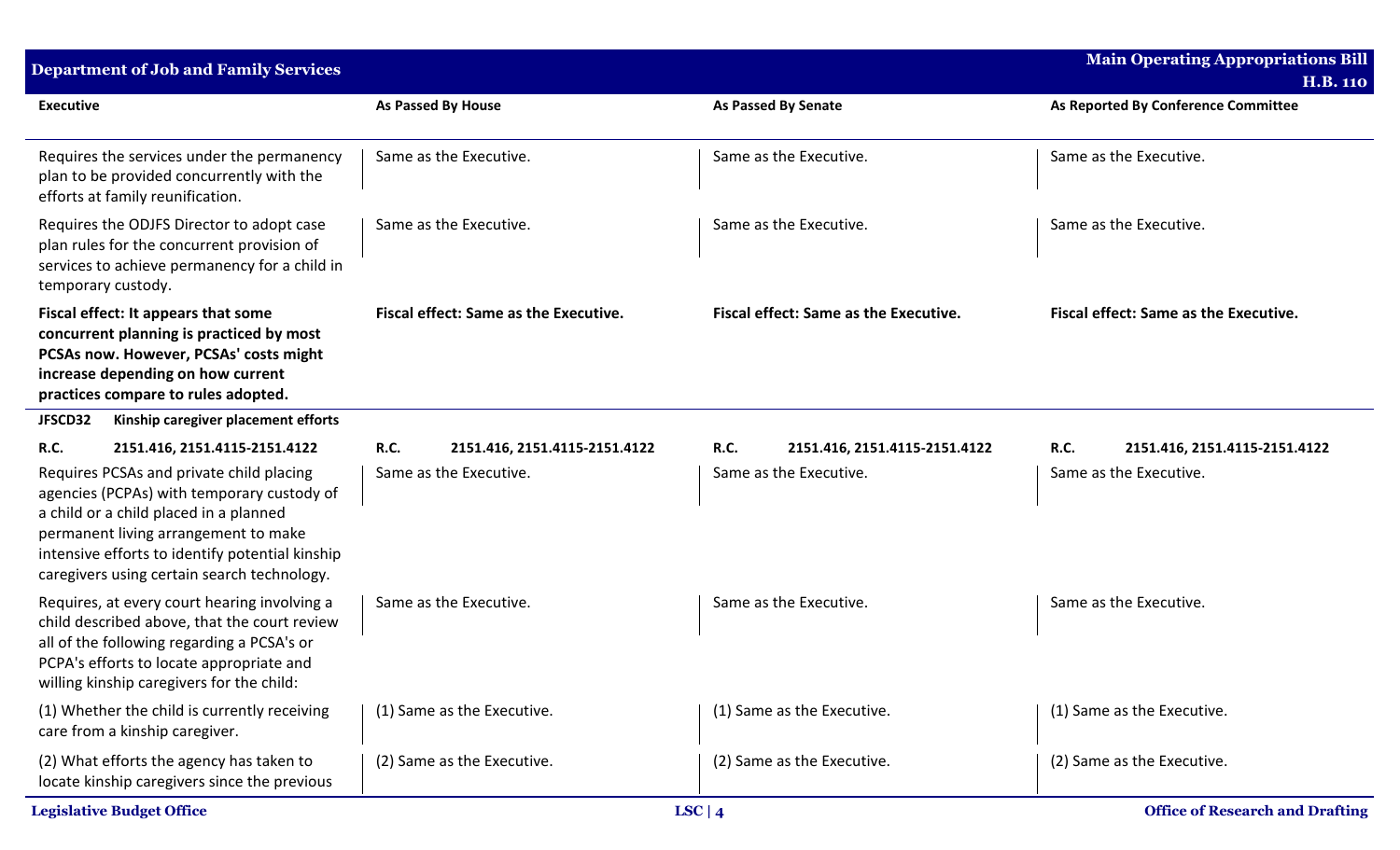| <b>Department of Job and Family Services</b>                                                                                                                                                                                                                                  |                            |                            | <b>Main Operating Appropriations Bill</b><br><b>H.B. 110</b> |
|-------------------------------------------------------------------------------------------------------------------------------------------------------------------------------------------------------------------------------------------------------------------------------|----------------------------|----------------------------|--------------------------------------------------------------|
| <b>Executive</b>                                                                                                                                                                                                                                                              | As Passed By House         | <b>As Passed By Senate</b> | As Reported By Conference Committee                          |
| hearing.                                                                                                                                                                                                                                                                      |                            |                            |                                                              |
| (3) Whether any previous order of the court<br>that deemed further intensive efforts to find<br>kinship caregivers unnecessary should<br>remain in effect.                                                                                                                    | (3) Same as the Executive. | (3) Same as the Executive. | (3) Same as the Executive.                                   |
| Requires a PCSA or PCPA to include a<br>summary of its efforts to find an appropriate<br>and willing kinship caregiver for a child as<br>part of the semiannual administrative review<br>of the child's case plan, unless a court has<br>determined such efforts unnecessary. | Same as the Executive.     | Same as the Executive.     | Same as the Executive.                                       |
| Allows a court to issue an order determining<br>that a child's current placement is in the<br>child's best interest and that further<br>intensive efforts at finding kinship caregivers<br>are unnecessary if all of the following<br>conditions are met:                     | Same as the Executive.     | Same as the Executive.     | Same as the Executive.                                       |
| (1) The child has been in a stable home<br>environment for the past 12 consecutive<br>months.                                                                                                                                                                                 | (1) Same as the Executive. | (1) Same as the Executive. | (1) Same as the Executive.                                   |
| (2) The current caregivers are interested in<br>permanently caring for the child.                                                                                                                                                                                             | (2) Same as the Executive. | (2) Same as the Executive. | (2) Same as the Executive.                                   |
| (3) Removal would be detrimental to the<br>child.                                                                                                                                                                                                                             | (3) Same as the Executive. | (3) Same as the Executive. | (3) Same as the Executive.                                   |
| Provides that current caregivers of a child<br>will be considered to have a kin relationship<br>with a child and equal standing with<br>relatives regarding permanency if a court<br>has determined that the child's current                                                  | Same as the Executive.     | Same as the Executive.     | Same as the Executive.                                       |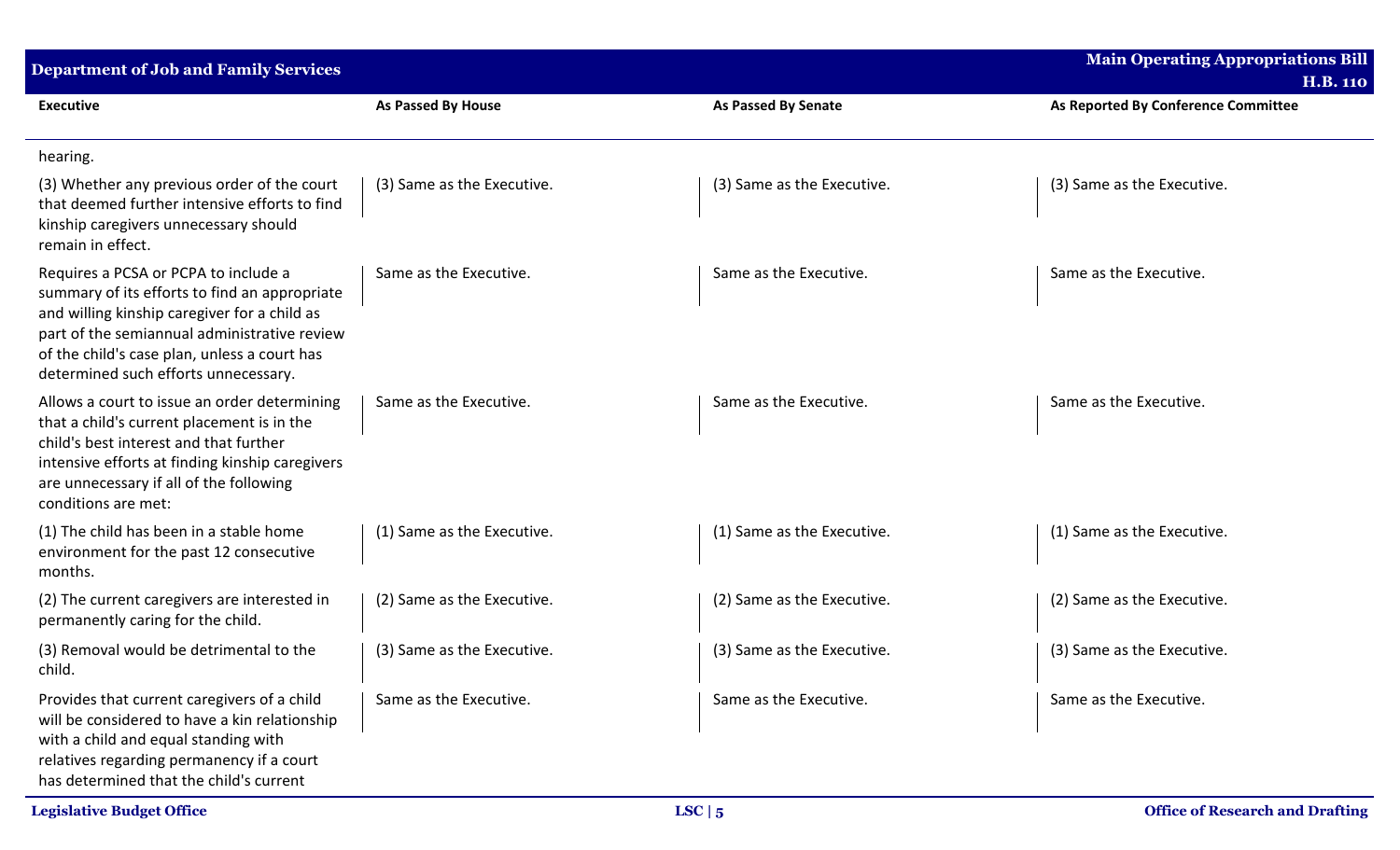| <b>Department of Job and Family Services</b>                                                                                                                                                                                                                                                                         |                                                                                            |                                                       | <b>Main Operating Appropriations Bill</b><br><b>H.B. 110</b> |  |
|----------------------------------------------------------------------------------------------------------------------------------------------------------------------------------------------------------------------------------------------------------------------------------------------------------------------|--------------------------------------------------------------------------------------------|-------------------------------------------------------|--------------------------------------------------------------|--|
| <b>Executive</b>                                                                                                                                                                                                                                                                                                     | <b>As Passed By House</b>                                                                  | <b>As Passed By Senate</b>                            | As Reported By Conference Committee                          |  |
| placement is in the child's best interest and<br>that intensive efforts to find kinship<br>caregivers are unnecessary.                                                                                                                                                                                               |                                                                                            |                                                       |                                                              |  |
| Permits a court to excuse a PCSA or PCPA<br>from considering a child's family member as<br>a permanent placement option for the child<br>if the family member has failed to show<br>interest within six months of receiving notice<br>of the child's placement in the temporary<br>care of the PCSA or PCPA.         | Same as the Executive.                                                                     | Same as the Executive.                                | Same as the Executive.                                       |  |
| Provides that nothing in these provisions<br>prevents a PCSA or PCPA from continuing to<br>search for an appropriate kinship caregiver.                                                                                                                                                                              | Same as the Executive.                                                                     | Same as the Executive.                                | Same as the Executive.                                       |  |
| Fiscal effect: These changes may result in<br>additional costs to courts if it requires<br>additional time to conduct a hearing. PCSAs<br>may experience additional costs to conduct<br>the required search and to include<br>summaries of these efforts. However, some<br>searches for kin are currently conducted. | <b>Fiscal effect: Same as the Executive.</b>                                               | <b>Fiscal effect: Same as the Executive.</b>          | <b>Fiscal effect: Same as the Executive.</b>                 |  |
| JFSCD28                                                                                                                                                                                                                                                                                                              | Foster care and adoption home study assessors; professional treatment staff qualifications |                                                       |                                                              |  |
| 3107.014<br><b>R.C.</b>                                                                                                                                                                                                                                                                                              |                                                                                            | <b>R.C.</b><br>3107.014, 5103.57                      |                                                              |  |
| Adds the following individuals to those<br>qualified to perform foster care and<br>adoption home studies:                                                                                                                                                                                                            | No provision.                                                                              | Same as the Executive, with the following<br>changes. | No provision.                                                |  |
| (1) Current and former PCSA caseworkers.                                                                                                                                                                                                                                                                             | (1) No provision.                                                                          | (1) No provision.                                     | (1) No provision.                                            |  |
| (2) Current PCSA caseworker supervisors.                                                                                                                                                                                                                                                                             | (2) No provision.                                                                          | (2) No provision.                                     | (2) No provision.                                            |  |
| <b>Legislative Budget Office</b>                                                                                                                                                                                                                                                                                     |                                                                                            | LSC   6                                               | <b>Office of Research and Drafting</b>                       |  |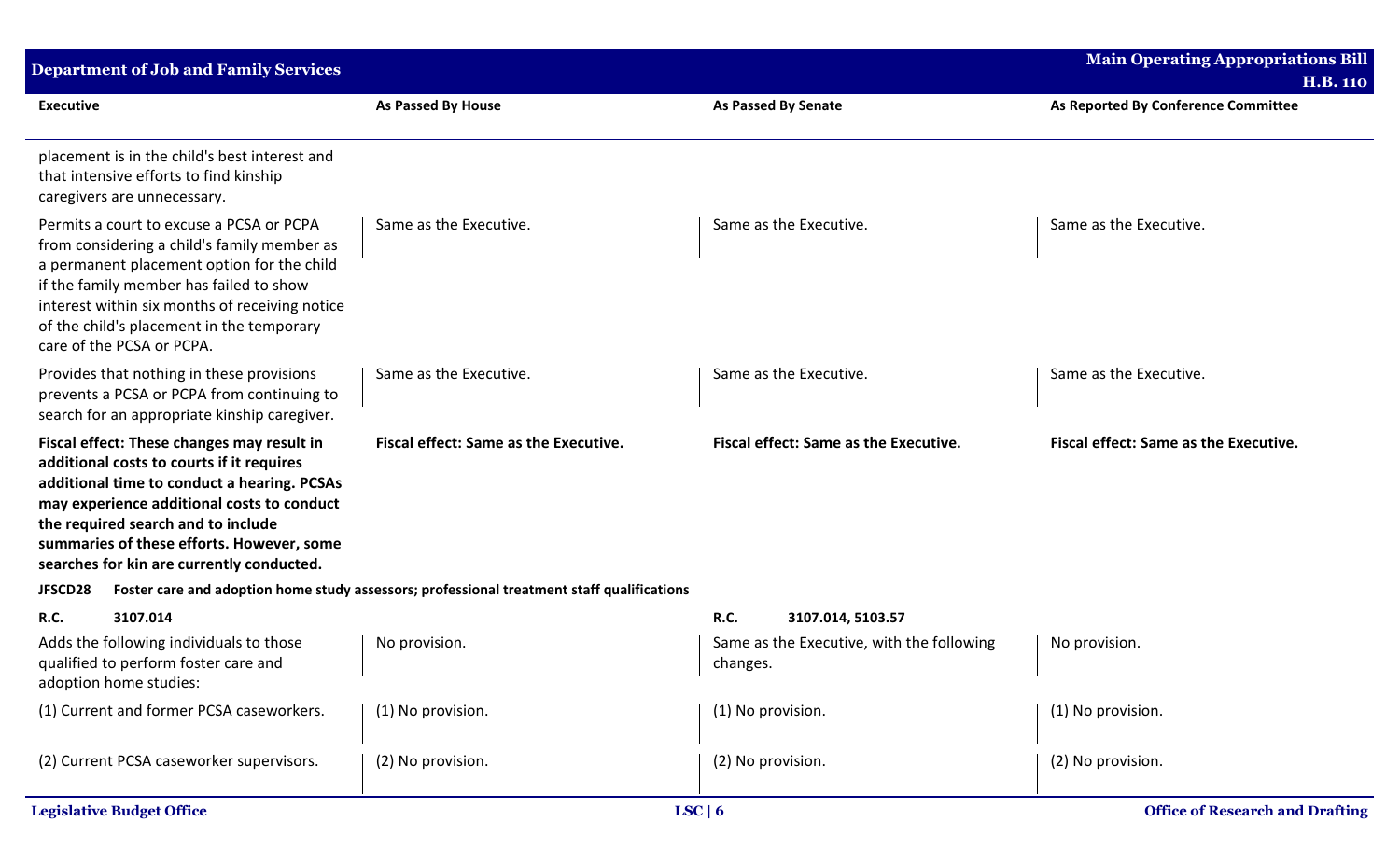| <b>Department of Job and Family Services</b>                                                                                                                                    |                          |                                                                                                                                                                                                                                               | <b>Main Operating Appropriations Bill</b><br><b>H.B. 110</b> |
|---------------------------------------------------------------------------------------------------------------------------------------------------------------------------------|--------------------------|-----------------------------------------------------------------------------------------------------------------------------------------------------------------------------------------------------------------------------------------------|--------------------------------------------------------------|
| <b>Executive</b>                                                                                                                                                                | As Passed By House       | <b>As Passed By Senate</b>                                                                                                                                                                                                                    | As Reported By Conference Committee                          |
| (3) An individual with a master's degree in<br>social work or a related field who is in a<br>human-services-related occupation and<br>been employed for at least two years.     | (3) No provision.        | (3) Individuals who hold a bachelor's degree<br>in certain human services fields.                                                                                                                                                             | (3) No provision.                                            |
| No provision.                                                                                                                                                                   | No provision.            | Requires professional treatment staff<br>employed by PCSAs, private child placement<br>agencies, and private noncustodial agencies<br>to meet the same educational qualifications<br>and training requirements PCSA caseworkers<br>must meet. | No provision.                                                |
| <b>Fiscal effect: Possible increase in training</b><br>costs if agencies use newly qualified<br>persons to conduct additional home studies.                                     |                          | Fiscal effect: Same as the Executive, but the<br>educational qualifications provision might<br>result in some additional costs.                                                                                                               |                                                              |
| Removes gender for who may adopt<br>JFSCD24                                                                                                                                     |                          |                                                                                                                                                                                                                                               |                                                              |
| R.C.<br>3107.03                                                                                                                                                                 |                          |                                                                                                                                                                                                                                               |                                                              |
| Changes a reference regarding persons who<br>No provision.<br>may adopt a child from "husband and wife"<br>to "legally married couple."                                         |                          | No provision.                                                                                                                                                                                                                                 | No provision.                                                |
| Fiscal effect: None.                                                                                                                                                            |                          |                                                                                                                                                                                                                                               |                                                              |
| Notification for sibling of adopted person<br>JFSCD26                                                                                                                           |                          |                                                                                                                                                                                                                                               |                                                              |
| R.C.<br>3107.11, 3107.15                                                                                                                                                        | R.C.<br>3107.11, 3107.15 | R.C.<br>3107.11, 3107.15                                                                                                                                                                                                                      | <b>R.C.</b><br>3107.11, 3107.15                              |
| Permits an adopted person's legal parents to<br>be notified that the adopted person's sibling<br>has been placed into out-of-home care after<br>an adoption has been finalized. | Same as the Executive.   | Same as the Executive.                                                                                                                                                                                                                        | Same as the Executive.                                       |
| Defines "sibling," for the purposes of<br>notification, as a former biological sibling,<br>former legal sibling, or any person who                                              | Same as the Executive.   | Same as the Executive.                                                                                                                                                                                                                        | Same as the Executive.                                       |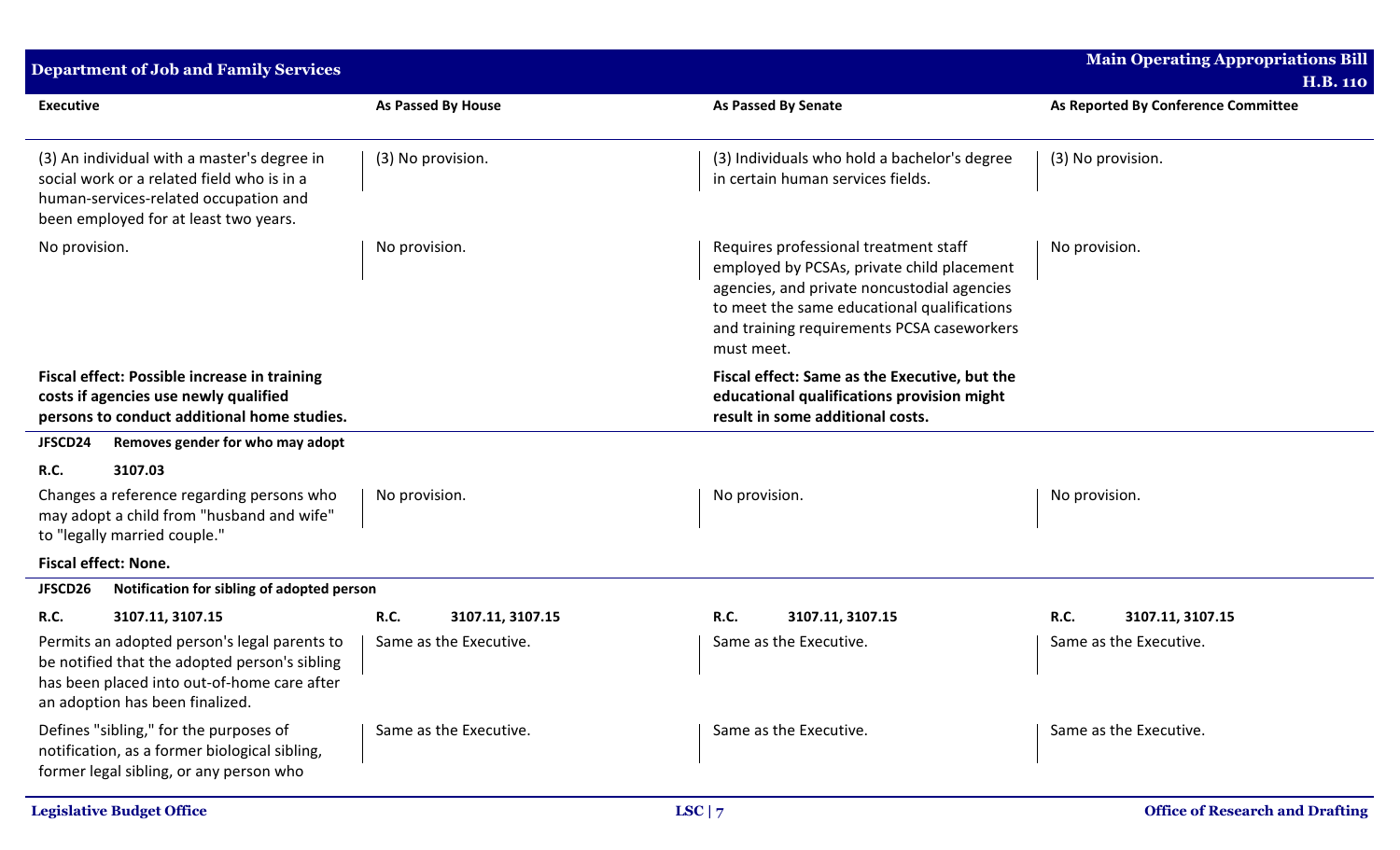|                  | <b>Department of Job and Family Services</b>                                                                                                                                                                                                                                                                               |             |                                                                                      |             |                                                                                                            |             | <b>Main Operating Appropriations Bill</b><br><b>H.B. 110</b>                                               |
|------------------|----------------------------------------------------------------------------------------------------------------------------------------------------------------------------------------------------------------------------------------------------------------------------------------------------------------------------|-------------|--------------------------------------------------------------------------------------|-------------|------------------------------------------------------------------------------------------------------------|-------------|------------------------------------------------------------------------------------------------------------|
| <b>Executive</b> |                                                                                                                                                                                                                                                                                                                            |             | <b>As Passed By House</b>                                                            |             | <b>As Passed By Senate</b>                                                                                 |             | As Reported By Conference Committee                                                                        |
| the adoption.    | would have been considered a sibling if not<br>for the termination of parental rights due to                                                                                                                                                                                                                               |             |                                                                                      |             |                                                                                                            |             |                                                                                                            |
|                  | Fiscal effect: Minimal costs to provide the<br>required notification.                                                                                                                                                                                                                                                      |             | <b>Fiscal effect: Same as the Executive.</b>                                         |             | <b>Fiscal effect: Same as the Executive.</b>                                                               |             | <b>Fiscal effect: Same as the Executive.</b>                                                               |
| JFSCD30          | Kinship guardianship assistance payments                                                                                                                                                                                                                                                                                   |             |                                                                                      |             |                                                                                                            |             |                                                                                                            |
| R.C.             | 3119.01, 5101.141, 5101.1411,<br>5101.1415-5101.1417, 5101.802,<br>5107.01, 5153.163                                                                                                                                                                                                                                       | <b>R.C.</b> | 3119.01, 5101.141, 5101.1411,<br>5101.1415-5101.1417, 5101.802,<br>5107.01, 5153.163 | <b>R.C.</b> | 3119.01, 5101.141, 5101.1411,<br>5101.1415-5101.1417, 5101.802,<br>5101.812, 5107.01, 5107.10,<br>5153.163 | <b>R.C.</b> | 3119.01, 5101.141, 5101.1411,<br>5101.1415-5101.1417, 5101.802,<br>5101.812, 5107.01, 5107.10,<br>5153.163 |
| bill.            | Requires the ODJFS Director to submit<br>amendments to the state Title IV-E plan to<br>make federal kinship guardianship assistance<br>(KGA) available on behalf of a child to<br>relatives, and to any relative on behalf of a<br>kinship guardianship young adult, within<br>nine months after the effective date of the |             | Same as the Executive.                                                               |             | Same as the Executive.                                                                                     |             | Same as the Executive.                                                                                     |
| are met.         | Requires the state plan amendments to be<br>implemented within 15 months after the<br>effective date of the bill if certain conditions                                                                                                                                                                                     |             | Same as the Executive.                                                               |             | Same as the Executive.                                                                                     |             | Same as the Executive.                                                                                     |
| are met.         | Allows a PCSA to enter into an agreement<br>with a child's relative to provide state KGA if<br>funds are available and certain conditions                                                                                                                                                                                  |             | Same as the Executive.                                                               |             | Same as the Executive.                                                                                     |             | Same as the Executive.                                                                                     |
|                  | Requires implementation of state KGA no<br>later than 15 months after the bill's effective<br>date if the amended state plan for federal                                                                                                                                                                                   |             | Same as the Executive.                                                               |             | Same as the Executive.                                                                                     |             | Same as the Executive.                                                                                     |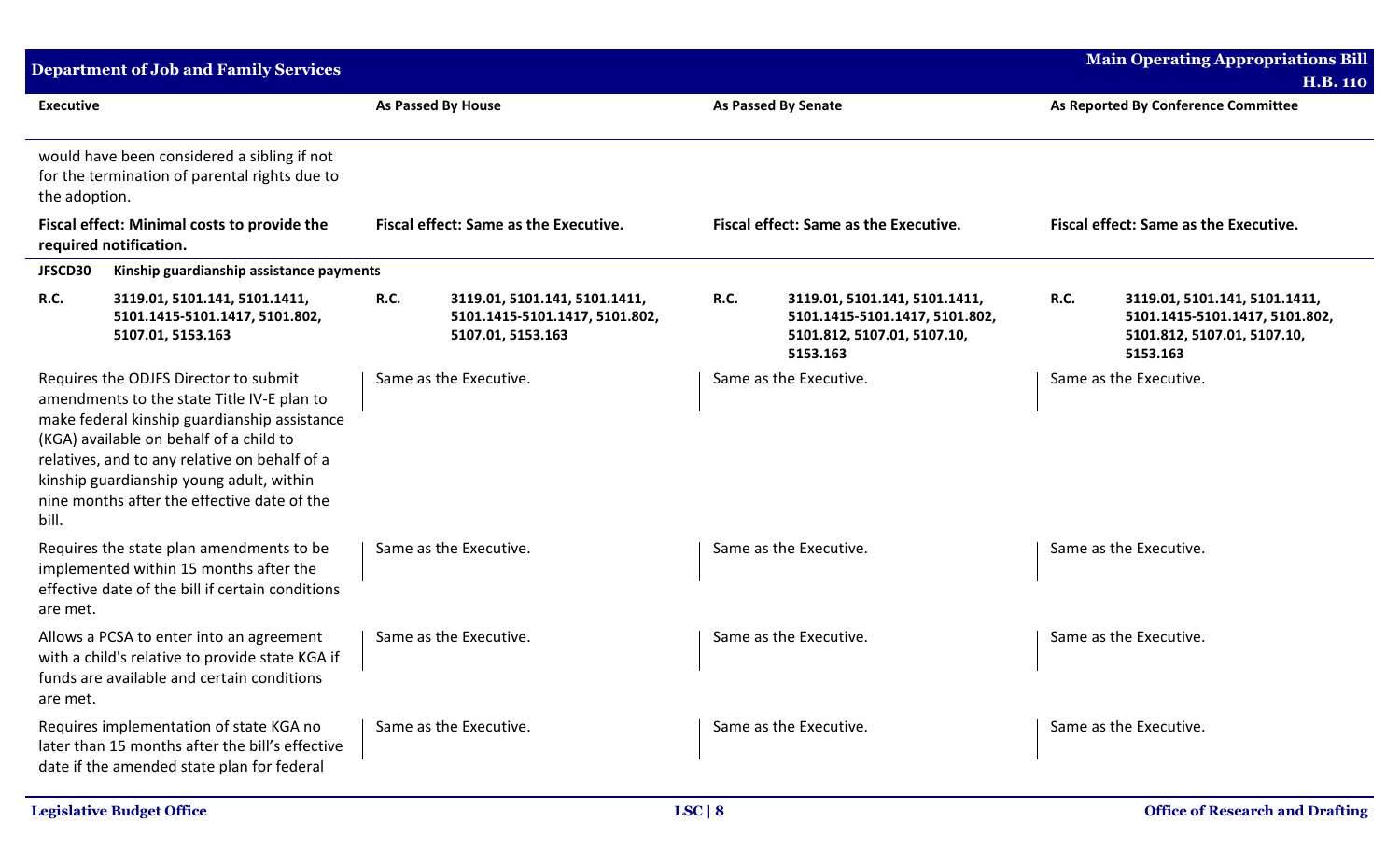| Department of Job and Family Services                                                                                                                                                                                         |                        |                                                                                                                                                                                                                                                                                                                                                                  | <b>Main Operating Appropriations Bill</b>              |
|-------------------------------------------------------------------------------------------------------------------------------------------------------------------------------------------------------------------------------|------------------------|------------------------------------------------------------------------------------------------------------------------------------------------------------------------------------------------------------------------------------------------------------------------------------------------------------------------------------------------------------------|--------------------------------------------------------|
| <b>Executive</b>                                                                                                                                                                                                              | As Passed By House     | <b>As Passed By Senate</b>                                                                                                                                                                                                                                                                                                                                       | <b>H.B. 110</b><br>As Reported By Conference Committee |
| KGA (described above) is approved.                                                                                                                                                                                            |                        |                                                                                                                                                                                                                                                                                                                                                                  |                                                        |
| Authorizes the PCSA that held custody of a<br>child immediately prior to a court granting<br>legal custody or guardianship to the child's<br>relative to enter into a state KGA agreement<br>with the relative.               | Same as the Executive. | Same as the Executive.                                                                                                                                                                                                                                                                                                                                           | Same as the Executive.                                 |
| Requires state KGA be provided consistent<br>with the state KGA agreement and subjects<br>state KGA to annual redetermination of<br>need.                                                                                     | Same as the Executive. | Same as the Executive.                                                                                                                                                                                                                                                                                                                                           | Same as the Executive.                                 |
| Allows kinship caregivers to participate in<br>the Kinship Permanency Incentive Program<br>under current law if the kinship caregiver is<br>not receiving federal KGA for a kinship<br>guardianship young adult or state KGA. | Same as the Executive. | Same as the Executive, but clarifies that a<br>kinship caregiver may participate in the<br>Kinship Permanency Incentive Program if the<br>kinship caregiver is not receiving federal<br>assistance payments under Title IV-E for<br>kinship guardianship assistance or adopted<br>or emancipated young adults or State<br>Adoption Maintenance Subsidy payments. | Same as the Senate.                                    |
| Repeals requirements governing PCSA<br>placement of children with special needs<br>determined impossible to adopt and the<br>duty to periodically re-determine and report<br>the child's status to ODJFS.                     | Same as the Executive. | Same as the Executive.                                                                                                                                                                                                                                                                                                                                           | Same as the Executive.                                 |
| Excludes federal and state KGA from the<br>definition of gross income for child support<br>purposes.                                                                                                                          | Same as the Executive. | Same as the Executive, but additionally<br>excludes payment under the Kinship Support<br>Program from the definition of gross income<br>for child support purposes                                                                                                                                                                                               | Same as the Senate.                                    |
| Allows for specified relatives receiving<br>federal or state KGA to participate in Ohio                                                                                                                                       | Same as the Executive. | Same as the Executive, but adds recipients<br>of the Kinship Support Program those                                                                                                                                                                                                                                                                               | Same as the Senate.                                    |
| <b>Legislative Budget Office</b>                                                                                                                                                                                              | LSC   9                |                                                                                                                                                                                                                                                                                                                                                                  | <b>Office of Research and Drafting</b>                 |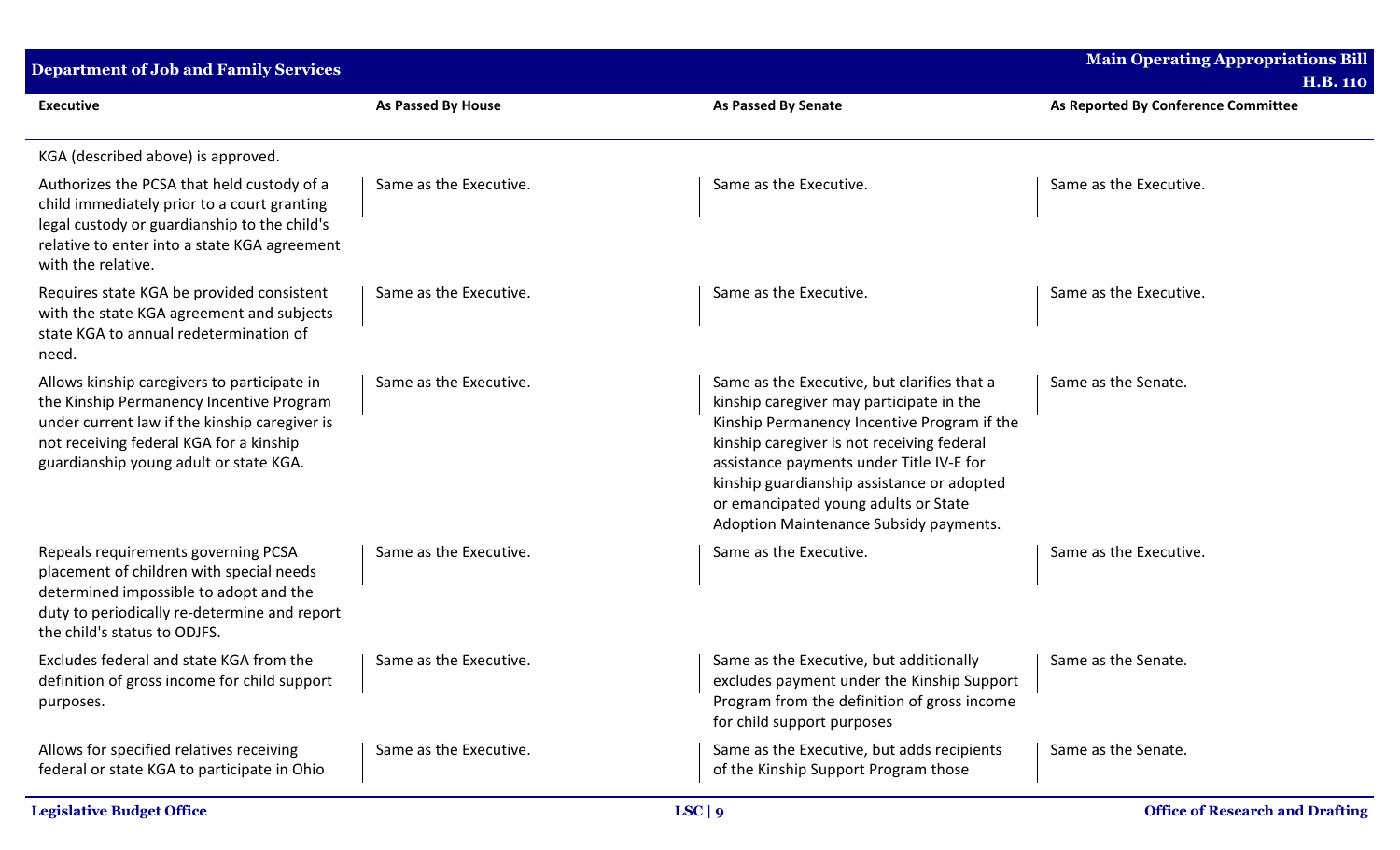| <b>Department of Job and Family Services</b>                                                                                                                                                                                                                                                                                                                          |                                              |                                                                                                                                                                                                                                                                                                   | <b>Main Operating Appropriations Bill</b><br><b>H.B. 110</b> |
|-----------------------------------------------------------------------------------------------------------------------------------------------------------------------------------------------------------------------------------------------------------------------------------------------------------------------------------------------------------------------|----------------------------------------------|---------------------------------------------------------------------------------------------------------------------------------------------------------------------------------------------------------------------------------------------------------------------------------------------------|--------------------------------------------------------------|
| <b>Executive</b>                                                                                                                                                                                                                                                                                                                                                      | As Passed By House                           | <b>As Passed By Senate</b>                                                                                                                                                                                                                                                                        | As Reported By Conference Committee                          |
| Works First if other conditions are also met.                                                                                                                                                                                                                                                                                                                         |                                              | eligible for OWF if certain conditions are met.                                                                                                                                                                                                                                                   |                                                              |
| No provision.                                                                                                                                                                                                                                                                                                                                                         | No provision.                                | Provides that any determination that the<br>Department of Job and Family Services<br>makes denying or terminating kinship<br>support program payments is subject to a<br>state hearing for an administrative appeal.                                                                              | Same as the Senate.                                          |
| No provision.                                                                                                                                                                                                                                                                                                                                                         | No provision.                                | Provides that benefits and services provided<br>under certain programs are inalienable and<br>therefore not subject to attachment or<br>garnishment, including KGA, Extended KGA,<br>Kinship Support Program, Kinship<br>Permanency Incentive Program, and State<br>Adoption Maintenance Subsidy. | Same as the Senate.                                          |
| Fiscal effect: ODJFS requested about \$5<br>million during the biennium for this<br>provision. The state's investment will be<br>matched with Title IV-E funding which will<br>provide additional federal resources to help<br>meet the needs of kin guardians.<br>Additionally, the KGA program will offset<br>some foster care costs by reducing<br>placement days. | <b>Fiscal effect: Same as the Executive.</b> | <b>Fiscal effect: Same as the Executive.</b>                                                                                                                                                                                                                                                      | <b>Fiscal effect: Same as the Executive.</b>                 |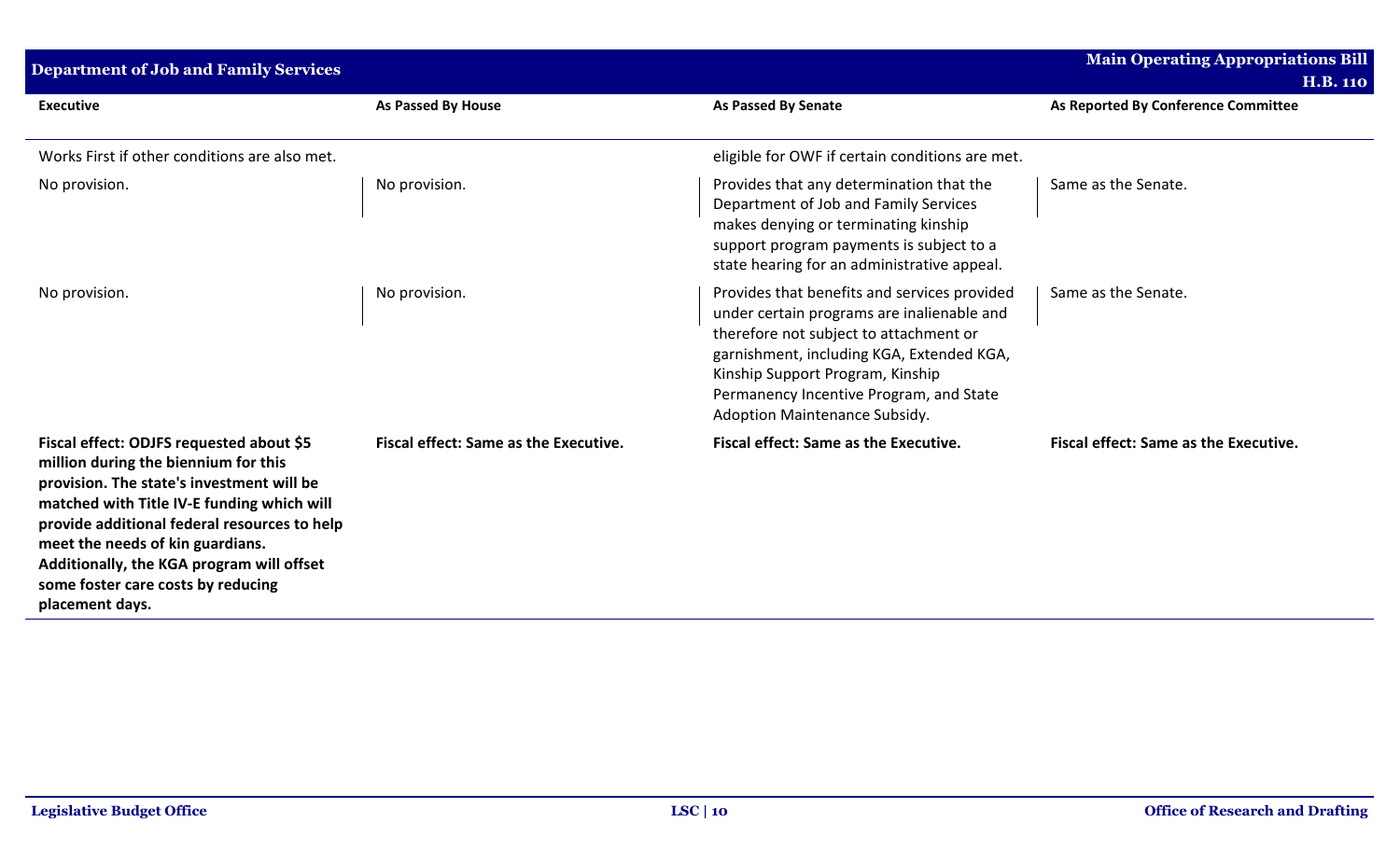| <b>Department of Job and Family Services</b>                                                                                                                                                                                                                                                                                                                                                                                                                                                                                                                               |                                 |                                       | <b>Main Operating Appropriations Bill</b>              |
|----------------------------------------------------------------------------------------------------------------------------------------------------------------------------------------------------------------------------------------------------------------------------------------------------------------------------------------------------------------------------------------------------------------------------------------------------------------------------------------------------------------------------------------------------------------------------|---------------------------------|---------------------------------------|--------------------------------------------------------|
| <b>Executive</b>                                                                                                                                                                                                                                                                                                                                                                                                                                                                                                                                                           | <b>As Passed By House</b>       | <b>As Passed By Senate</b>            | <b>H.B. 110</b><br>As Reported By Conference Committee |
| JFSCD34<br>Determination of unemployment benefit rights                                                                                                                                                                                                                                                                                                                                                                                                                                                                                                                    |                                 |                                       |                                                        |
| <b>R.C.</b><br>4141.01                                                                                                                                                                                                                                                                                                                                                                                                                                                                                                                                                     |                                 | R.C.<br>4141.01                       | R.C.<br>4141.01                                        |
| Eliminates from consideration, during the<br>first phase of application for unemployment<br>compensation, whether the claimant is<br>disqualified for reasons relating to why the<br>claimant is unemployed, and delays this<br>change until July 1, 2022. (This change does<br>not eliminate the requirement that, to<br>qualify for benefits, a claimant must not<br>have separated from work for a disqualifying<br>reason. That requirement continues to apply<br>in the second phase of applications, when<br>the claimant actually files for benefits each<br>week.) | No provision.                   | Same as the Executive.                | Same as the Executive.                                 |
| Fiscal effect: None.                                                                                                                                                                                                                                                                                                                                                                                                                                                                                                                                                       |                                 | Fiscal effect: Same as the Executive. | Fiscal effect: Same as the Executive.                  |
| JFSCD33<br>Unemployment compensation confidentiality                                                                                                                                                                                                                                                                                                                                                                                                                                                                                                                       |                                 |                                       |                                                        |
| <b>R.C.</b><br>4141.21, 4141.22                                                                                                                                                                                                                                                                                                                                                                                                                                                                                                                                            | <b>R.C.</b><br>4141.21, 4141.22 | R.C.<br>4141.21, 4141.22              | R.C.<br>4141.21, 4141.22                               |
| Requires information maintained by the<br><b>Unemployment Compensation Review</b><br>Commission or furnished to the Commission<br>by an employer or employee be confidential<br>and inadmissible (with one exception) in<br>cases unrelated to the Unemployment<br>Compensation Law.                                                                                                                                                                                                                                                                                       | Same as the Executive.          | Same as the Executive.                | Same as the Executive.                                 |
| Prohibits, unless permitted under continuing<br>law, a person from disclosing any<br>information maintained by the Commission<br>or furnished to the Commission by                                                                                                                                                                                                                                                                                                                                                                                                         | Same as the Executive.          | Same as the Executive.                | Same as the Executive.                                 |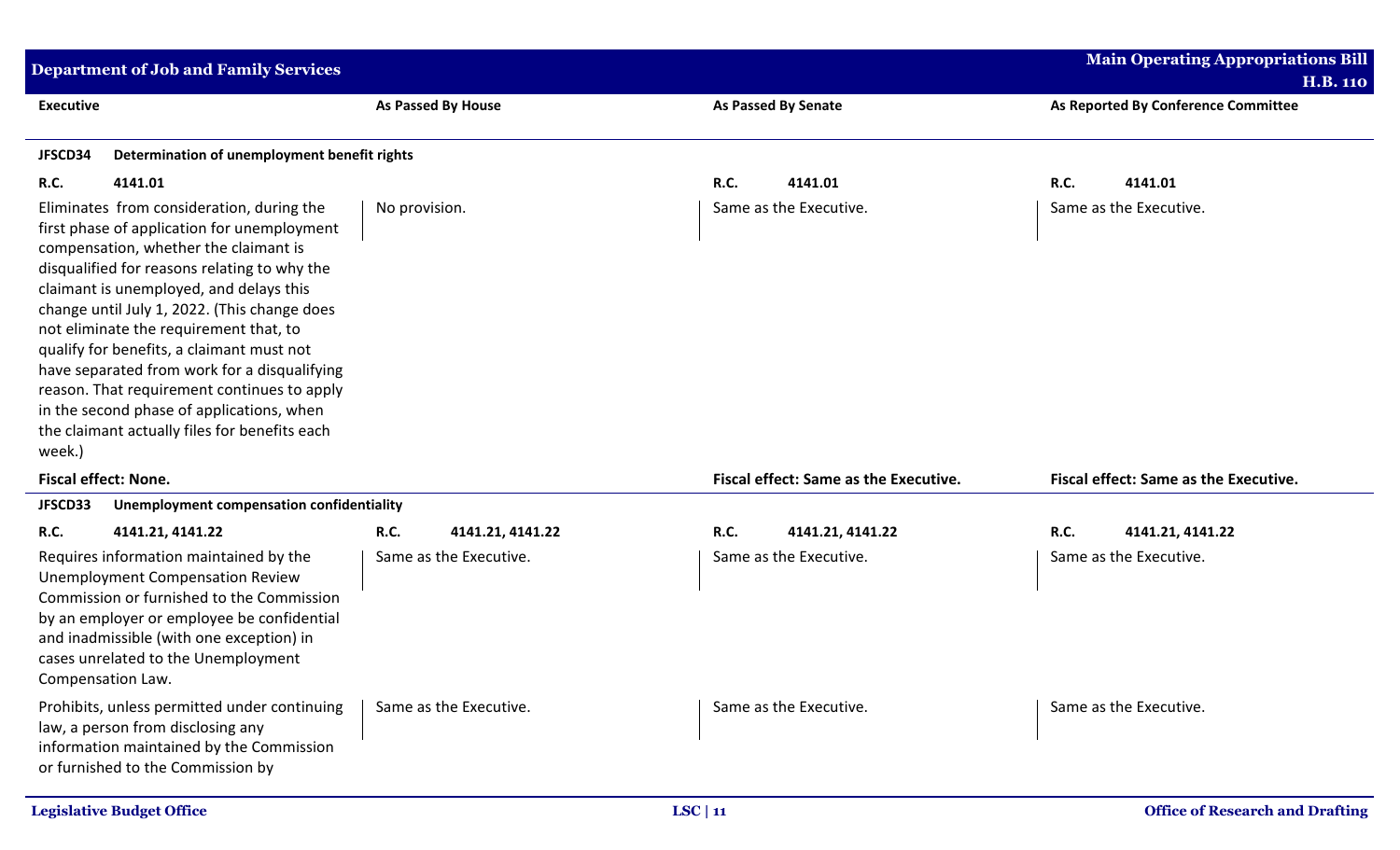| <b>Department of Job and Family Services</b>                                                                                                                                                                                                                                                                                         |                                              |                                                                                                                                                                                                                                                                                                        | <b>Main Operating Appropriations Bill</b>    |
|--------------------------------------------------------------------------------------------------------------------------------------------------------------------------------------------------------------------------------------------------------------------------------------------------------------------------------------|----------------------------------------------|--------------------------------------------------------------------------------------------------------------------------------------------------------------------------------------------------------------------------------------------------------------------------------------------------------|----------------------------------------------|
|                                                                                                                                                                                                                                                                                                                                      |                                              |                                                                                                                                                                                                                                                                                                        | <b>H.B. 110</b>                              |
| <b>Executive</b>                                                                                                                                                                                                                                                                                                                     | <b>As Passed By House</b>                    | <b>As Passed By Senate</b>                                                                                                                                                                                                                                                                             | As Reported By Conference Committee          |
| employers or employees under the<br>Unemployment Compensation Law.                                                                                                                                                                                                                                                                   |                                              |                                                                                                                                                                                                                                                                                                        |                                              |
| Prohibits a current or former Commission<br>employee from divulging, except to specific<br>entities during the course of employment,<br>employer business operation information<br>maintained by or furnished to the ODJFS<br>Director or the Commission.                                                                            | Same as the Executive.                       | Same as the Executive.                                                                                                                                                                                                                                                                                 | Same as the Executive.                       |
| Disqualifies a person who violates the<br>prohibitions from receiving an appointment<br>or employment with the Commission, in<br>addition to the current law disqualification<br>of appointments or employment from the<br>ODJFS Director, a county family services<br>agency, the Commission, or a workforce<br>development agency. | Same as the Executive.                       | Same as the Executive.                                                                                                                                                                                                                                                                                 | Same as the Executive.                       |
| <b>Fiscal effect: None.</b>                                                                                                                                                                                                                                                                                                          | <b>Fiscal effect: Same as the Executive.</b> | <b>Fiscal effect: Same as the Executive.</b>                                                                                                                                                                                                                                                           | <b>Fiscal effect: Same as the Executive.</b> |
| New hire data check<br>JFSCD71                                                                                                                                                                                                                                                                                                       |                                              |                                                                                                                                                                                                                                                                                                        |                                              |
|                                                                                                                                                                                                                                                                                                                                      |                                              | <b>R.C.</b><br>4141.286                                                                                                                                                                                                                                                                                | R.C.<br>4141.286                             |
| No provision.                                                                                                                                                                                                                                                                                                                        | No provision.                                | Requires the ODJFS Director to check the<br>Ohio New Hire Reporting Center, the<br>National Directory of New Hires, and the<br>Integrity Data Hub when determining<br>whether an initial application is valid or<br>whether a first claim or additional claim<br>qualifies an individual for benefits. | Same as the Senate.                          |
|                                                                                                                                                                                                                                                                                                                                      |                                              | Fiscal effect: There may be costs to check<br>these sources if ODJFS is not already doing<br>SO.                                                                                                                                                                                                       | Fiscal effect: Same as the Senate.           |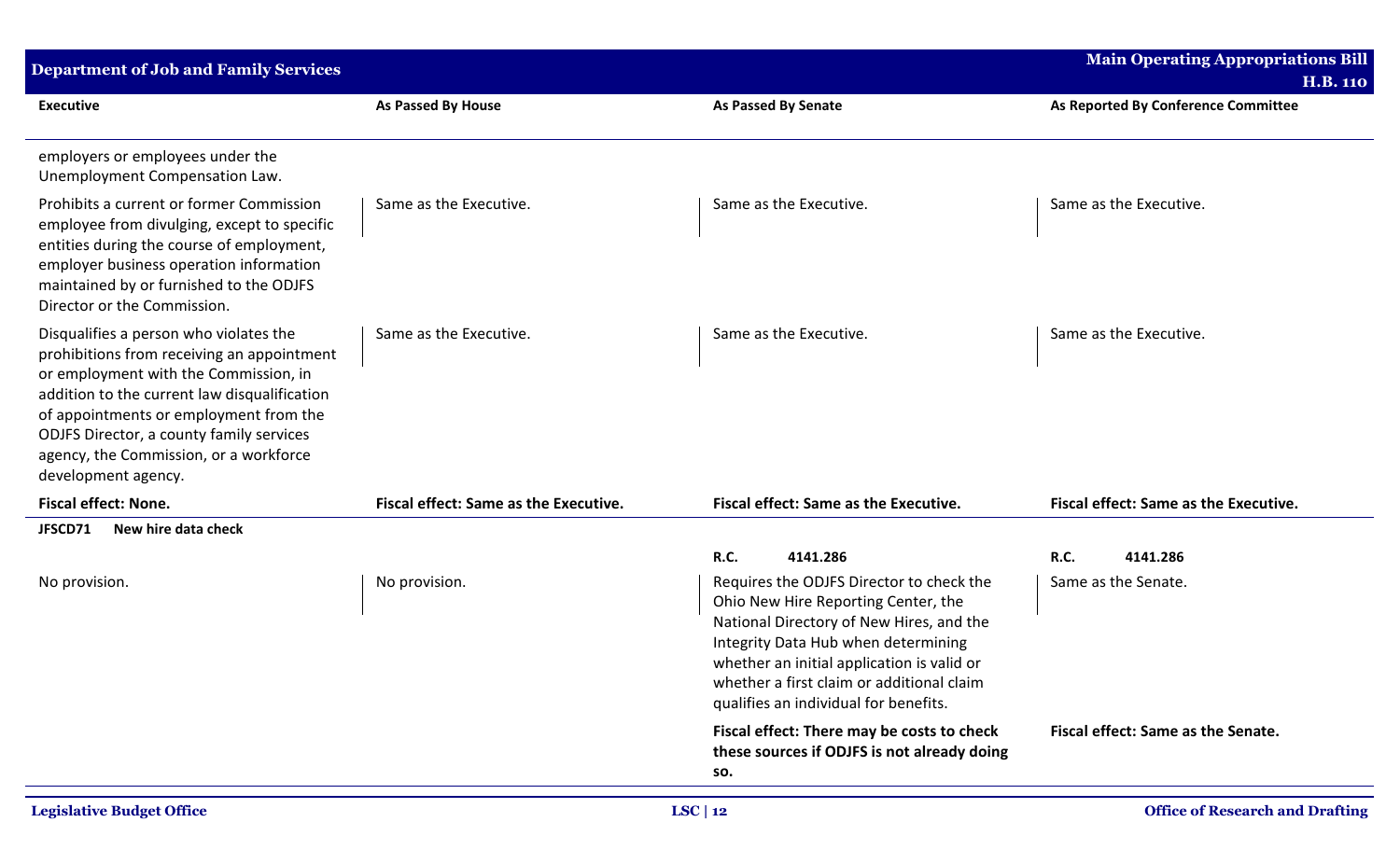| <b>Department of Job and Family Services</b>                                                                                                                                                                                                                                                                                                                             |                                              |                                              | <b>Main Operating Appropriations Bill</b><br><b>H.B. 110</b> |
|--------------------------------------------------------------------------------------------------------------------------------------------------------------------------------------------------------------------------------------------------------------------------------------------------------------------------------------------------------------------------|----------------------------------------------|----------------------------------------------|--------------------------------------------------------------|
| <b>Executive</b>                                                                                                                                                                                                                                                                                                                                                         | <b>As Passed By House</b>                    | <b>As Passed By Senate</b>                   | As Reported By Conference Committee                          |
| <b>SharedWork Ohio</b><br>JFSCD35                                                                                                                                                                                                                                                                                                                                        |                                              |                                              |                                                              |
| <b>R.C.</b><br>4141.51, 4141.53, 4141.55                                                                                                                                                                                                                                                                                                                                 | <b>R.C.</b><br>4141.51, 4141.53, 4141.55     | <b>R.C.</b><br>4141.51, 4141.53, 4141.55     | <b>R.C.</b><br>4141.51, 4141.53, 4141.55                     |
| Reduces the time the ODJFS Director may<br>approve or deny a shared work plan and<br>notify the employer of the determination<br>from 30 days to 10 days.                                                                                                                                                                                                                | Same as the Executive.                       | Same as the Executive.                       | Same as the Executive.                                       |
| Requires, to the extent allowed under<br>federal law, any portions of compensation<br>paid under the SharedWork Ohio Program to<br>be charged to the mutualized account and<br>not the participating employer's account<br>during any period that compensation is<br>being reimbursed under federal law, rather<br>than only under the Layoff Prevention Act of<br>2012. | Same as the Executive.                       | Same as the Executive.                       | Same as the Executive.                                       |
| Increases the maximum allowed percentage<br>an individual's workweek can be reduced in<br>order to participate in the SharedWork Ohio<br>program from 50% to 60%.                                                                                                                                                                                                        | Same as the Executive.                       | Same as the Executive.                       | Same as the Executive.                                       |
| Fiscal effect: The mutual account within the<br><b>Unemployment Compensation Insurance</b><br>Fund is not part of the state treasury, so<br>charging additional benefits to this account<br>will pose no cost to the state.                                                                                                                                              | <b>Fiscal effect: Same as the Executive.</b> | <b>Fiscal effect: Same as the Executive.</b> | <b>Fiscal effect: Same as the Executive.</b>                 |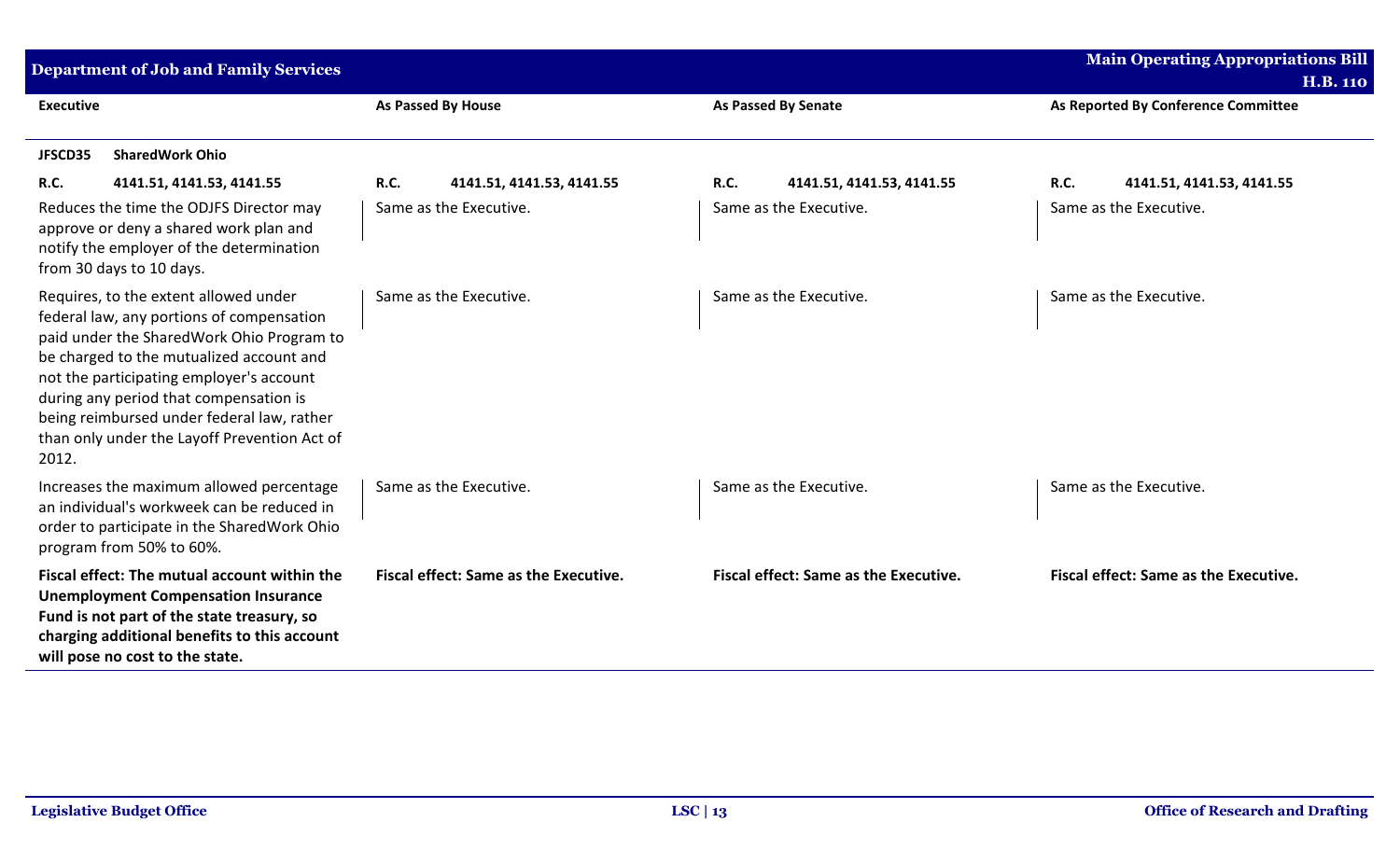| <b>Department of Job and Family Services</b>                |                    |                                                                                                                                                                                                                                                                                                                                                                                                                                                                                                                                                                                                                                                                 | <b>Main Operating Appropriations Bill</b><br><b>H.B. 110</b>       |
|-------------------------------------------------------------|--------------------|-----------------------------------------------------------------------------------------------------------------------------------------------------------------------------------------------------------------------------------------------------------------------------------------------------------------------------------------------------------------------------------------------------------------------------------------------------------------------------------------------------------------------------------------------------------------------------------------------------------------------------------------------------------------|--------------------------------------------------------------------|
| <b>Executive</b>                                            | As Passed By House | <b>As Passed By Senate</b>                                                                                                                                                                                                                                                                                                                                                                                                                                                                                                                                                                                                                                      | As Reported By Conference Committee                                |
| JFSCD72<br>Third-party commercial consumer reporting agency |                    |                                                                                                                                                                                                                                                                                                                                                                                                                                                                                                                                                                                                                                                                 |                                                                    |
| No provision.                                               | No provision.      | <b>R.C.</b><br>5101.04, and Section 307.290<br>Permits ODJFS to contract with a third-party<br>commercial consumer reporting agency to<br>assist with improving the timeliness of<br>benefit deliveries, maximizing operational<br>efficiencies, increasing cost savings, and<br>minimizing fraud within SNAP, Medicaid,<br>and TANF programs.                                                                                                                                                                                                                                                                                                                  | <b>R.C.</b><br>5101.04, and Section 307.290<br>Same as the Senate. |
| No provision.                                               | No provision.      | Requires CDJFSs to participate in a no-cost,<br>90-day pilot program under which the<br>county department must contract with a<br>third-party commercial consumer reporting<br>agency to assist with improving the<br>timeliness of benefit deliveries, maximizing<br>operational efficiencies, increasing cost<br>savings, and minimizing fraud within SNAP,<br>Medicaid, and TANF programs. Permits<br>ODJFS to contract with a vendor capable of<br>providing these services following the<br>conclusion of the pilot program using the<br>\$1,000,000 earmark in FY 2022 from GRF<br>appropriation item 600551, Job and Family<br>Services Program Support. | Same as the Senate.                                                |
| No provision.                                               | No provision.      | Requires both ODJFS and CDJFSs to<br>undertake efforts to incorporate real-time<br>employment and income information into<br>existing verification and eligibility<br>determination procedures.                                                                                                                                                                                                                                                                                                                                                                                                                                                                 | Same as the Senate.                                                |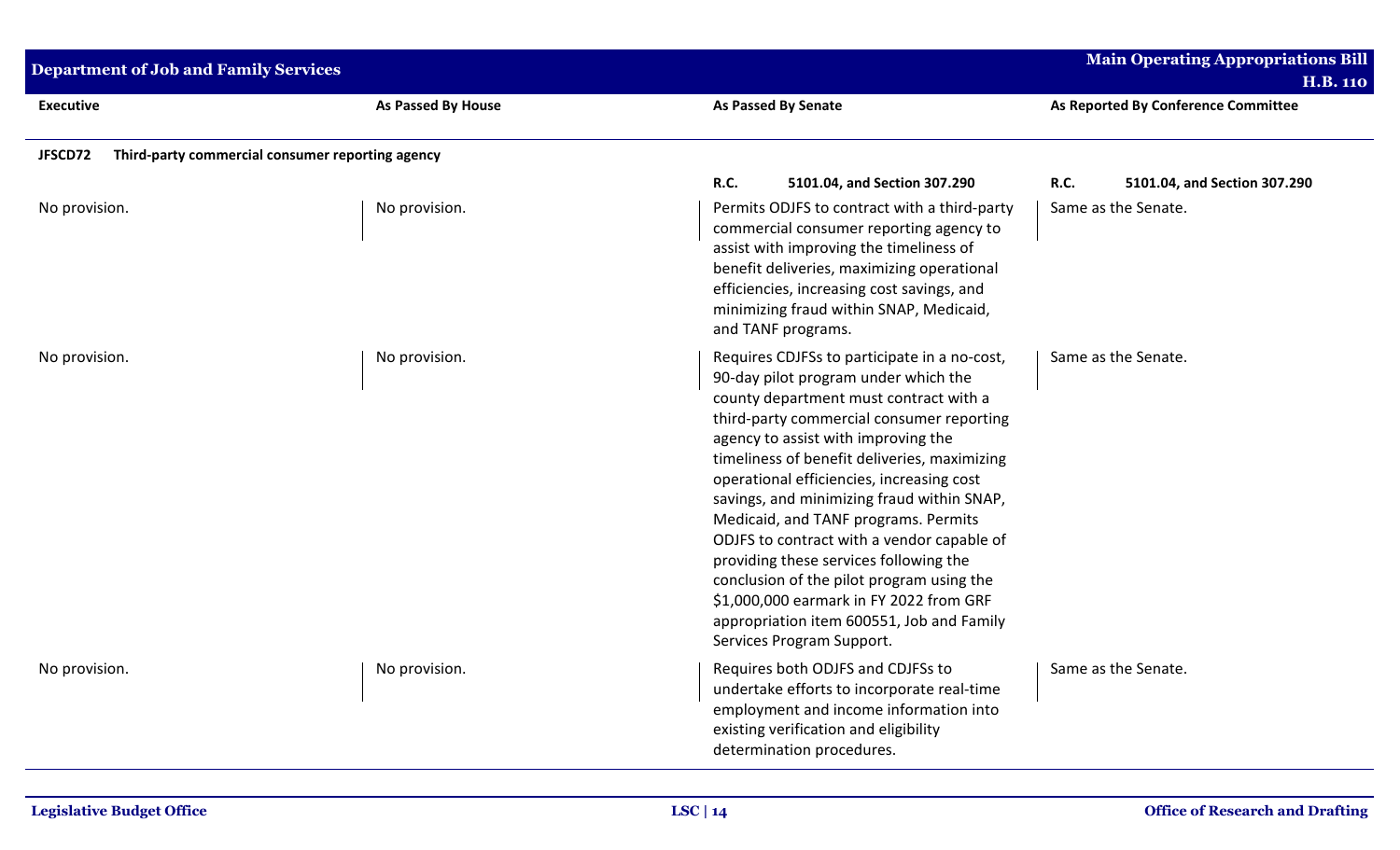| <b>Department of Job and Family Services</b>                                                                                                                                                                                                                                   |                                             |                                                                                                                                                                                                   | <b>Main Operating Appropriations Bill</b><br><b>H.B. 110</b> |
|--------------------------------------------------------------------------------------------------------------------------------------------------------------------------------------------------------------------------------------------------------------------------------|---------------------------------------------|---------------------------------------------------------------------------------------------------------------------------------------------------------------------------------------------------|--------------------------------------------------------------|
| <b>Executive</b>                                                                                                                                                                                                                                                               | As Passed By House                          | <b>As Passed By Senate</b>                                                                                                                                                                        | As Reported By Conference Committee                          |
| JFSCD70<br>Data matching agreements                                                                                                                                                                                                                                            |                                             |                                                                                                                                                                                                   |                                                              |
|                                                                                                                                                                                                                                                                                |                                             | <b>R.C.</b><br>5101.041, 125.70, 5120.212                                                                                                                                                         | R.C.<br>5101.041, 125.70, 5120.212                           |
| No provision.                                                                                                                                                                                                                                                                  | No provision.                               | Requires the ODJFS Director to enter into<br>several data matching agreements for the<br>purpose of determining eligibility of certain<br>public assistance recipients.                           | Same as the Senate.                                          |
| No provision.                                                                                                                                                                                                                                                                  | No provision.                               | Requires DAS to work with ODJFS and ODM<br>to deploy private sector tools for digital<br>identity management, authentication, and<br>verification for individuals receiving public<br>assistance. | Same as the Senate.                                          |
|                                                                                                                                                                                                                                                                                |                                             | Fiscal effect: There would be costs to enter<br>into these agreements and to deploy these<br>tools.                                                                                               | Fiscal effect: Same as the Senate.                           |
| JFSCD40<br><b>Voluntary participation agreements</b>                                                                                                                                                                                                                           |                                             |                                                                                                                                                                                                   |                                                              |
| <b>R.C.</b><br>5101.1412, 2151.451-2151.453                                                                                                                                                                                                                                    | <b>R.C.</b><br>5101.1412, 2151.451-2151.453 | <b>R.C.</b><br>5101.1412, 2151.451-2151.453                                                                                                                                                       | <b>R.C.</b><br>5101.1412, 2151.451-2151.453                  |
| Rewords the mandate for ODJFS or its<br>representative to seek judicial<br>determination regarding an emancipated<br>young adult's (EYA's) best interest to<br>"petition the court for and obtain a judicial<br>determination," rather than "seek approval<br>from the court." | Same as the Executive.                      | Same as the Executive.                                                                                                                                                                            | Same as the Executive.                                       |
| Explicitly associates petitioning and<br>obtaining that determination with<br>maintaining the EYA's Title IV-E eligibility.                                                                                                                                                    | Same as the Executive.                      | Same as the Executive.                                                                                                                                                                            | Same as the Executive.                                       |
| Changes the annual court determination<br>requirement regarding reasonable efforts to<br>finalize a permanency plan for EYA                                                                                                                                                    | Same as the Executive.                      | Same as the Executive.                                                                                                                                                                            | Same as the Executive.                                       |
| <b>Legislative Budget Office</b>                                                                                                                                                                                                                                               |                                             | LSC   $15$                                                                                                                                                                                        | <b>Office of Research and Drafting</b>                       |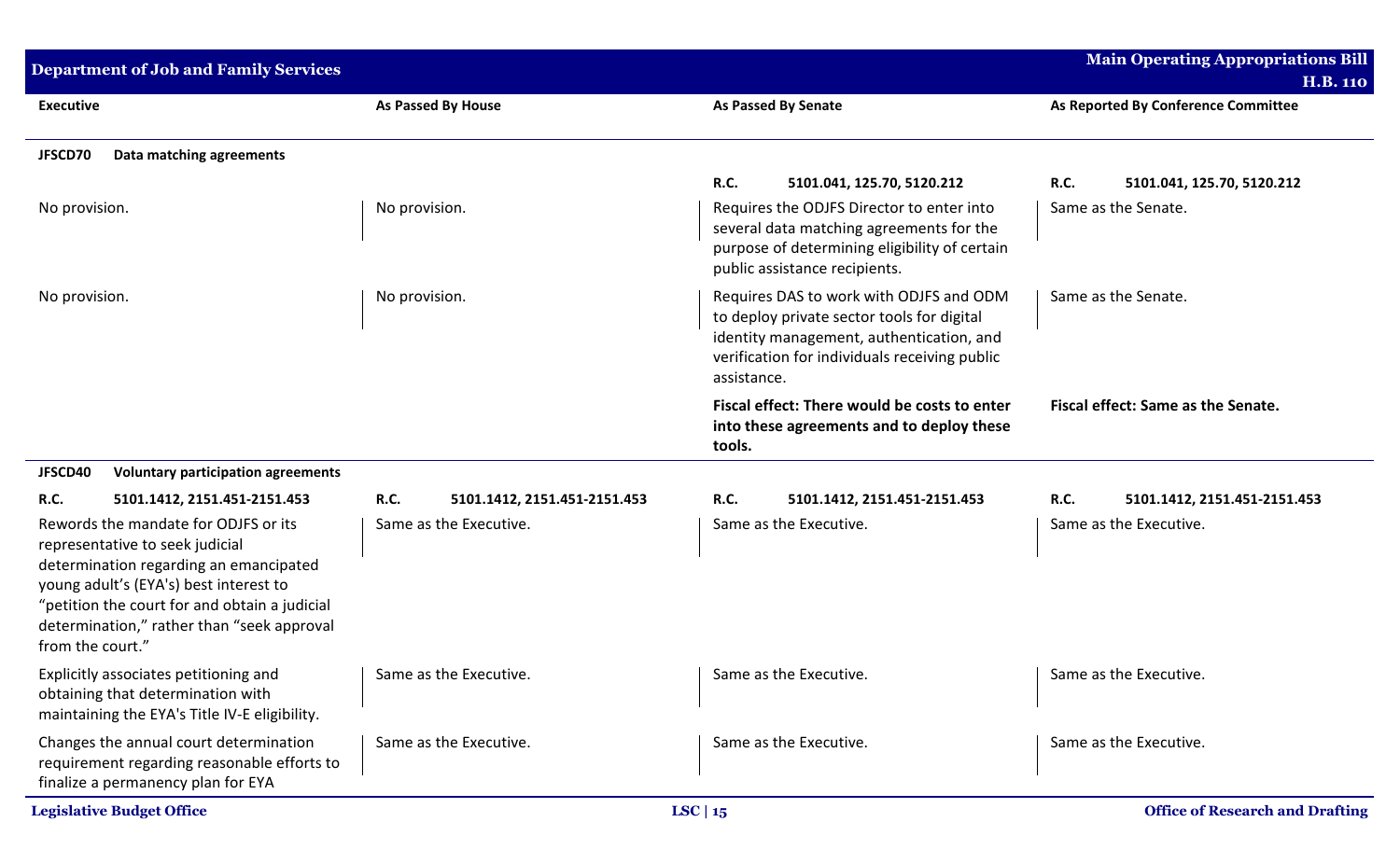| <b>Department of Job and Family Services</b>                                                                                                                                                                                                                                                                         |                            |                            | <b>Main Operating Appropriations Bill</b><br><b>H.B. 110</b> |
|----------------------------------------------------------------------------------------------------------------------------------------------------------------------------------------------------------------------------------------------------------------------------------------------------------------------|----------------------------|----------------------------|--------------------------------------------------------------|
| <b>Executive</b>                                                                                                                                                                                                                                                                                                     | <b>As Passed By House</b>  | <b>As Passed By Senate</b> | As Reported By Conference Committee                          |
| independence to remove the focus on a<br>permanency plan that addresses only ODJFS'<br>or its representative's efforts to prepare the<br>EYA for independence.                                                                                                                                                       |                            |                            |                                                              |
| Eliminates the remedy that an EYA loses<br>eligibility for continued care and placement<br>with ODJFS or its representative under a<br>voluntary participation agreement (VPA) if a<br>court determines 180 days after the VPA<br>becomes effective that the placement does<br>not serve the person's best interest. | Same as the Executive.     | Same as the Executive.     | Same as the Executive.                                       |
| Requires federal payments for foster care be<br>suspended if the best interest and<br>reasonable efforts determinations are not<br>timely made.                                                                                                                                                                      | Same as the Executive.     | Same as the Executive.     | Same as the Executive.                                       |
| Revises elements of the permanency plan<br>determination that a court must make, as<br>follows:                                                                                                                                                                                                                      | Same as the Executive.     | Same as the Executive.     | Same as the Executive.                                       |
| (1) 12 months after the VPA's effective date<br>(instead of 12 months after the date it is<br>signed as current law states).                                                                                                                                                                                         | (1) Same as the Executive. | (1) Same as the Executive. | (1) Same as the Executive.                                   |
| (2) At least once every 12 months after the<br>first determination, rather than simply<br>"annually."                                                                                                                                                                                                                | (2) Same as the Executive. | (2) Same as the Executive. | (2) Same as the Executive.                                   |
| (3) Characterizes the determination as<br>concerning that ODJFS or its representative<br>made reasonable efforts (instead of the<br>passive "whether reasonable efforts have<br>been made" as current law states) to finalize                                                                                        | (3) Same as the Executive. | (3) Same as the Executive. | (3) Same as the Executive.                                   |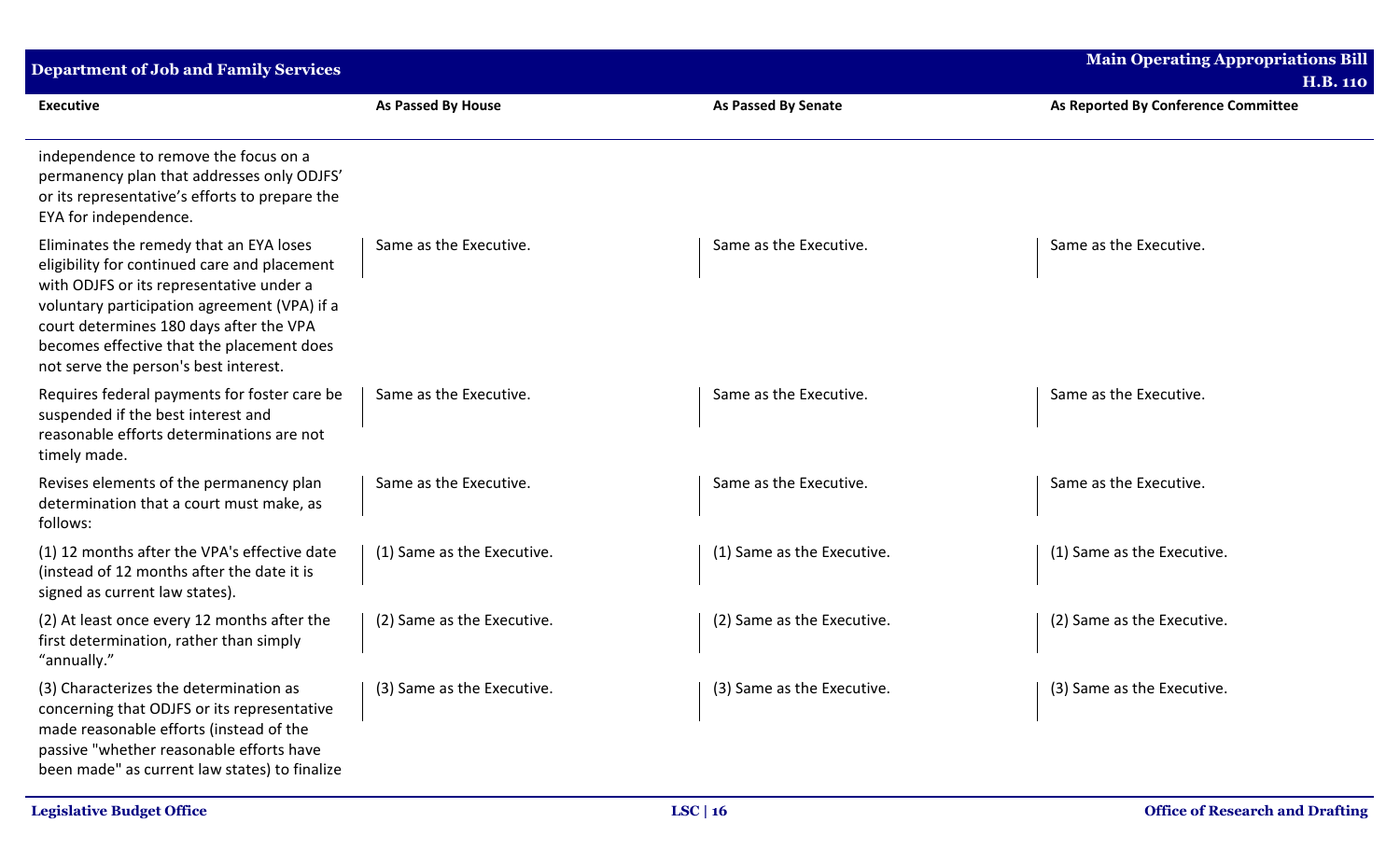| <b>Department of Job and Family Services</b>                                                                                                                                                                                                                                                                                                                                                                                                                                                                                                              |                                       |                                       | <b>Main Operating Appropriations Bill</b><br><b>H.B. 110</b> |
|-----------------------------------------------------------------------------------------------------------------------------------------------------------------------------------------------------------------------------------------------------------------------------------------------------------------------------------------------------------------------------------------------------------------------------------------------------------------------------------------------------------------------------------------------------------|---------------------------------------|---------------------------------------|--------------------------------------------------------------|
| <b>Executive</b>                                                                                                                                                                                                                                                                                                                                                                                                                                                                                                                                          | <b>As Passed By House</b>             | <b>As Passed By Senate</b>            | As Reported By Conference Committee                          |
| a permanency plan to prepare the EYA for<br>independence.                                                                                                                                                                                                                                                                                                                                                                                                                                                                                                 |                                       |                                       |                                                              |
| Expands the juvenile courts that may<br>exercise jurisdiction over an EYA receiving<br>federal foster care payments to include the<br>court of the county the EYA resided in when<br>the EYA's custody, planned permanent living<br>arrangement, or care and placement<br>terminated (current law only gives<br>jurisdiction to the juvenile court of the<br>county the EYA resides in).                                                                                                                                                                  | Same as the Executive.                | Same as the Executive.                | Same as the Executive.                                       |
| <b>Fiscal effect: Requires federal payments for</b><br>foster care be suspended if the best<br>interest and reasonable efforts<br>determinations are not timely made. These<br>changes will allow an EYA to continue to<br>receive funds in cases where the best<br>interest ruling is not received in a timely<br>manner. Currently, if the ruling is not<br>received in time, the EYA is removed from<br>the program and loses title-IV eligibility.<br>This change would allow the EYA to remain<br>in the program and receive support through<br>GRF. | Fiscal effect: Same as the Executive. | Fiscal effect: Same as the Executive. | Fiscal effect: Same as the Executive.                        |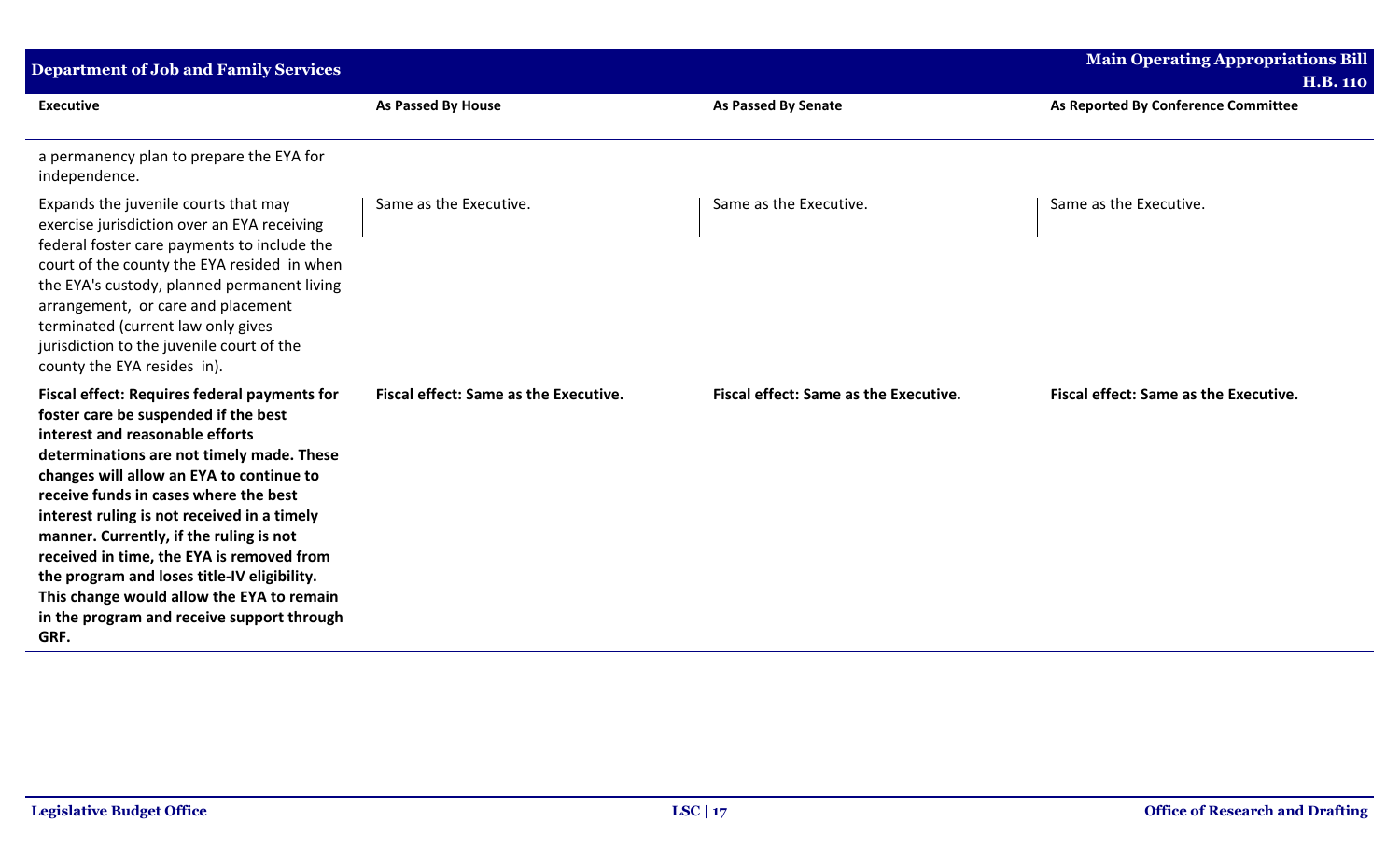| Department of Job and Family Services                                                                                                                                                                                                                                                                                                                                   |                                                              |                                                       | <b>Main Operating Appropriations Bill</b><br><b>H.B. 110</b> |
|-------------------------------------------------------------------------------------------------------------------------------------------------------------------------------------------------------------------------------------------------------------------------------------------------------------------------------------------------------------------------|--------------------------------------------------------------|-------------------------------------------------------|--------------------------------------------------------------|
| <b>Executive</b>                                                                                                                                                                                                                                                                                                                                                        | <b>As Passed By House</b>                                    | <b>As Passed By Senate</b>                            | As Reported By Conference Committee                          |
| JFSCD29<br><b>Post Adoption Special Services Subsidy</b>                                                                                                                                                                                                                                                                                                                |                                                              |                                                       |                                                              |
| R.C.<br>5101.1418, 5153.163<br>Recodifies, and then transfers to ODJFS from<br>PCSAs the operation of the post adoption<br>special services subsidy (PASSS), which<br>provides assistance on behalf of an adopted<br>child with a physical or developmental<br>disability or mental or emotional condition,<br>whose parents cannot afford the care the<br>child needs. | <b>R.C.</b><br>5101.1418, 5153.163<br>Same as the Executive. | R.C.<br>5101.1418, 5153.163<br>Same as the Executive. | <b>R.C.</b><br>5101.1418, 5153.163<br>Same as the Executive. |
| Makes the following changes to PASSS, in<br>addition to the recodification and transfer:                                                                                                                                                                                                                                                                                | Same as the Executive.                                       | Same as the Executive.                                | Same as the Executive.                                       |
| (1) Permits ODJFS to contract with another<br>person to carry out the PASSS duties.                                                                                                                                                                                                                                                                                     | (1) Same as the Executive.                                   | (1) Same as the Executive.                            | (1) Same as the Executive.                                   |
| (2) Uses the terms "disabled" and "disability"<br>instead of "handicapped" or "handicap" for<br>the PASSS program.                                                                                                                                                                                                                                                      | (2) Same as the Executive.                                   | (2) Same as the Executive.                            | (2) Same as the Executive.                                   |
| (3) Prohibits PASSS payments from being<br>made on behalf of (a) any person, 18 or<br>older, beyond the end of the school year<br>during which the person turned 18, or (b) a<br>mentally or physically disabled person who<br>is 21 or older.                                                                                                                          | (3) Same as the Executive.                                   | (3) Same as the Executive.                            | (3) Same as the Executive.                                   |
| (4) Requires the ODJFS Director to adopt $(4)$ Same as the Executive.<br>rules by July 1, 2022, under R.C. Chapter<br>119, to implement the recodified PASSS. The<br>rules must establish the application process<br>for the PASSS payments; standards for<br>determining the children who qualify to                                                                   |                                                              | (4) Same as the Executive.                            | (4) Same as the Executive.                                   |
| <b>Legislative Budget Office</b>                                                                                                                                                                                                                                                                                                                                        |                                                              | LSC   $18$                                            | <b>Office of Research and Drafting</b>                       |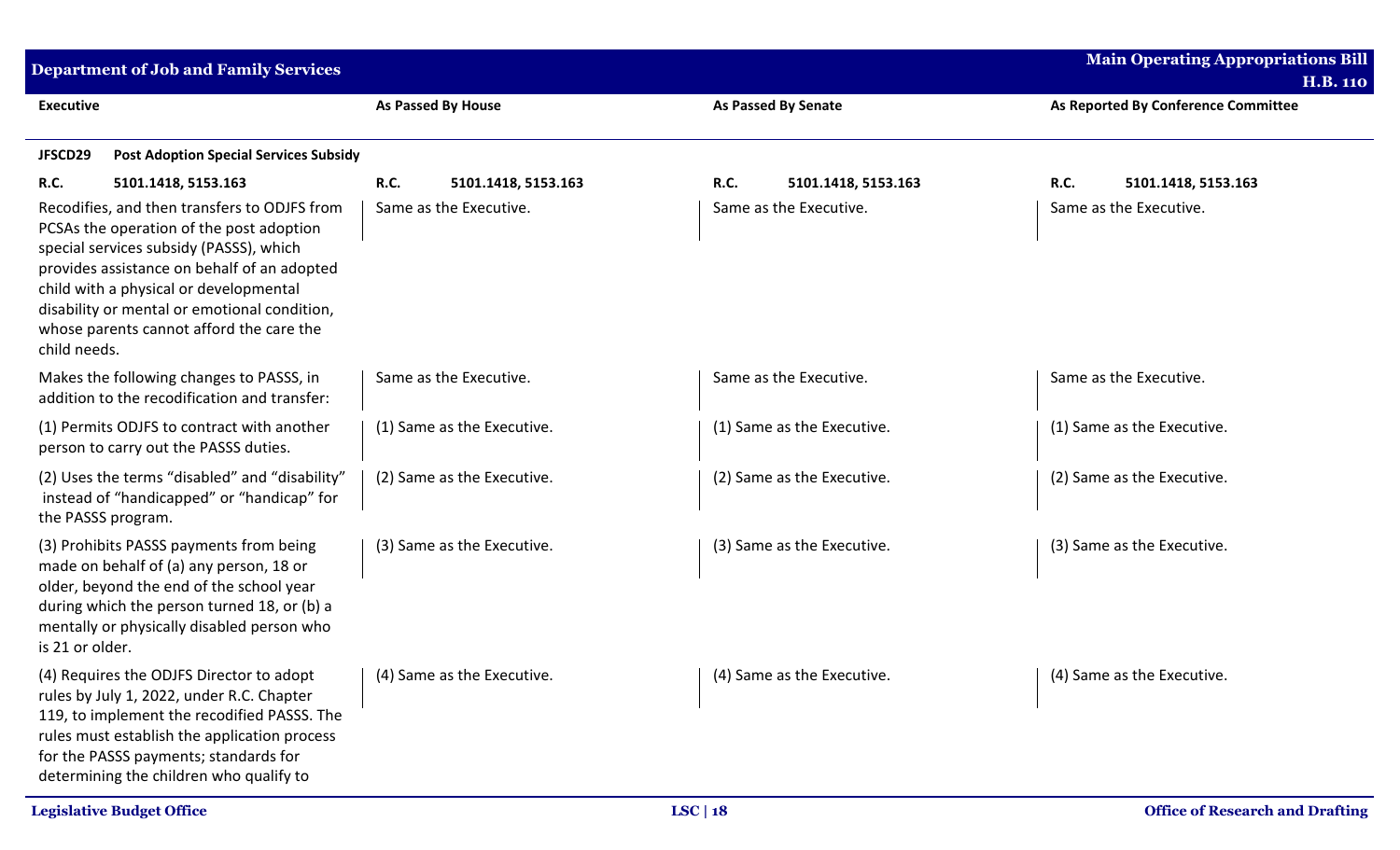|                     | <b>Department of Job and Family Services</b>                                                                                                                                                                                                                                                                   |                                       |                                       | <b>Main Operating Appropriations Bill</b> |
|---------------------|----------------------------------------------------------------------------------------------------------------------------------------------------------------------------------------------------------------------------------------------------------------------------------------------------------------|---------------------------------------|---------------------------------------|-------------------------------------------|
|                     |                                                                                                                                                                                                                                                                                                                |                                       |                                       | <b>H.B. 110</b>                           |
| <b>Executive</b>    |                                                                                                                                                                                                                                                                                                                | As Passed By House                    | <b>As Passed By Senate</b>            | As Reported By Conference Committee       |
| section.            | receive PASSS payments; the method of<br>determining the amount, duration, and<br>scope of services provided to a child; the<br>method of transitioning the PASSS program<br>from PCSAs to ODJFS; and any other rule,<br>requirement, or procedure JFS considers<br>appropriate for the implementation of this |                                       |                                       |                                           |
|                     | Requires ODJFS to implement the recodified<br>PASSS program no later than July 1, 2022.                                                                                                                                                                                                                        | Same as the Executive.                | Same as the Executive.                | Same as the Executive.                    |
|                     | Fiscal effect: ODJFS could realize minimal<br>rule promulgation costs.                                                                                                                                                                                                                                         | Fiscal effect: Same as the Executive. | Fiscal effect: Same as the Executive. | Fiscal effect: Same as the Executive.     |
| JFSCD38             | <b>Ohio Commission on Fatherhood</b>                                                                                                                                                                                                                                                                           |                                       |                                       |                                           |
| R.C.                | 5101.34, 5101.805, 5101.80,<br>5101.801, conforming changes in<br>3125.18, 5101.35, 5153.16                                                                                                                                                                                                                    |                                       |                                       |                                           |
| <b>Block Grant.</b> | Codifies the authority of the Ohio<br>Commission on Fatherhood to recommend<br>the ODJFS Director provide funds to<br>fatherhood programs in the state that meet<br>at least one of the four purposes of the<br>Temporary Assistance for Needy Families                                                        | No provision.                         | No provision.                         | No provision.                             |
| program.            | Fiscal effect: None. This would establish the<br><b>Commission as an ongoing TANF funded</b>                                                                                                                                                                                                                   |                                       |                                       |                                           |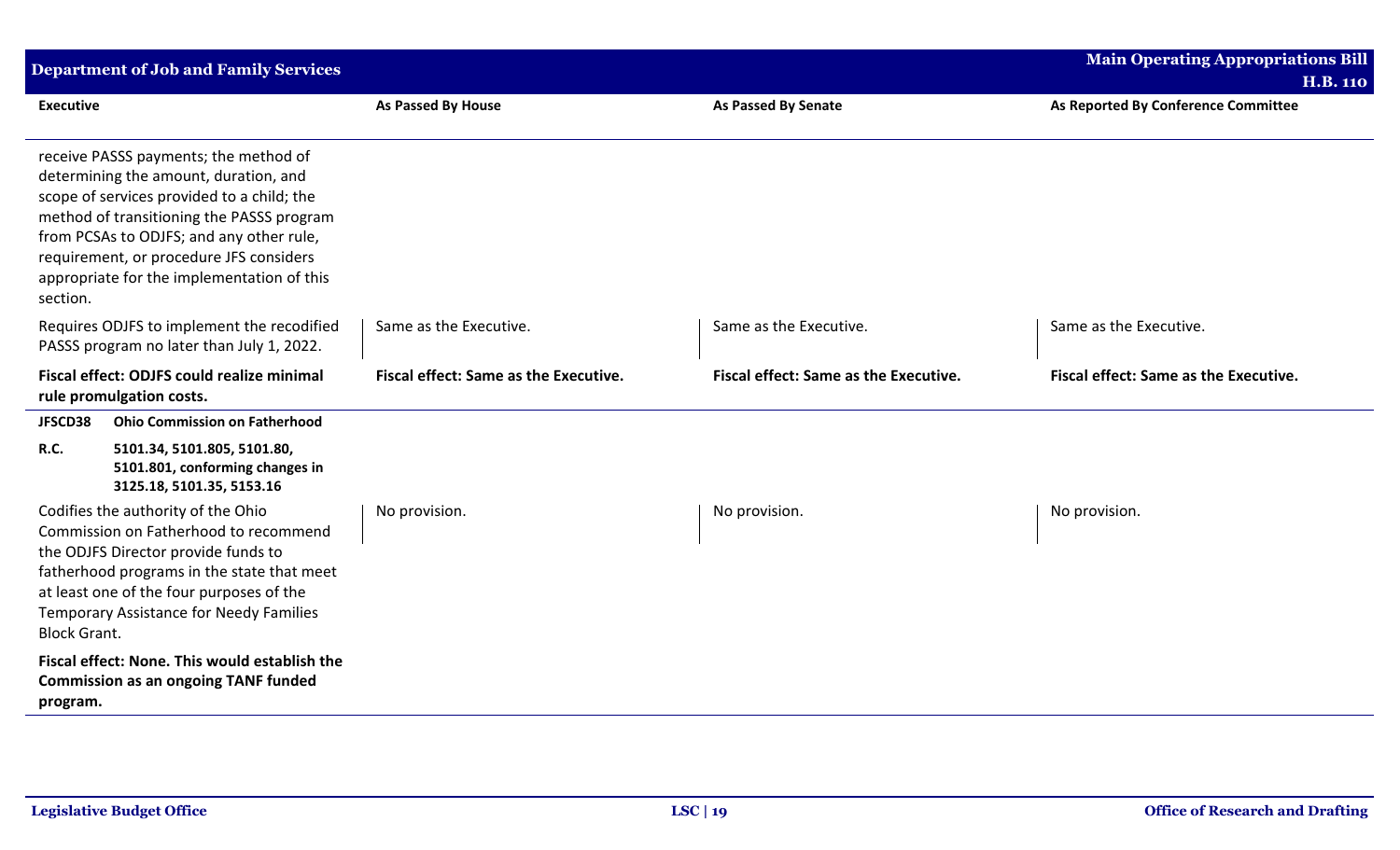| <b>Department of Job and Family Services</b>           |                                                                                                                                                                                           |                                                                                                                                                                                                              | <b>Main Operating Appropriations Bill</b>              |
|--------------------------------------------------------|-------------------------------------------------------------------------------------------------------------------------------------------------------------------------------------------|--------------------------------------------------------------------------------------------------------------------------------------------------------------------------------------------------------------|--------------------------------------------------------|
| <b>Executive</b>                                       | As Passed By House                                                                                                                                                                        | <b>As Passed By Senate</b>                                                                                                                                                                                   | <b>H.B. 110</b><br>As Reported By Conference Committee |
|                                                        |                                                                                                                                                                                           |                                                                                                                                                                                                              |                                                        |
| JFSCD53<br>Ohio Commission on Fatherhood - chairperson |                                                                                                                                                                                           |                                                                                                                                                                                                              |                                                        |
|                                                        | <b>R.C.</b><br>5101.341                                                                                                                                                                   | <b>R.C.</b><br>5101.341                                                                                                                                                                                      | R.C.<br>5101.341                                       |
| No provision.                                          | Modifies the appointment of the<br>chairperson of the Ohio Commission on<br>Fatherhood to be every two years, instead of<br>every year, with appointment being in odd-<br>numbered years. | Same as the House.                                                                                                                                                                                           | Same as the House.                                     |
|                                                        | <b>Fiscal effect: None.</b>                                                                                                                                                               | Fiscal effect: Same as the House.                                                                                                                                                                            | Fiscal effect: Same as the House.                      |
| JFSCD69                                                | <b>Supplemental Nutrition Assistance Program eligibility</b>                                                                                                                              |                                                                                                                                                                                                              |                                                        |
|                                                        |                                                                                                                                                                                           | <b>R.C.</b><br>5101.54, 5101.546, 5101.547,<br>5101.548                                                                                                                                                      | R.C.<br>5101.54, 5101.546, 5101.547,<br>5101.548       |
| No provision.                                          | No provision.                                                                                                                                                                             | Prohibits SNAP income and asset limits from<br>exceeding the types and allowable amounts<br>permitted by the Secretary of the U.S.<br>Department of Agriculture.                                             | No provision.                                          |
| No provision.                                          | No provision.                                                                                                                                                                             | Requires ODJFS to conduct an asset test for<br>each SNAP recipient.                                                                                                                                          | No provision.                                          |
| No provision.                                          | No provision.                                                                                                                                                                             | Requires ODJFS to prepare and submit<br>baseline and subsequent quarterly reports<br>detailing certain information regarding SNAP.                                                                           | No provision.                                          |
| No provision.                                          | No provision.                                                                                                                                                                             | Requires SNAP recipients to cooperate with<br>the child support enforcement program.                                                                                                                         | No provision.                                          |
| No provision.                                          | No provision.                                                                                                                                                                             | Requires ODJFS to collect information on<br>suspicious electronic benefit transfer card<br>transactions and provide the information to<br>each impacted county department for<br>analysis and investigation. | Same as the Senate.                                    |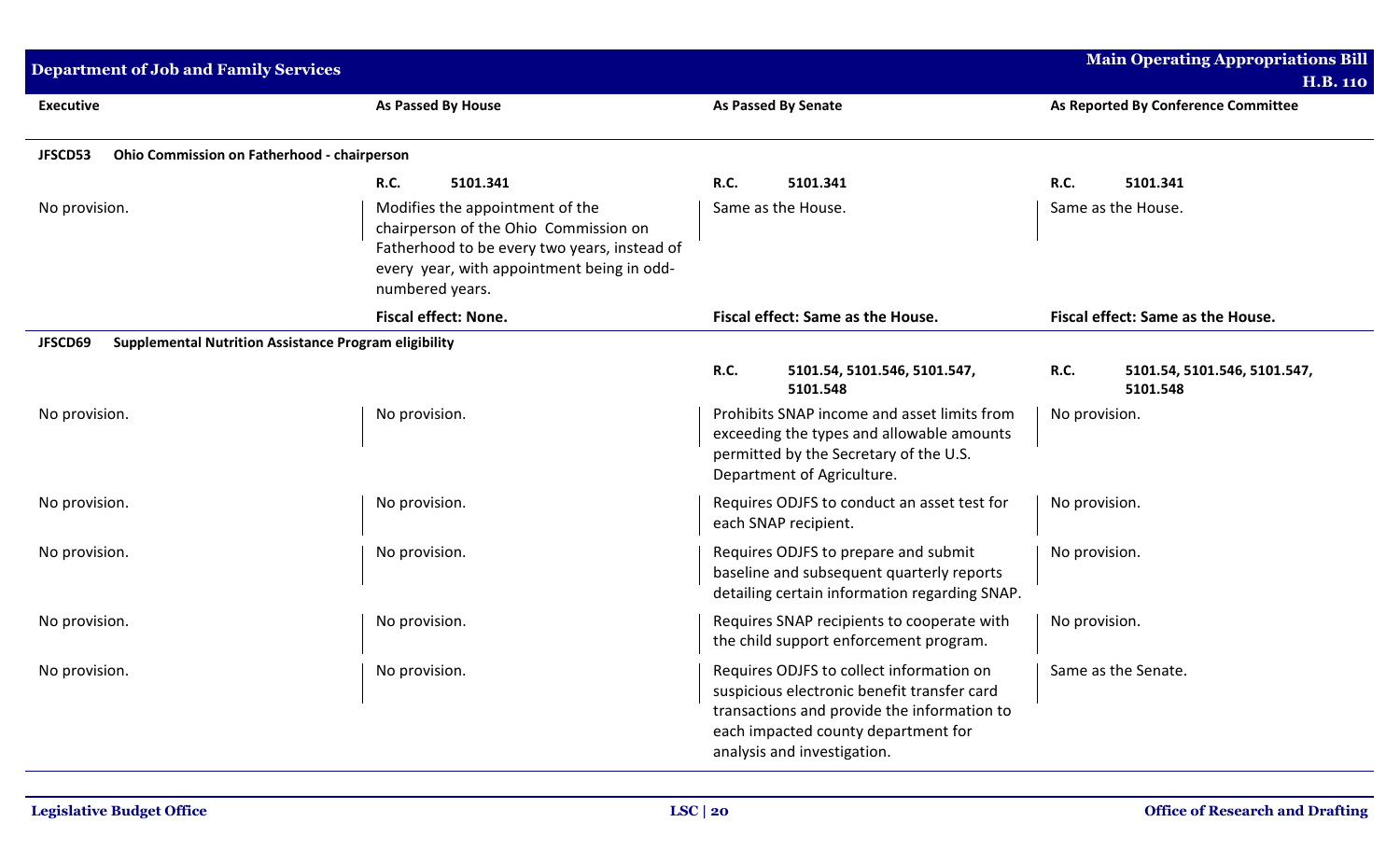| <b>Department of Job and Family Services</b>             |                                                                                                                                                                                                                                        |                                                                                                                                                                                                                                                                                                                            | <b>Main Operating Appropriations Bill</b><br><b>H.B. 110</b> |
|----------------------------------------------------------|----------------------------------------------------------------------------------------------------------------------------------------------------------------------------------------------------------------------------------------|----------------------------------------------------------------------------------------------------------------------------------------------------------------------------------------------------------------------------------------------------------------------------------------------------------------------------|--------------------------------------------------------------|
| <b>Executive</b>                                         | <b>As Passed By House</b>                                                                                                                                                                                                              | As Passed By Senate                                                                                                                                                                                                                                                                                                        | As Reported By Conference Committee                          |
| <b>Elderly Simplified Application Project</b><br>JFSCD46 | <b>R.C.</b><br>5101.545                                                                                                                                                                                                                | <b>R.C.</b><br>5101.545                                                                                                                                                                                                                                                                                                    | <b>R.C.</b><br>5101.545                                      |
| No provision.                                            | Requires the ODJFS Director to submit an<br>application to the U.S. Department of<br>Agriculture for participation in the Elderly<br>Simplified Application Project within the<br>Supplemental Nutrition Assistance Program<br>(SNAP). | Same as the House.                                                                                                                                                                                                                                                                                                         | Same as the House.                                           |
|                                                          | Fiscal effect: There would be an increase in<br>state and local administrative costs if<br>participation in the project results in<br>additional SNAP applicants and participants.                                                     | Fiscal effect: Same as the House.                                                                                                                                                                                                                                                                                          | Fiscal effect: Same as the House.                            |
| <b>Elder Abuse Commission reporting</b><br>JFSCD66       |                                                                                                                                                                                                                                        |                                                                                                                                                                                                                                                                                                                            |                                                              |
| No provision.                                            | No provision.                                                                                                                                                                                                                          | R.C.<br>5101.741<br>Removes the current law requirement that<br>the Elder Abuse Commission review current<br>funding of adult protective services and<br>submit a separate report on the cost to the<br>state and to county departments of job and<br>family services of implementing the<br>Commission's recommendations. | <b>R.C.</b><br>5101.741<br>Same as the Senate.               |
| No provision.                                            | No provision.                                                                                                                                                                                                                          | Requires the biennial report submitted by<br>the Commission to instead include estimates<br>of the funding necessary to implement its<br>specific recommendations.                                                                                                                                                         | Same as the Senate.                                          |
|                                                          |                                                                                                                                                                                                                                        | <b>Fiscal effect: None.</b>                                                                                                                                                                                                                                                                                                | Fiscal effect: Same as the Senate.                           |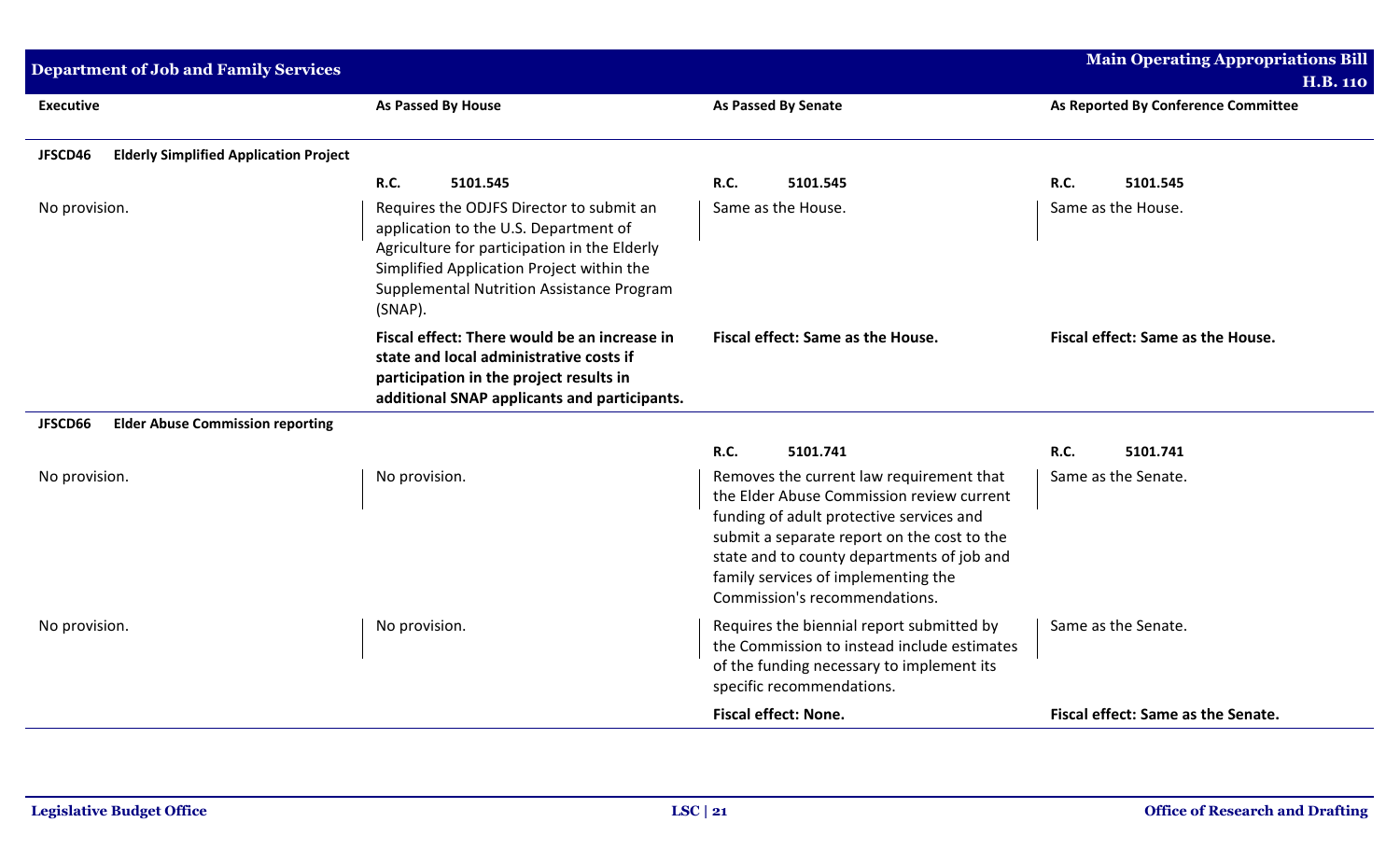| <b>Department of Job and Family Services</b>            |                                                                                                                                                                                                                                                                                                   |                                   | <b>Main Operating Appropriations Bill</b>                                                                                     |
|---------------------------------------------------------|---------------------------------------------------------------------------------------------------------------------------------------------------------------------------------------------------------------------------------------------------------------------------------------------------|-----------------------------------|-------------------------------------------------------------------------------------------------------------------------------|
|                                                         |                                                                                                                                                                                                                                                                                                   |                                   | <b>H.B. 110</b>                                                                                                               |
| <b>Executive</b>                                        | As Passed By House                                                                                                                                                                                                                                                                                | <b>As Passed By Senate</b>        | As Reported By Conference Committee                                                                                           |
| <b>TANF Spending Plan</b><br>JFSCD50                    |                                                                                                                                                                                                                                                                                                   |                                   |                                                                                                                               |
|                                                         | R.C.<br>5101.806, 107.03                                                                                                                                                                                                                                                                          | <b>R.C.</b><br>5101.806, 107.03   | <b>R.C.</b><br>5101.806, 107.03                                                                                               |
| No provision.                                           | Requires ODJFS to submit a TANF spending<br>plan to the Governor not later than<br>November 1st of each even-numbered year<br>describing the anticipated spending of the<br>TANF Block Grant funds for the next fiscal<br>biennium.                                                               | Same as the House.                | Same as the House.                                                                                                            |
| No provision.                                           | Requires the Governor to submit this<br>spending plan to the General Assembly as an<br>appendix to the Governor's budget.                                                                                                                                                                         | Same as the House.                | Same as the House.                                                                                                            |
| No provision.                                           | Requires ODJFS to submit an updated TANF<br>spending report to the chairpersons of<br>standing committees of the House of<br>Representatives and Senate designated by<br>the Speaker of the House of Representatives<br>and the President of the Senate by July 30 of<br>each even-numbered year. | Same as the House.                | Same as the House, but additionally requires<br>the updated report to be submitted to the<br>minority leader of each chamber. |
| No provision.                                           | Permits the chairpersons of the standing<br>committees to call the ODJFS Director to<br>testify about the TANF spending plan.                                                                                                                                                                     | Same as the House.                | Same as the House.                                                                                                            |
|                                                         | <b>Fiscal effect: Minimal.</b>                                                                                                                                                                                                                                                                    | Fiscal effect: Same as the House. | Fiscal effect: Same as the House.                                                                                             |
| <b>Online training for foster caregivers</b><br>JFSCD47 |                                                                                                                                                                                                                                                                                                   |                                   |                                                                                                                               |
|                                                         | R.C.<br>5103.031, 5103.0316                                                                                                                                                                                                                                                                       | R.C.<br>5103.031, 5103.0316       | R.C.<br>5103.031, 5103.0316                                                                                                   |
| No provision.                                           | Repeals the statutory specification that up<br>to 20% of a prospective foster caregiver's<br>preplacement training may be provided<br>online.                                                                                                                                                     | Same as the House.                | Same as the House.                                                                                                            |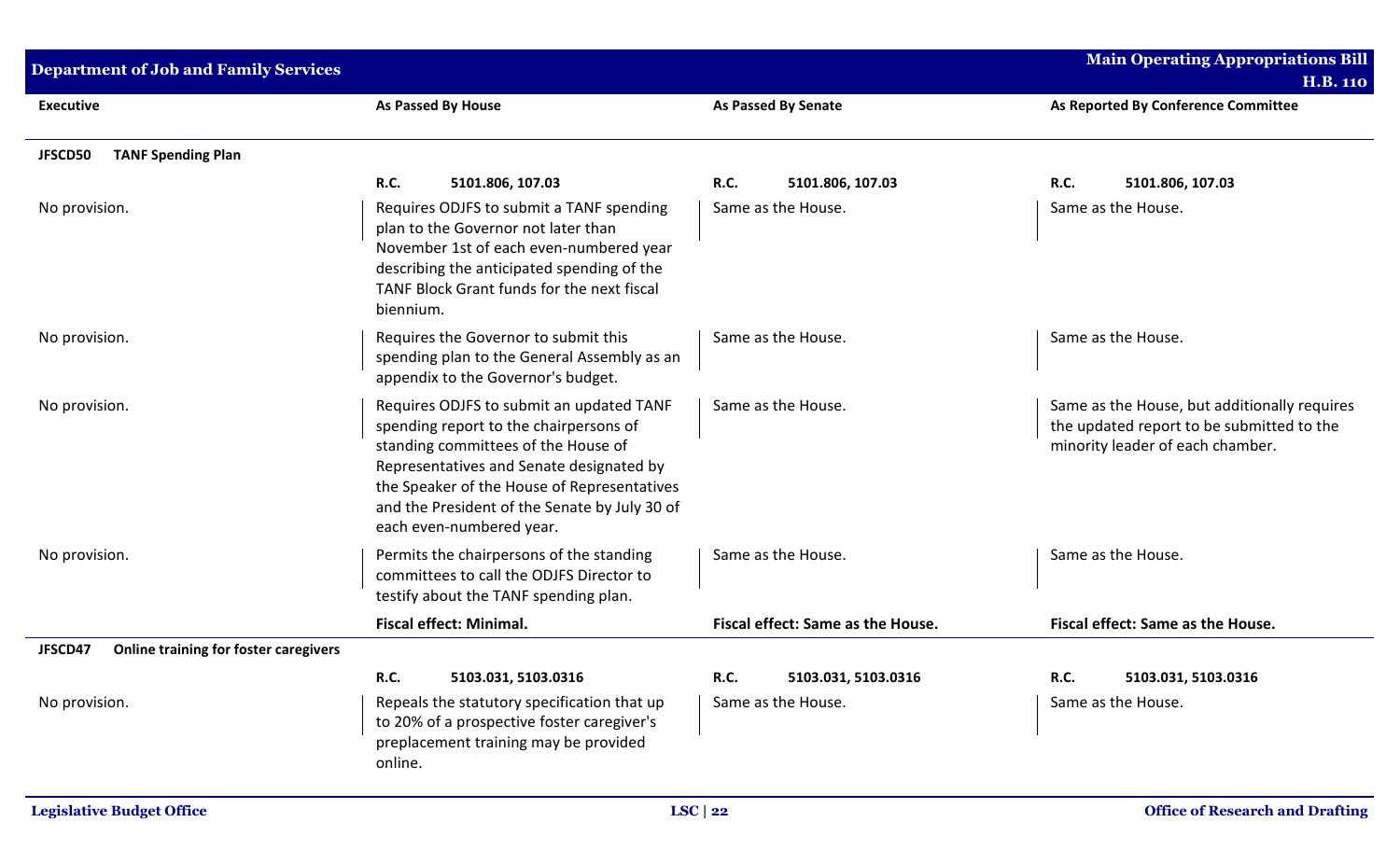| <b>Department of Job and Family Services</b>                                                                                                                                                                                                                                                                    |                                                                                                                                                                                        |                                   | <b>Main Operating Appropriations Bill</b>              |
|-----------------------------------------------------------------------------------------------------------------------------------------------------------------------------------------------------------------------------------------------------------------------------------------------------------------|----------------------------------------------------------------------------------------------------------------------------------------------------------------------------------------|-----------------------------------|--------------------------------------------------------|
| <b>Executive</b>                                                                                                                                                                                                                                                                                                | <b>As Passed By House</b>                                                                                                                                                              | <b>As Passed By Senate</b>        | <b>H.B. 110</b><br>As Reported By Conference Committee |
| No provision.                                                                                                                                                                                                                                                                                                   | Requires ODJFS to adopt rules regarding the<br>amount of preplacement and continuing<br>training hours that may be completed online<br>for prospective and existing foster caregivers. | Same as the House.                | Same as the House.                                     |
|                                                                                                                                                                                                                                                                                                                 | Fiscal effect: ODJFS could realize a minimal<br>increase in costs to adopt rules. Any other<br>impact will depend on the rules adopted.                                                | Fiscal effect: Same as the House. | Fiscal effect: Same as the House.                      |
| JFSCD43<br><b>Background checks for institutions and associations</b>                                                                                                                                                                                                                                           |                                                                                                                                                                                        |                                   |                                                        |
| 5103.0310<br><b>R.C.</b>                                                                                                                                                                                                                                                                                        | <b>R.C.</b><br>5103.0310                                                                                                                                                               | R.C.<br>5103.0310                 | R.C.<br>5103.0310                                      |
| Applies the requirement that an institution<br>or association (a public or private<br>organization, society, association, or agency<br>that receives or cares for children for two or<br>more consecutive weeks) obtain certain<br>background information before employing a<br>person so that it also applies: | Same as the Executive.                                                                                                                                                                 | Same as the Executive.            | Same as the Executive.                                 |
| (1) Before engaging any subcontractor,<br>intern, or volunteer, if the institution or<br>association is a residential facility.                                                                                                                                                                                 | (1) Same as the Executive.                                                                                                                                                             | (1) Same as the Executive.        | (1) Same as the Executive.                             |
| (2) Before hiring a person or engaging a<br>subcontractor, intern, or volunteer, who will<br>have access to children, if the institution or<br>association is not a residential facility.                                                                                                                       | (2) Same as the Executive.                                                                                                                                                             | (2) Same as the Executive.        | (2) Same as the Executive.                             |
| Makes the following changes to what the   Same as the Executive.<br>institution or association must do to<br>complete the background check<br>requirement:                                                                                                                                                      |                                                                                                                                                                                        | Same as the Executive.            | Same as the Executive.                                 |
| (1) "Obtain," rather than "conduct," a search<br>of the U.S. Department of Justice national                                                                                                                                                                                                                     | (1) Same as the Executive.                                                                                                                                                             | (1) Same as the Executive.        | (1) Same as the Executive.                             |
| <b>Legislative Budget Office</b>                                                                                                                                                                                                                                                                                |                                                                                                                                                                                        | LSC $\mid$ 23                     | <b>Office of Research and Drafting</b>                 |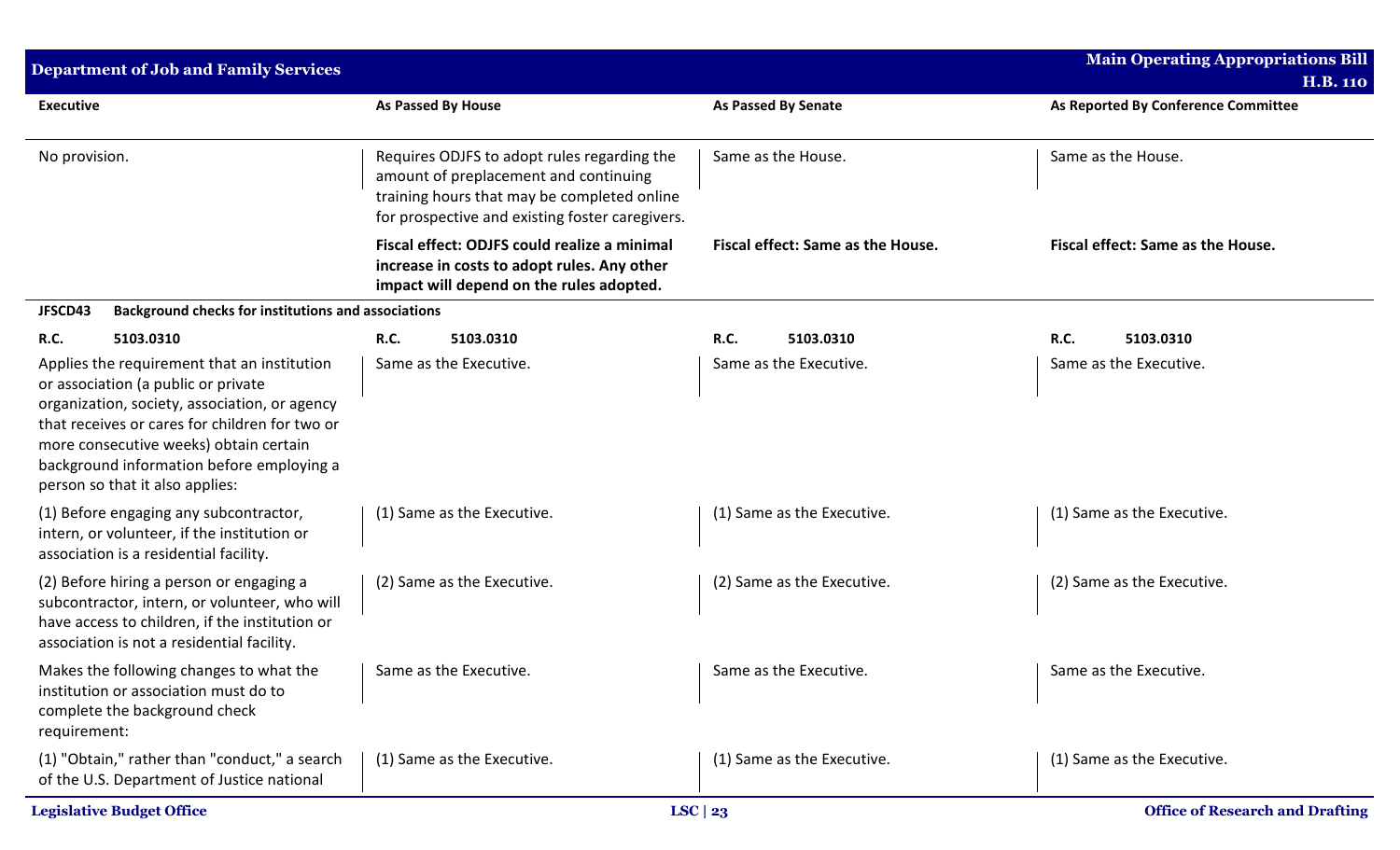| <b>Department of Job and Family Services</b>                                                                                                                                                                                                      |                                              |                                       | <b>Main Operating Appropriations Bill</b><br><b>H.B. 110</b> |
|---------------------------------------------------------------------------------------------------------------------------------------------------------------------------------------------------------------------------------------------------|----------------------------------------------|---------------------------------------|--------------------------------------------------------------|
| <b>Executive</b>                                                                                                                                                                                                                                  | As Passed By House                           | <b>As Passed By Senate</b>            | As Reported By Conference Committee                          |
| sex offender public website.                                                                                                                                                                                                                      |                                              |                                       |                                                              |
| (2) "Obtain," rather than "request," a<br>summary report of the search of the uniform<br>statewide automated child welfare<br>information system.                                                                                                 | (2) Same as the Executive.                   | (2) Same as the Executive.            | (2) Same as the Executive.                                   |
| Requires an institution or association to<br>conduct the background check for a person,<br>subcontractor, intern, or volunteer if one<br>has not already been conducted by the bill's<br>effective date.                                          | Same as the Executive.                       | Same as the Executive.                | Same as the Executive.                                       |
| Permits an institution or association to<br>refuse to employ a person or engage a<br>subcontractor, intern, or volunteer based<br>solely on the background check.                                                                                 | Same as the Executive.                       | Same as the Executive.                | Same as the Executive.                                       |
| Fiscal effect: Possible increase in costs to<br>publicly operated organizations that may<br>have to conduct additional background<br>checks.                                                                                                      | Fiscal effect: Same as the Executive.        | Fiscal effect: Same as the Executive. | Fiscal effect: Same as the Executive.                        |
| <b>Head Start Program definition</b><br>JFSCD37                                                                                                                                                                                                   |                                              |                                       |                                                              |
| 5104.01<br>R.C.                                                                                                                                                                                                                                   | <b>R.C.</b><br>5104.01                       | R.C.<br>5104.01                       | <b>R.C.</b><br>5104.01                                       |
| Changes the definition of "Head Start<br>Program" for the purposes of the law<br>governing the licensure and regulation of<br>child care providers, to be a school readiness<br>program rather than a comprehensive child<br>development program. | Same as the Executive.                       | Same as the Executive.                | Same as the Executive.                                       |
| <b>Fiscal effect: None.</b>                                                                                                                                                                                                                       | <b>Fiscal effect: Same as the Executive.</b> | Fiscal effect: Same as the Executive. | Fiscal effect: Same as the Executive.                        |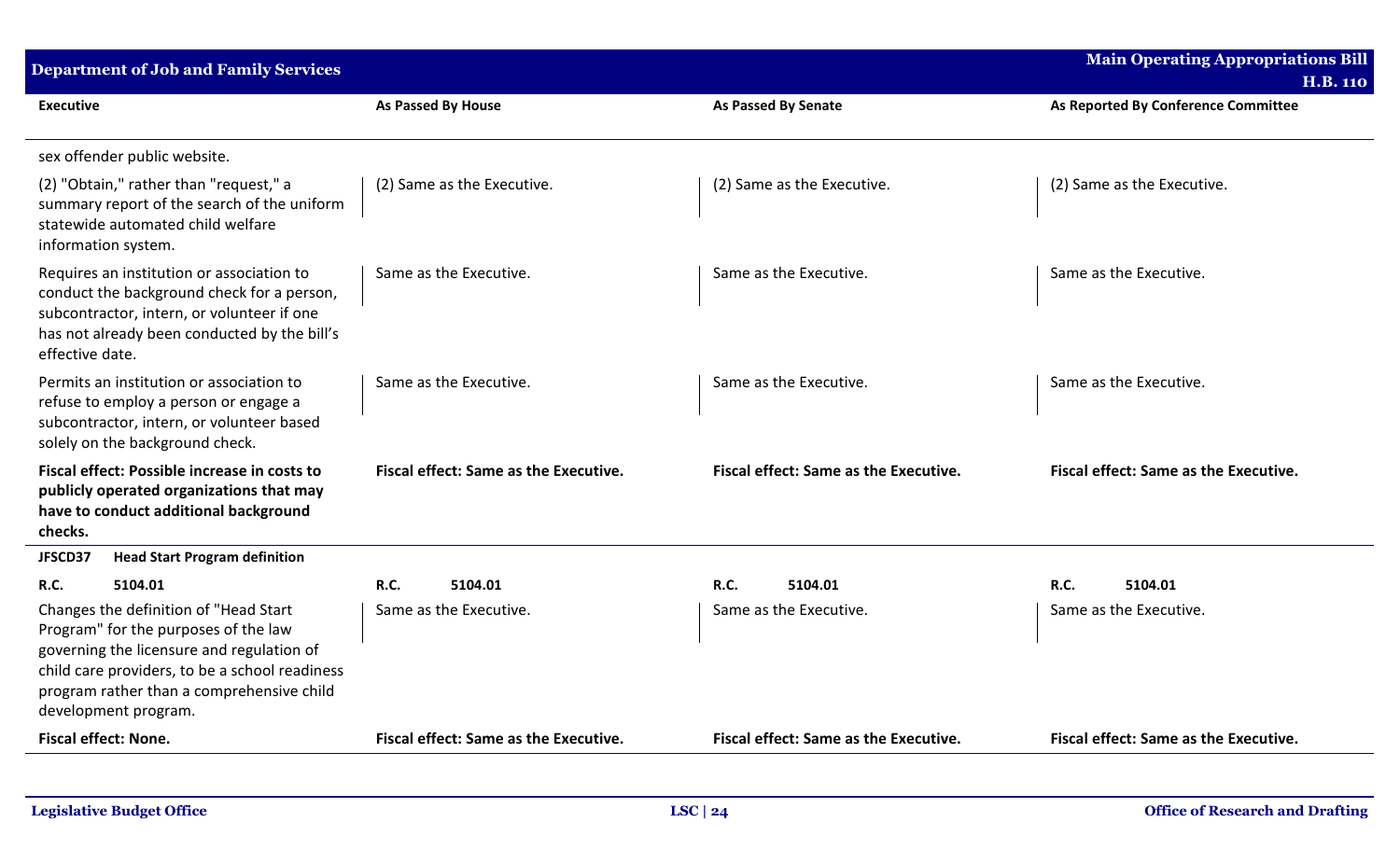| <b>Department of Job and Family Services</b>                                                                                                                                                                                                                                                                                                                  |                                       |                                              | <b>Main Operating Appropriations Bill</b> |
|---------------------------------------------------------------------------------------------------------------------------------------------------------------------------------------------------------------------------------------------------------------------------------------------------------------------------------------------------------------|---------------------------------------|----------------------------------------------|-------------------------------------------|
|                                                                                                                                                                                                                                                                                                                                                               |                                       |                                              | <b>H.B. 110</b>                           |
| <b>Executive</b>                                                                                                                                                                                                                                                                                                                                              | <b>As Passed By House</b>             | <b>As Passed By Senate</b>                   | As Reported By Conference Committee       |
| Type A family day-care homes<br>JFSCD39                                                                                                                                                                                                                                                                                                                       |                                       |                                              |                                           |
| R.C.<br>5104.017                                                                                                                                                                                                                                                                                                                                              | <b>R.C.</b><br>5104.017               | <b>R.C.</b><br>5104.017                      | R.C.<br>5104.017                          |
| Eliminates the requirement that ODJFS<br>include standards for preparing and<br>distributing a roster of parents, guardians,<br>and custodians, in rules governing the<br>operation of type A family day-care homes.                                                                                                                                          | Same as the Executive.                | Same as the Executive.                       | Same as the Executive.                    |
| Removes an existing law reference to school-<br>age type A family day-care homes.                                                                                                                                                                                                                                                                             | Same as the Executive.                | Same as the Executive.                       | Same as the Executive.                    |
| <b>Fiscal effect: None.</b>                                                                                                                                                                                                                                                                                                                                   | Fiscal effect: Same as the Executive. | <b>Fiscal effect: Same as the Executive.</b> | Fiscal effect: Same as the Executive.     |
| Child care resource and referral services<br>JFSCD42                                                                                                                                                                                                                                                                                                          |                                       |                                              |                                           |
| R.C.<br>5104.07                                                                                                                                                                                                                                                                                                                                               | R.C.<br>5104.07                       | R.C.<br>5104.07                              | R.C.<br>5104.07                           |
| Removes the requirement that the ODJFS<br>Director adopt rules for funding child care<br>resource and referral organizations.<br>Requires instead the Director to include the<br>topics previously included in rules into the<br>statewide plan for child care resources and<br>referral services, which ODJFS is required to<br>complete under existing law. | Same as the Executive.                | Same as the Executive.                       | Same as the Executive.                    |
| Removes the requirement that child care<br>resource and referral service organizations<br>receiving funds from ODJFS that enter into<br>contracts with various entities do so in<br>accordance with rules.                                                                                                                                                    | Same as the Executive.                | Same as the Executive.                       | Same as the Executive.                    |
| Fiscal effect: None.                                                                                                                                                                                                                                                                                                                                          | Fiscal effect: Same as the Executive. | Fiscal effect: Same as the Executive.        | Fiscal effect: Same as the Executive.     |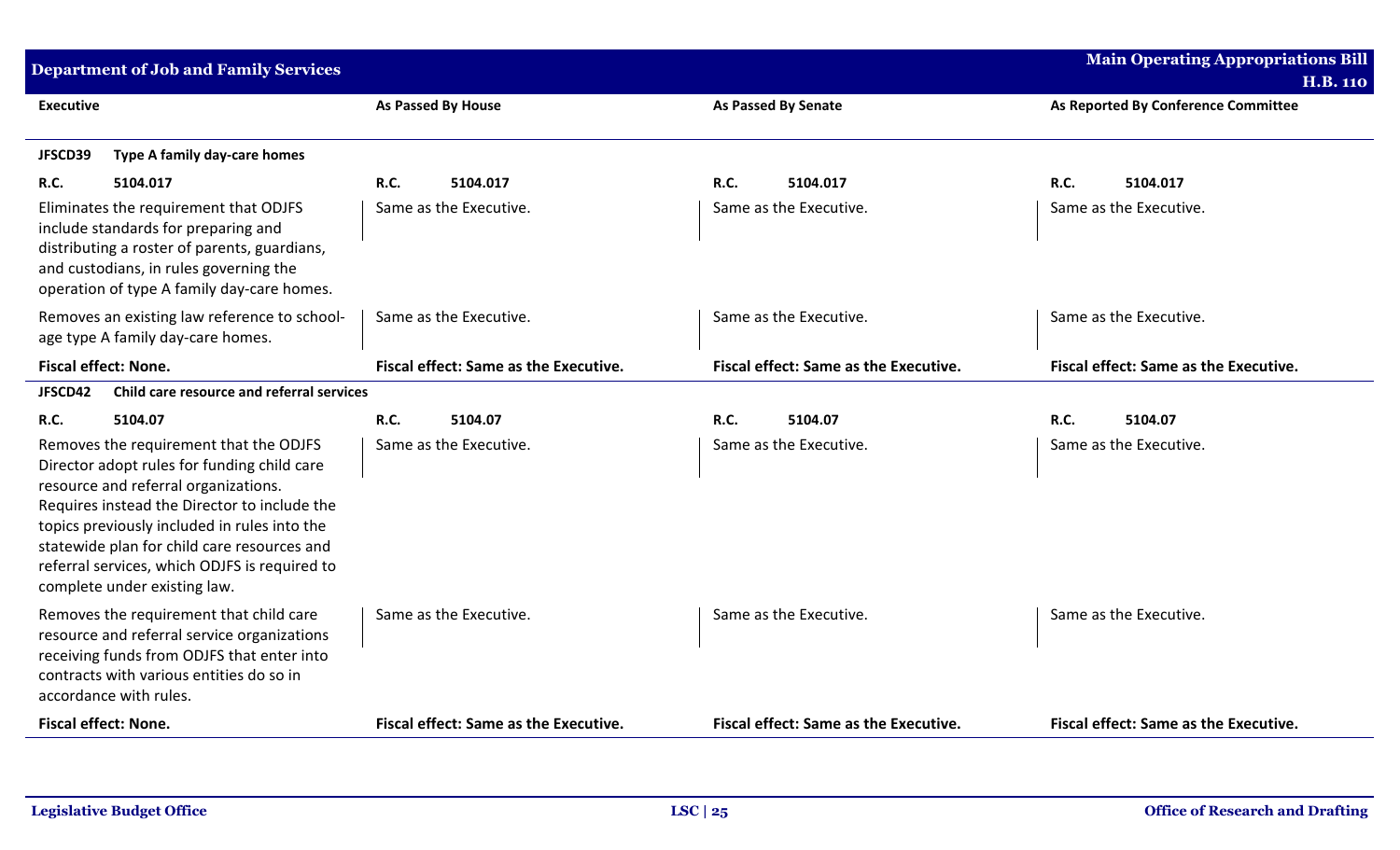| <b>Department of Job and Family Services</b>                                                                                                                                            |                                                                                                                                                                                                                                                                                                                                                                                      |                                                                                                                                                                                                           | <b>Main Operating Appropriations Bill</b>                                                                                                                     |
|-----------------------------------------------------------------------------------------------------------------------------------------------------------------------------------------|--------------------------------------------------------------------------------------------------------------------------------------------------------------------------------------------------------------------------------------------------------------------------------------------------------------------------------------------------------------------------------------|-----------------------------------------------------------------------------------------------------------------------------------------------------------------------------------------------------------|---------------------------------------------------------------------------------------------------------------------------------------------------------------|
| <b>Executive</b>                                                                                                                                                                        | <b>As Passed By House</b>                                                                                                                                                                                                                                                                                                                                                            | <b>As Passed By Senate</b>                                                                                                                                                                                | <b>H.B. 110</b><br>As Reported By Conference Committee                                                                                                        |
| JFSCD49<br><b>Step Up to Quality ratings</b>                                                                                                                                            |                                                                                                                                                                                                                                                                                                                                                                                      |                                                                                                                                                                                                           |                                                                                                                                                               |
|                                                                                                                                                                                         | <b>R.C.</b><br>5104.29                                                                                                                                                                                                                                                                                                                                                               | R.C.<br>5104.29, 5104.31                                                                                                                                                                                  | <b>R.C.</b><br>5104.29, 5104.31                                                                                                                               |
| No provision.                                                                                                                                                                           | Eliminates current law that specifies the<br>percent of licensed child care programs<br>required to be rated in the third tier or<br>higher of ODJFS's Step Up to Quality<br>Program by a certain date (including 60% by<br>June 30, 2021 and 80% by June 30, 2023),<br>but maintains the requirement that all<br>programs be rated in the third tier or higher<br>by June 30, 2025. | Same as the House, but removes the<br>requirement that all programs be rated in<br>the third tier or higher by June 30, 2025.                                                                             | Same as the Senate.                                                                                                                                           |
| No provision.                                                                                                                                                                           | No provision.                                                                                                                                                                                                                                                                                                                                                                        | Eliminates the current law requirement that<br>a licensed child care program be rated<br>through the Step Up to Quality Program in<br>order to provide publicly funded child care.                        | No provision.                                                                                                                                                 |
|                                                                                                                                                                                         | Fiscal effect: Possible savings for ODJFS if<br>some providers wait longer to improve<br>their rating. (Providers receive higher<br>payments depending on their rating for<br>providing publicly funded child care).                                                                                                                                                                 | Fiscal effect: Same as the House, with<br>possible additional savings if some<br>providers choose to forgo becoming rated<br>in the Step Up to Quality program or<br>improving their rating indefinitely. | Fiscal effect: Same as the House.                                                                                                                             |
| JFSCD36<br>Publicly funded child care eligibility and part-time program reference                                                                                                       |                                                                                                                                                                                                                                                                                                                                                                                      |                                                                                                                                                                                                           |                                                                                                                                                               |
| R.C.<br>5104.34                                                                                                                                                                         | 5104.34<br><b>R.C.</b>                                                                                                                                                                                                                                                                                                                                                               |                                                                                                                                                                                                           | R.C.<br>5104.34                                                                                                                                               |
| Requires that the eligibility period for<br>publicly funded child care (PFCC) lasts at<br>least 12 months.                                                                              | Same as the Executive.                                                                                                                                                                                                                                                                                                                                                               | No provision.                                                                                                                                                                                             | Same as the Executive.                                                                                                                                        |
| Allows a caretaker parent that is no longer<br>employed or participating in a program of<br>education or training during the time their<br>children receive PFCC to continue to receive | Same as the Executive.                                                                                                                                                                                                                                                                                                                                                               | No provision.                                                                                                                                                                                             | Same as the Executive, but allows a<br>caretaker parent's children to continue to<br>receive PFCC for at least three months but<br>not more than four months. |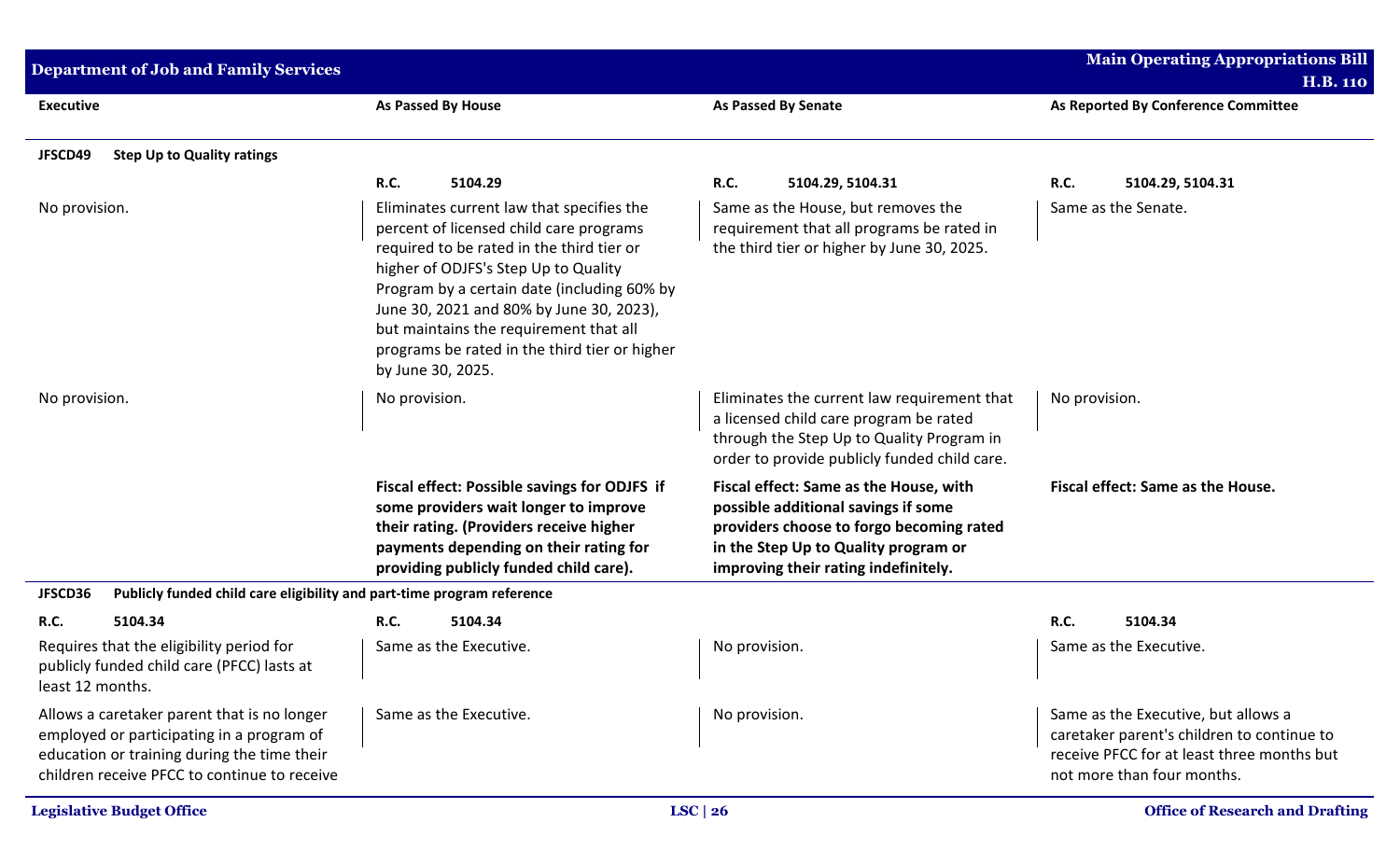| <b>Department of Job and Family Services</b>                                                                                                                                                                                                                                                                              |                                                                                                                                                                                                            |                                                                                                                                                                               | <b>Main Operating Appropriations Bill</b>                                                                                                               |
|---------------------------------------------------------------------------------------------------------------------------------------------------------------------------------------------------------------------------------------------------------------------------------------------------------------------------|------------------------------------------------------------------------------------------------------------------------------------------------------------------------------------------------------------|-------------------------------------------------------------------------------------------------------------------------------------------------------------------------------|---------------------------------------------------------------------------------------------------------------------------------------------------------|
|                                                                                                                                                                                                                                                                                                                           |                                                                                                                                                                                                            |                                                                                                                                                                               | <b>H.B. 110</b>                                                                                                                                         |
| <b>Executive</b>                                                                                                                                                                                                                                                                                                          | As Passed By House                                                                                                                                                                                         | As Passed By Senate                                                                                                                                                           | As Reported By Conference Committee                                                                                                                     |
| PFCC for at least three months, rather than<br>up to 13 weeks.                                                                                                                                                                                                                                                            |                                                                                                                                                                                                            |                                                                                                                                                                               |                                                                                                                                                         |
| Removes an obsolete reference to part-time<br>child care programs participating in the Step<br>Up to Quality program.                                                                                                                                                                                                     | Same as the Executive.                                                                                                                                                                                     | No provision.                                                                                                                                                                 | Same as the Executive.                                                                                                                                  |
| Fiscal effect: Implementing this change may<br>result in a one-time extension of the<br>redetermination date for each family,<br>which could extend benefit payments for<br>some families during this period. According<br>to ODJFS, this will align the child care<br>eligibility period with certain other<br>programs. | Fiscal effect: Same as the Executive.                                                                                                                                                                      |                                                                                                                                                                               | Fiscal effect: Same as the Executive, but<br>specified caretaker parent's children would<br>be allowed to receive PFCC for no more<br>than four months. |
| <b>Caseworker in-service training</b><br>JFSCD48                                                                                                                                                                                                                                                                          |                                                                                                                                                                                                            |                                                                                                                                                                               |                                                                                                                                                         |
|                                                                                                                                                                                                                                                                                                                           | <b>R.C.</b><br>5153.122, 5153.124                                                                                                                                                                          | R.C.<br>5153.122, 5153.124                                                                                                                                                    | R.C.<br>5153.122, 5153.124                                                                                                                              |
| No provision.                                                                                                                                                                                                                                                                                                             | Requires the ODJFS Director to adopt rules<br>to establish additional circumstances under<br>which a PCSA executive director may waive<br>portions of in-service training requirements<br>for caseworkers. | Same as the House.                                                                                                                                                            | Same as the House.                                                                                                                                      |
|                                                                                                                                                                                                                                                                                                                           | <b>Fiscal effect: Minimal.</b>                                                                                                                                                                             | Fiscal effect: Same as the House.                                                                                                                                             | Fiscal effect: Same as the House.                                                                                                                       |
| Local workforce development board meetings<br>JFSCD63                                                                                                                                                                                                                                                                     |                                                                                                                                                                                                            |                                                                                                                                                                               |                                                                                                                                                         |
|                                                                                                                                                                                                                                                                                                                           |                                                                                                                                                                                                            | <b>R.C.</b><br>6301.06                                                                                                                                                        | R.C.<br>6301.06                                                                                                                                         |
| No provision.                                                                                                                                                                                                                                                                                                             | No provision.                                                                                                                                                                                              | Allows local workforce development boards<br>to hold meetings by interactive video<br>conference or teleconference (states a<br>preference for interactive video conference). | Same as the Senate.                                                                                                                                     |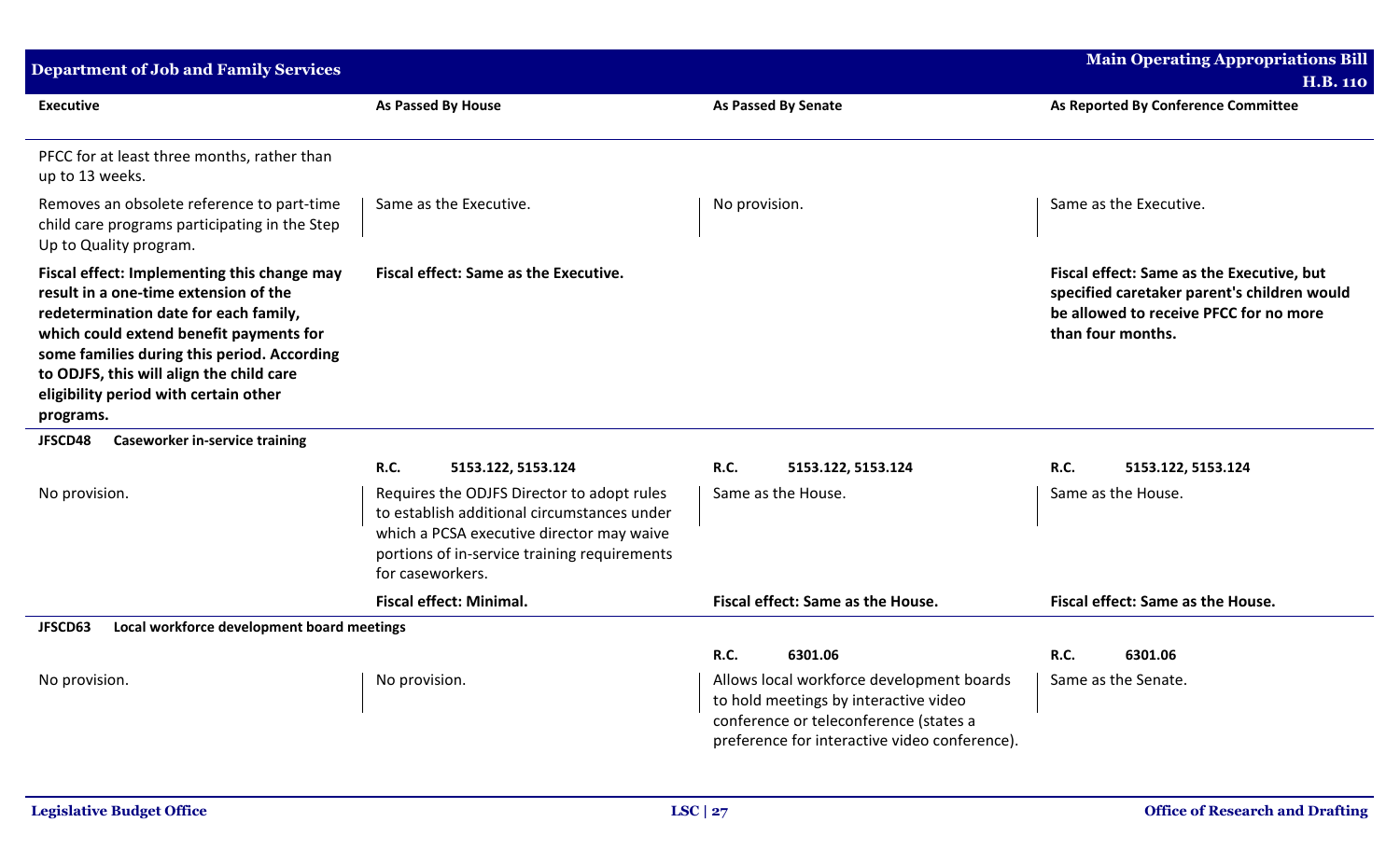| <b>Department of Job and Family Services</b>                                                                                                                                                                               |                        |                                                                                                                                                                                                                                                                                              | <b>Main Operating Appropriations Bill</b>                                                                                                          |
|----------------------------------------------------------------------------------------------------------------------------------------------------------------------------------------------------------------------------|------------------------|----------------------------------------------------------------------------------------------------------------------------------------------------------------------------------------------------------------------------------------------------------------------------------------------|----------------------------------------------------------------------------------------------------------------------------------------------------|
| <b>Executive</b>                                                                                                                                                                                                           | As Passed By House     | <b>As Passed By Senate</b>                                                                                                                                                                                                                                                                   | <b>H.B. 110</b><br>As Reported By Conference Committee                                                                                             |
| No provision.                                                                                                                                                                                                              | No provision.          | Requires a board that wishes to hold<br>meetings by video conference or<br>teleconference to adopt rules that require<br>the meetings to be conducted in a certain<br>manner and establish a minimum number of<br>members who must be physically present at<br>the primary meeting location. | Same as the Senate.                                                                                                                                |
|                                                                                                                                                                                                                            |                        | <b>Fiscal effect: Possible savings for local</b><br>workforce development boards if<br>teleconference results in savings (e.g. travel<br>costs).                                                                                                                                             | Fiscal effect: Same as the Senate.                                                                                                                 |
| JFSCD1<br><b>County Administrative Funds</b>                                                                                                                                                                               |                        |                                                                                                                                                                                                                                                                                              |                                                                                                                                                    |
| Section:<br>307.20                                                                                                                                                                                                         | 307.20<br>Section:     | 307.20<br>Section:                                                                                                                                                                                                                                                                           | 307.20<br>Section:                                                                                                                                 |
| Permits GRF line item 600521, Family<br>Assistance - Local, to be used by CDJFSs to<br>administer food assistance and disability<br>assistance programs.                                                                   | Same as the Executive. | Same as the Executive, but additionally<br>requires Controlling Board approval and also<br>earmarks \$2,500,000 in each fiscal year for<br>CDJFSs with an approved plan to address<br>fraud in public assistance programs.                                                                   | Same as the Senate, but removes the<br>requirement of Controlling Board approval<br>and makes a correction to a reference for<br>line item 600521. |
| Permits GRF line item 655522, Medicaid<br>Program Support - Local, to be used by<br>CDJFSs to administer the Medicaid Program<br>and the State Children's Health Insurance<br>Program.                                     | Same as the Executive. | Same as the Executive, but additionally<br>requires Controlling Board approval.                                                                                                                                                                                                              | Same as the Executive.                                                                                                                             |
| Allows the ODJFS Director to request the<br>OBM Director to transfer appropriations<br>between line item 600521, Family<br>Assistance - Local and line item 655522,<br>Medicaid Program Support - Local<br>Transportation. | Same as the Executive. | Same as the Executive, but instead requires<br>the Director to seek Controlling Board<br>approval.                                                                                                                                                                                           | Same as the Executive.                                                                                                                             |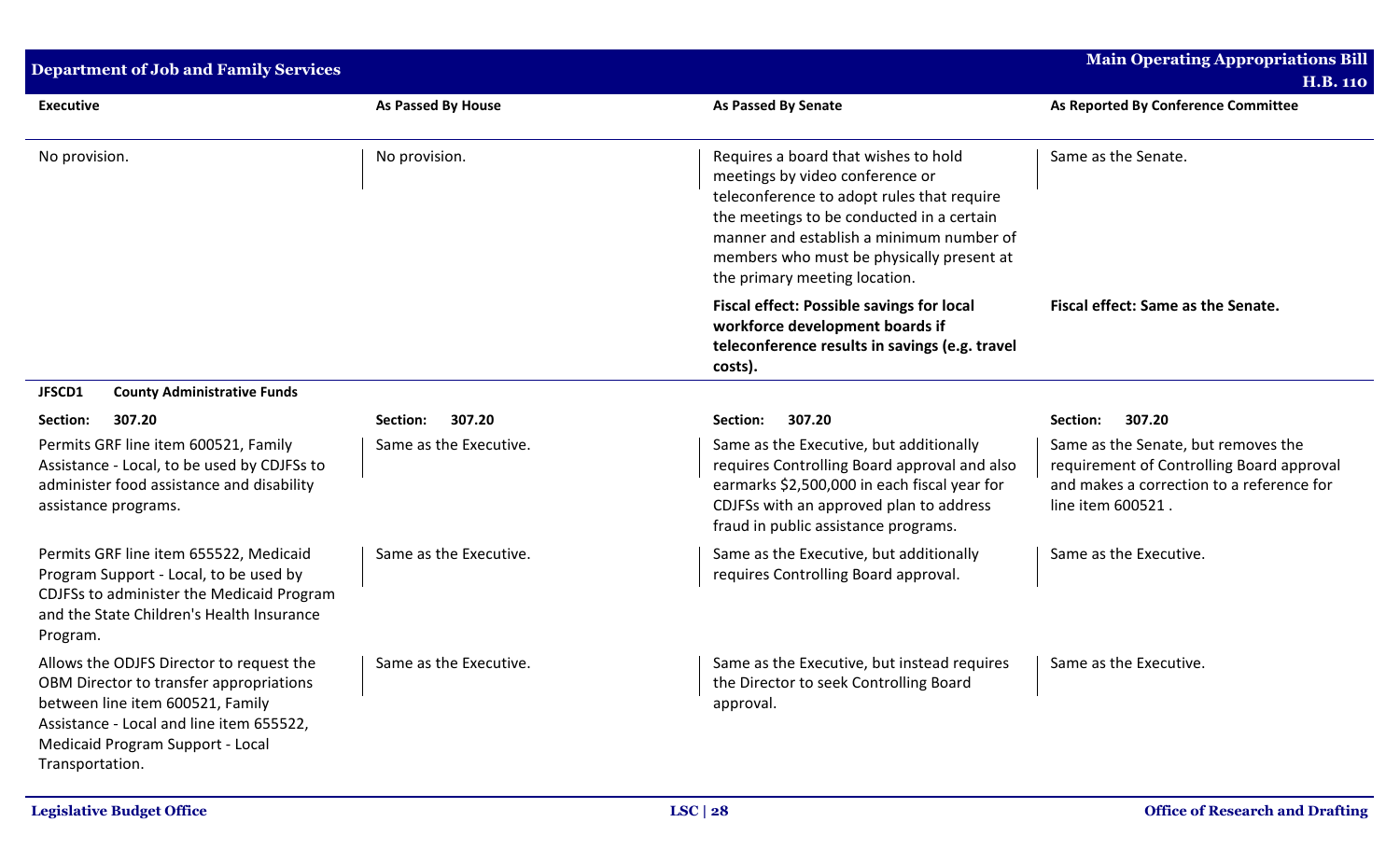| <b>Department of Job and Family Services</b>                                                                                                                                                                                                                                                                                                                                                                    |                           |                                                                                                    | Main Operating Appropriations Bill<br><b>H.B. 110</b> |
|-----------------------------------------------------------------------------------------------------------------------------------------------------------------------------------------------------------------------------------------------------------------------------------------------------------------------------------------------------------------------------------------------------------------|---------------------------|----------------------------------------------------------------------------------------------------|-------------------------------------------------------|
| <b>Executive</b>                                                                                                                                                                                                                                                                                                                                                                                                | <b>As Passed By House</b> | As Passed By Senate                                                                                | As Reported By Conference Committee                   |
| Allows the ODJFS Director to request the<br>OBM Director to transfer appropriations<br>between line item 655523, Medicaid<br>Program Support - Local Transportation and<br>line item 655522, Medicaid Program<br>Support - Local.                                                                                                                                                                               | Same as the Executive.    | Same as the Executive, but instead requires<br>the Director to seek Controlling Board<br>approval. | Same as the Executive.                                |
| Requires the ODJFS Director to request the<br>OBM Director to authorize expenditures in<br>excess of the amounts appropriated from<br>Fund 3F01, the Medicaid Program Support<br>Fund, and Fund 3840, the Supplemental<br>Nutrition Assistance Program Fund, if<br>receipts credited to those funds exceed the<br>amounts appropriated, and appropriates<br>those amounts upon approval of the OBM<br>Director. | Same as the Executive.    | No provision.                                                                                      | No provision.                                         |
| <b>Name of Food Stamp Program</b><br>JFSCD2                                                                                                                                                                                                                                                                                                                                                                     |                           |                                                                                                    |                                                       |
| 307.30<br>Section:                                                                                                                                                                                                                                                                                                                                                                                              | 307.30<br>Section:        | 307.30<br>Section:                                                                                 | 307.30<br>Section:                                    |
| Specifies that the ODJFS Director is not<br>required to amend rules regarding the Food<br>Stamp Program to change the name to the<br>Supplemental Nutrition Assistance Program<br>(SNAP).                                                                                                                                                                                                                       | Same as the Executive.    | Same as the Executive.                                                                             | Same as the Executive.                                |
| Allows the ODJFS Director to refer to the<br>program as the Food Stamp Program, the<br>Supplemental Nutrition Assistance Program,<br>or the Food Assistance Program in ODJFS's<br>rules and documents.                                                                                                                                                                                                          | Same as the Executive.    | Same as the Executive.                                                                             | Same as the Executive.                                |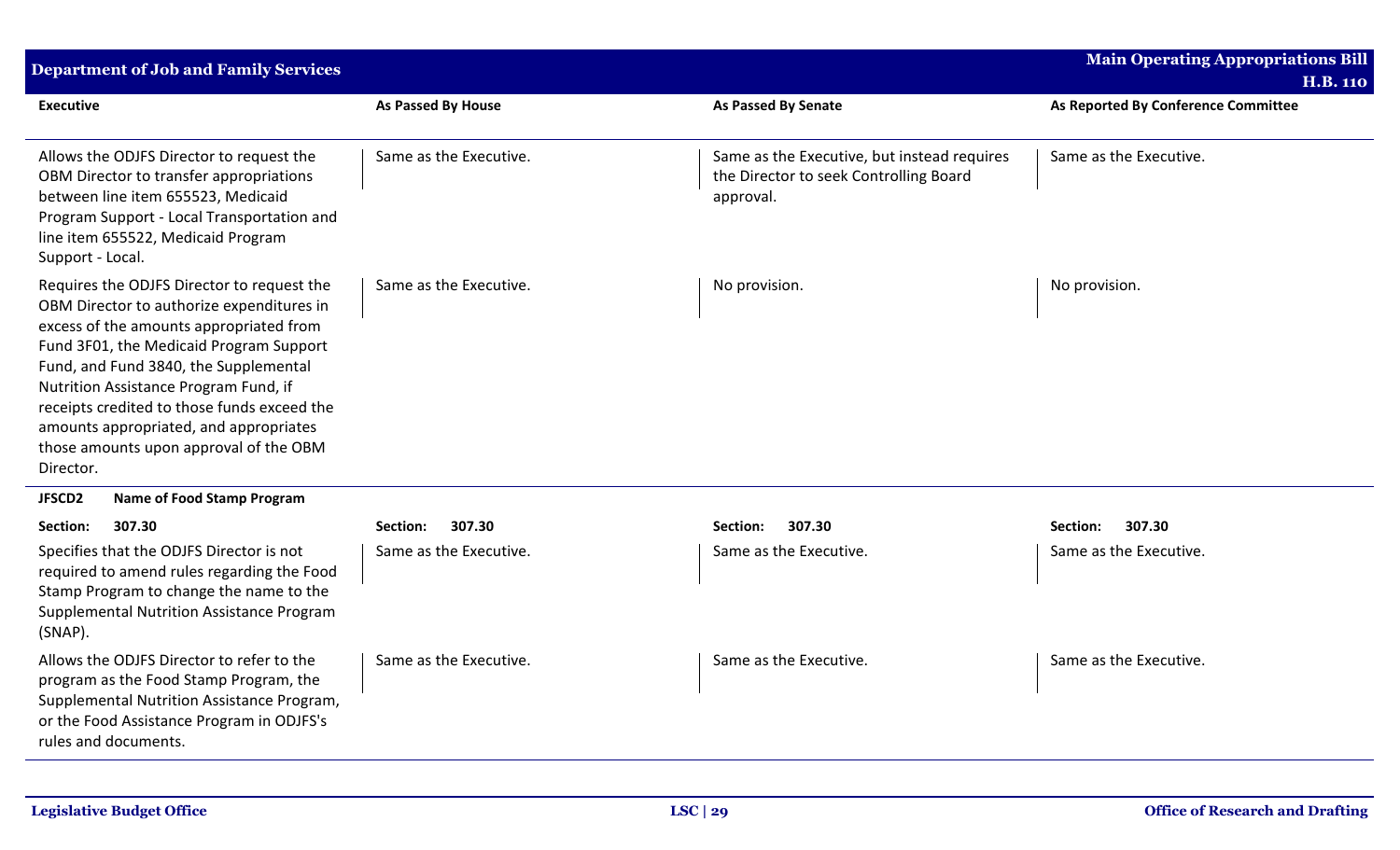| <b>Department of Job and Family Services</b>                                                                                                                                                                                                                                                                                |                           |                            | <b>Main Operating Appropriations Bill</b><br><b>H.B. 110</b> |
|-----------------------------------------------------------------------------------------------------------------------------------------------------------------------------------------------------------------------------------------------------------------------------------------------------------------------------|---------------------------|----------------------------|--------------------------------------------------------------|
| <b>Executive</b>                                                                                                                                                                                                                                                                                                            | <b>As Passed By House</b> | <b>As Passed By Senate</b> | As Reported By Conference Committee                          |
| <b>Ohio Association of Food Banks</b><br><b>JFSCD3</b>                                                                                                                                                                                                                                                                      |                           |                            |                                                              |
| Section:<br>307.40                                                                                                                                                                                                                                                                                                          | 307.40<br>Section:        | 307.40<br>Section:         | 307.40<br>Section:                                           |
| Earmarks a total of \$22,050,000 in each<br>fiscal year for the Ohio Association of Food<br>Banks from GRF line item 600410, TANF<br>State Maintenance of Effort; DPF Fund 4A80<br>line item 600658, Public Assistance<br>Activities; and FED Fund 3V60 line item<br>600689, TANF Block Grant.                              | Same as the Executive.    | Same as the Executive.     | Same as the Executive.                                       |
| Requires this earmark to be used to<br>purchase and distribute food products,<br>support Innovative Summer Meals programs<br>for children, provide SNAP outreach and free<br>tax filing services, and provide capacity<br>building equipment for food pantries and<br>soup kitchens.                                        | Same as the Executive.    | Same as the Executive.     | Same as the Executive.                                       |
| Requires the ODJFS Director to provide<br>funds for the Ohio Association of Food Banks<br>in an amount not less than \$24,550,000 in<br>each fiscal year. Specifies that this amount<br>includes the \$22,050,000 in each fiscal year<br>specified above.                                                                   | Same as the Executive.    | Same as the Executive.     | Same as the Executive.                                       |
| Requires ODJFS to count eligible nonfederal<br>expenditures made by member food banks<br>of the Ohio Association of Food Banks<br>toward TANF maintenance of effort (MOE)<br>requirements and to enter into an<br>agreement with the Ohio Association of<br>Food Banks to carry out the requirements<br>under this section. | Same as the Executive.    | Same as the Executive.     | Same as the Executive.                                       |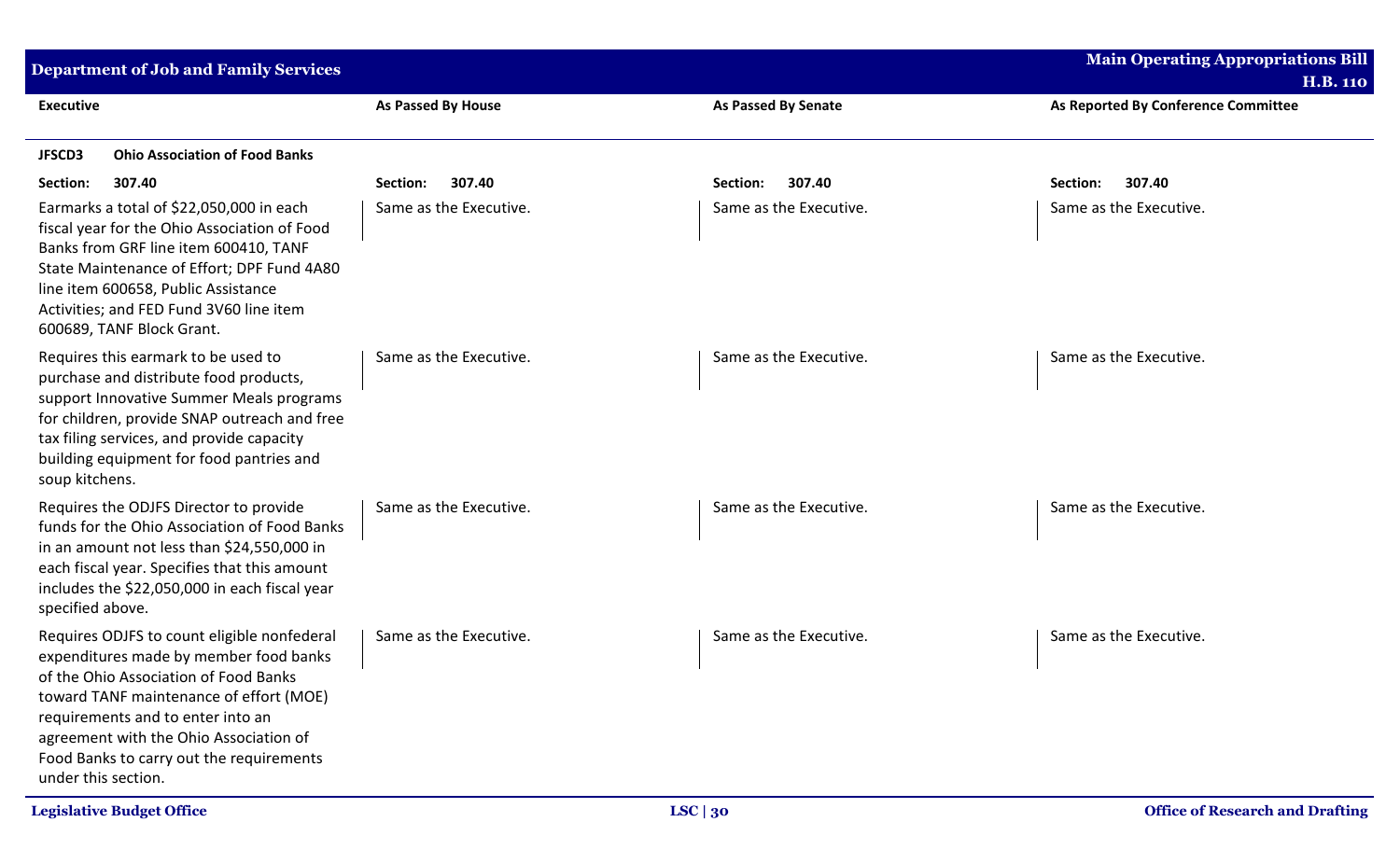| <b>Department of Job and Family Services</b>                |                           |                                                  | <b>Main Operating Appropriations Bill</b> |
|-------------------------------------------------------------|---------------------------|--------------------------------------------------|-------------------------------------------|
|                                                             |                           |                                                  | <b>H.B. 110</b>                           |
| <b>Executive</b>                                            | <b>As Passed By House</b> | <b>As Passed By Senate</b>                       | As Reported By Conference Committee       |
|                                                             |                           |                                                  |                                           |
| <b>Unaffiliated Food Banks</b><br>JFSCD55                   |                           |                                                  |                                           |
|                                                             |                           | Section:<br>307.41                               | Section:<br>307.41                        |
| No provision.                                               | No provision.             | Earmarks \$250,000 in each fiscal year from      | Same as the Senate.                       |
|                                                             |                           | FED Fund 3V60 appropriation item 600689,         |                                           |
|                                                             |                           | TANF Block Grant, for food banks or food         |                                           |
|                                                             |                           | pantries unaffiliated with the Ohio              |                                           |
|                                                             |                           | Association of Food Banks.                       |                                           |
| Ohio Association of Foodbanks subgrant agreement<br>JFSCD57 |                           |                                                  |                                           |
|                                                             |                           | Section:<br>307.43                               | 307.43<br>Section:                        |
| No provision.                                               | No provision.             | Requires ODJFS to enter into a subgrant          | Same as the Senate.                       |
|                                                             |                           | agreement with the Ohio Association of           |                                           |
|                                                             |                           | Foodbanks to provide food distribution via       |                                           |
|                                                             |                           | the statewide charitable emergency food          |                                           |
|                                                             |                           | provider network and to support                  |                                           |
|                                                             |                           | transportation of meals for the Governor's       |                                           |
|                                                             |                           | Office of Faith-Based and Community              |                                           |
|                                                             |                           | Initiatives Innovative Summer Meals<br>programs. |                                           |
|                                                             |                           |                                                  |                                           |
| No provision.                                               | No provision.             | Requires the Association to do all of the        | Same as the Senate.                       |
|                                                             |                           | following:                                       |                                           |
| No provision.                                               | (1) No provision.         | (1) Purchase food for the Agriculture            | (1) Same as the Senate.                   |
|                                                             |                           | Clearance and Ohio Food Programs.                |                                           |
| (2) No provision.                                           | (2) No provision.         | (2) Provide the cost of transportation of        | (2) Same as the Senate.                   |
|                                                             |                           | food already purchased in FY 2021 to the         |                                           |
|                                                             |                           | Governor's Office of Faith-Based and             |                                           |
|                                                             |                           | <b>Community Initiatives Summer and Rural</b>    |                                           |
|                                                             |                           | Meals program sites.                             |                                           |
|                                                             |                           |                                                  |                                           |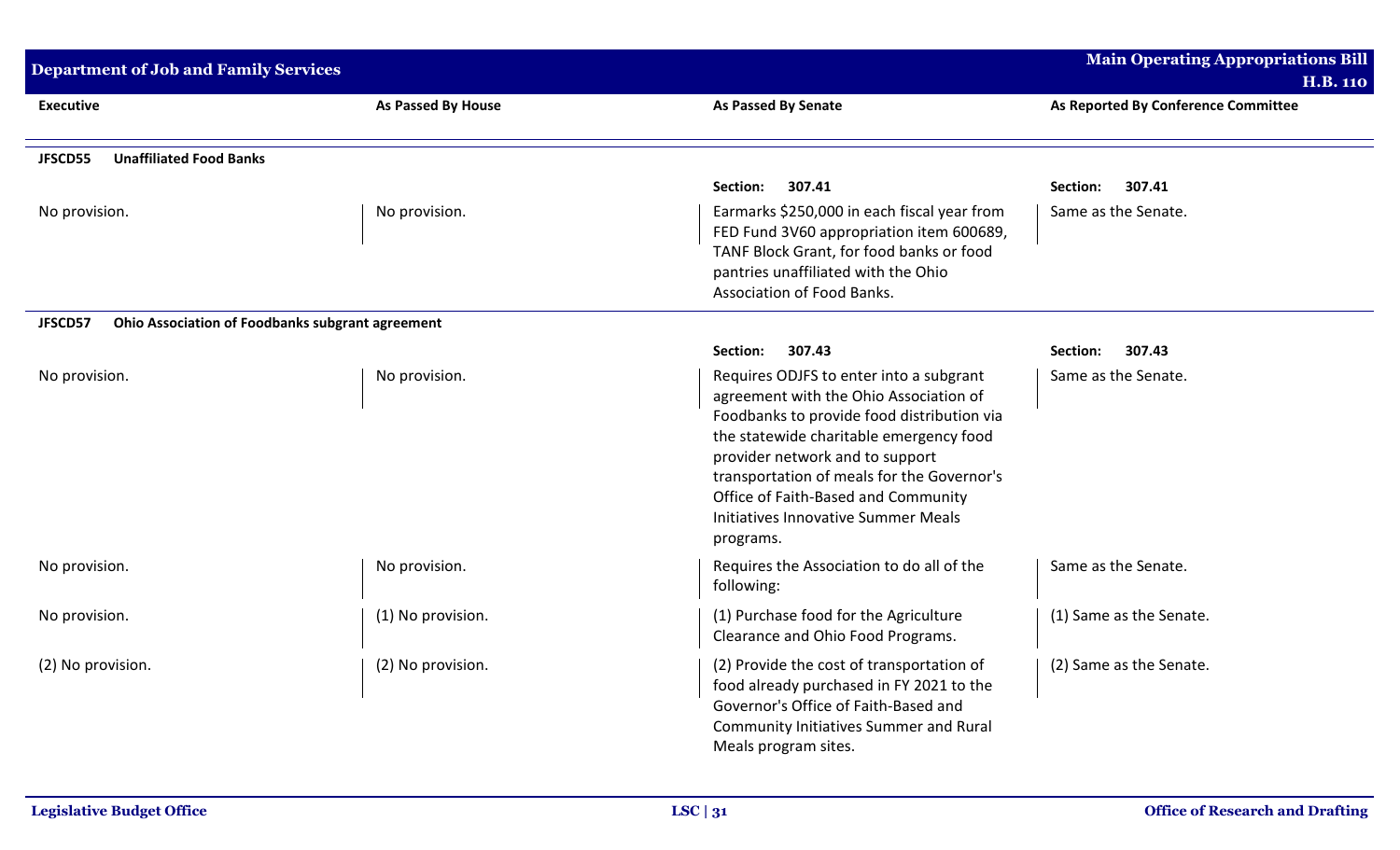| <b>Department of Job and Family Services</b>                                                                                                                                                                                               |                           |                                                                                                                                                                                                                                                 | <b>Main Operating Appropriations Bill</b><br><b>H.B. 110</b> |
|--------------------------------------------------------------------------------------------------------------------------------------------------------------------------------------------------------------------------------------------|---------------------------|-------------------------------------------------------------------------------------------------------------------------------------------------------------------------------------------------------------------------------------------------|--------------------------------------------------------------|
| <b>Executive</b>                                                                                                                                                                                                                           | <b>As Passed By House</b> | <b>As Passed By Senate</b>                                                                                                                                                                                                                      | As Reported By Conference Committee                          |
| (3) No provision.                                                                                                                                                                                                                          | (3) No provision.         | (3) Support the Capacity Building Grant<br>program and purchase equipment for<br>partner agencies that is needed to increase<br>their capacity to serve more families eligible<br>under the Temporary Assistance for Needy<br>Families program. | (3) Same as the Senate.                                      |
| (4) No provision.                                                                                                                                                                                                                          | (4) No provision.         | (4) Submit a quarterly report to ODJFS not<br>later than 60 days from the close of the<br>quarter to which the report pertains that<br>includes certain performance details.                                                                    | (4) Same as the Senate.                                      |
| (5) No provision.                                                                                                                                                                                                                          | (5) No provision.         | (5) Submit an annual report to ODJFS<br>Agreement Manager not later than 120 days<br>from the end of the fiscal year that includes<br>certain performance details.                                                                              | (5) Same as the Senate.                                      |
| <b>Food Assistance Transfer</b><br>JFSCD4                                                                                                                                                                                                  |                           |                                                                                                                                                                                                                                                 |                                                              |
| Section:<br>307.50                                                                                                                                                                                                                         | 307.50<br>Section:        | 307.50<br>Section:                                                                                                                                                                                                                              | 307.50<br>Section:                                           |
| Allows the OBM Director, on July 1, 2021 or<br>as soon as possible thereafter, to transfer up<br>to \$1,000,000 cash from the Supplemental<br>Nutrition Assistance Program Fund (Fund<br>3840) to the Food Assistance Fund (Fund<br>5ES0). | Same as the Executive.    | Same as the Executive.                                                                                                                                                                                                                          | Same as the Executive.                                       |
| <b>Public Assistance Activities/TANF MOE</b><br><b>JFSCD5</b>                                                                                                                                                                              |                           |                                                                                                                                                                                                                                                 |                                                              |
| 307.60<br>Section:                                                                                                                                                                                                                         | Section: 307.60           | Section: 307.60                                                                                                                                                                                                                                 | Section: 307.60                                              |
| Requires that DPF Fund 4A80 line item<br>600658, Public Assistance Activities, be used<br>by ODJFS to meet the TANF MOE<br>requirements.                                                                                                   | Same as the Executive.    | Same as the Executive.                                                                                                                                                                                                                          | Same as the Executive.                                       |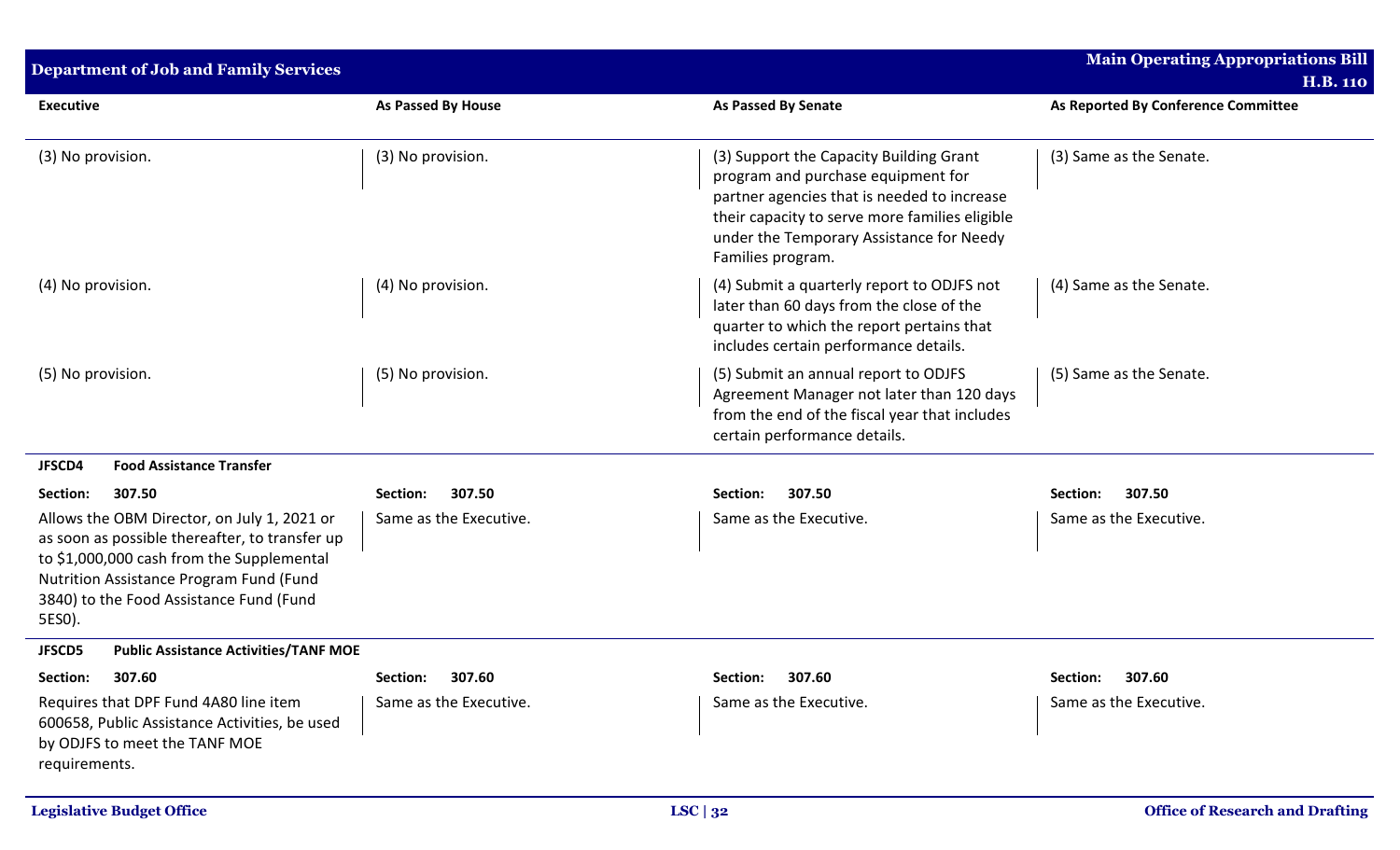| <b>Department of Job and Family Services</b>                                                                                                                                      |                                                                                                                                                                       |                                                                                                                                                                                                                                                                                                                                                  | <b>Main Operating Appropriations Bill</b><br><b>H.B. 110</b>                                                                                                                        |
|-----------------------------------------------------------------------------------------------------------------------------------------------------------------------------------|-----------------------------------------------------------------------------------------------------------------------------------------------------------------------|--------------------------------------------------------------------------------------------------------------------------------------------------------------------------------------------------------------------------------------------------------------------------------------------------------------------------------------------------|-------------------------------------------------------------------------------------------------------------------------------------------------------------------------------------|
| <b>Executive</b>                                                                                                                                                                  | As Passed By House                                                                                                                                                    | <b>As Passed By Senate</b>                                                                                                                                                                                                                                                                                                                       | As Reported By Conference Committee                                                                                                                                                 |
| Specifies that once the state is assured that<br>it will meet the MOE requirement, ODJFS<br>may use funds from the appropriation item<br>to support public assistance activities. | Same as the Executive.                                                                                                                                                | Same as the Executive.                                                                                                                                                                                                                                                                                                                           | Same as the Executive.                                                                                                                                                              |
| <b>TANF State Maintenance of Effort</b><br><b>JFSCD6</b>                                                                                                                          |                                                                                                                                                                       |                                                                                                                                                                                                                                                                                                                                                  |                                                                                                                                                                                     |
| 307.70<br>Section:                                                                                                                                                                | Section:<br>307.70                                                                                                                                                    | Section:<br>307.70                                                                                                                                                                                                                                                                                                                               | 307.70<br>Section:                                                                                                                                                                  |
| Makes the following earmarks from GRF line<br>item 600410, TANF State Maintenance of<br>Effort:                                                                                   | Same as the Executive, but makes the<br>following changes.                                                                                                            | Same as the House, but makes the following<br>changes:                                                                                                                                                                                                                                                                                           | Same as the Senate, but makes the following<br>changes:                                                                                                                             |
| $(1)$ \$5,000,000 in each fiscal year to the Ohio<br>Alliance of Boys and Girls Clubs, with at least<br>\$75,000 in each fiscal year for the Boys and<br>Girls Club of Massillon. | (1) Same as the Executive, but increases the<br>amount that must be provided to the Boys<br>and Girls Club of Massillon to at least<br>\$150,000 in each fiscal year. | (1) Same as the House.                                                                                                                                                                                                                                                                                                                           | (1) Same as the House.                                                                                                                                                              |
| (2) No provision.                                                                                                                                                                 | (2) No provision.                                                                                                                                                     | $(2)$ \$3,000,000 in each fiscal year for the<br>Parenting and Pregnancy Program, and<br>requires the ODJFS Director to release the<br>request for grant applications not later than<br>August 1, 2021, require applications to be<br>received not later than September 1, 2021,<br>and begin to award grants not later than<br>October 1, 2021. | (2) Same as the Senate, but removes all<br>requirements that the ODJFS Director take<br>certain actions in regards to grant<br>applications by certain dates.                       |
| <b>TANF Block Grant</b><br><b>JFSCD7</b>                                                                                                                                          |                                                                                                                                                                       |                                                                                                                                                                                                                                                                                                                                                  |                                                                                                                                                                                     |
| 307.80<br>Section:                                                                                                                                                                | 307.80<br>Section:                                                                                                                                                    | 307.80<br>Section:                                                                                                                                                                                                                                                                                                                               | 307.80<br>Section:                                                                                                                                                                  |
| Makes the following earmarks in FED Fund<br>3V60 line item 600689, TANF Block Grant:                                                                                              | Same as the Executive, but makes the<br>following changes (see JFSCD45 for the<br>Kinship Caregiver earmark from this line<br>item):                                  | Same as the House, but makes the following<br>changes (see JFSCD45 for the Kinship<br>Caregiver and JFSCD68 for the Family<br>Stability Programs earmarks from this line<br>item):                                                                                                                                                               | Same as the Senate, but makes the following<br>changes (see JFSCD45 for the Kinship<br>Caregiver and JFSCD68 for the Family<br>Stability Programs earmarks from this line<br>item): |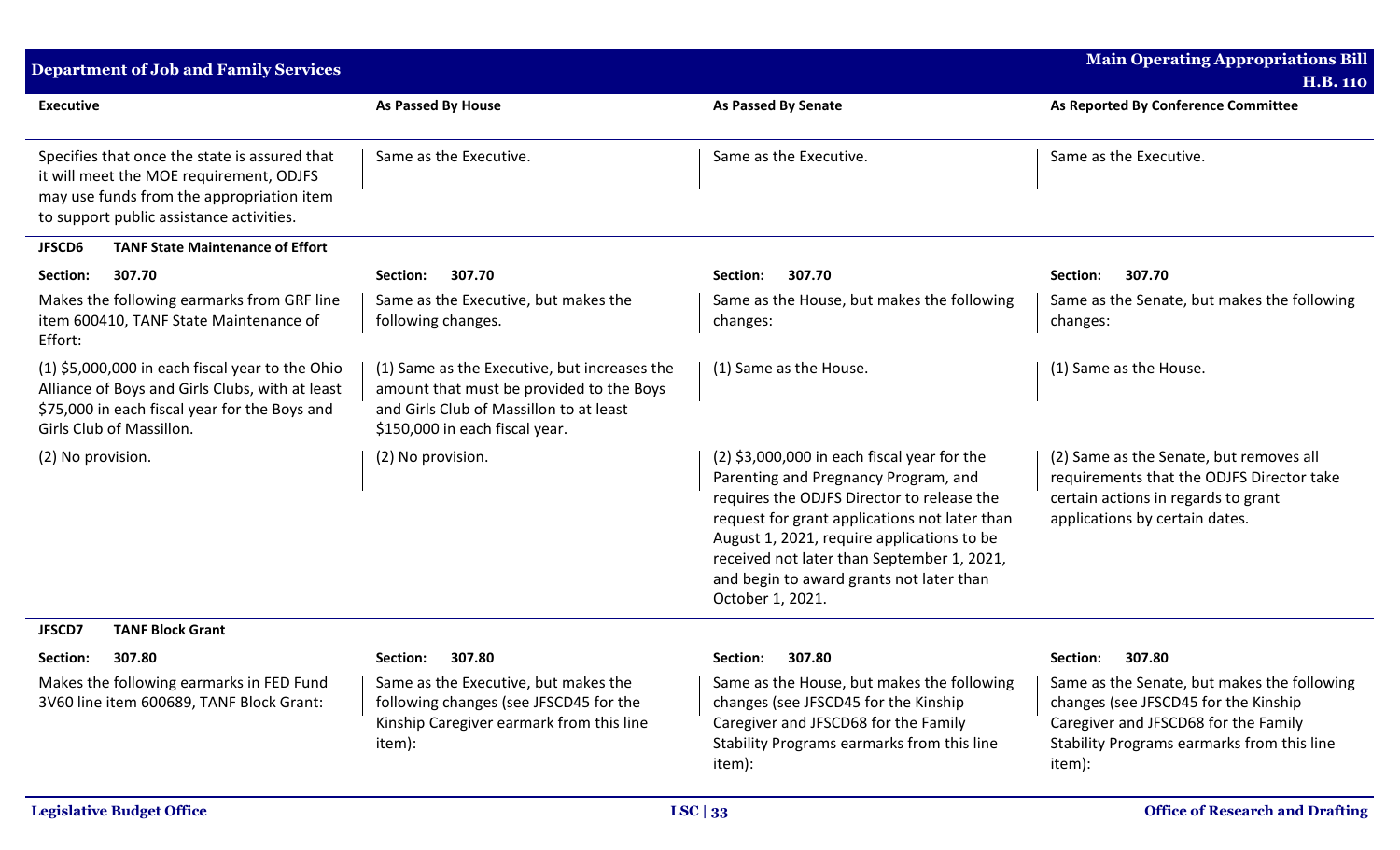| <b>Department of Job and Family Services</b>                                                                                                                                                                                                                                                        |                                                                                                      |                                                                                                                                                                                                              | <b>Main Operating Appropriations Bill</b><br><b>H.B. 110</b> |
|-----------------------------------------------------------------------------------------------------------------------------------------------------------------------------------------------------------------------------------------------------------------------------------------------------|------------------------------------------------------------------------------------------------------|--------------------------------------------------------------------------------------------------------------------------------------------------------------------------------------------------------------|--------------------------------------------------------------|
| <b>Executive</b>                                                                                                                                                                                                                                                                                    | As Passed By House                                                                                   | As Passed By Senate                                                                                                                                                                                          | As Reported By Conference Committee                          |
| (1) Up to \$13,285,000 in each fiscal year to<br>support programs or organizations that<br>provide services that align with the mission<br>and goals of the Governor's Office of Faith-<br>Based and Community Initiatives. (See<br>GOVCD2 for requirement to report its<br>spending of TANF funds) | (1) Same as the Executive.                                                                           | (1) Same as the Executive, but increases the<br>earmark to \$13,535,000 in each fiscal year<br>and requires \$250,000 in each fiscal year to<br>support the Connect Our Kids Family<br>Connections training. | (1) Same as the Senate.                                      |
| (2) Up to \$2,000,000 in each fiscal year for<br>the Independent Living Initiative.                                                                                                                                                                                                                 | (2) Same as the Executive.                                                                           | (2) Same as the Executive.                                                                                                                                                                                   | (2) Same as the Executive.                                   |
| (3) No provision.                                                                                                                                                                                                                                                                                   | $(3)$ \$3,000,000 in each fiscal year for the<br>Ohio Parenting and Pregnancy Program.               | (3) No provision. (See JFSCD6)                                                                                                                                                                               | (3) No provision. (See JFSCD6)                               |
| (4) Up to \$2,200,000 in each fiscal year for<br>the Ohio Commission on Fatherhood.                                                                                                                                                                                                                 | (4) Same as the Executive, but increases the<br>earmark to up to \$2,500,000 in each fiscal<br>year. | (4) Same as the House.                                                                                                                                                                                       | (4) Same as the House.                                       |
| (5) No provision.                                                                                                                                                                                                                                                                                   | (5) \$2,300,000 in each fiscal year for Open<br>Doors Academy.                                       | (5) Same as the House.                                                                                                                                                                                       | (5) Same as the House.                                       |
| (6) Up to \$1,000,000 in each fiscal year for<br>Ohio Children's Trust Fund.                                                                                                                                                                                                                        | (6) Same as the Executive.                                                                           | (6) Same as the Executive.                                                                                                                                                                                   | (6) Same as the Executive.                                   |
| $(7)$ \$1,000,000 in each fiscal year for the<br>Children's Hunger Alliance.                                                                                                                                                                                                                        | (7) Same as the Executive, but increases the<br>earmark to \$1,175,000 in each fiscal year.          | (7) Same as the House.                                                                                                                                                                                       | (7) Same as the House.                                       |
| (8) No provision.                                                                                                                                                                                                                                                                                   | $(8)$ \$1,000,000 in each fiscal year for the<br>Waterford Institute.                                | (8) Same as the House, but decreases the<br>earmark to \$250,000.                                                                                                                                            | (8) Same as the House.                                       |
| (9) \$1,000,000 in each fiscal year for Big<br>Brothers Big Sisters of Central Ohio.                                                                                                                                                                                                                | (9) Same as the Executive.                                                                           | (9) Same as the Executive.                                                                                                                                                                                   | (9) Same as the Executive.                                   |
| (10) \$500,000 in each fiscal year for the Ohio<br>Council of YWCAs.                                                                                                                                                                                                                                | (10) Same as the Executive, but increases<br>the earmark to \$750,000.                               | (10) Same as the House.                                                                                                                                                                                      | (10) Same as the House.                                      |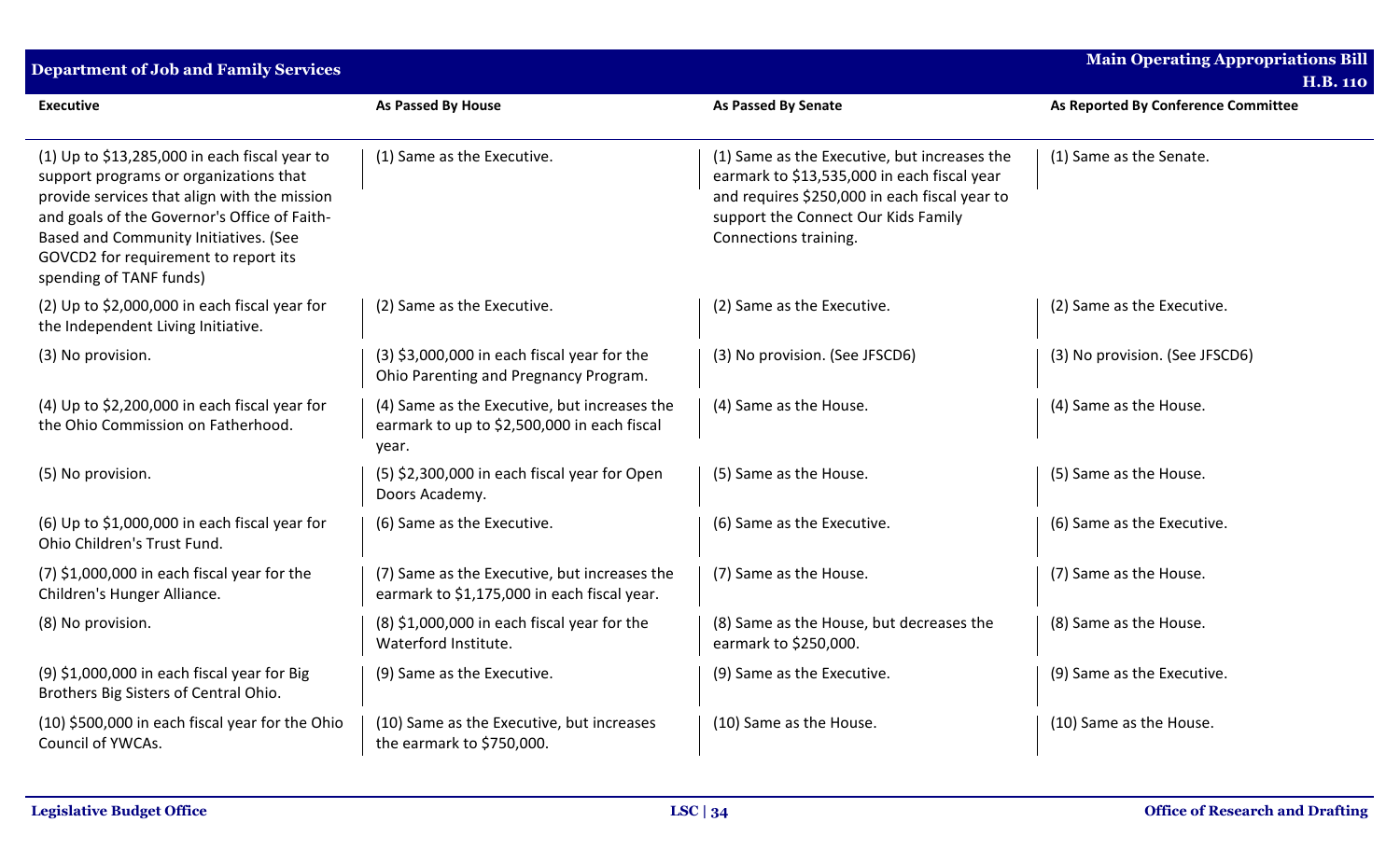| <b>Department of Job and Family Services</b>                                |                                                                                                                                                                                                                             |                                                                                        | <b>Main Operating Appropriations Bill</b> |
|-----------------------------------------------------------------------------|-----------------------------------------------------------------------------------------------------------------------------------------------------------------------------------------------------------------------------|----------------------------------------------------------------------------------------|-------------------------------------------|
|                                                                             |                                                                                                                                                                                                                             |                                                                                        | <b>H.B. 110</b>                           |
| <b>Executive</b>                                                            | <b>As Passed By House</b>                                                                                                                                                                                                   | As Passed By Senate                                                                    | As Reported By Conference Committee       |
| (11) No provision.                                                          | (11) \$500,000 in each fiscal year for Ohio<br>YMCA day camps and before and after<br>school programs.                                                                                                                      | (11) Same as the House.                                                                | (11) Same as the House.                   |
| (12) No provision.                                                          | (12) \$500,000 in each fiscal year for Child<br>Focus, Inc. and requires the organization to<br>provide a report about the number of<br>additional children served and program<br>outcomes and efficacy by January 1, 2023. | (12) Same as the House.                                                                | (12) Same as the House.                   |
| (13) No provision.                                                          | (13) No provision.                                                                                                                                                                                                          | (13) \$300,000 in each fiscal year for Shoes<br>and Clothes for Kids.                  | (13) Same as the Senate.                  |
| (14) No provision.                                                          | $(14)$ \$250,000 in each fiscal year for the<br>Sisters of Charity Foundation of Cleveland.                                                                                                                                 | (14) Same as the House.                                                                | (14) Same as the House.                   |
| (15) No provision                                                           | $(15)$ \$250,000 in each fiscal year for<br>Communities In Schools of Ohio.                                                                                                                                                 | (15) Same as the House.                                                                | (15) Same as the House.                   |
| (16) No provision.                                                          | (16) \$250,000 in each fiscal year for Produce<br>Perks Midwest.                                                                                                                                                            | (16) Same as the House, but increases the<br>earmark to \$500,000 in each fiscal year. | (16) Same as the Senate.                  |
| $(17)$ \$200,000 in each fiscal year for<br>Marriage Works! Ohio in Dayton. | (17) Same as the Executive.                                                                                                                                                                                                 | (17) Same as the Executive.                                                            | (17) Same as the Executive.               |
| (18) No provision.                                                          | (18) \$200,000 in each fiscal year for the<br>YWCA of Greater Cleveland's Early Learning<br>Center.                                                                                                                         | (18) Same as the House.                                                                | (18) Same as the House.                   |
| (19) No provision.                                                          | (19) \$150,000 in each fiscal year for<br>University Circle Inc. in Cleveland.                                                                                                                                              | (19) Same as the House, but increases the<br>earmark to \$300,000 in each fiscal year. | (19) Same as the Senate.                  |
| (20) No provision.                                                          | (20) \$141,200 in each fiscal year for the<br>Somali Community Link housing assistance<br>program.                                                                                                                          | (20) Same as the House, but increases the<br>earmark to \$282,400 in each fiscal year. | (20) Same as the Senate.                  |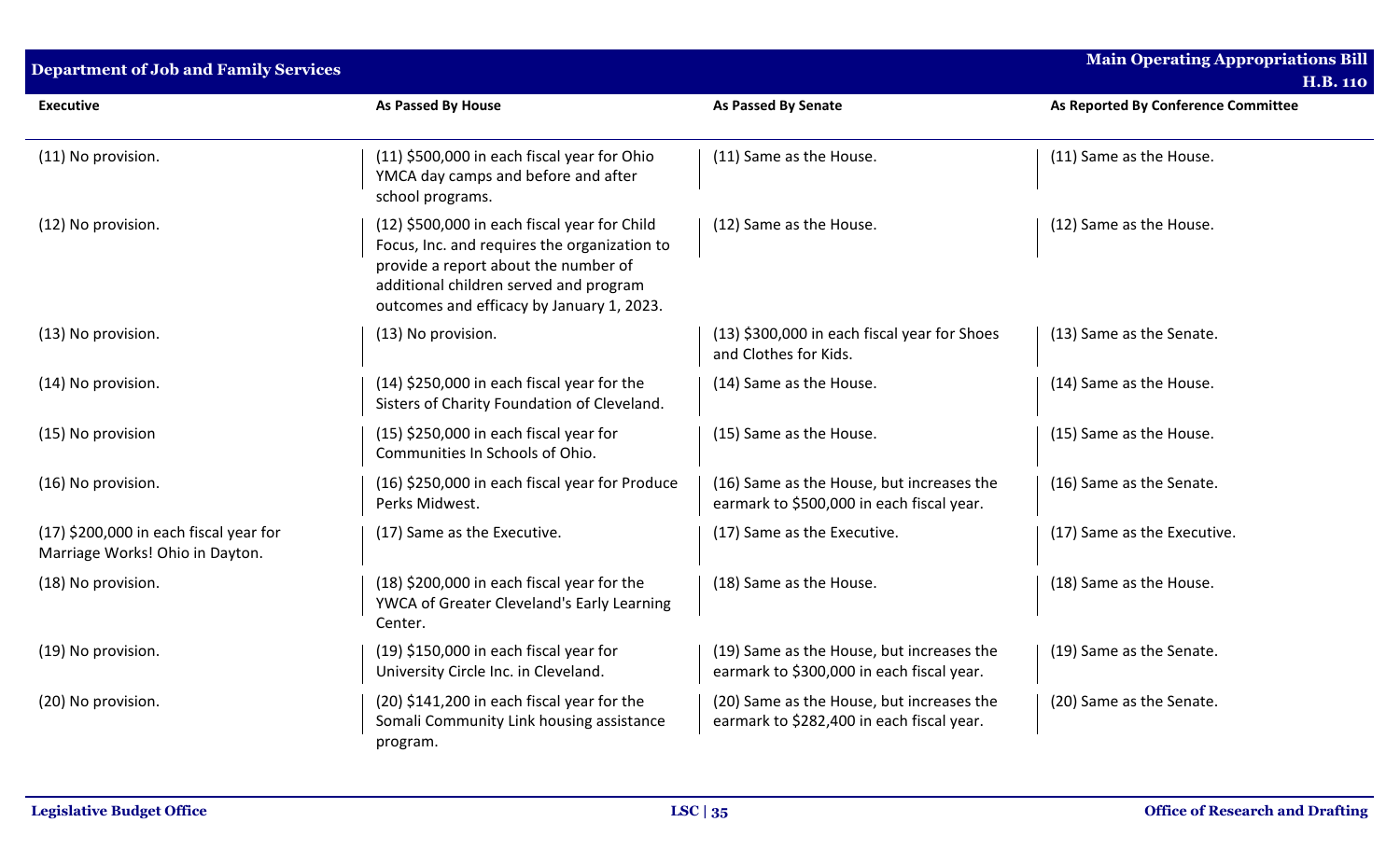| <b>Department of Job and Family Services</b> |                                                                                                                                                                                                                                                                                                                                                                   |                                                                                        | Main Operating Appropriations Bill<br><b>H.B. 110</b> |
|----------------------------------------------|-------------------------------------------------------------------------------------------------------------------------------------------------------------------------------------------------------------------------------------------------------------------------------------------------------------------------------------------------------------------|----------------------------------------------------------------------------------------|-------------------------------------------------------|
| <b>Executive</b>                             | As Passed By House                                                                                                                                                                                                                                                                                                                                                | As Passed By Senate                                                                    | As Reported By Conference Committee                   |
| (21) No provision.                           | $(21)$ \$110,000 in each fiscal year for<br>University Settlement family assistance<br>programs in the Broadway-Slavic Village<br>neighborhood of Cleveland.                                                                                                                                                                                                      | (21) Same as the House.                                                                | (21) Same as the House.                               |
| (22) No provision.                           | (22) No provision.                                                                                                                                                                                                                                                                                                                                                | (22) \$500,000 in each fiscal year for Birthing<br>Beautiful Communities in Cleveland. | (22) Same as the Senate.                              |
| (23) No provision.                           | (23) No provision.                                                                                                                                                                                                                                                                                                                                                | (23) \$250,000 in each fiscal year for The<br>Foundry in Cleveland.                    | (23) Same as the Senate.                              |
| (24) No provision.                           | (24) No provision.                                                                                                                                                                                                                                                                                                                                                | (24) \$100,000 in each fiscal year for INspirED<br>services.                           | (24) Same as the Senate.                              |
| (25) No provision.                           | (25) No provision.                                                                                                                                                                                                                                                                                                                                                | (25) \$25,000 in each fiscal year for the Make<br>a Day Foundation.                    | (25) Same as the Senate.                              |
| (26) No provision.                           | (26) No provision.                                                                                                                                                                                                                                                                                                                                                | $(26)$ \$425,000 in each fiscal year for<br>Mahoning County High School.               | (26) Same as the Senate.                              |
| JFSCD45<br><b>Kinship Caregiver Program</b>  |                                                                                                                                                                                                                                                                                                                                                                   |                                                                                        |                                                       |
|                                              | 307.81<br>Section:                                                                                                                                                                                                                                                                                                                                                | 307.81<br>Section:                                                                     | 307.81<br>Section:                                    |
| No provision.                                | Earmarks \$10,000,000 in each fiscal year<br>from FED Fund 3V60 line item 600689, TANF<br>Block Grant, to support kinship care.<br>Requires funds to be allocated via formula<br>and requires PCSAs to use funds to provide<br>reasonable and necessary relief of child<br>caring functions so kinship caregivers can<br>provide and maintain a home for a child. | Same as the House.                                                                     | Same as the House.                                    |
| No provision.                                | Specifies that when the PCSA is designated,<br>the CDJFS must enter into a memorandum<br>of understanding with the PCSA authorizing<br>the expenditure.                                                                                                                                                                                                           | Same as the House.                                                                     | Same as the House.                                    |
| <b>Legislative Budget Office</b>             |                                                                                                                                                                                                                                                                                                                                                                   | LSC $\vert 36$                                                                         | <b>Office of Research and Drafting</b>                |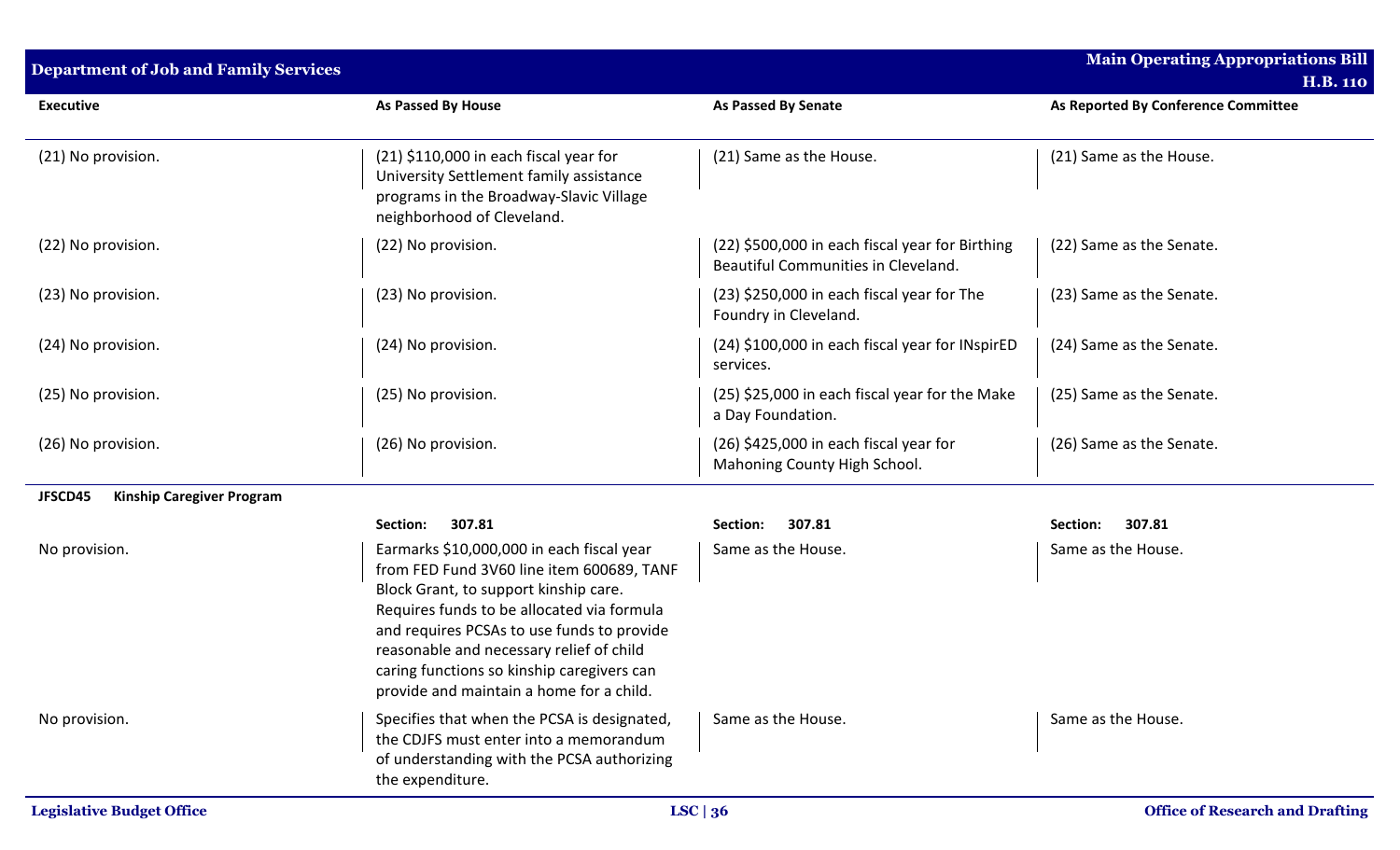| <b>Department of Job and Family Services</b> |                                                                                                                                                                                                                                                                                                                                                                                                                                    |                                                                                                                                                                                                                                                    | <b>Main Operating Appropriations Bill</b><br><b>H.B. 110</b> |
|----------------------------------------------|------------------------------------------------------------------------------------------------------------------------------------------------------------------------------------------------------------------------------------------------------------------------------------------------------------------------------------------------------------------------------------------------------------------------------------|----------------------------------------------------------------------------------------------------------------------------------------------------------------------------------------------------------------------------------------------------|--------------------------------------------------------------|
| <b>Executive</b>                             | As Passed By House                                                                                                                                                                                                                                                                                                                                                                                                                 | <b>As Passed By Senate</b>                                                                                                                                                                                                                         | As Reported By Conference Committee                          |
| No provision.                                | Requires CDJFSs to incorporate the program<br>into its prevention, retention, and<br>contingency (PRC) plan.                                                                                                                                                                                                                                                                                                                       | Same as the House.                                                                                                                                                                                                                                 | Same as the House.                                           |
| No provision.                                | Requires the program to include a family<br>stabilization service and a caregiving service.<br>Specifies that for the purpose of the<br>stabilization service, each child living with a<br>kinship caregiver must constitute a PRC<br>assistance group of one. Specifies that for<br>the caregiving service, each assistance group<br>is to include at least a child living with a<br>kinship caregiver and the kinship caregiver. | Same as the House.                                                                                                                                                                                                                                 | Same as the House.                                           |
| No provision.                                | Specifies that the program will end if funding<br>is no longer available and that PCSAs and<br>CDJFSs will not be held responsible for<br>payments in such an event.                                                                                                                                                                                                                                                               | Same as the House.                                                                                                                                                                                                                                 | Same as the House.                                           |
| <b>Family Stability Programs</b><br>JFSCD68  |                                                                                                                                                                                                                                                                                                                                                                                                                                    |                                                                                                                                                                                                                                                    |                                                              |
|                                              |                                                                                                                                                                                                                                                                                                                                                                                                                                    | Section:<br>307.82                                                                                                                                                                                                                                 | 307.82<br>Section:                                           |
| No provision.                                | No provision.                                                                                                                                                                                                                                                                                                                                                                                                                      | Earmarks up to \$1,000,000 in each fiscal<br>year for the Siemer Institute to support<br>Family Stability Programs in collaboration<br>with United Way affiliates from Federal Fund<br>3V60 appropriation item 600689, TANF<br><b>Block Grant.</b> | Same as the Senate.                                          |
| No provision.                                | No provision.                                                                                                                                                                                                                                                                                                                                                                                                                      | Specifies the Siemer Institute or its affiliates<br>must provide ODJFS with documentation<br>showing the amount of private sector dollars<br>the organization has collected before funds<br>are reimbursed. Specifies that the amount of           | Same as the Senate.                                          |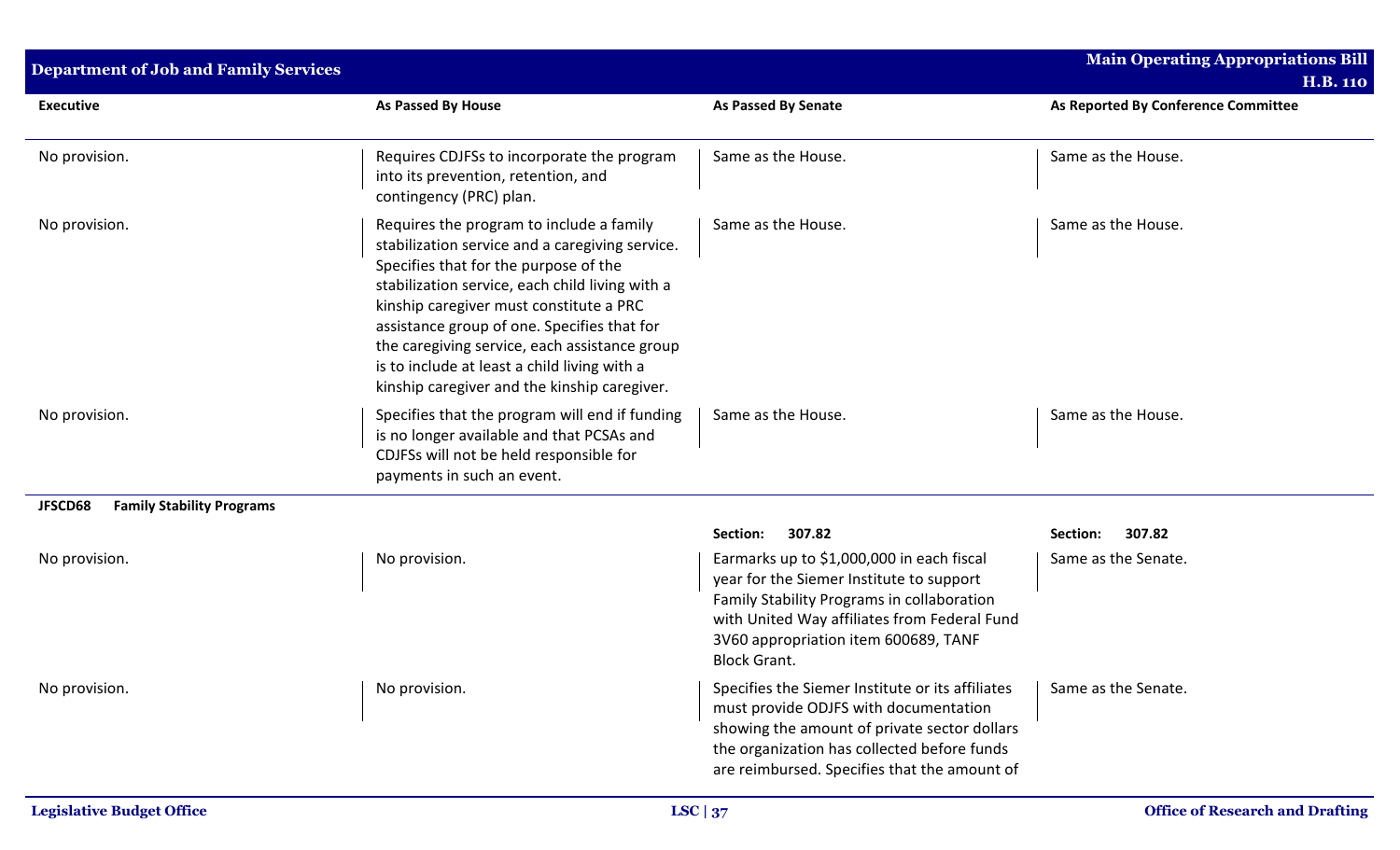| <b>Department of Job and Family Services</b>                                                                                                                                                                                                                                                                      |                             |                                                                                                                                                                                                                                                   | <b>Main Operating Appropriations Bill</b> |
|-------------------------------------------------------------------------------------------------------------------------------------------------------------------------------------------------------------------------------------------------------------------------------------------------------------------|-----------------------------|---------------------------------------------------------------------------------------------------------------------------------------------------------------------------------------------------------------------------------------------------|-------------------------------------------|
|                                                                                                                                                                                                                                                                                                                   |                             |                                                                                                                                                                                                                                                   | <b>H.B. 110</b>                           |
| <b>Executive</b>                                                                                                                                                                                                                                                                                                  | <b>As Passed By House</b>   | <b>As Passed By Senate</b>                                                                                                                                                                                                                        | As Reported By Conference Committee       |
|                                                                                                                                                                                                                                                                                                                   |                             | each reimbursement provided by ODJFS<br>must be equal to the amount documented,<br>but must not exceed the amount earmarked<br>in each fiscal year.                                                                                               |                                           |
| No provision.                                                                                                                                                                                                                                                                                                     | No provision.               | Requires the ODJFS Director to certify the<br>unexpended, unencumbered portion of the<br>earmark to the OBM Director on July 1,<br>2022, or as soon as possible thereafter.<br>Reappropriates the amount certified to this<br>earmark in FY 2023. | Same as the Senate.                       |
| <b>JFSCD8</b><br><b>Family and Children Services</b>                                                                                                                                                                                                                                                              |                             |                                                                                                                                                                                                                                                   |                                           |
| 307.90, 307.100<br>Section:                                                                                                                                                                                                                                                                                       | 307.90, 307.100<br>Section: | 307.90, 307.100<br>Section:                                                                                                                                                                                                                       | Section:<br>307.90, 307.100               |
| Makes the following earmarks in GRF<br>appropriation item 600523, Family and<br><b>Children Services:</b>                                                                                                                                                                                                         | Same as the Executive.      | Same as the Executive.                                                                                                                                                                                                                            | Same as the Executive.                    |
| (1) Up to $$3,200,000$ in each fiscal year to<br>match eligible federal Title IV-B ESSA funds<br>and federal Title IV-E Chafee funds allocated<br>to public children services agencies (PCSA).                                                                                                                    | (1) Same as the Executive.  | (1) Same as the Executive.                                                                                                                                                                                                                        | (1) Same as the Executive.                |
| (2) Up to \$25,000,000 in each fiscal year to<br>assist with the expense of providing services<br>to youth requiring support from multiple<br>systems. Allows these funds to be used for<br>youth in the custody of a PCSA, or at risk of<br>entering custody, by custody relinquishment<br>or another mechanism. | (2) Same as the Executive.  | (2) Same as the Executive.                                                                                                                                                                                                                        | (2) Same as the Executive.                |
| $(3)$ Up to \$5,000,000 in each fiscal year for<br>staffing for foster parent recruitment,<br>engagement, and support and up to                                                                                                                                                                                   | (3) Same as the Executive.  | (3) Same as the Executive.                                                                                                                                                                                                                        | (3) Same as the Executive.                |
| <b>Legislative Budget Office</b>                                                                                                                                                                                                                                                                                  |                             | LSC   38                                                                                                                                                                                                                                          | <b>Office of Research and Drafting</b>    |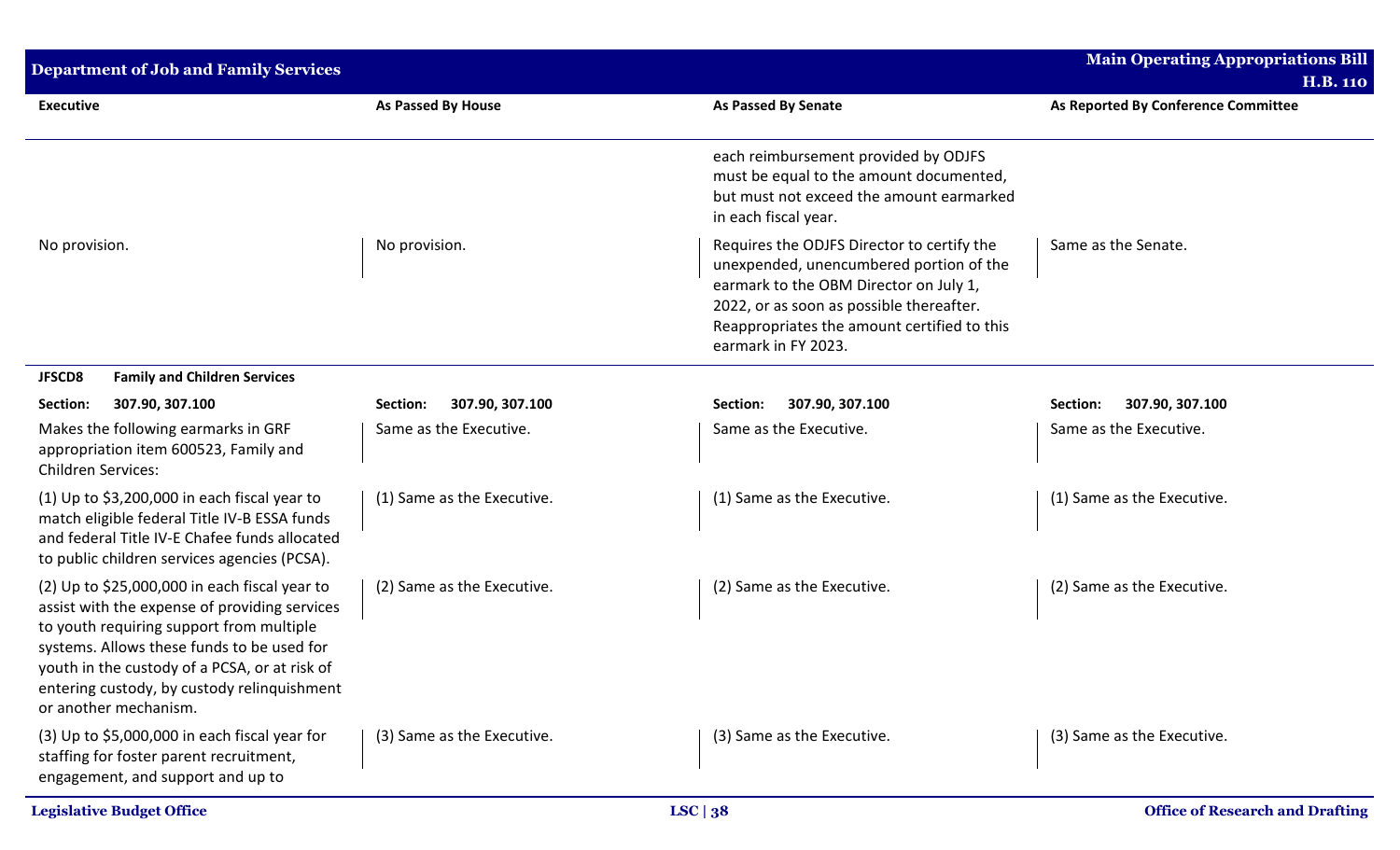| <b>Department of Job and Family Services</b>                                                                                                                                                                                                                                                                                                                                                                                              |                            |                                                                                               | <b>Main Operating Appropriations Bill</b> |
|-------------------------------------------------------------------------------------------------------------------------------------------------------------------------------------------------------------------------------------------------------------------------------------------------------------------------------------------------------------------------------------------------------------------------------------------|----------------------------|-----------------------------------------------------------------------------------------------|-------------------------------------------|
|                                                                                                                                                                                                                                                                                                                                                                                                                                           |                            |                                                                                               | <b>H.B. 110</b>                           |
| <b>Executive</b>                                                                                                                                                                                                                                                                                                                                                                                                                          | <b>As Passed By House</b>  | <b>As Passed By Senate</b>                                                                    | As Reported By Conference Committee       |
| \$5,000,000 in each fiscal year to strengthen<br>best practices. Requires the ODJFS Director<br>to adopt rules to administer this funding.                                                                                                                                                                                                                                                                                                |                            |                                                                                               |                                           |
| (4) Up to \$110,040,010 in each fiscal year for<br>PCSAs, including \$200,000 to each county<br>and the remaining amount distributed to<br>counties using the formula in R.C. 5101.14.                                                                                                                                                                                                                                                    | (4) Same as the Executive. | (4) Same as the Executive, but increases the<br>earmark to \$120,040,010 in each fiscal year. | (4) Same as the Senate.                   |
| (5) Up to \$8,500,000 in each fiscal year to<br>support the Kinship Care Navigator Program,<br>which may be used to match Title IV-E funds.                                                                                                                                                                                                                                                                                               | (5) Same as the Executive. | (5) Same as the Executive.                                                                    | (5) Same as the Executive.                |
| Requires counties, that contributed local<br>funds in fiscal year 2019 to the county<br>children services fund, to continue to<br>contribute funds if the state child protective<br>services allocation in FY 2022 and FY 2023<br>exceeds the amount provided in FY 2019.<br>Requires the ODJFS Director to adopt rules,<br>which include a hardship provision, to<br>determine the amount of local funds each<br>county must contribute. | Same as the Executive.     | Same as the Executive.                                                                        | Same as the Executive.                    |
| JFSCD67<br><b>Transfer of Ohio Family and Children First Council</b>                                                                                                                                                                                                                                                                                                                                                                      |                            |                                                                                               |                                           |

|  | No provision. |  |
|--|---------------|--|
|--|---------------|--|

## **Section: 307.109 Section: 307.109**

No provision. Transfers fiscal and administrative agent duties for the Ohio Family and Children First Cabinet Council, created under existing law, from the OhioMHAS to ODJFS, including transferring the Council's office location and employees.

Same as the Senate.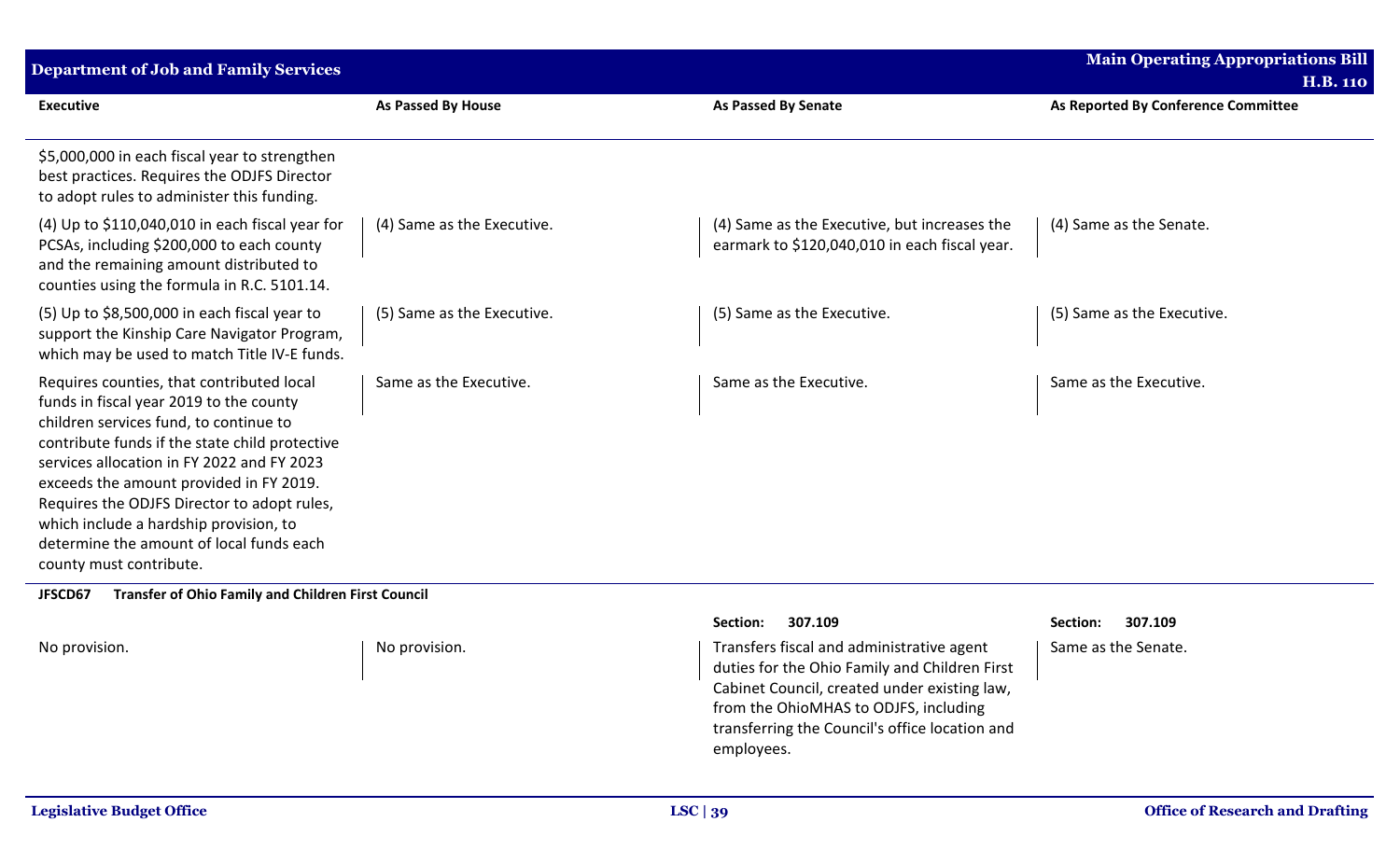| <b>Department of Job and Family Services</b> |                    |                                                                                                                                                                                                                                                                                                                                                                              | <b>Main Operating Appropriations Bill</b><br><b>H.B. 110</b> |
|----------------------------------------------|--------------------|------------------------------------------------------------------------------------------------------------------------------------------------------------------------------------------------------------------------------------------------------------------------------------------------------------------------------------------------------------------------------|--------------------------------------------------------------|
| <b>Executive</b>                             | As Passed By House | <b>As Passed By Senate</b>                                                                                                                                                                                                                                                                                                                                                   | As Reported By Conference Committee                          |
| No provision.                                | No provision.      | Requires the OBM Director to make the<br>needed budget and accounting changes<br>resulting from this transfer, such as<br>canceling and establishing encumbrances.<br>Appropriates the amounts of the established<br>encumbrances.                                                                                                                                           | Same as the Senate.                                          |
| No provision.                                | No provision.      | Requires the OBM Director on July 1, 2021,<br>to cancel any existing encumbrances against<br>GRF appropriation item 336405, Family and<br>Children First (under OhioMHAS's budget),<br>and reestablish them against appropriation<br>item 600451, Family and Children First<br>(under ODJFS's budget), and appropriates<br>the reestablished encumbered amount.              | Same as the Senate.                                          |
| No provision.                                | No provision.      | Requires the OBM Director on July 1, 2021,<br>to cancel any existing encumbrances against<br>DPF Fund 2320 appropriation item 336621,<br>Family and Children First (under OhioMHAS's<br>budget), and reestablish them against<br>appropriation item 600644, Family and<br>Children First (under ODJFS's budget), and<br>appropriates the reestablished encumbered<br>amount. | Same as the Senate.                                          |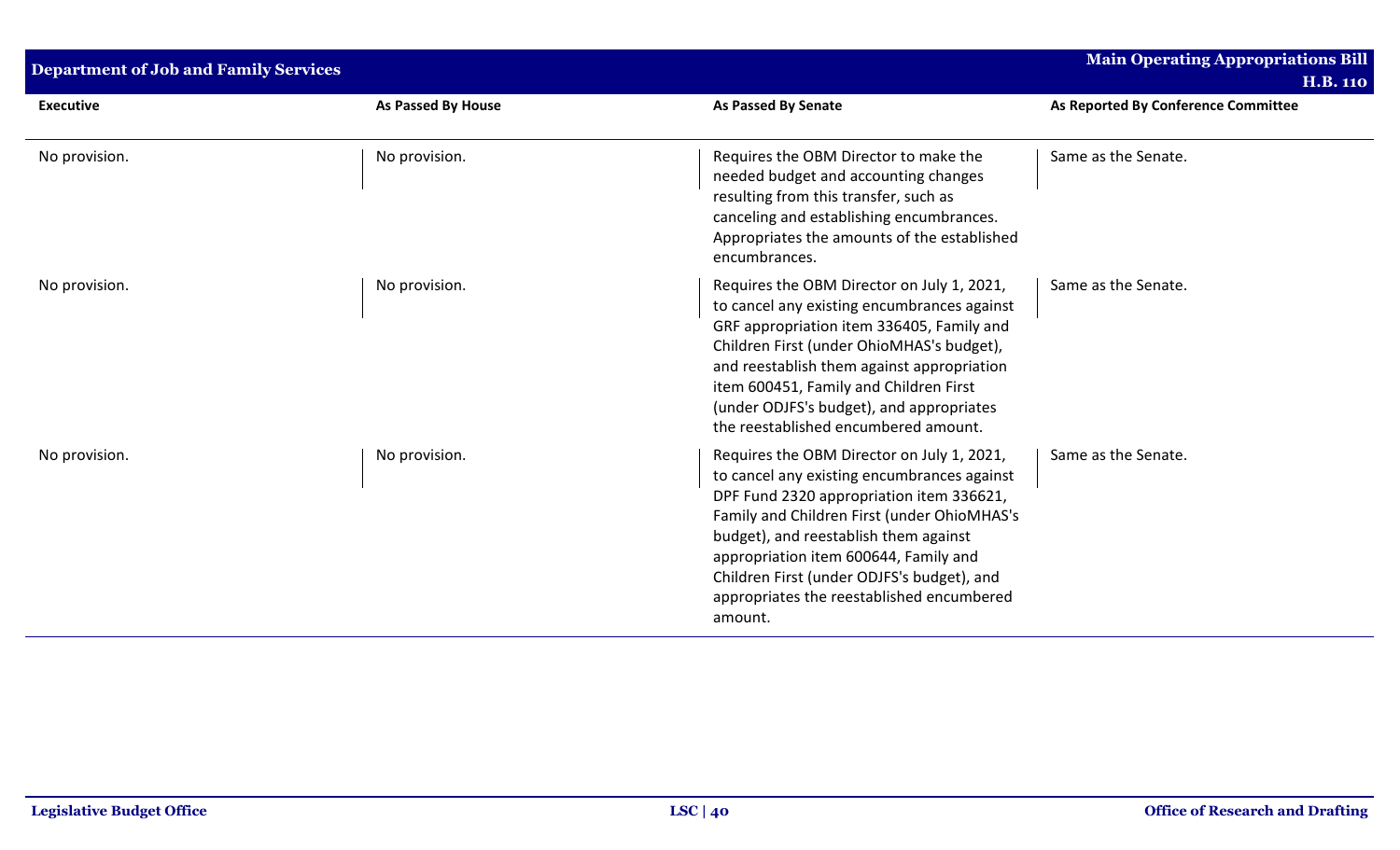| <b>Department of Job and Family Services</b>                                                                                                                                                                                                                                                                                                                  |                        |                                                                                                                                                                                                                                                                                                                                                  | <b>Main Operating Appropriations Bill</b><br><b>H.B. 110</b> |
|---------------------------------------------------------------------------------------------------------------------------------------------------------------------------------------------------------------------------------------------------------------------------------------------------------------------------------------------------------------|------------------------|--------------------------------------------------------------------------------------------------------------------------------------------------------------------------------------------------------------------------------------------------------------------------------------------------------------------------------------------------|--------------------------------------------------------------|
| <b>Executive</b>                                                                                                                                                                                                                                                                                                                                              | As Passed By House     | <b>As Passed By Senate</b>                                                                                                                                                                                                                                                                                                                       | As Reported By Conference Committee                          |
| Families and Children First flexible funding pool<br>JFSCD9                                                                                                                                                                                                                                                                                                   |                        |                                                                                                                                                                                                                                                                                                                                                  |                                                              |
| 307.110<br>Section:                                                                                                                                                                                                                                                                                                                                           | Section:<br>307.110    | 307.110<br>Section:                                                                                                                                                                                                                                                                                                                              | 307.110<br>Section:                                          |
| No provision.                                                                                                                                                                                                                                                                                                                                                 | No provision.          | Permits a county family and children first<br>council to establish and operate a flexible<br>funding pool to assure access to needed<br>services by families, children, and older<br>adults in need of protective services.<br>Specifies the restrictions governing the<br>flexible funding pools. (This authority was<br>previously in MHACD18) | Same as the Senate.                                          |
| Permits, in collaboration with the county<br>Family and Children First Council, a CDJFS or<br>PCSA that receives an allocation from GRF<br>appropriation items 600523, Family and<br>Children Services, or 600533, Child, Family,<br>and Community Protective Services, to<br>transfer a portion of either or both<br>allocations to a flexible funding pool. | Same as the Executive. | Same as the Executive.                                                                                                                                                                                                                                                                                                                           | Same as the Executive.                                       |
| JFSCD10<br><b>Child, Family, and Community Protection Services</b>                                                                                                                                                                                                                                                                                            |                        |                                                                                                                                                                                                                                                                                                                                                  |                                                              |
| 307.120<br>Section:                                                                                                                                                                                                                                                                                                                                           | 307.120<br>Section:    | 307.120<br>Section:                                                                                                                                                                                                                                                                                                                              | 307.120<br>Section:                                          |
| Requires that GRF appropriation item<br>600533, Child, Family, and Community<br>Protection Services, be distributed to CDJFSs.                                                                                                                                                                                                                                | Same as the Executive. | Same as the Executive.                                                                                                                                                                                                                                                                                                                           | Same as the Executive.                                       |
| Requires that CDJFSs use the funds for<br>specified purposes in accordance with the<br>written plan of cooperation entered into<br>under R.C. section 307.983.                                                                                                                                                                                                | Same as the Executive. | Same as the Executive.                                                                                                                                                                                                                                                                                                                           | Same as the Executive.                                       |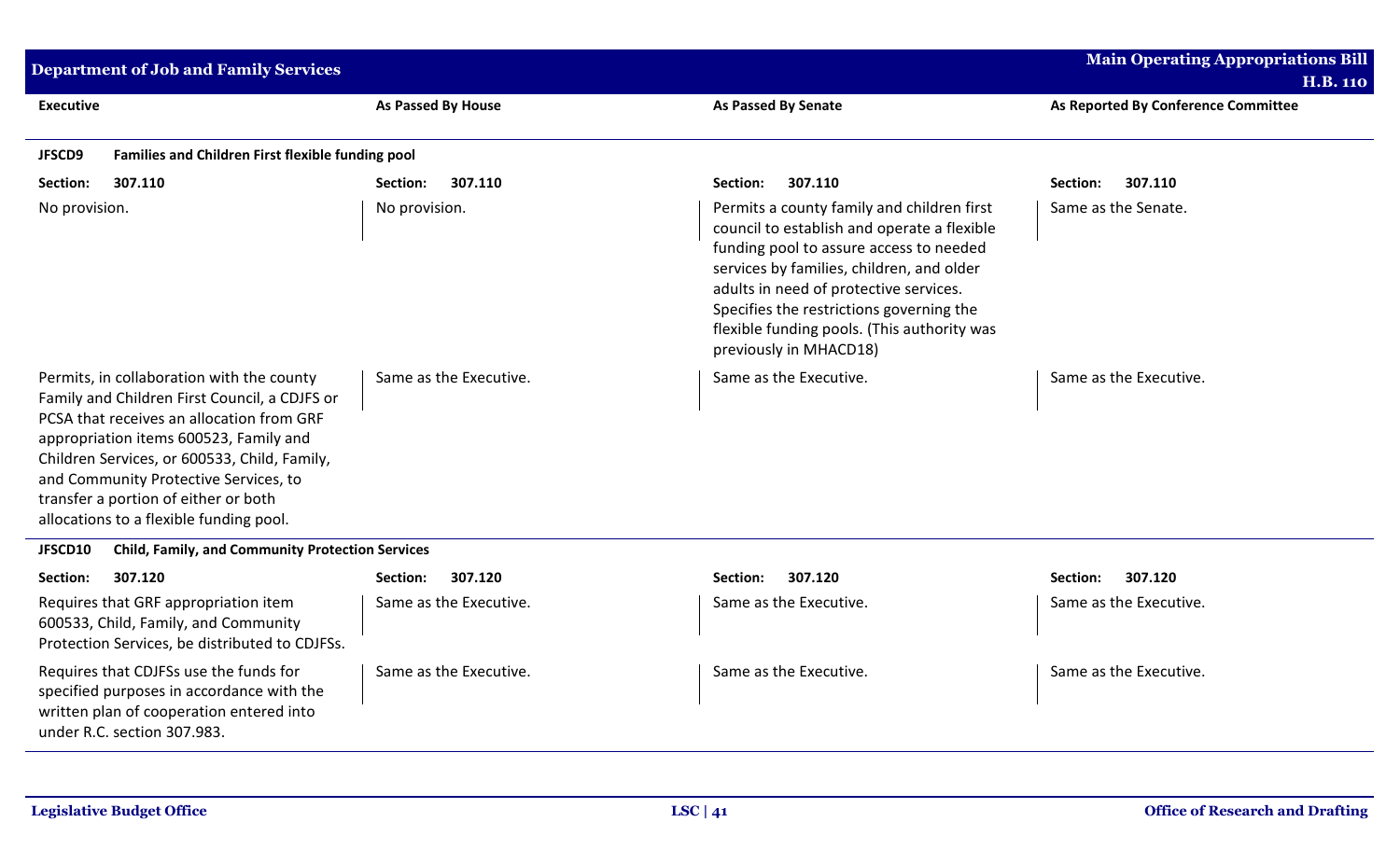| <b>Department of Job and Family Services</b>                                                                                                                                                                       |                                                                                                                 |                                                                                                         | <b>Main Operating Appropriations Bill</b><br><b>H.B. 110</b>                                            |
|--------------------------------------------------------------------------------------------------------------------------------------------------------------------------------------------------------------------|-----------------------------------------------------------------------------------------------------------------|---------------------------------------------------------------------------------------------------------|---------------------------------------------------------------------------------------------------------|
| <b>Executive</b>                                                                                                                                                                                                   | As Passed By House                                                                                              | <b>As Passed By Senate</b>                                                                              | As Reported By Conference Committee                                                                     |
| JFSCD11<br><b>Adult Protective Services</b>                                                                                                                                                                        |                                                                                                                 |                                                                                                         |                                                                                                         |
| 307.130<br>Section:                                                                                                                                                                                                | 307.130<br>Section:                                                                                             | 307.130<br>Section:                                                                                     | 307.130<br>Section:                                                                                     |
| Requires GRF appropriation item 600534,<br>Adult Protective Services, to be divided<br>equally among the counties.                                                                                                 | Same as the Executive.                                                                                          | Same as the Executive.                                                                                  | Same as the Executive.                                                                                  |
| JFSCD12<br><b>Family and Children Activities</b>                                                                                                                                                                   |                                                                                                                 |                                                                                                         |                                                                                                         |
| Section:<br>307.140                                                                                                                                                                                                | 307.140<br>Section:                                                                                             | 307.140<br>Section:                                                                                     | 307.140<br>Section:                                                                                     |
| Requires that DPF Fund 4F10 appropriation<br>item 600609, Family and Children Activities,<br>be used to expend miscellaneous foundation<br>funds and grants to support family and<br>children services activities. | Same as the Executive.                                                                                          | Same as the Executive.                                                                                  | Same as the Executive.                                                                                  |
| JFSCD44<br><b>Job and Family Services Program Support</b>                                                                                                                                                          |                                                                                                                 |                                                                                                         |                                                                                                         |
|                                                                                                                                                                                                                    | 307.145<br>Section:                                                                                             | 307.145<br>Section:                                                                                     | 307.145<br>Section:                                                                                     |
| No provision.                                                                                                                                                                                                      | Makes the following earmarks from GRF<br>appropriation item 600551, Job and Family<br>Services Program Support: | Same as the House (See JFSCD72 for the<br>Third-party commercial consumer reporting<br>agency earmark). | Same as the House (See JFSCD72 for the<br>Third-party commercial consumer reporting<br>agency earmark). |
| No provision.                                                                                                                                                                                                      | (1) \$150,000 in each fiscal year for Men's<br>Challenge.                                                       | (1) Same as the House.                                                                                  | (1) Same as the House.                                                                                  |
| No provision.                                                                                                                                                                                                      | (2) No provision.                                                                                               | (2) \$50,000 in FY 2022 for the Youngstown<br>Area Jewish Federation.                                   | (2) Same as the Senate.                                                                                 |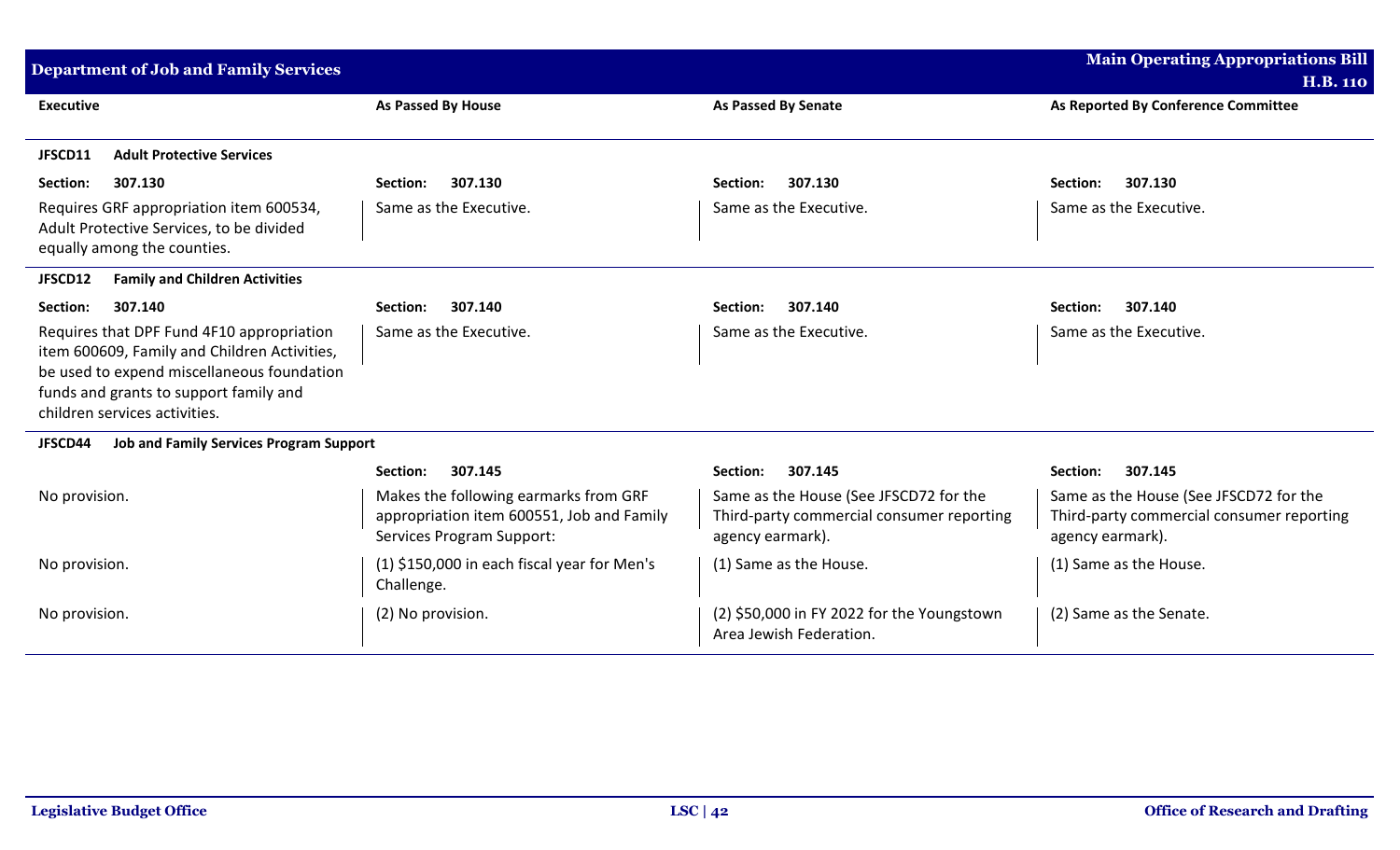| <b>Department of Job and Family Services</b>                                                                                                                                                                                                                                                                       |                                                                                                                                                                                                                                                                             |                            | <b>Main Operating Appropriations Bill</b><br><b>H.B. 110</b> |
|--------------------------------------------------------------------------------------------------------------------------------------------------------------------------------------------------------------------------------------------------------------------------------------------------------------------|-----------------------------------------------------------------------------------------------------------------------------------------------------------------------------------------------------------------------------------------------------------------------------|----------------------------|--------------------------------------------------------------|
| <b>Executive</b>                                                                                                                                                                                                                                                                                                   | As Passed By House                                                                                                                                                                                                                                                          | <b>As Passed By Senate</b> | As Reported By Conference Committee                          |
| JFSCD52<br><b>Gracehaven Pilot Program</b>                                                                                                                                                                                                                                                                         |                                                                                                                                                                                                                                                                             |                            |                                                              |
|                                                                                                                                                                                                                                                                                                                    | 307.146<br>Section:                                                                                                                                                                                                                                                         | 307.146<br>Section:        | Section:<br>307.146                                          |
| No provision.                                                                                                                                                                                                                                                                                                      | Requires GRF appropriation item 600552,<br>Gracehaven Pilot Program, to be used to<br>support the creation and operation of<br>Gracehaven locations to provide community-<br>based services to women under the age of<br>18 that have been victims of human<br>trafficking. | Same as the House.         | Same as the House.                                           |
| <b>Court Appointed Special Advocates</b><br>JFSCD13                                                                                                                                                                                                                                                                |                                                                                                                                                                                                                                                                             |                            |                                                              |
| 307.150<br>Section:                                                                                                                                                                                                                                                                                                | 307.150<br>Section:                                                                                                                                                                                                                                                         | 307.150<br>Section:        | 307.150<br>Section:                                          |
| Makes the following earmarks in GRF line<br>item 600553, Court Appointed Special<br>Advocates:                                                                                                                                                                                                                     | Same as the Executive.                                                                                                                                                                                                                                                      | Same as the Executive.     | Same as the Executive.                                       |
| (1) Up to $$333,333$ in each fiscal year to<br>support administrative costs of existing<br>court-appointed special advocate programs.                                                                                                                                                                              | (1) Same as the Executive.                                                                                                                                                                                                                                                  | (1) Same as the Executive. | (1) Same as the Executive.                                   |
| (2) Up to $$666,667$ in each fiscal year to<br>establish court-appointed special advocate<br>programs in areas of the state not served by<br>existing programs and to support existing<br>programs.                                                                                                                | (2) Same as the Executive.                                                                                                                                                                                                                                                  | (2) Same as the Executive. | (2) Same as the Executive.                                   |
| Earmarks up to \$800,000 in each fiscal year<br>from FED Fund 3950 line item 600616,<br>Federal Discretionary Grants, for training<br>guardians ad litem and court appointed<br>special advocates as well as to conduct a<br>study to demonstrate the impact of court-<br>appointed special advocate volunteers on | Same as the Executive.                                                                                                                                                                                                                                                      | Same as the Executive.     | Same as the Executive.                                       |
| <b>Legislative Budget Office</b>                                                                                                                                                                                                                                                                                   |                                                                                                                                                                                                                                                                             | LSC   $43$                 | <b>Office of Research and Drafting</b>                       |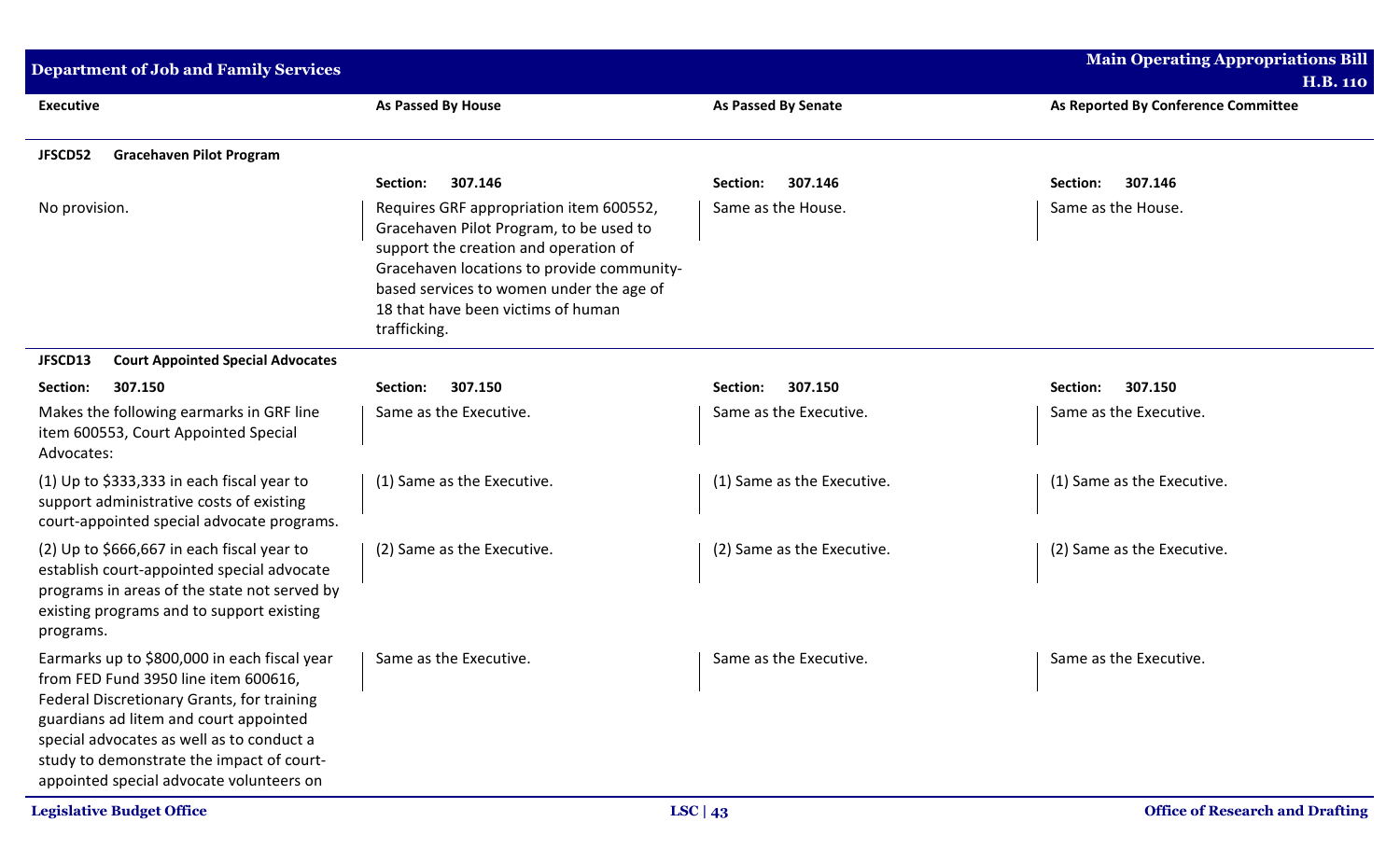| <b>Department of Job and Family Services</b>               |                    |                                                                                                                                                                                                                                                                                                                                                                                                          | <b>Main Operating Appropriations Bill</b><br><b>H.B. 110</b> |
|------------------------------------------------------------|--------------------|----------------------------------------------------------------------------------------------------------------------------------------------------------------------------------------------------------------------------------------------------------------------------------------------------------------------------------------------------------------------------------------------------------|--------------------------------------------------------------|
| <b>Executive</b>                                           | As Passed By House | <b>As Passed By Senate</b>                                                                                                                                                                                                                                                                                                                                                                               | As Reported By Conference Committee                          |
| outcomes for children who are in child<br>welfare custody. |                    |                                                                                                                                                                                                                                                                                                                                                                                                          |                                                              |
| JFSCD73<br><b>Employment Incentive Program</b>             |                    |                                                                                                                                                                                                                                                                                                                                                                                                          |                                                              |
|                                                            |                    | 307.152<br>Section:                                                                                                                                                                                                                                                                                                                                                                                      | 307.152<br>Section:                                          |
| No provision.                                              | No provision.      | Earmarks \$2,500,000 in each fiscal year from<br>new GRF appropriation item 600560,<br>Employment Incentive Program, for CDJFSs<br>to develop employment incentive programs.                                                                                                                                                                                                                             | Same as the Senate.                                          |
| No provision.                                              | No provision.      | Requires a CDJFS to submit a plan regarding<br>its use of funds to the ODJFS Director, which<br>must be submitted as part of the county's<br>prevention, retention, and contingency<br>(PRC) plan.                                                                                                                                                                                                       | Same as the Senate.                                          |
| No provision.                                              | No provision.      | Allows funds to be used to incentivize<br>individuals who are either currently enrolled<br>or recently stopped participating in SNAP,<br>Medicaid, or a TANF employment and to<br>provide outreach, referral, application<br>assistance, and other services to assist<br>individuals to receive incentives through this<br>program and any related supportive services<br>to stabilize their employment. | Same as the Senate.                                          |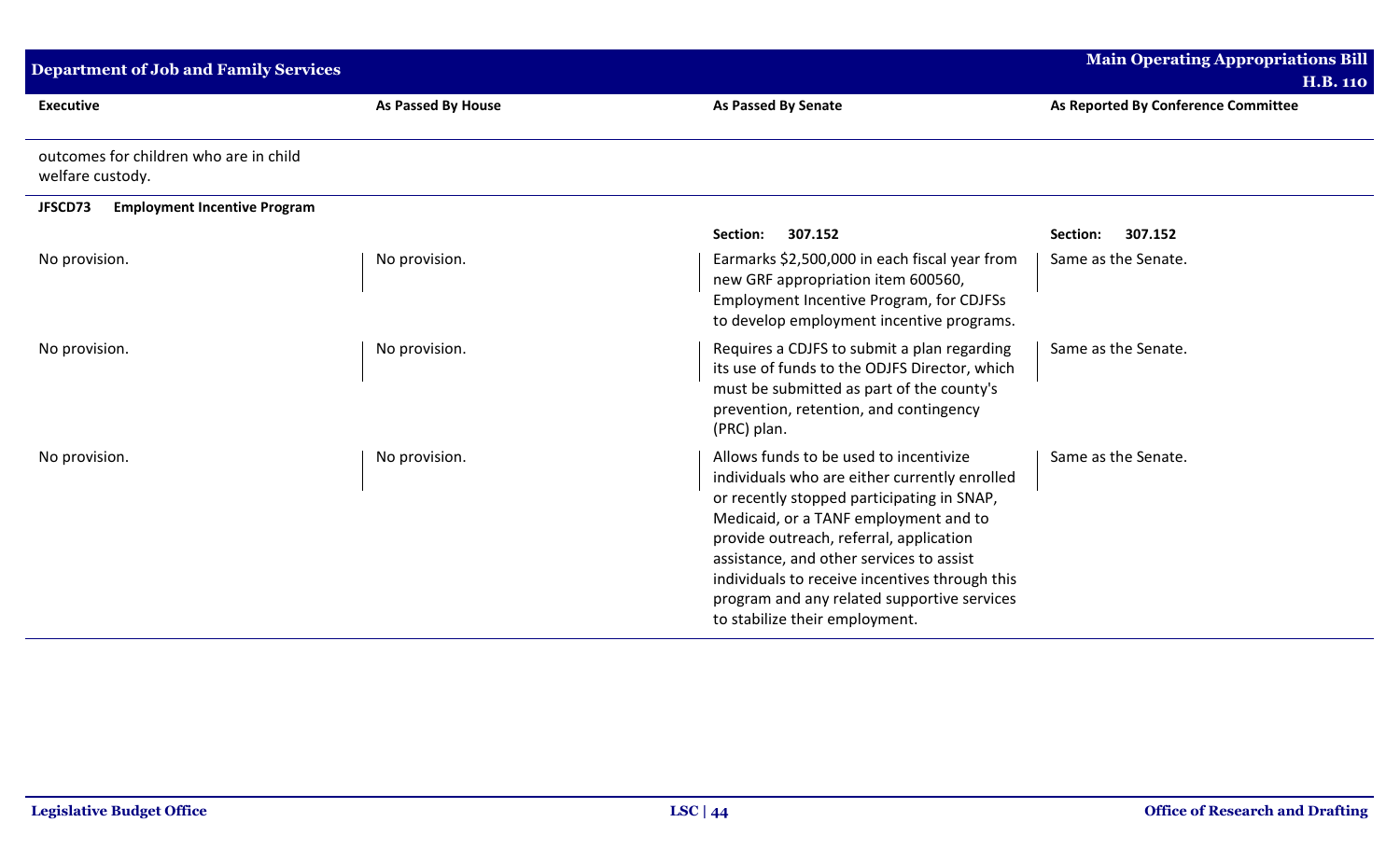| <b>Department of Job and Family Services</b>                                                                                                                                                                                                                                                                                                            |                           |                                                                                                                                                                                                                                                                                                                                                                               | <b>Main Operating Appropriations Bill</b> |
|---------------------------------------------------------------------------------------------------------------------------------------------------------------------------------------------------------------------------------------------------------------------------------------------------------------------------------------------------------|---------------------------|-------------------------------------------------------------------------------------------------------------------------------------------------------------------------------------------------------------------------------------------------------------------------------------------------------------------------------------------------------------------------------|-------------------------------------------|
|                                                                                                                                                                                                                                                                                                                                                         |                           |                                                                                                                                                                                                                                                                                                                                                                               | <b>H.B. 110</b>                           |
| <b>Executive</b>                                                                                                                                                                                                                                                                                                                                        | <b>As Passed By House</b> | <b>As Passed By Senate</b>                                                                                                                                                                                                                                                                                                                                                    | As Reported By Conference Committee       |
| Governor's Office of Faith Based and Community Initiatives<br>JFSCD64                                                                                                                                                                                                                                                                                   |                           |                                                                                                                                                                                                                                                                                                                                                                               |                                           |
|                                                                                                                                                                                                                                                                                                                                                         |                           | 307.158<br>Section:                                                                                                                                                                                                                                                                                                                                                           | Section:<br>307.158                       |
| No provision.                                                                                                                                                                                                                                                                                                                                           | No provision.             | Earmarks \$750,000 in each fiscal year from<br>GRF appropriation item 600450, Program<br>Operations, for the Governor's Office of<br>Faith-Based and Community Initiatives to<br>support the development of the Connect<br>Our Kids Family Connections technology and<br>the development of the Connect Our Kids<br>Connections Matter Academy for transition-<br>aged youth. | Same as the Senate.                       |
| <b>Wendy's Wonderful Kids</b><br>JFSCD14                                                                                                                                                                                                                                                                                                                |                           |                                                                                                                                                                                                                                                                                                                                                                               |                                           |
| Section:<br>307.160                                                                                                                                                                                                                                                                                                                                     | 307.160<br>Section:       | 307.160<br>Section:                                                                                                                                                                                                                                                                                                                                                           | 307.160<br>Section:                       |
| Earmarks up to \$12,000,000 in each fiscal<br>from GRF line item 600450, Program<br>Operations, FED Fund 3980 line item<br>600627, Adoption Program - Federal, and<br>FED Fund 3270 line item 600606, Child<br>Welfare, to provide funds to the Dave<br>Thomas Foundation for Adoption to<br>implement the Wendy's Wonderful Kids<br>Program statewide. | Same as the Executive.    | Same as the Executive.                                                                                                                                                                                                                                                                                                                                                        | Same as the Executive.                    |
| <b>Audit Settlements and Contingency Fund</b><br>JFSCD15                                                                                                                                                                                                                                                                                                |                           |                                                                                                                                                                                                                                                                                                                                                                               |                                           |
| Section:<br>307.170                                                                                                                                                                                                                                                                                                                                     | Section:<br>307.170       | Section: 307.170                                                                                                                                                                                                                                                                                                                                                              | Section: 307.170                          |
| Specifies that the ODJFS Audit Settlements<br>and Contingency Fund (Fund 5DM0) may<br>also hold earned federal revenue when the<br>final disposition is unknown.                                                                                                                                                                                        | Same as the Executive.    | Same as the Executive.                                                                                                                                                                                                                                                                                                                                                        | Same as the Executive.                    |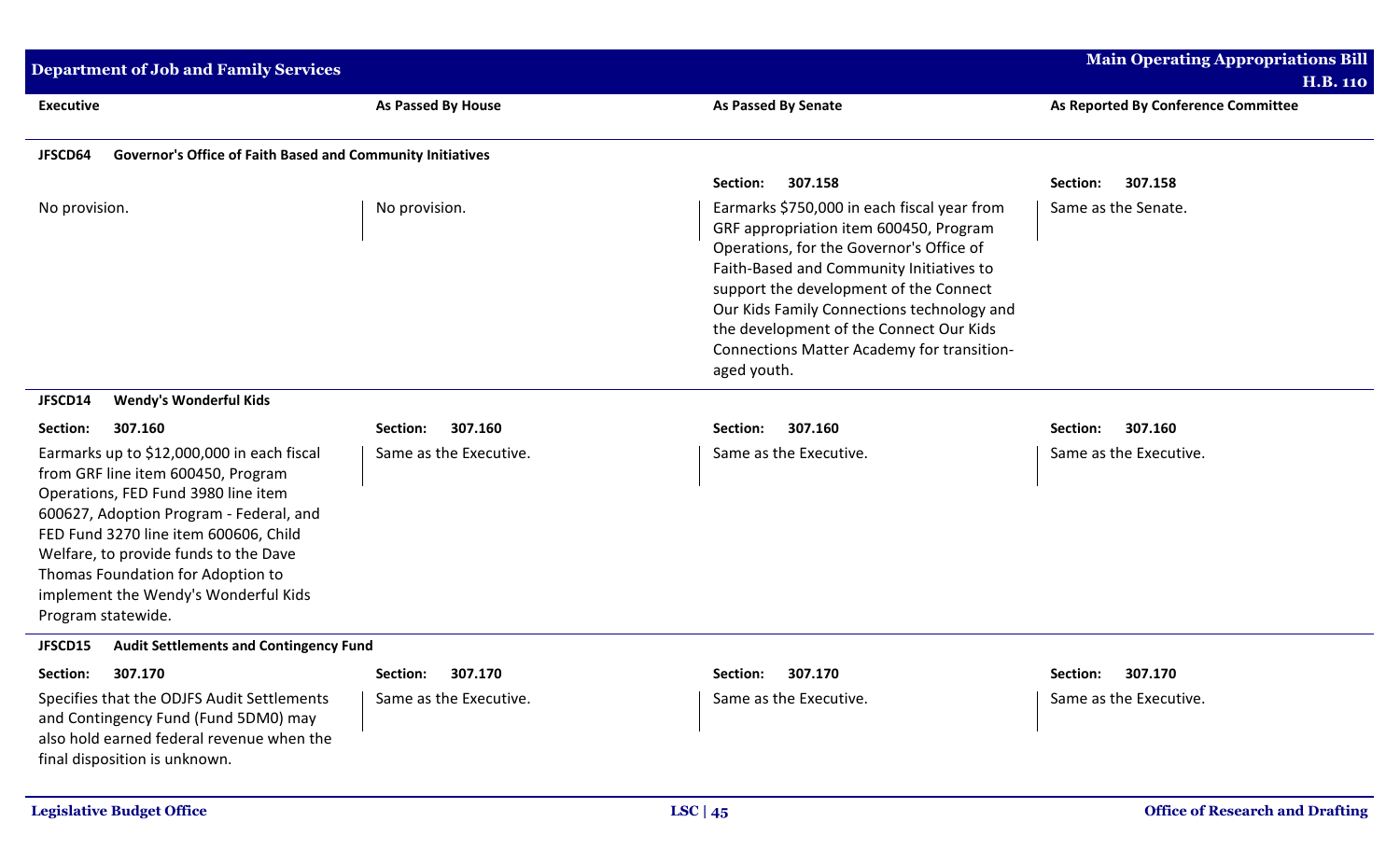| <b>Department of Job and Family Services</b>                                                                                                                                                                                                                      |                            |                            | <b>Main Operating Appropriations Bill</b><br><b>H.B. 110</b>                                                                                                                                                     |
|-------------------------------------------------------------------------------------------------------------------------------------------------------------------------------------------------------------------------------------------------------------------|----------------------------|----------------------------|------------------------------------------------------------------------------------------------------------------------------------------------------------------------------------------------------------------|
| <b>Executive</b>                                                                                                                                                                                                                                                  | <b>As Passed By House</b>  | <b>As Passed By Senate</b> | As Reported By Conference Committee                                                                                                                                                                              |
| Authorizes the OBM Director, upon request<br>of the ODJFS Director, to transfer up to<br>\$21,000,000 from the ODJFS Audit<br>Settlements and Contingency Fund (Fund<br>5DM0), to the Human Services Projects Fund<br>(Fund 5RY0), on July 1 of each fiscal year. | Same as the Executive.     | No provision.              | Same as the Executive, but allows the ODJFS<br>Director to instead seek Controlling Board<br>approval for the transfer in each fiscal year<br>rather than to request that the OBM<br>Director make the transfer. |
| JFSCD16<br><b>Adoption Assistance Loan</b>                                                                                                                                                                                                                        |                            |                            |                                                                                                                                                                                                                  |
| 307.180<br>Section:                                                                                                                                                                                                                                               | 307.180<br>Section:        | 307.180<br>Section:        | Section:<br>307.180                                                                                                                                                                                              |
| Permits ODJFS to use the Adoption<br>Assistance Loan Fund (Fund 5DP0) for the<br>administration of adoption assistance loans<br>pursuant to R.C. 3107.018.                                                                                                        | Same as the Executive.     | Same as the Executive.     | Same as the Executive.                                                                                                                                                                                           |
| Appropriates the amounts of any adoption<br>assistance loans.                                                                                                                                                                                                     | Same as the Executive.     | Same as the Executive.     | Same as the Executive.                                                                                                                                                                                           |
| <b>Early Childhood Education</b><br>JFSCD17                                                                                                                                                                                                                       |                            |                            |                                                                                                                                                                                                                  |
| 307.190<br>Section:                                                                                                                                                                                                                                               | 307.190<br>Section:        | 307.190<br>Section:        | 307.190<br>Section:                                                                                                                                                                                              |
| Earmarks up to \$20,000,000 in each fiscal<br>year of DPF Fund 5KT0 line item 600696,<br>Early Childhood Education, to:                                                                                                                                           | Same as the Executive.     | Same as the Executive.     | Same as the Executive.                                                                                                                                                                                           |
| (1) Achieve the goals described in division<br>(C) of section 5104.29 of the Revised Code.                                                                                                                                                                        | (1) Same as the Executive. | (1) Same as the Executive. | (1) Same as the Executive.                                                                                                                                                                                       |
| (2) Support early learning and development<br>programs operating in smaller communities,<br>early learning and development programs<br>that are rated in the Step Up to Quality<br>Program at the third highest tier or higher,<br>or both.                       | (2) Same as the Executive. | (2) No provision.          | (2) No provision.                                                                                                                                                                                                |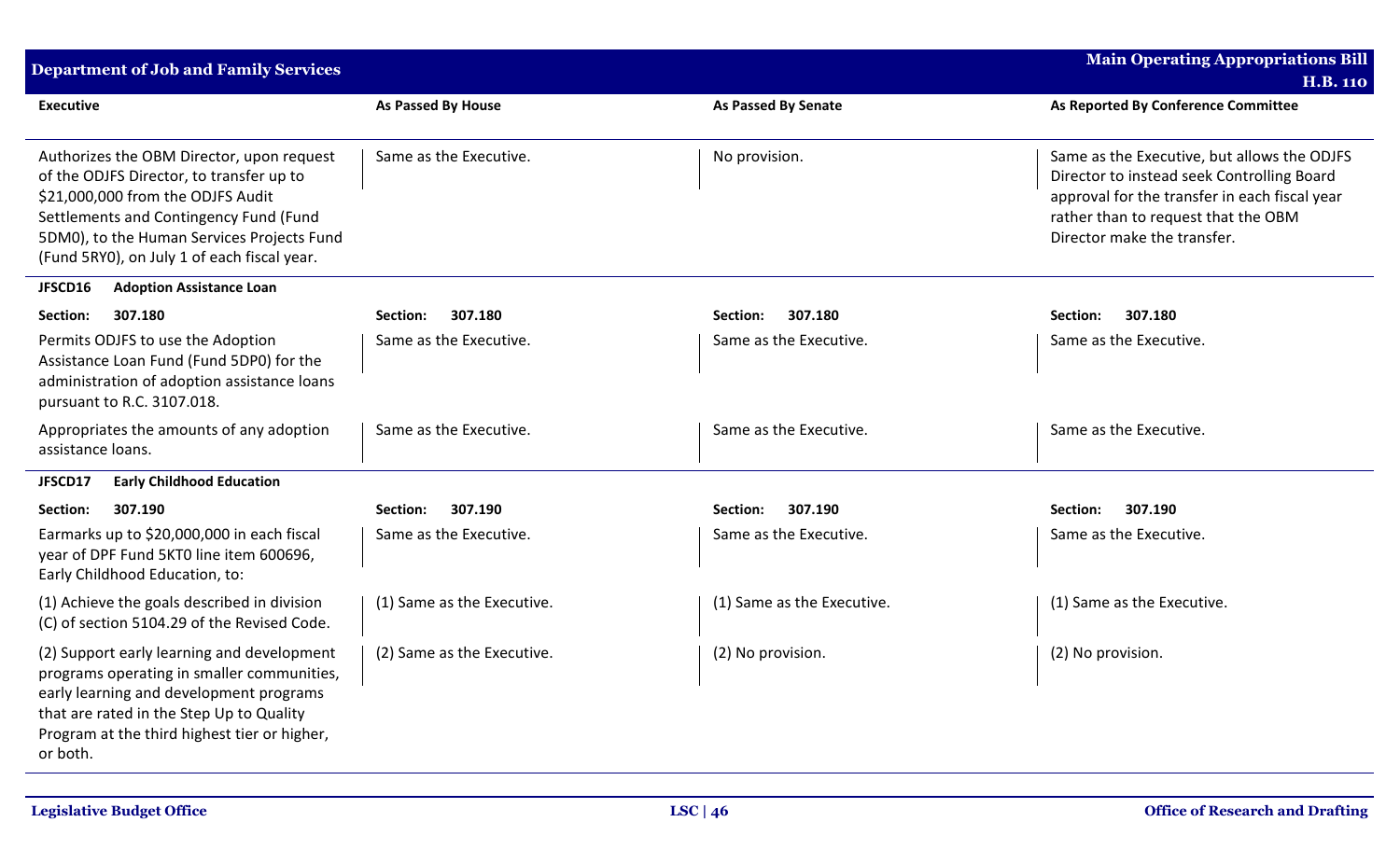| <b>Department of Job and Family Services</b>                                                                                                                                                                                                                                                                                                                                                                          |                        |                            | <b>Main Operating Appropriations Bill</b> |
|-----------------------------------------------------------------------------------------------------------------------------------------------------------------------------------------------------------------------------------------------------------------------------------------------------------------------------------------------------------------------------------------------------------------------|------------------------|----------------------------|-------------------------------------------|
|                                                                                                                                                                                                                                                                                                                                                                                                                       |                        |                            | <b>H.B. 110</b>                           |
| <b>Executive</b>                                                                                                                                                                                                                                                                                                                                                                                                      | As Passed By House     | <b>As Passed By Senate</b> | As Reported By Conference Committee       |
| <b>Victims of Human Trafficking</b><br>JFSCD18                                                                                                                                                                                                                                                                                                                                                                        |                        |                            |                                           |
| Section:<br>307.200                                                                                                                                                                                                                                                                                                                                                                                                   | 307.200<br>Section:    | 307.200<br>Section:        | 307.200<br>Section:                       |
| Requires DPF Fund 5GN0 line item 600660,<br>Victims of Human Trafficking, be used to<br>provide treatment, care, rehabilitation,<br>education, housing, and assistance for<br>victims of trafficking in persons.                                                                                                                                                                                                      | Same as the Executive. | Same as the Executive.     | Same as the Executive.                    |
| Specifies that if amounts credited to the<br>Victims of Human Trafficking Fund (Fund<br>5NG0) exceed amounts appropriated, the<br>ODJFS Director may request the OBM<br>Director to authorize additional<br>expenditures from the fund. Appropriates<br>any additional amounts.                                                                                                                                       | Same as the Executive. | No provision.              | Same as the Executive.                    |
| JFSCD19<br><b>Childrens Crisis Care</b>                                                                                                                                                                                                                                                                                                                                                                               |                        |                            |                                           |
| 307.210<br>Section:                                                                                                                                                                                                                                                                                                                                                                                                   | 307.210<br>Section:    | 307.210<br>Section:        | 307.210<br>Section:                       |
| Requires DPF Fund 5TZ0 line item 600674,<br>Childrens Crisis Care, be provided to<br>children's crisis care facilities, allocated<br>based on the total length of stay or days of<br>care for each child residing in the facility.<br>Specifies that this is determined by<br>calculating the total days each child resides<br>at the crisis care facility, including date of<br>admission, but not day of discharge. | Same as the Executive. | Same as the Executive.     | Same as the Executive.                    |
| Specifies that a children's crisis care facility<br>may decline to receive such funding.                                                                                                                                                                                                                                                                                                                              | Same as the Executive. | Same as the Executive.     | Same as the Executive.                    |
| Requires a children's crisis care facility that<br>accepts such funding to use the funds in                                                                                                                                                                                                                                                                                                                           | Same as the Executive. | Same as the Executive.     | Same as the Executive.                    |
| <b>Legislative Budget Office</b>                                                                                                                                                                                                                                                                                                                                                                                      |                        | LSC   $47$                 | <b>Office of Research and Drafting</b>    |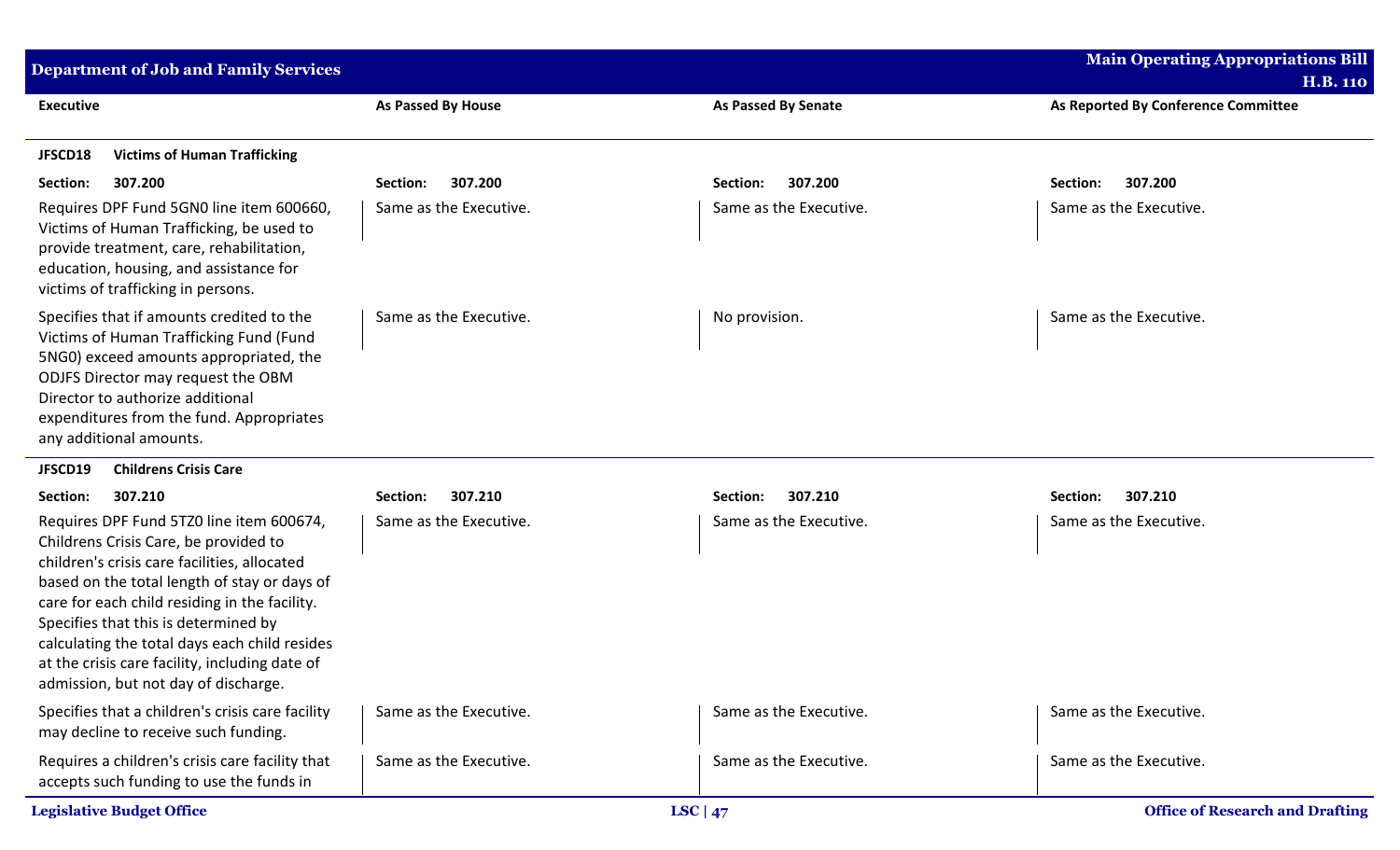| <b>Department of Job and Family Services</b>                                                                                                                                                                                                                                                                                                                                                                                                        |                        |                            | <b>Main Operating Appropriations Bill</b><br><b>H.B. 110</b> |
|-----------------------------------------------------------------------------------------------------------------------------------------------------------------------------------------------------------------------------------------------------------------------------------------------------------------------------------------------------------------------------------------------------------------------------------------------------|------------------------|----------------------------|--------------------------------------------------------------|
| <b>Executive</b>                                                                                                                                                                                                                                                                                                                                                                                                                                    | As Passed By House     | <b>As Passed By Senate</b> | As Reported By Conference Committee                          |
| accordance with R.C. 5103.13, as well as rule<br>5101:2-9-36 of the Administrative Code.                                                                                                                                                                                                                                                                                                                                                            |                        |                            |                                                              |
| Fiduciary and holding account fund groups<br>JFSCD20                                                                                                                                                                                                                                                                                                                                                                                                |                        |                            |                                                              |
| 307.220<br>Section:                                                                                                                                                                                                                                                                                                                                                                                                                                 | 307.220<br>Section:    | 307.220<br>Section:        | 307.220<br>Section:                                          |
| Requires the Fiduciary Fund Group and<br>Holding Account Fund Group be used to hold<br>revenues until the appropriate fund is<br>determined or until the revenues are<br>directed to the appropriate governmental<br>agency other than ODJFS. Specifies that any<br>ODJFS' refunds or reconciliations received or<br>held by ODM be transferred or credited to<br>the Refunds and Audit Settlement Fund<br>(Fund R012).                             | Same as the Executive. | Same as the Executive.     | Same as the Executive.                                       |
| Permits the ODJFS Director to request the<br>OBM Director to authorize expenditures<br>from the Support Intercept - Federal Fund<br>(Fund 1920), the Support Intercept - State<br>Fund (Fund 5830), the Food Stamp Offset<br>Fund (Fund 5B60), or the Refunds and Audit<br>Settlements Fund (Fund R012), if receipts<br>credited to these funds exceed<br>appropriations. Appropriates the additional<br>amounts upon approval of the OBM Director. | Same as the Executive. | Same as the Executive.     | Same as the Executive.                                       |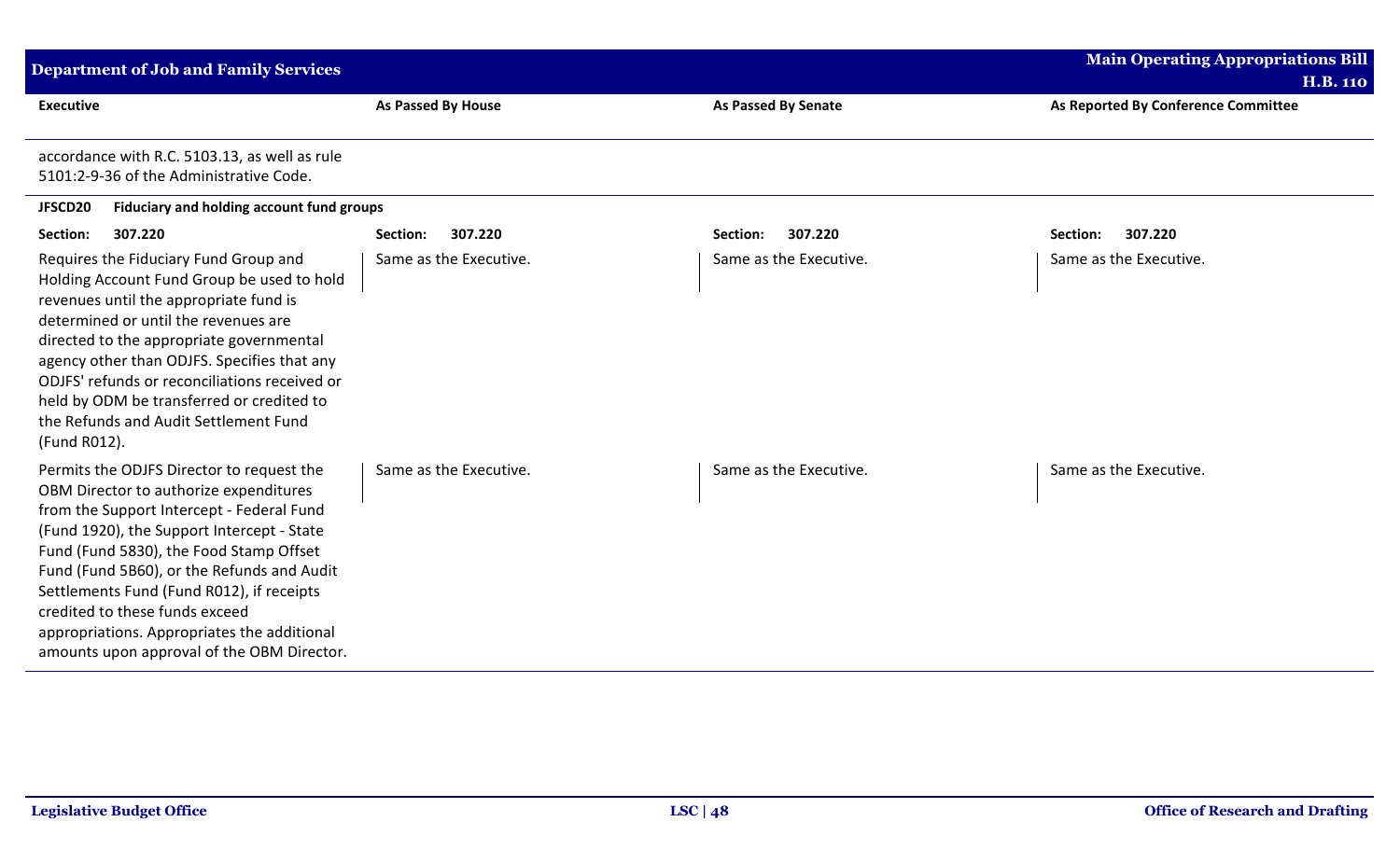| <b>Department of Job and Family Services</b>                                                                                                                                                                                                                                                           |                                                                                              |                                           | <b>Main Operating Appropriations Bill</b> |
|--------------------------------------------------------------------------------------------------------------------------------------------------------------------------------------------------------------------------------------------------------------------------------------------------------|----------------------------------------------------------------------------------------------|-------------------------------------------|-------------------------------------------|
|                                                                                                                                                                                                                                                                                                        |                                                                                              |                                           | <b>H.B. 110</b>                           |
| <b>Executive</b>                                                                                                                                                                                                                                                                                       | <b>As Passed By House</b>                                                                    | <b>As Passed By Senate</b>                | As Reported By Conference Committee       |
| <b>Federal Unemployment Programs</b><br>JFSCD21                                                                                                                                                                                                                                                        |                                                                                              |                                           |                                           |
| Section:<br>307.230                                                                                                                                                                                                                                                                                    | 307.230<br>Section:                                                                          | 307.230<br>Section:                       | 307.230<br>Section:                       |
| Requires a portion of FED Fund line item<br>600678, Federal Unemployment Programs,<br>be used to administer fraud identification<br>and prevention efforts in the unemployment<br>program.                                                                                                             | Same as the Executive.                                                                       | Same as the Executive.                    | Same as the Executive.                    |
| JFSCD22<br>Unemployment insurance program improvement                                                                                                                                                                                                                                                  |                                                                                              |                                           |                                           |
| Section:<br>307.240                                                                                                                                                                                                                                                                                    | 307.240<br>Section:                                                                          | 307.240<br>Section:                       | 307.240<br>Section:                       |
| Requires ODJFS to make certain system<br>enhancements related to the<br>Unemployment Insurance Program,<br>including to streamline claims processing,<br>enhance adjudication methodology, and<br>secure and implement a new cloud-based<br>tax and benefits system to replace outdated<br>technology. | Same as the Executive.                                                                       | Same as the Executive.                    | Same as the Executive.                    |
| JFSCD51                                                                                                                                                                                                                                                                                                | General Assembly evaluation of publicly funded child care and the Step Up to Quality Program |                                           |                                           |
|                                                                                                                                                                                                                                                                                                        | 307.250<br>Section:                                                                          | 307.250<br>Section:                       | 307.250<br>Section:                       |
| No provision.                                                                                                                                                                                                                                                                                          | Requires a subcommittee or standing                                                          | Same as the House, but instead requires a | Same as the Senate, but makes some        |

| Same as the House, but instead requires a<br>study committee consisting of specified<br>members to conduct the evaluation: | Same as the Senate, but makes some<br>changes to membership of the committee,<br>specifies that members are to serve without<br>compensation, and requires the first<br>meeting to be held not later than 30 days<br>after appointments have been made. |
|----------------------------------------------------------------------------------------------------------------------------|---------------------------------------------------------------------------------------------------------------------------------------------------------------------------------------------------------------------------------------------------------|
|                                                                                                                            |                                                                                                                                                                                                                                                         |

(1) Same as the House. (1) Same as the House.

committee from each chamber of the 134th General Assembly, selected by the Speaker of the House and President of the Senate respectively, to evaluate all of the following regarding publicly funded child care (PFCC) and the Step Up to Quality (SUTQ) Program:

(1) No provision. (1) The number of children and families

receiving PFCC.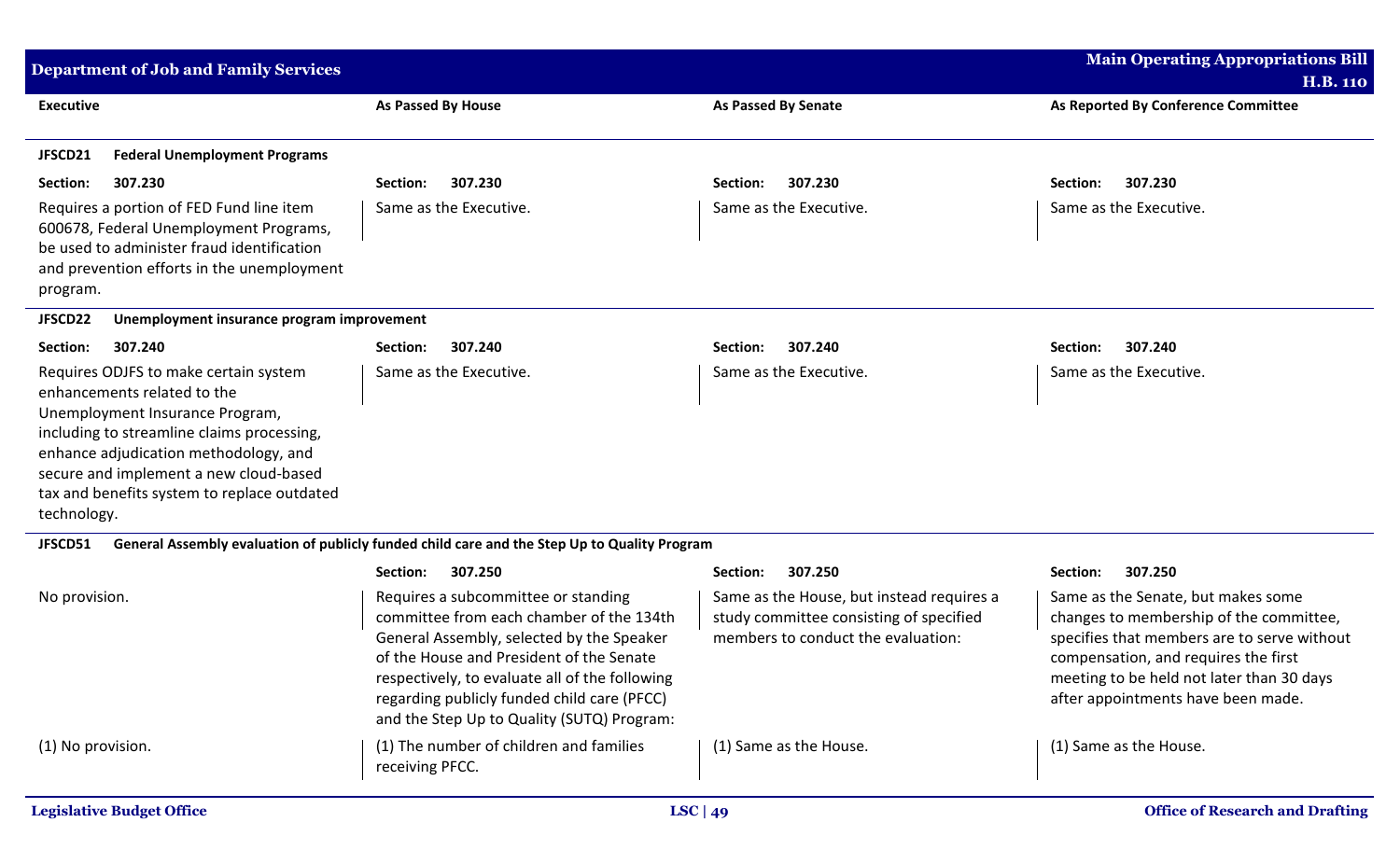| <b>Department of Job and Family Services</b> |                                                                                                                                                           |                                                                                                                                         | <b>Main Operating Appropriations Bill</b><br><b>H.B. 110</b>                                                                                                                            |
|----------------------------------------------|-----------------------------------------------------------------------------------------------------------------------------------------------------------|-----------------------------------------------------------------------------------------------------------------------------------------|-----------------------------------------------------------------------------------------------------------------------------------------------------------------------------------------|
| <b>Executive</b>                             | As Passed By House                                                                                                                                        | <b>As Passed By Senate</b>                                                                                                              | As Reported By Conference Committee                                                                                                                                                     |
| (2) No provision.                            | (2) The number of early learning and<br>development programs participating in<br>SUTQ and receiving PFCC.                                                 | (2) Same as the House.                                                                                                                  | (2) Same as the House.                                                                                                                                                                  |
| (3) No provision.                            | (3) Funding sources for PFCC and SUTQ.                                                                                                                    | (3) Same as the House.                                                                                                                  | (3) Same as the House.                                                                                                                                                                  |
| (4) No provision.                            | (4) Long-term sustainability of the funding<br>sources.                                                                                                   | (4) Same as the House.                                                                                                                  | (4) Same as the House.                                                                                                                                                                  |
| (5) No provision.                            | (5) Eligibility for PFCC.                                                                                                                                 | (5) Same as the House.                                                                                                                  | (5) Same as the House.                                                                                                                                                                  |
| (6) No provision.                            | (6) Issues regarding access to PFCC and<br>quality-rated learning and development<br>programs.                                                            | (6) Same as the House.                                                                                                                  | (6) Same as the House.                                                                                                                                                                  |
| (7) No provision.                            | (7) The impact and feasibility of the<br>requirement that all providers receiving<br>PFCC be rated at the 3rd tier or higher in<br>SUTQ by June 30, 2025. | (7) Same as the House, but instead studies<br>the impact of feasibility of the mandate by a<br>certain date, rather than June 30, 2025. | (7) No provision.                                                                                                                                                                       |
| (8) No provision.                            | (8) No provision.                                                                                                                                         | (8) The manner in which ODJFS establishes<br>reimbursement ceilings for PFCC, including<br>through the use of market rate surveys.      | (8) Same as the Senate.                                                                                                                                                                 |
| (9) No provision.                            | (9) No provision.                                                                                                                                         | (9) No provision.                                                                                                                       | (9) The number of child care providers<br>licensed by ODJFS.                                                                                                                            |
| (10) No provision.                           | (10) No provision.                                                                                                                                        | (10) No provision.                                                                                                                      | (10) The administrative burdens that result<br>from obtaining and maintaining a quality<br>rating.                                                                                      |
| (11) No provision.                           | (11) No provision.                                                                                                                                        | (11) No provision.                                                                                                                      | (11) Alternative criteria by which a child day-<br>care center or family day-care home that<br>enrolls a low census of children receiving<br>PFCC may obtain a one-star rating in SUTQ. |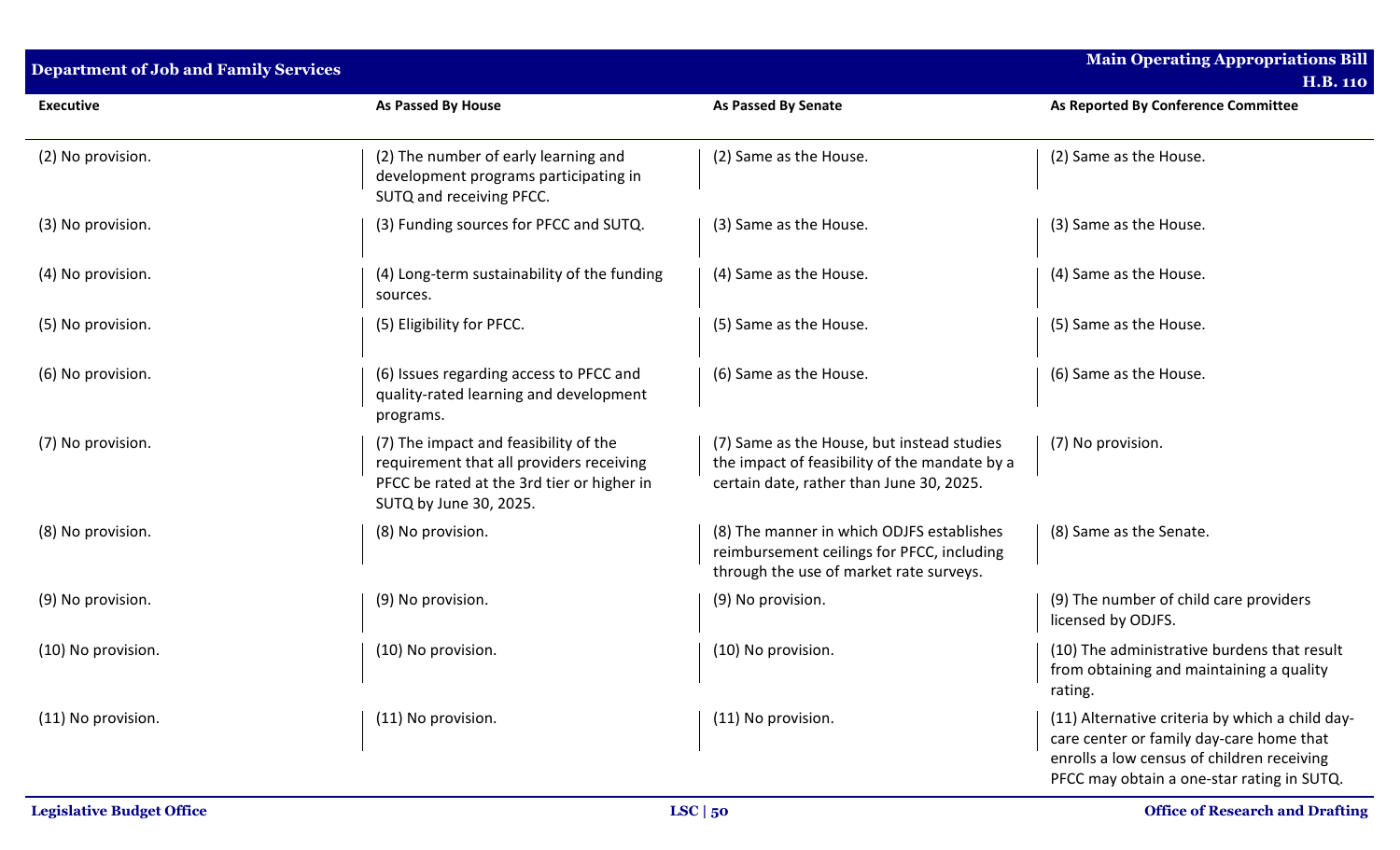| <b>Department of Job and Family Services</b> |                                                                                                                        |                                                                                     | <b>Main Operating Appropriations Bill</b><br><b>H.B. 110</b>                                                                                                                                                                                                                                                                                           |
|----------------------------------------------|------------------------------------------------------------------------------------------------------------------------|-------------------------------------------------------------------------------------|--------------------------------------------------------------------------------------------------------------------------------------------------------------------------------------------------------------------------------------------------------------------------------------------------------------------------------------------------------|
| <b>Executive</b>                             | As Passed By House                                                                                                     | <b>As Passed By Senate</b>                                                          | As Reported By Conference Committee                                                                                                                                                                                                                                                                                                                    |
| No provision.                                | Requires each committee to do all of the<br>following:                                                                 | Same as the House, but instead requires or<br>authorizes it of the study committee: | Same as the Senate, but instead requires the<br>study committee to:                                                                                                                                                                                                                                                                                    |
| (1) No provision.                            | (1) Hold hearings and receive testimony<br>from the public and relevant state agencies<br>and boards.                  | (1) Same as the House.                                                              | (1) Same as the House.                                                                                                                                                                                                                                                                                                                                 |
| (2) No provision.                            | (2) Receive testimony from the ODJFS<br>Director or the Director's designee if<br>requested to appear.                 | (2) No provision.                                                                   | (2) No provision.                                                                                                                                                                                                                                                                                                                                      |
| (3) No provision.                            | (3) Issue a report of its findings and<br>recommendations.                                                             | (3) Same as the House, but removes the<br>authority to include recommendations.     | (3) Replaces the Senate provision with a<br>provision that allows the committee to issue<br>reports as necessary, but requires the<br>committee to issue a final report with any<br>findings or recommendations no later than<br>December 1, 2022. Specifies that any report<br>issued is nonbinding and is only to be<br>considered a recommendation. |
| (4) No provision.                            | (4) No provision.                                                                                                      | (4) No provision.                                                                   | (4) Not later than December 31, 2021,<br>evaluate and recommend evaluate<br>alternative criteria by which a child day-care<br>center or family day-care home that enrolls<br>a low census of children receiving publicly<br>funded child care may obtain a one-star<br>rating in SUTQ.                                                                 |
| No provision.                                | Requires the Legislative Service Commission<br>to provide services to support the duties<br>described in this section. | Same as the House.                                                                  | Same as the House.                                                                                                                                                                                                                                                                                                                                     |
|                                              | <b>Fiscal effect: Minimal.</b>                                                                                         | Fiscal effect: Same as the House.                                                   | Fiscal effect: Same as the House.                                                                                                                                                                                                                                                                                                                      |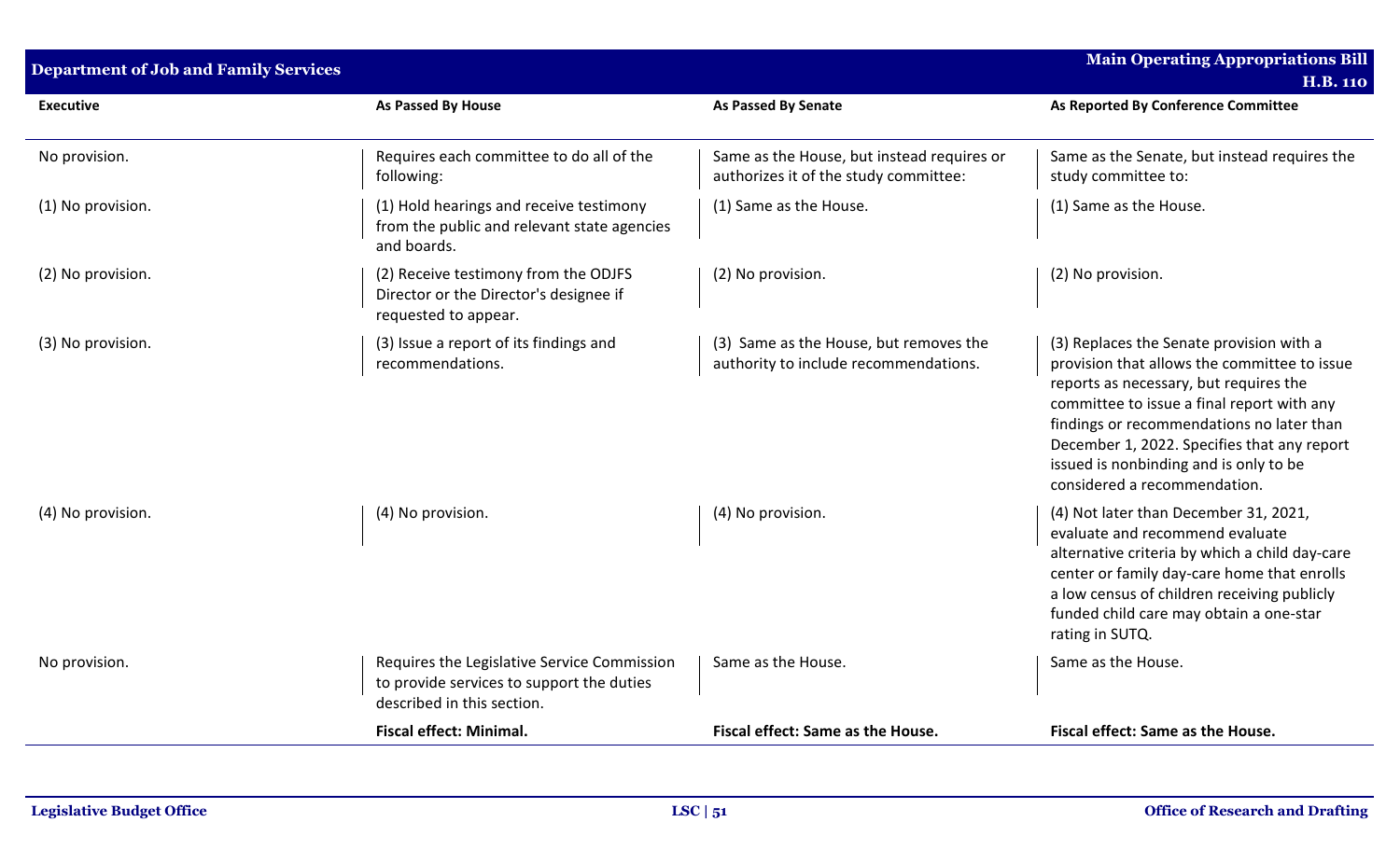| <b>Main Operating Appropriations Bill</b><br>Department of Job and Family Services<br><b>H.B. 110</b> |                                                                 |                                                                                                                                                                                                                                                                                                                                                                                                                                                                                                                                                              |                                                                                                                                                                             |
|-------------------------------------------------------------------------------------------------------|-----------------------------------------------------------------|--------------------------------------------------------------------------------------------------------------------------------------------------------------------------------------------------------------------------------------------------------------------------------------------------------------------------------------------------------------------------------------------------------------------------------------------------------------------------------------------------------------------------------------------------------------|-----------------------------------------------------------------------------------------------------------------------------------------------------------------------------|
| <b>Executive</b>                                                                                      | As Passed By House                                              | <b>As Passed By Senate</b>                                                                                                                                                                                                                                                                                                                                                                                                                                                                                                                                   | As Reported By Conference Committee                                                                                                                                         |
| JFSCD62                                                                                               | Unemployment Compensation unrecovered fraudulent representation |                                                                                                                                                                                                                                                                                                                                                                                                                                                                                                                                                              |                                                                                                                                                                             |
|                                                                                                       |                                                                 | 307.260<br>Section:                                                                                                                                                                                                                                                                                                                                                                                                                                                                                                                                          | 307.260<br>Section:                                                                                                                                                         |
| No provision.                                                                                         | No provision.                                                   | Requires the ODJFS Director to certify the<br>amount of fraudulent unemployment<br>benefits issued between March 1, 2020, and<br>December 31, 2021, to the OBM Director,<br>President and Minority Leader of the Senate,<br>Speaker and Minority Leader of the House,<br>and chairpersons and ranking members of<br>the Senate and House standing committees<br>that consider unemployment compensation<br>issues. Specifies that unemployment<br>benefits include regular benefits, extended<br>benefits, and pandemic unemployment<br>assistance benefits. | Same as the Senate.                                                                                                                                                         |
|                                                                                                       |                                                                 | <b>Fiscal effect: Minimal.</b>                                                                                                                                                                                                                                                                                                                                                                                                                                                                                                                               | Fiscal effect: Same as the Senate.                                                                                                                                          |
| <b>Publicly Funded Child Care</b><br>JFSCD59                                                          |                                                                 |                                                                                                                                                                                                                                                                                                                                                                                                                                                                                                                                                              |                                                                                                                                                                             |
| No provision.                                                                                         | No provision.                                                   | 307.270<br>Section:<br>Earmarks \$50,000,000 in FY 2022 from FED<br>Fund 3H70 appropriation item 600617, Child<br>Care Federal, from the amounts provided<br>through the Consolidated Appropriations<br>Act be used to provide discounted co-<br>payments for families participating in<br>publicly funded child care.                                                                                                                                                                                                                                       | 307.270<br>Section:<br>Same as the Senate.                                                                                                                                  |
| No provision.                                                                                         | No provision.                                                   | Requires that any Consolidated<br>Appropriations Act funds not previously<br>appropriated by the General Assembly,<br>including by Controlling Board or S.B. 109 of                                                                                                                                                                                                                                                                                                                                                                                          | Same as the Senate, but instead requires<br>that these funds be used to assist with<br>stabilizing and sustaining the child care<br>program, improve workforce recruitment, |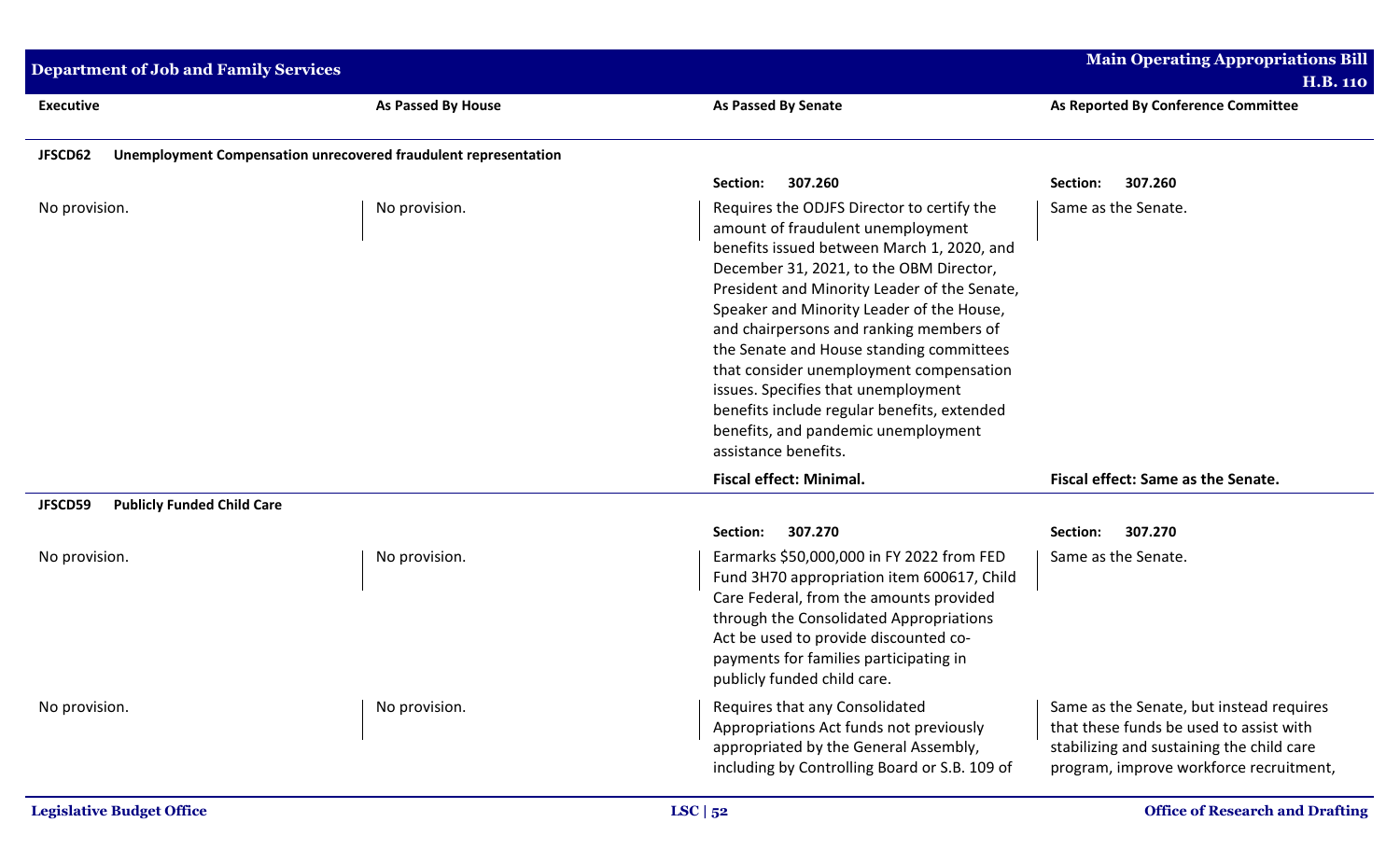| <b>Department of Job and Family Services</b>          |                    |                                                                                                                                                                                                                                                                                                                                                                                                                       | <b>Main Operating Appropriations Bill</b>                                                                                                                                                                                       |
|-------------------------------------------------------|--------------------|-----------------------------------------------------------------------------------------------------------------------------------------------------------------------------------------------------------------------------------------------------------------------------------------------------------------------------------------------------------------------------------------------------------------------|---------------------------------------------------------------------------------------------------------------------------------------------------------------------------------------------------------------------------------|
|                                                       |                    |                                                                                                                                                                                                                                                                                                                                                                                                                       | <b>H.B. 110</b>                                                                                                                                                                                                                 |
| <b>Executive</b>                                      | As Passed By House | <b>As Passed By Senate</b>                                                                                                                                                                                                                                                                                                                                                                                            | As Reported By Conference Committee                                                                                                                                                                                             |
|                                                       |                    | the 134th General Assembly, be used to<br>provide direct child care payments to<br>licensed providers serving children eligible<br>for publicly funded child care                                                                                                                                                                                                                                                     | and retention and increase access for<br>families.                                                                                                                                                                              |
| No provision.                                         | No provision.      | Requires any Child Care Development Fund<br>(CCDF) supplemental discretionary funds<br>from the American Rescue Plan Act that<br>Ohio receives be used to provide direct child<br>care payments to licensed providers serving<br>children eligible for publicly funded child<br>care.                                                                                                                                 | Same as the Senate, but instead requires<br>ODJFS to use the funds to assist with<br>stabilizing and sustaining the child care<br>program, improve workforce recruitment<br>and retention, and increase access for<br>families. |
| JFSCD61<br>Eligibility for publicly funded child care |                    |                                                                                                                                                                                                                                                                                                                                                                                                                       |                                                                                                                                                                                                                                 |
|                                                       |                    | 307.280<br>Section:                                                                                                                                                                                                                                                                                                                                                                                                   | 307.280<br>Section:                                                                                                                                                                                                             |
| No provision.                                         | No provision.      | Specifies that, for purposes of eligibility for<br>publicly funded child care, the maximum<br>amount of income that a family may have<br>cannot exceed 142% of the federal poverty<br>line (FPL) or, in the case of special needs<br>child care, 150% FPL (for initial eligibility) or<br>300% FPL (for continued eligibility), for the<br>period beginning on the bill's effective date<br>and ending June 30, 2023. | Same as the Senate.                                                                                                                                                                                                             |
|                                                       |                    | Fiscal effect: Possible increase in spending<br>on child care if ODJFS increases eligibility<br>from the planned 138% FPL up to 142% FPL.                                                                                                                                                                                                                                                                             | Fiscal effect: Same as the Senate.                                                                                                                                                                                              |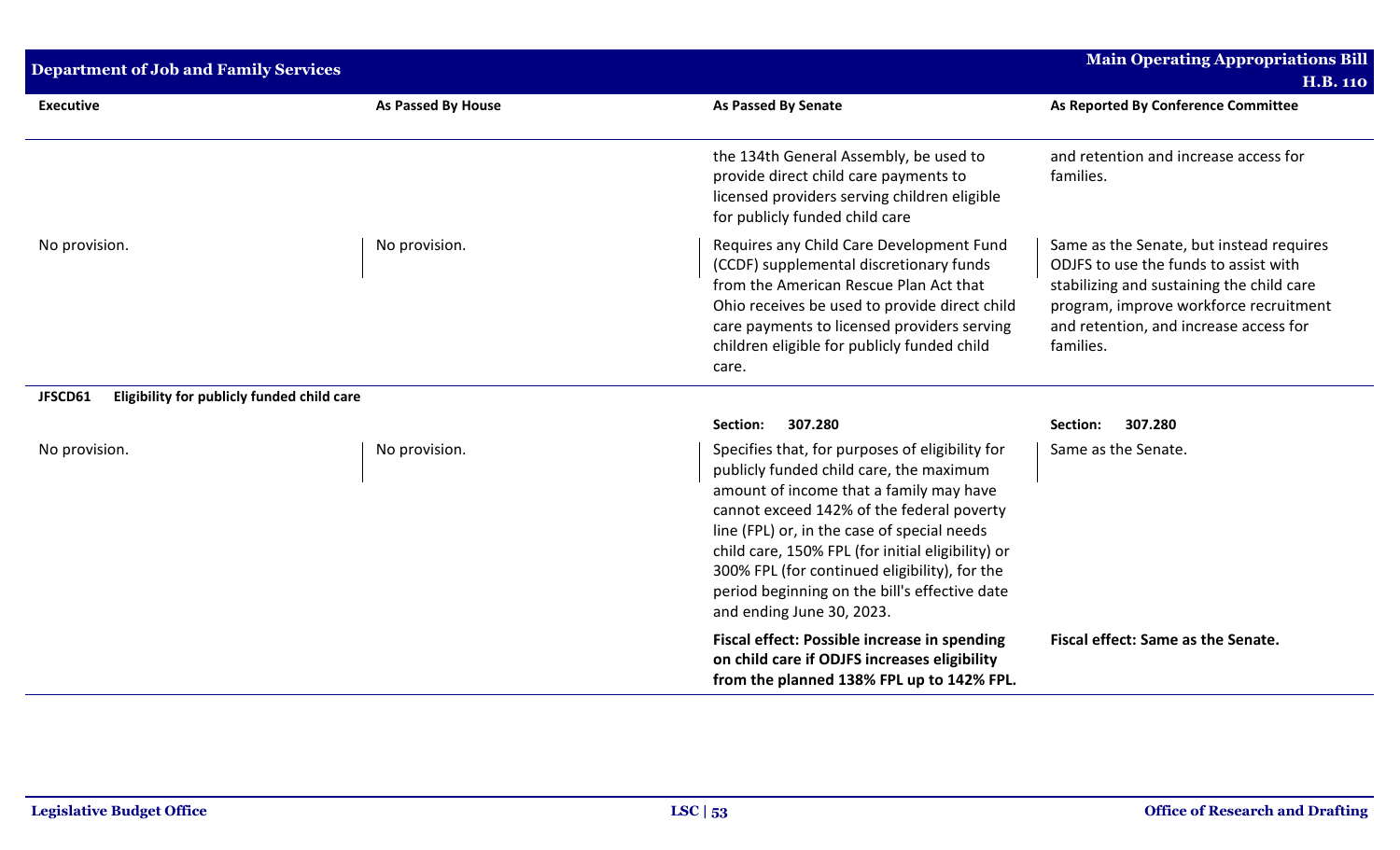| <b>Department of Job and Family Services</b>                           |                    |                                                                                                                                                                                                                     | <b>Main Operating Appropriations Bill</b><br><b>H.B. 110</b>         |
|------------------------------------------------------------------------|--------------------|---------------------------------------------------------------------------------------------------------------------------------------------------------------------------------------------------------------------|----------------------------------------------------------------------|
| <b>Executive</b>                                                       | As Passed By House | <b>As Passed By Senate</b>                                                                                                                                                                                          | As Reported By Conference Committee                                  |
| <b>Public Assistance Benefits Accountability Task Force</b><br>JFSCD74 |                    |                                                                                                                                                                                                                     |                                                                      |
|                                                                        |                    | Section:<br>307.300                                                                                                                                                                                                 | 307.300<br>Section:                                                  |
| No provision.                                                          | No provision.      | <b>Establishes the Public Assistance Benefits</b><br>Accountability Task Force consisting of 13<br>members.                                                                                                         | Same as the Senate, but increases the<br>taskforce membership to 15. |
| No provision.                                                          | No provision.      | Requires the task force to review all of the<br>following:                                                                                                                                                          | Same as the Senate.                                                  |
| (1) No provision.                                                      | (1) No provision.  | (1) The State Auditor's report of Ohio's<br>Medicaid Eligibility Determination Process to<br>determine to what extent the<br>recommendations have been adopted.                                                     | (1) Same as the Senate.                                              |
| (2) No provision.                                                      | (2) No provision.  | (2) Past and present welfare to work county<br>programs and their effectiveness on<br>assisting individuals in achieving<br>employment.                                                                             | (2) Same as the Senate.                                              |
| (3) No provision.                                                      | (3) No provision.  | (3) Existing fraud prevention efforts at the<br>state and county levels to determine best<br>practices for fraud prevention in the SNAP,<br>Medicaid, Ohio Works First, and publicly<br>funded child care programs. | (3) Same as the Senate.                                              |
| (4) No provision.                                                      | (4) No provision.  | (4) Best practices on how overpayments in<br>the SNAP, Medicaid, and publicly funded<br>child care programs can be prevented at the<br>state and county level.                                                      | (4) Same as the Senate.                                              |
| (5) No provision.                                                      | (5) No provision.  | (5) Best practices in public assistance case<br>processing that create efficiencies and<br>reduce errors through the use of technology.                                                                             | (5) Same as the Senate.                                              |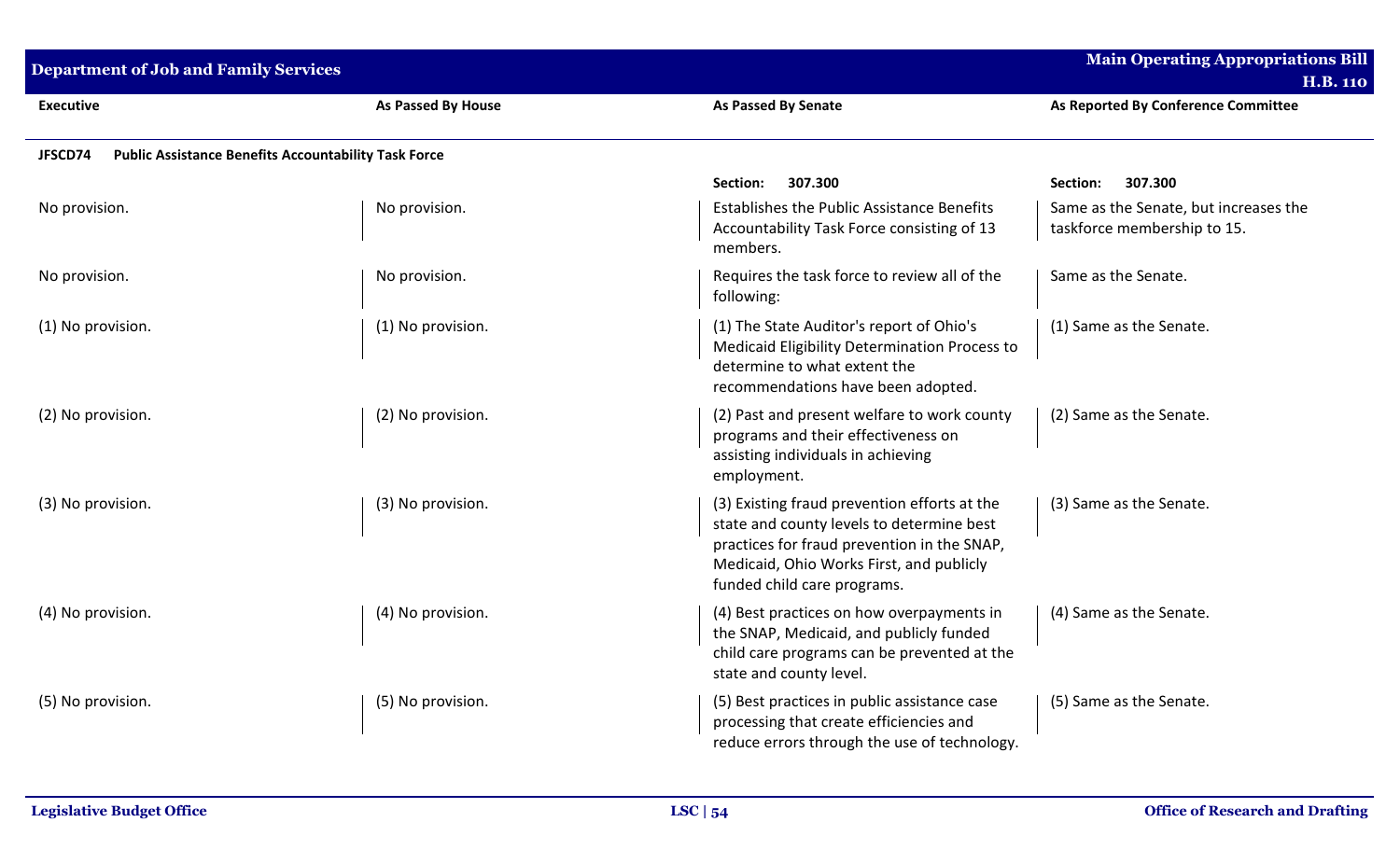| <b>Department of Job and Family Services</b>      |                    |                                                                                                                                                                                                                                 | <b>Main Operating Appropriations Bill</b>              |
|---------------------------------------------------|--------------------|---------------------------------------------------------------------------------------------------------------------------------------------------------------------------------------------------------------------------------|--------------------------------------------------------|
| <b>Executive</b>                                  | As Passed By House | <b>As Passed By Senate</b>                                                                                                                                                                                                      | <b>H.B. 110</b><br>As Reported By Conference Committee |
|                                                   |                    |                                                                                                                                                                                                                                 |                                                        |
| (6) No provision.                                 | (6) No provision.  | (6) The length of time that individuals<br>receive public assistance benefits in the<br>state and ways to return individuals to the<br>workforce.                                                                               | (6) Same as the Senate.                                |
| (7) No provision.                                 | (7) No provision.  | (7) Existing efforts to ensure compliance<br>with child support enforcement across<br>public assistance benefit programs and<br>recommend additional ways compliance<br>could be improved.                                      | (7) Same as the Senate.                                |
| (8) No provision.                                 | (8) No provision.  | (8) The costs and benefits associated with<br>implementing a requirement that each SNAP<br>debit card include a color photograph of at<br>least one adult member of the household.                                              | (8) Same as the Senate.                                |
| No provision.                                     | No provision.      | Requires the task force to prepare and<br>submit a report to the General Assembly.                                                                                                                                              | Same as the Senate.                                    |
|                                                   |                    | <b>Fiscal effect: Minimal.</b>                                                                                                                                                                                                  | Fiscal effect: Same as the Senate.                     |
| JFSCD58<br>Federal pandemic unemployment programs |                    |                                                                                                                                                                                                                                 |                                                        |
|                                                   |                    | 741.20<br>Section:                                                                                                                                                                                                              |                                                        |
| No provision.                                     | No provision.      | Requires the ODJFS Director to terminate<br>pandemic unemployment assistance, federal<br>pandemic unemployment compensation,<br>mixed earner unemployment compensation,<br>and pandemic emergency unemployment<br>compensation. | No provision.                                          |
| No provision.                                     | No provision.      | Prohibits the Director from entering new<br>agreements with the U.S. Secretary of Labor<br>for the purpose of providing those forms of<br>assistance and compensation                                                           | No provision.                                          |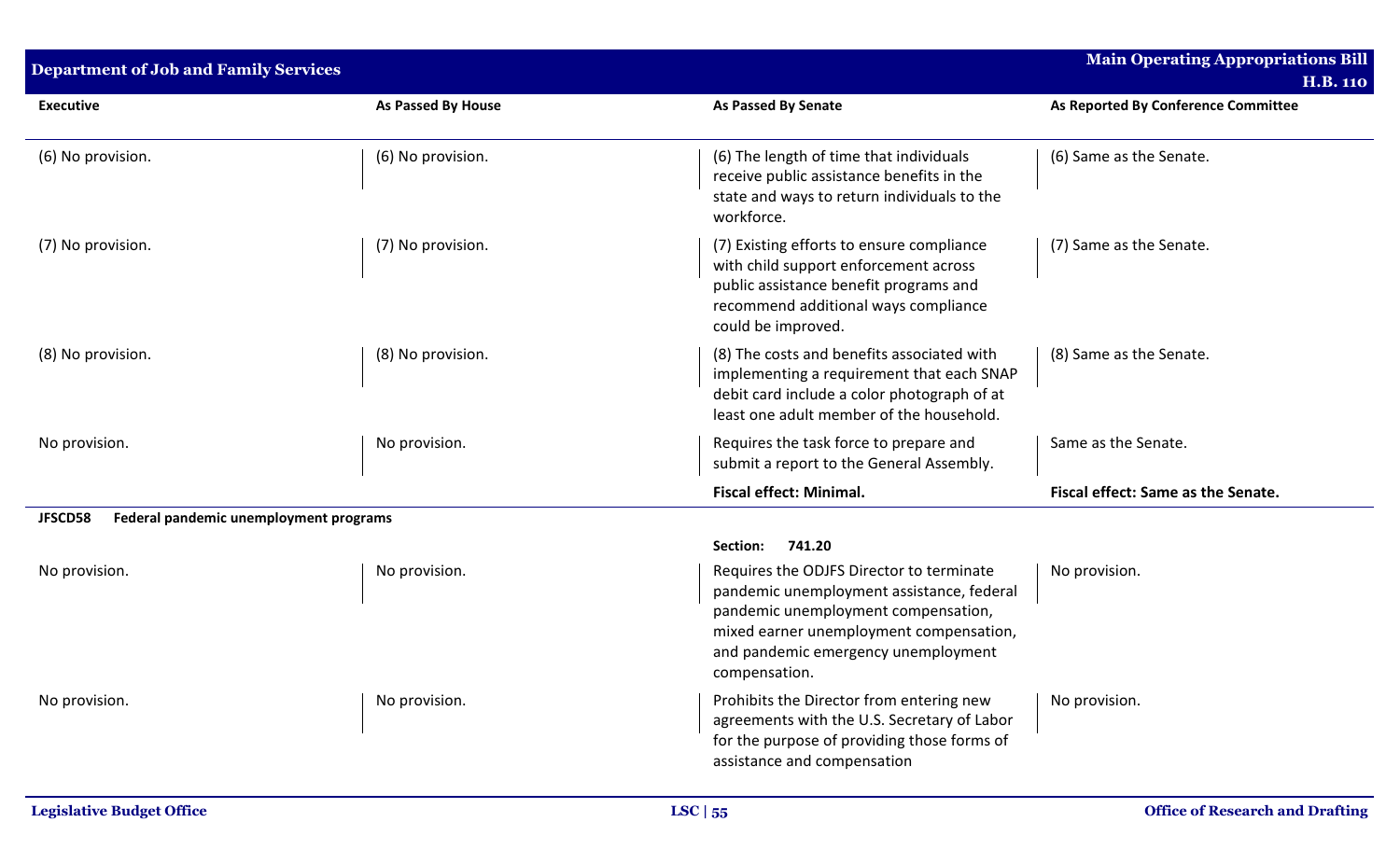| <b>Department of Job and Family Services</b>                              |                                                                                                                                                                                                                                                                                                                                                             |                                                                                                                                                                                                                       | <b>Main Operating Appropriations Bill</b> |
|---------------------------------------------------------------------------|-------------------------------------------------------------------------------------------------------------------------------------------------------------------------------------------------------------------------------------------------------------------------------------------------------------------------------------------------------------|-----------------------------------------------------------------------------------------------------------------------------------------------------------------------------------------------------------------------|-------------------------------------------|
|                                                                           |                                                                                                                                                                                                                                                                                                                                                             |                                                                                                                                                                                                                       | <b>H.B. 110</b>                           |
| <b>Executive</b>                                                          | As Passed By House                                                                                                                                                                                                                                                                                                                                          | <b>As Passed By Senate</b>                                                                                                                                                                                            | As Reported By Conference Committee       |
|                                                                           |                                                                                                                                                                                                                                                                                                                                                             | <b>Fiscal effect: Federal law currently requires</b><br>the programs to end September 4, 2021<br>and the Governor announced the state will<br>end participation in federal pandemic<br>unemployment on June 26, 2021. |                                           |
| <b>Streamlining County Level-Information Access Task Force</b><br>JFSCD54 |                                                                                                                                                                                                                                                                                                                                                             |                                                                                                                                                                                                                       |                                           |
|                                                                           | 751.10<br>Section:                                                                                                                                                                                                                                                                                                                                          | Section:<br>751.10                                                                                                                                                                                                    | Section:<br>751.10                        |
| No provision.                                                             | Creates the Task Force on Streamlining<br>County Level-Information Access to make<br>recommendations on streamlining<br>information access across information<br>technology systems for county departments<br>of job and family services, child support<br>enforcement agencies, public children<br>services agencies, and county<br>OhioMeansJobs centers. | Same as the House.                                                                                                                                                                                                    | Same as the House.                        |
| No provision.                                                             | Requires the Task Force to do all of the<br>following:                                                                                                                                                                                                                                                                                                      | Same as the House.                                                                                                                                                                                                    | Same as the House.                        |
| (1) No provision.                                                         | (1) Identify barriers to efficient operations<br>between information technology systems<br>that affect both department and agency<br>operations and client services.                                                                                                                                                                                        | (1) Same as the House.                                                                                                                                                                                                | (1) Same as the House.                    |
| (2) No provision.                                                         | (2) For each identified barrier, explore the<br>feasibility of allowing county employee<br>access to more than one information<br>technology system.                                                                                                                                                                                                        | (2) Same as the House.                                                                                                                                                                                                | (2) Same as the House.                    |
| (3) No provision.                                                         | (3) Prioritize which barriers should be<br>addressed first.                                                                                                                                                                                                                                                                                                 | (3) Same as the House.                                                                                                                                                                                                | (3) Same as the House.                    |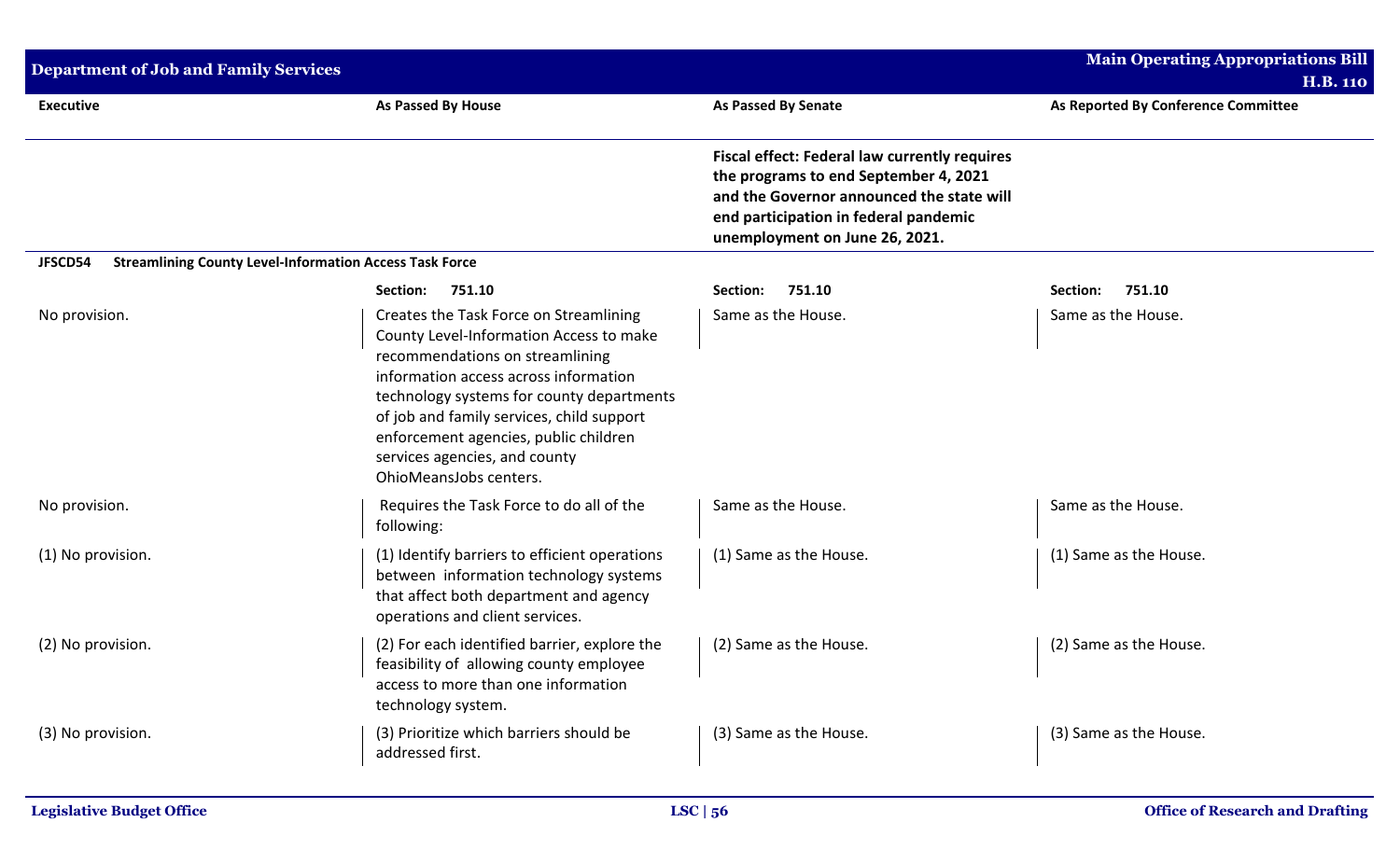| <b>Department of Job and Family Services</b>        |                                                                                                                                                                                                                          |                                                                                                                                                                                                                                                                                                   | <b>Main Operating Appropriations Bill</b><br><b>H.B. 110</b> |
|-----------------------------------------------------|--------------------------------------------------------------------------------------------------------------------------------------------------------------------------------------------------------------------------|---------------------------------------------------------------------------------------------------------------------------------------------------------------------------------------------------------------------------------------------------------------------------------------------------|--------------------------------------------------------------|
| <b>Executive</b>                                    | <b>As Passed By House</b>                                                                                                                                                                                                | <b>As Passed By Senate</b>                                                                                                                                                                                                                                                                        | As Reported By Conference Committee                          |
| No provision.                                       | Provides for the appointment of Task Force's<br>16 members and establishes requirements<br>for the first meeting, the provision of<br>subject matter experts, and the submission<br>of a report to the General Assembly. | Same as the House, but increases the<br>membership to 21 members.                                                                                                                                                                                                                                 | Same as the Senate.                                          |
|                                                     | <b>Fiscal effect: Minimal.</b>                                                                                                                                                                                           | Fiscal effect: Same as the House.                                                                                                                                                                                                                                                                 | Fiscal effect: Same as the House.                            |
| JFSCD60<br>Foster caregiver certification extension |                                                                                                                                                                                                                          |                                                                                                                                                                                                                                                                                                   |                                                              |
|                                                     |                                                                                                                                                                                                                          | 751.20<br>Section:                                                                                                                                                                                                                                                                                | 751.20<br>Section:                                           |
| No provision.                                       | No provision.                                                                                                                                                                                                            | Requires ODJFS to extend the certification<br>deadline to December 31, 2021, for foster<br>caregivers and prospective foster caregivers<br>who began continuing training or<br>preplacement training between 2019 and<br>2021, unless their certification deadline is<br>after December 31, 2021. | Same as the Senate.                                          |
| No provision.                                       | No provision.                                                                                                                                                                                                            | Prohibits ODJFS from requiring foster<br>caregivers and prospective foster caregivers<br>from repeating training or certification<br>requirements that have been previously<br>completed, except ODJFS may require a new<br>background check and home inspection.                                 | Same as the Senate.                                          |
|                                                     |                                                                                                                                                                                                                          | <b>Fiscal effect: Minimal.</b>                                                                                                                                                                                                                                                                    | Fiscal effect: Same as the Senate.                           |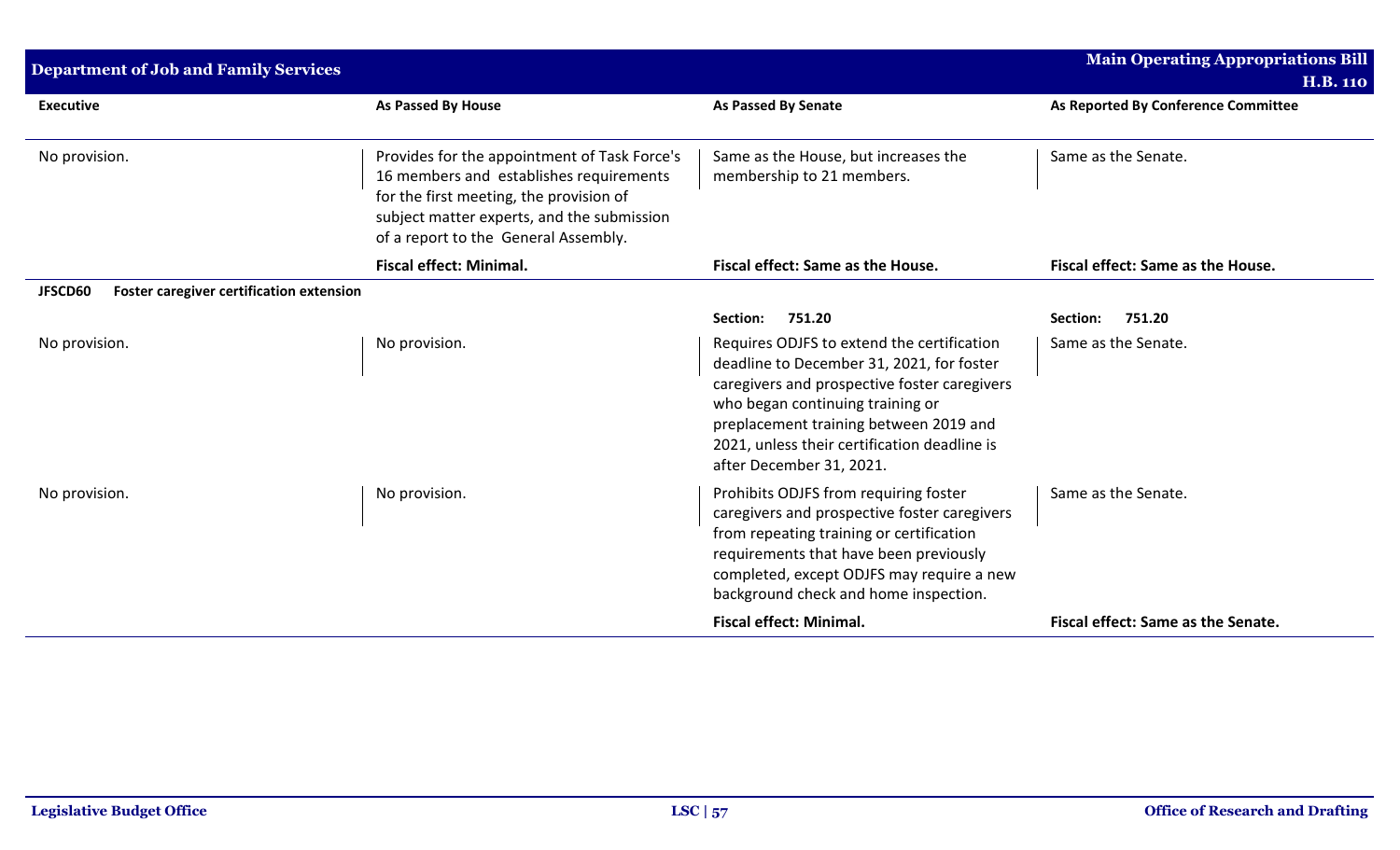| <b>Department of Job and Family Services</b>                                                                                                                                                                                                                                                           |                                           |                                    | <b>Main Operating Appropriations Bill</b><br><b>H.B. 110</b> |
|--------------------------------------------------------------------------------------------------------------------------------------------------------------------------------------------------------------------------------------------------------------------------------------------------------|-------------------------------------------|------------------------------------|--------------------------------------------------------------|
| <b>Executive</b>                                                                                                                                                                                                                                                                                       | As Passed By House                        | <b>As Passed By Senate</b>         | As Reported By Conference Committee                          |
| Collecting debts from lottery and casino winnings<br>AGOCD19                                                                                                                                                                                                                                           |                                           |                                    |                                                              |
| <b>R.C.</b><br>3770.073, 3772.37, 5701.11                                                                                                                                                                                                                                                              | <b>R.C.</b><br>3770.073, 3772.37, 5701.11 | R.C.<br>3770.073, 3772.37, 5701.11 | R.C.<br>3770.073, 3772.37, 5701.11                           |
| (1) Reduces from \$5,000 to \$600 the<br>threshold at which the State Lottery<br>Commission must withhold from lottery<br>winnings any amounts a lottery winner owes<br>to the state or a political subdivision.                                                                                       | (1) Same as the Executive.                | (1) Same as the Executive.         | (1) Same as the Executive.                                   |
| (2) Requires the Attorney General to<br>develop and implement a real time data<br>match program and make it available to<br>each casino operator and management<br>company to identify winners who owe<br>amounts to the state or a political<br>subdivision.                                          | (2) Same as the Executive.                | (2) Same as the Executive.         | (2) Same as the Executive.                                   |
| (3) Requires a casino operator or<br>management company to use the data<br>match program before disbursing any casino<br>winnings that exceed \$600 and withhold any<br>amounts a winner owes to the state or a<br>political subdivision.                                                              | (3) Same as the Executive.                | (3) Same as the Executive.         | (3) Same as the Executive.                                   |
| (4) Requires the casino operator or<br>management company to remit payment to<br>the Department of Job and Family Services<br>for any past due child or spousal support, as<br>required under current law, before remitting<br>the remainder to the Attorney General to<br>pay other government debts. | (4) Same as the Executive.                | (4) Same as the Executive.         | (4) Same as the Executive.                                   |
| (5) Requires the casino operator or<br>management company to transmit to the                                                                                                                                                                                                                           | (5) Same as the Executive.                | (5) Same as the Executive.         | (5) Same as the Executive.                                   |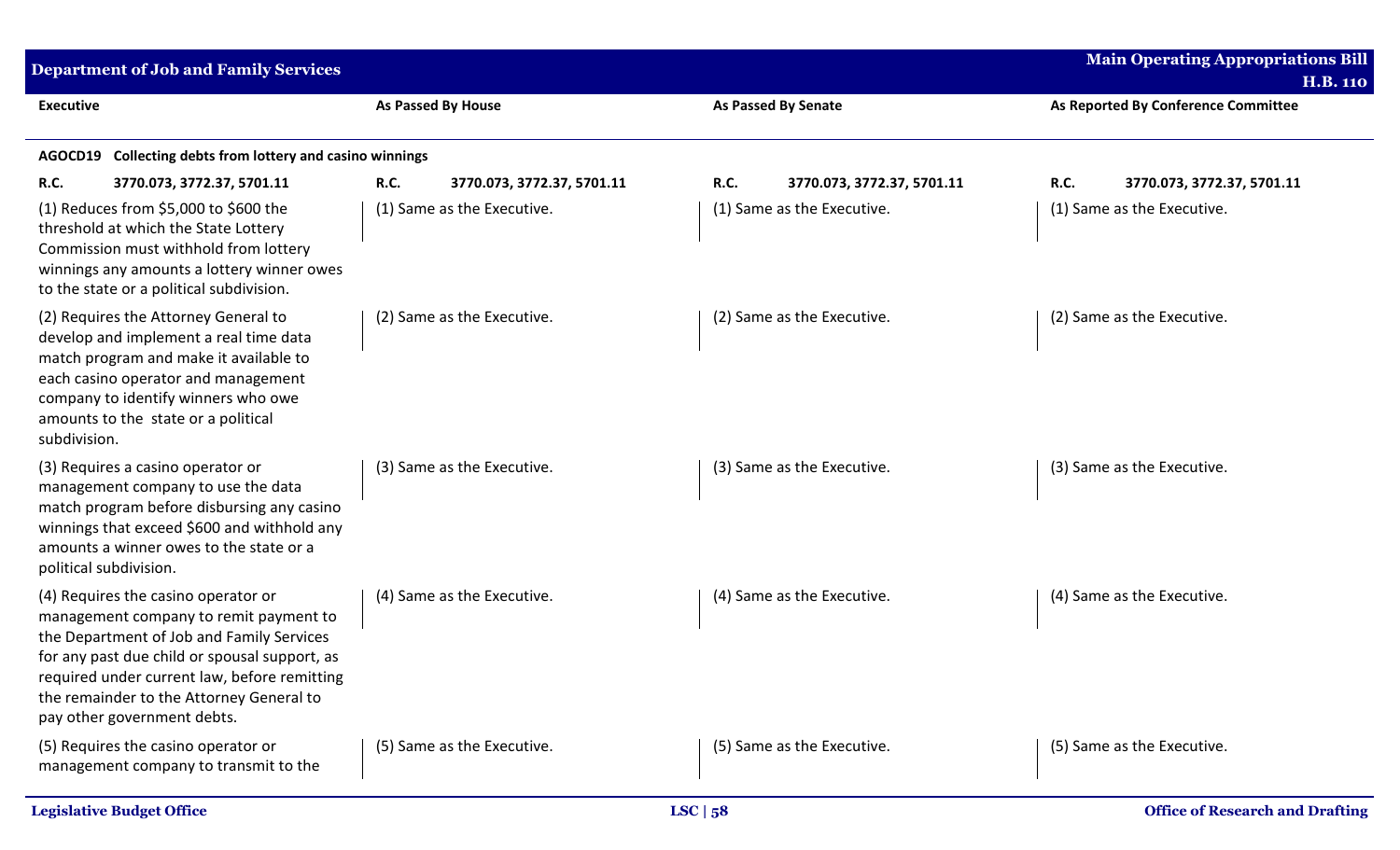| <b>Department of Job and Family Services</b>                                                                                                                                                                                                   |                                              |                                              | <b>Main Operating Appropriations Bill</b><br><b>H.B. 110</b> |
|------------------------------------------------------------------------------------------------------------------------------------------------------------------------------------------------------------------------------------------------|----------------------------------------------|----------------------------------------------|--------------------------------------------------------------|
| <b>Executive</b>                                                                                                                                                                                                                               | As Passed By House                           | <b>As Passed By Senate</b>                   | As Reported By Conference Committee                          |
| Attorney General, within seven days, any<br>amount withheld and not disbursed to the<br>Department of Job and Family Services for<br>any past due child or spousal support.                                                                    |                                              |                                              |                                                              |
| (6) Permits the Attorney General, in<br>consultation with the Casino Control<br>Commission, to adopt rules under the<br>Administrative Procedure Act for<br>implementation of the provisions related to<br>the withholding of casino winnings. | (6) Same as the Executive.                   | (6) Same as the Executive.                   | (6) Same as the Executive.                                   |
| (7) Requires, if the casino winner owes the<br>state and a political subdivision, that the<br>amount owed to the state must be satisfied<br>first, except that any personal liabilities for<br>corporate tax debts have first priority.        | (7) Same as the Executive.                   | (7) Same as the Executive.                   | (7) Same as the Executive.                                   |
| Fiscal effect: Potential minimal costs for the<br>state. Potential increase in the amount of<br>debt collected for the state and political<br>subdivisions.                                                                                    | <b>Fiscal effect: Same as the Executive.</b> | <b>Fiscal effect: Same as the Executive.</b> | <b>Fiscal effect: Same as the Executive.</b>                 |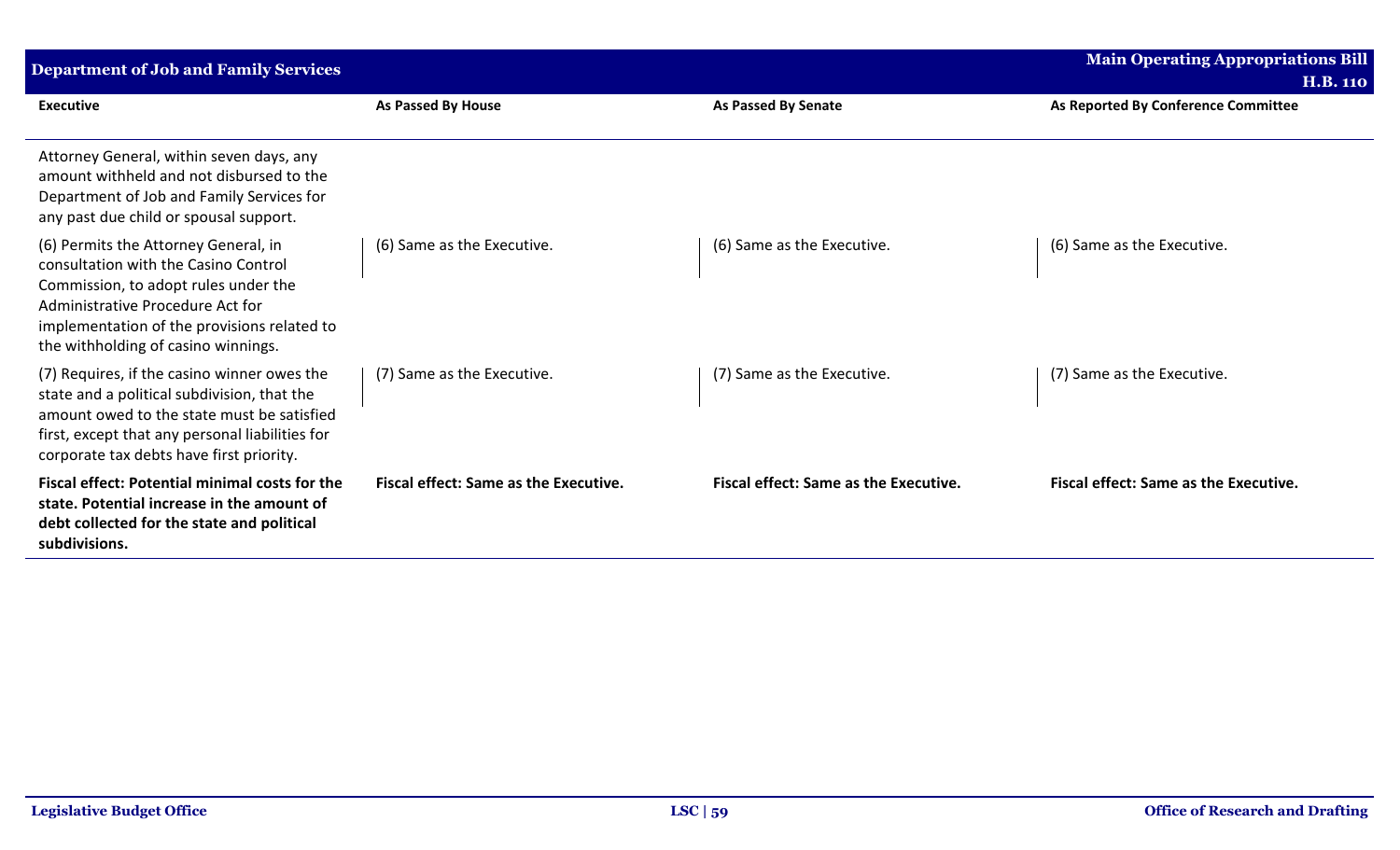| <b>Department of Job and Family Services</b>                                                                                                                                                      |                                                                                                           |                                                                                | <b>Main Operating Appropriations Bill</b>                                   |
|---------------------------------------------------------------------------------------------------------------------------------------------------------------------------------------------------|-----------------------------------------------------------------------------------------------------------|--------------------------------------------------------------------------------|-----------------------------------------------------------------------------|
|                                                                                                                                                                                                   |                                                                                                           |                                                                                | <b>H.B. 110</b>                                                             |
| <b>Executive</b>                                                                                                                                                                                  | As Passed By House                                                                                        | As Passed By Senate                                                            | As Reported By Conference Committee                                         |
| <b>OBMCD43</b> GRF transfer to Targeted Addiction Program Fund (Fund 5TZ0)                                                                                                                        |                                                                                                           |                                                                                |                                                                             |
| Section:<br>512.40                                                                                                                                                                                | Section:<br>512.40                                                                                        | Section:<br>512.40                                                             | Section:<br>512.40                                                          |
| Authorizes the Director of OBM, in each<br>fiscal year, to transfer up to \$23,750,000<br>cash from the GRF to the Targeted Addiction<br>Program Fund (Fund 5TZ0).                                | Same as the Executive, but increases the<br>transfer amount to \$24,000,000 in each<br>fiscal year.       | Same as the Executive, but changes the<br>transfer to \$48,000,000 in FY 2022. | Same as the House.                                                          |
| OBMCD39 Fiscal year 2021 General Revenue Fund ending balance                                                                                                                                      |                                                                                                           |                                                                                |                                                                             |
| Section:<br>513.10                                                                                                                                                                                | 513.10<br><b>Section:</b>                                                                                 | 513.10<br>Section:                                                             | 513.10<br>Section:                                                          |
| Requires the Director of OBM to determine<br>the GRF surplus revenue that existed on<br>June 30, 2021, and transfer cash, up to the<br>actual surplus revenue amount, from the<br>GRF as follows: | Same as the Executive, but makes the<br>following changes to the transfers:                               | Same as the House, but makes the following<br>changes to the transfers:        | Same as the Senate.                                                         |
| (1) No provision;                                                                                                                                                                                 | (1) Up to \$1,200,000,000 to the Health and<br>Human Services Fund (Fund 5SA4);                           | (1) Same as the House;                                                         | (1) Same as the House;                                                      |
| (2) No provision;                                                                                                                                                                                 | (2) Up to \$190,000,000 to the Ohio<br>Residential Broadband Expansion Grant<br>Program Fund (Fund 5XU0); | (2) No provision;                                                              | (2) No provision;                                                           |
| (3) No provision;                                                                                                                                                                                 | (3) Up to \$155,000,000 to the Investing in<br>Ohio Fund (Fund 5XM0);                                     | (3) Same as the House;                                                         | (3) Same as the House, but reduces the<br>transfer amount to \$100,000,000. |
| (4) No provision.                                                                                                                                                                                 | (4) Up to \$132,000,000 to the H2Ohio Fund<br>(Fund 6H20).                                                | (4) Same as the House;                                                         | (4) Same as the House;                                                      |
| (5) Up to \$25,000,000 to the Emergency<br>Purposes Fund (Fund 5KM0);                                                                                                                             | (5) Same as the Executive;                                                                                | (5) Same as the Executive;                                                     | (5) Same as the Executive;                                                  |
| (6) Up to \$25,000,000 to the Disaster<br>Services Fund (Fund 5E20);                                                                                                                              | (6) Same as the Executive.                                                                                | (6) Same as the Executive;                                                     | (6) Same as the Executive;                                                  |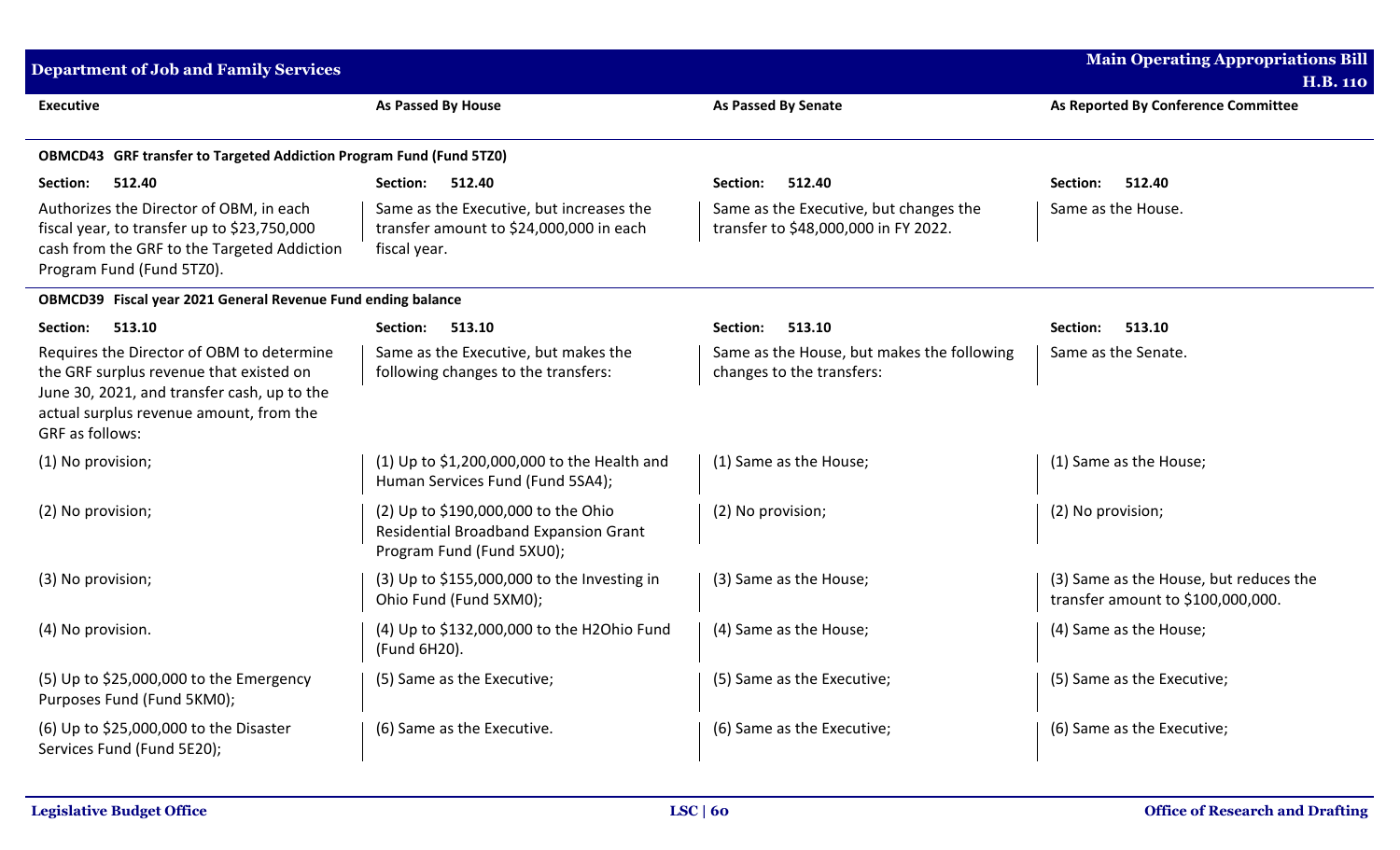| <b>Department of Job and Family Services</b>                                         |                            |                            | <b>Main Operating Appropriations Bill</b><br><b>H.B. 110</b> |
|--------------------------------------------------------------------------------------|----------------------------|----------------------------|--------------------------------------------------------------|
| <b>Executive</b>                                                                     | As Passed By House         | As Passed By Senate        | As Reported By Conference Committee                          |
| $(7)$ Up to \$16,300,000 to the Tobacco Use<br>Prevention Fund (Fund 5BX0);          | (7) Same as the Executive; | (7) Same as the Executive; | (7) Same as the Executive;                                   |
| (8) Up to \$16,000,000 to the Ohio Governor<br>Imagination Library Fund (Fund 5VJ0); | (8) Same as the Executive; | (8) No provision;          | (8) No provision;                                            |
| Requires that the remaining amount of the<br>surplus revenue remain in the GRF.      | Same as the Executive.     | Same as the Executive.     | Same as the Executive.                                       |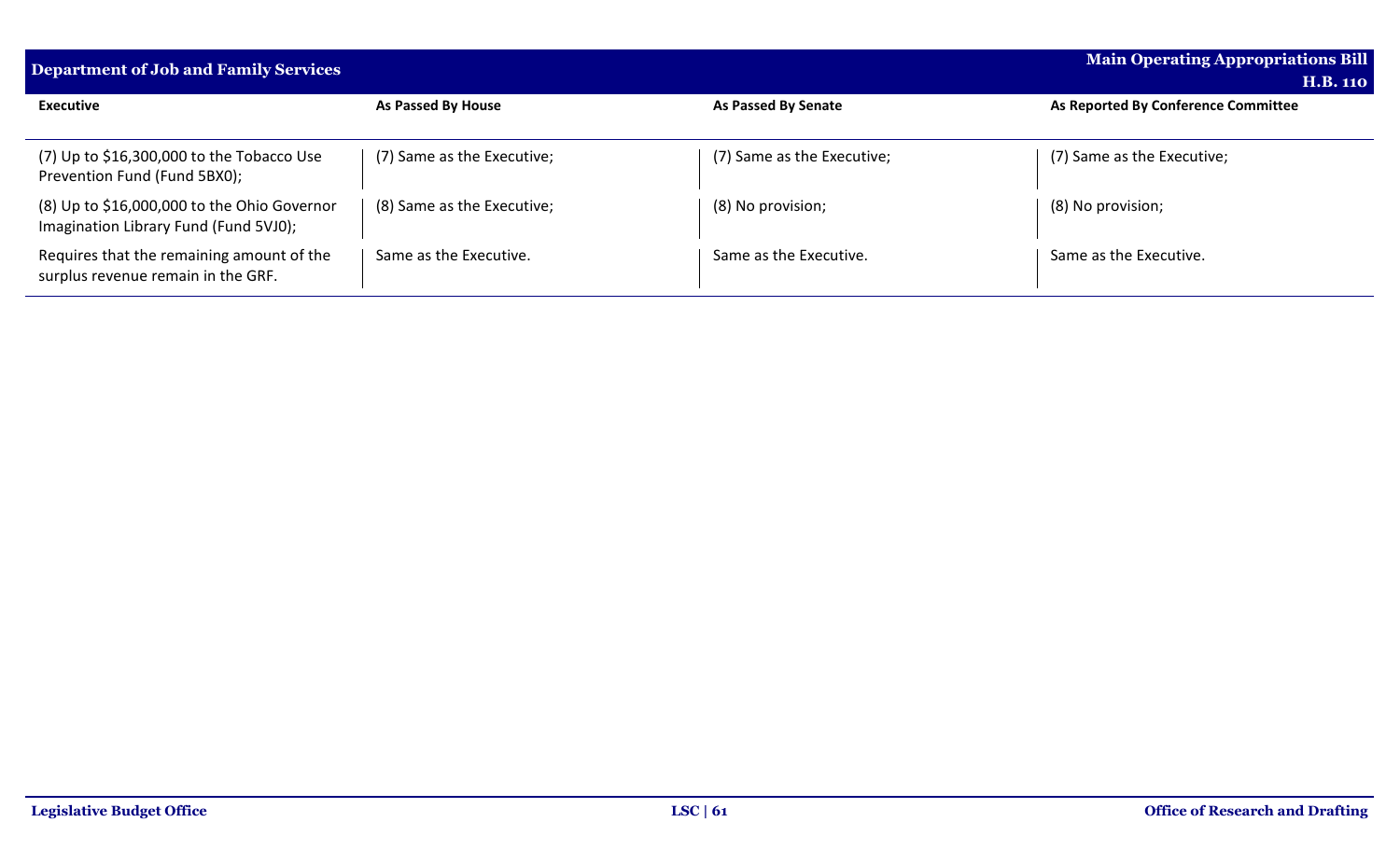| <b>Department of Job and Family Services</b>   |                    |                                                                                                                                                                                                                                                                                                     | <b>Main Operating Appropriations Bill</b><br><b>H.B. 110</b> |
|------------------------------------------------|--------------------|-----------------------------------------------------------------------------------------------------------------------------------------------------------------------------------------------------------------------------------------------------------------------------------------------------|--------------------------------------------------------------|
| <b>Executive</b>                               | As Passed By House | <b>As Passed By Senate</b>                                                                                                                                                                                                                                                                          | As Reported By Conference Committee                          |
| <b>Scholarship Programs</b>                    |                    |                                                                                                                                                                                                                                                                                                     |                                                              |
| EDUCD193 Scholarship administrative procedures |                    |                                                                                                                                                                                                                                                                                                     |                                                              |
| No provision.                                  | No provision.      | <b>R.C.</b><br>3310.16, 3317.022, 3313.978<br>Requires ODE to make monthly partial<br>payments of scholarships rather than<br>periodic partial payments.                                                                                                                                            | R.C.<br>3310.16, 3317.022, 3313.978<br>Same as the Senate.   |
| No provision.                                  | No provision.      | Requires the application window for<br>EdChoice and Cleveland scholarships to<br>open on February 1 prior to the school year<br>for which a scholarship is sought, rather<br>than a priority application window opening<br>on February 1 and running not less than 75<br>days as under current law. | Same as the Senate.                                          |
| No provision.                                  | No provision.      | Requires ODE to determine if an applicant<br>who submits an application is eligible for an<br>EdChoice or Cleveland scholarship within 45<br>days of receiving the application and provide<br>notification to the applicant regarding the<br>determination.                                         | Same as the Senate.                                          |
| No provision.                                  | No provision.      | Specifies that scholarships awarded after the<br>school year begins must be prorated based<br>on the amount of the school year remaining.                                                                                                                                                           | Same as the Senate.                                          |
| No provision.                                  | No provision.      | Requires ODE to do all of the following<br>regarding EdChoice scholarships:                                                                                                                                                                                                                         | Same as the Senate.                                          |
| No provision.                                  | No provision.      | (1) Accept applications for conditional<br>approval of a scholarship sought for the<br>current or next school year.                                                                                                                                                                                 | Same as the Senate.                                          |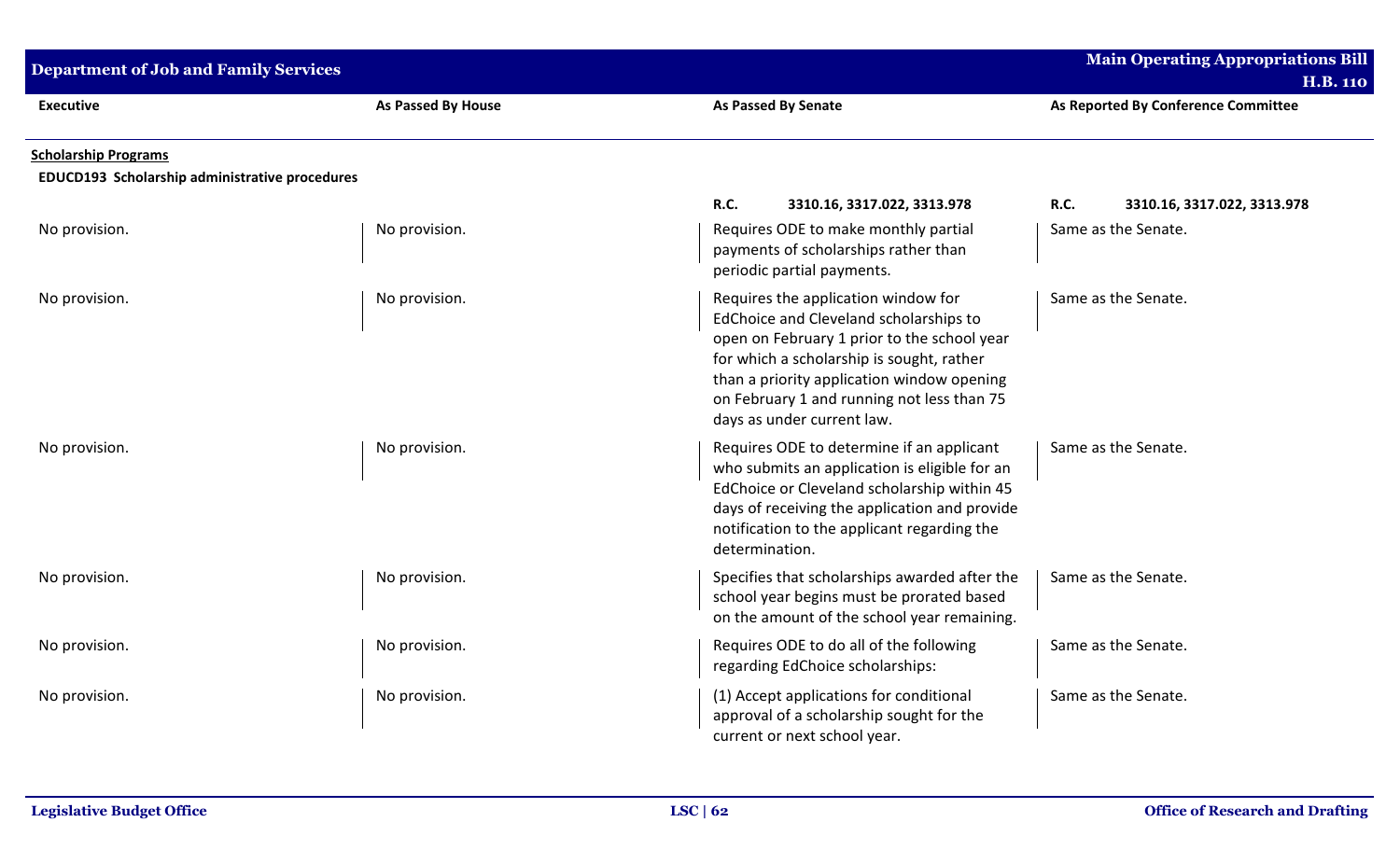| <b>Department of Job and Family Services</b> |                    |                                                                                                                                                                                                                                                                                                                                                                                                                                        | <b>Main Operating Appropriations Bill</b><br><b>H.B. 110</b> |
|----------------------------------------------|--------------------|----------------------------------------------------------------------------------------------------------------------------------------------------------------------------------------------------------------------------------------------------------------------------------------------------------------------------------------------------------------------------------------------------------------------------------------|--------------------------------------------------------------|
| <b>Executive</b>                             | As Passed By House | <b>As Passed By Senate</b>                                                                                                                                                                                                                                                                                                                                                                                                             | As Reported By Conference Committee                          |
| No provision.                                | No provision.      | (2) Within five days of receiving an<br>application for conditional approval, grant<br>such approval if the applicant is eligible and<br>notify the applicant of whether or not<br>approval was granted.                                                                                                                                                                                                                               | Same as the Senate.                                          |
| No provision.                                | No provision.      | (3) Award a scholarship to a student who<br>receives conditional approval provided that<br>the student enrolls in an eligible chartered<br>nonpublic school within a year of receiving<br>conditional approval and does not change<br>addresses after receiving approval and prior<br>to enrolling.                                                                                                                                    | Same as the Senate.                                          |
| No provision.                                | No provision.      | Requires ODE to notify applicants who<br>submitted an application that contains<br>errors or deficiencies within 14 days of<br>receiving the application.                                                                                                                                                                                                                                                                              | Same as the Senate.                                          |
| No provision.                                | No provision.      | Prohibits school districts from having access<br>to EdChoice scholarship applications.                                                                                                                                                                                                                                                                                                                                                 | Same as the Senate.                                          |
| No provision.                                | No provision.      | Requires ODE, the Department of Job and<br>Family Services, and the Department of<br>Taxation to enter into a data sharing<br>agreement to assist ODE in determining,<br>when administering EdChoice applications, if<br>a student is eligible for a performance-based<br>EdChoice scholarship or meets the residency<br>requirement for an income-based EdChoice<br>scholarship (that is, the student does not live<br>in Cleveland). | Same as the Senate.                                          |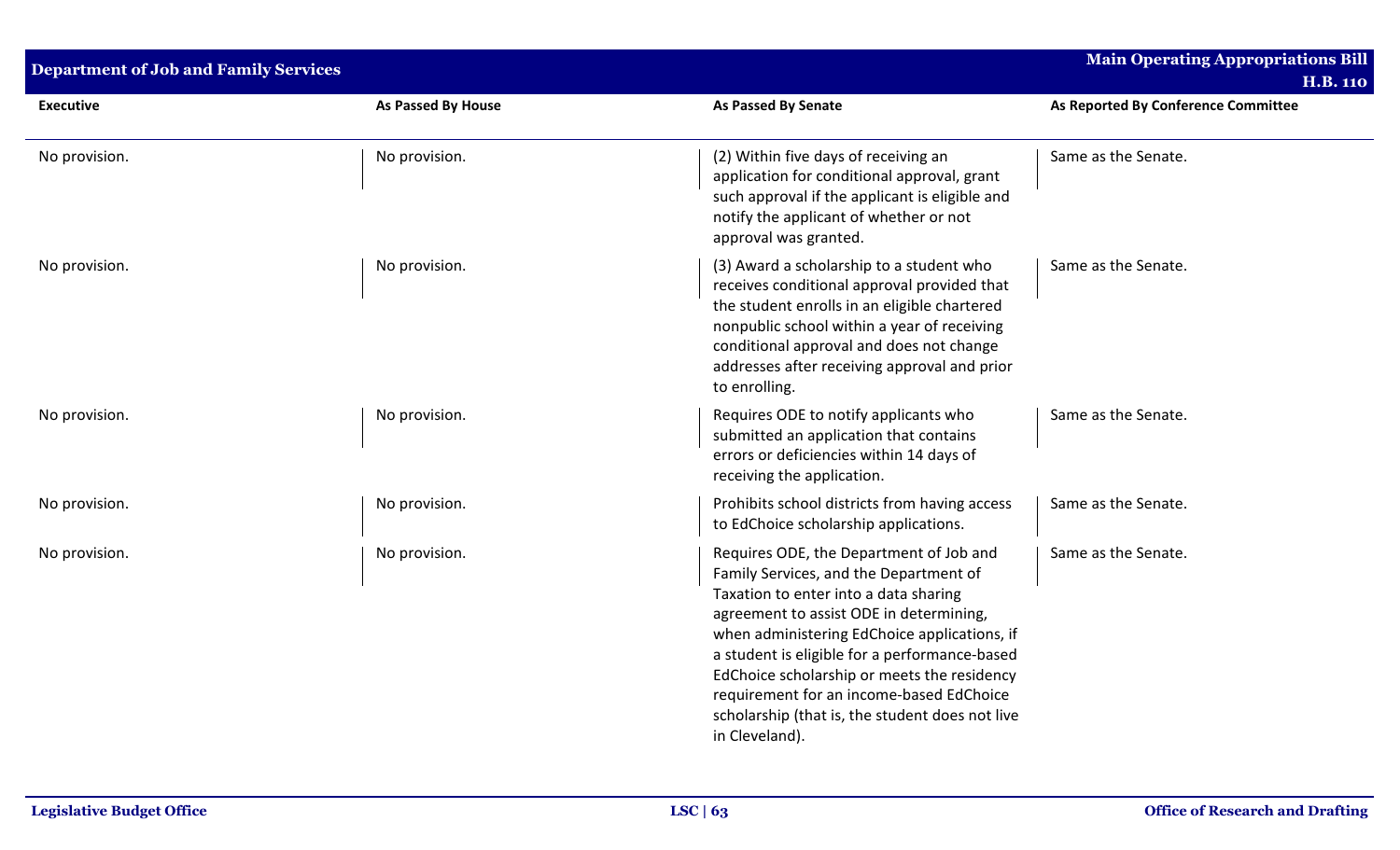| <b>Department of Job and Family Services</b>                                                                                                                                                                                                                                                                                                                                                                                                                                                                                                                                                                                                                                                                                   |                           |                                                                                                                                                                                                                                                     | <b>Main Operating Appropriations Bill</b>              |
|--------------------------------------------------------------------------------------------------------------------------------------------------------------------------------------------------------------------------------------------------------------------------------------------------------------------------------------------------------------------------------------------------------------------------------------------------------------------------------------------------------------------------------------------------------------------------------------------------------------------------------------------------------------------------------------------------------------------------------|---------------------------|-----------------------------------------------------------------------------------------------------------------------------------------------------------------------------------------------------------------------------------------------------|--------------------------------------------------------|
| <b>Executive</b>                                                                                                                                                                                                                                                                                                                                                                                                                                                                                                                                                                                                                                                                                                               | <b>As Passed By House</b> | <b>As Passed By Senate</b>                                                                                                                                                                                                                          | <b>H.B. 110</b><br>As Reported By Conference Committee |
|                                                                                                                                                                                                                                                                                                                                                                                                                                                                                                                                                                                                                                                                                                                                |                           | <b>Fiscal effect: May increase ODE's</b><br>administrative workload to comply with the<br>new timelines. The data sharing agreement<br>with JFS and ODT may increase costs for the<br>three agencies to establish a data sharing<br>infrastructure. | Fiscal effect: Same as the Senate.                     |
| <b>Early Childhood</b><br><b>EDUCD47</b><br><b>Early Childhood Education</b>                                                                                                                                                                                                                                                                                                                                                                                                                                                                                                                                                                                                                                                   |                           |                                                                                                                                                                                                                                                     |                                                        |
| Section:<br>265.20                                                                                                                                                                                                                                                                                                                                                                                                                                                                                                                                                                                                                                                                                                             | 265.20<br>Section:        | Section:<br>265.20                                                                                                                                                                                                                                  | 265.20<br>Section:                                     |
| Continues the GRF-funded early childhood<br>education program at school districts, JVSDs,<br>ESCs, community schools sponsored by an<br>exemplary sponsor, chartered nonpublic<br>schools, and licensed childcare providers<br>that meet at least the third highest tier of<br>the "Step Up to Quality Program"<br>established in R.C. 5104.29 for children who<br>are at least four years old but not yet eligible<br>for kindergarten, and whose families earn<br>not more than 200% of the federal poverty<br>guidelines. Permits providers that have<br>remaining funding after awards are made for<br>eligible four year-olds to seek approval from<br>ODE to consider qualified three-year-olds<br>eligible for funding. | Same as the Executive.    | Same as the Executive, but eliminates the<br>requirement that an early childhood<br>education program meet at least the third<br>highest tier through the Step Up to Quality<br>Program in order to provide services (see<br>JFSCD49).              | Same as the Executive.                                 |
| Earmarks up to 2% of GRF appropriation<br>item 200408, Early Childhood Education, to<br>be used by ODE for program support and<br>technical assistance. Requires ODE to<br>distribute the remainder to pay the costs of                                                                                                                                                                                                                                                                                                                                                                                                                                                                                                        | Same as the Executive.    | Same as the Executive.                                                                                                                                                                                                                              | Same as the Executive.                                 |
| <b>Legislative Budget Office</b>                                                                                                                                                                                                                                                                                                                                                                                                                                                                                                                                                                                                                                                                                               |                           | LSC $\vert 64 \vert$                                                                                                                                                                                                                                | <b>Office of Research and Drafting</b>                 |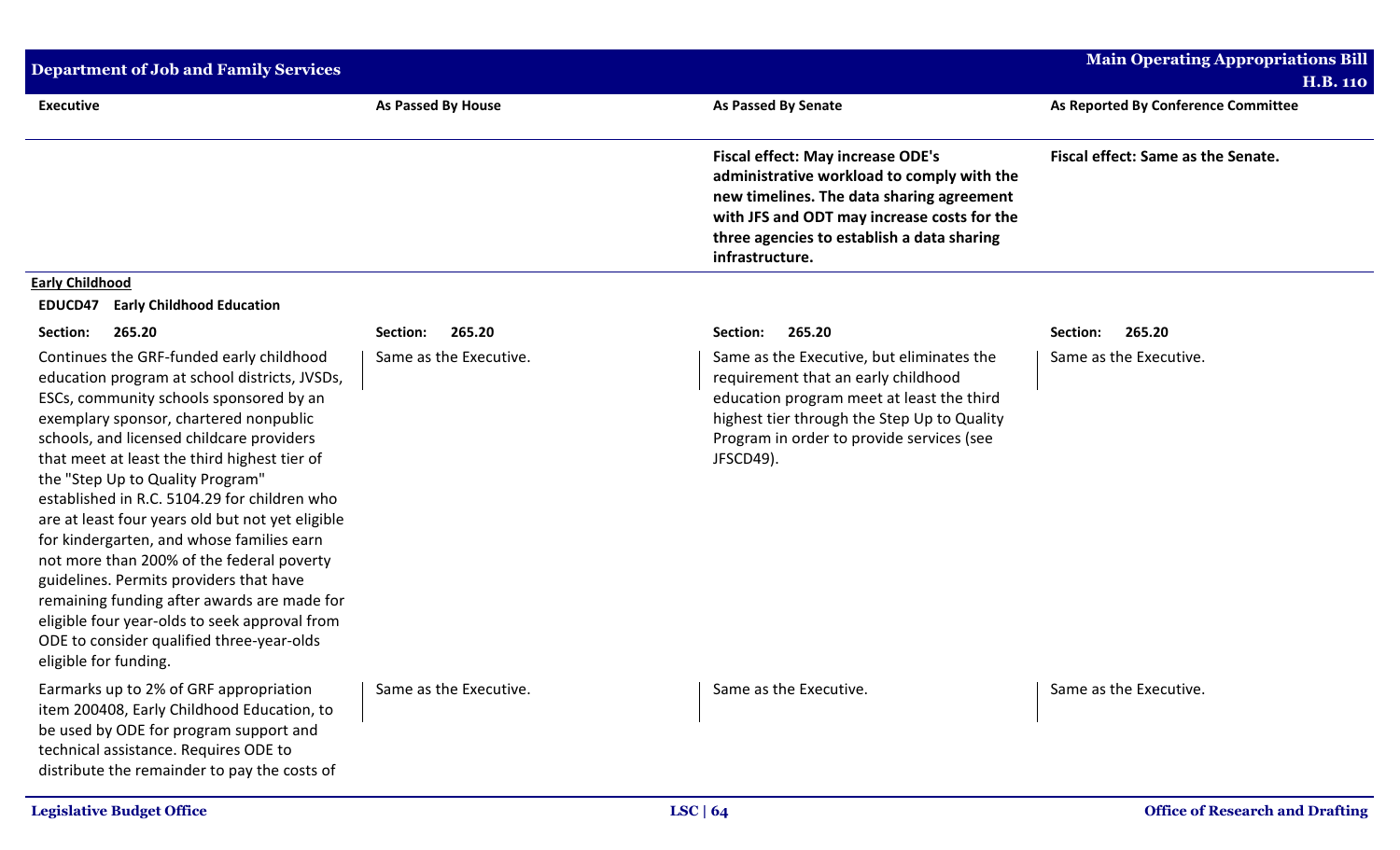| <b>Department of Job and Family Services</b>                                                                                                                                                                                                                                                                                                                                                                                                                                                 |                        |                            | <b>Main Operating Appropriations Bill</b>              |
|----------------------------------------------------------------------------------------------------------------------------------------------------------------------------------------------------------------------------------------------------------------------------------------------------------------------------------------------------------------------------------------------------------------------------------------------------------------------------------------------|------------------------|----------------------------|--------------------------------------------------------|
| <b>Executive</b>                                                                                                                                                                                                                                                                                                                                                                                                                                                                             | As Passed By House     | <b>As Passed By Senate</b> | <b>H.B. 110</b><br>As Reported By Conference Committee |
| early childhood programs that serve eligible<br>children, first to existing providers that<br>received early childhood education funds in<br>the previous fiscal year and the balance to<br>new eligible providers or to existing<br>providers to serve more eligible children or<br>for purposes of program expansion,<br>improvement, or special projects to promote<br>quality and innovation.                                                                                            |                        |                            |                                                        |
| Requires ODE to distribute new or remaining<br>funds to serve more eligible children where<br>there is a need, as determined by ODE, and<br>specifies that such funds be distributed<br>based on community economic<br>disadvantage, limited access to high quality<br>preschool or childcare services, and<br>demonstration of high quality preschool<br>services as determined by ODE using new<br>metrics developed pursuant to Ohio's Race<br>to the Top-Early Learning Challenge Grant. | Same as the Executive. | Same as the Executive.     | Same as the Executive.                                 |
| Requires awards to providers be distributed<br>on a per-pupil basis and that per-pupil<br>funding be sufficient to provide eligible<br>children with services for a standard early<br>childhood schedule, defined as a minimum<br>of 12.5 hours per week, for the minimum<br>school year.                                                                                                                                                                                                    | Same as the Executive. | Same as the Executive.     | Same as the Executive.                                 |
| Requires ODE to conduct an annual survey<br>of each provider to determine whether the<br>provider charges families tuition or fees, the                                                                                                                                                                                                                                                                                                                                                      | Same as the Executive. | Same as the Executive.     | Same as the Executive.                                 |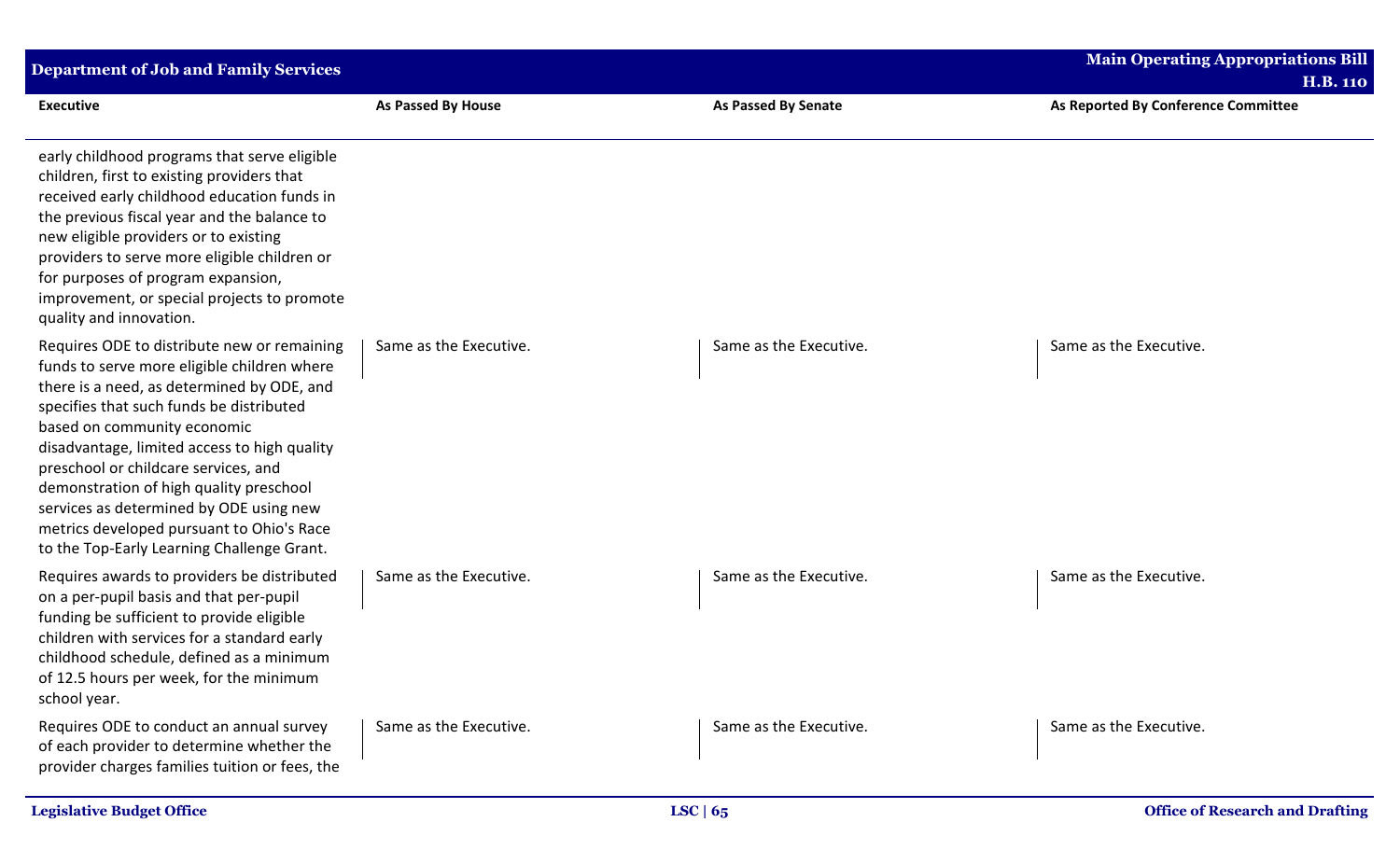| <b>Department of Job and Family Services</b>                                                                                                                                                                                                                                                                                                                                                                                                                                                                                                                                                                                                                                                                                                                                                                                                                                                                                                                                                                                                                                         |                        |                                                                              | <b>Main Operating Appropriations Bill</b><br><b>H.B. 110</b> |
|--------------------------------------------------------------------------------------------------------------------------------------------------------------------------------------------------------------------------------------------------------------------------------------------------------------------------------------------------------------------------------------------------------------------------------------------------------------------------------------------------------------------------------------------------------------------------------------------------------------------------------------------------------------------------------------------------------------------------------------------------------------------------------------------------------------------------------------------------------------------------------------------------------------------------------------------------------------------------------------------------------------------------------------------------------------------------------------|------------------------|------------------------------------------------------------------------------|--------------------------------------------------------------|
| <b>Executive</b>                                                                                                                                                                                                                                                                                                                                                                                                                                                                                                                                                                                                                                                                                                                                                                                                                                                                                                                                                                                                                                                                     | As Passed By House     | <b>As Passed By Senate</b>                                                   | As Reported By Conference Committee                          |
| amount the families are charged relative to<br>family income levels, and the number of<br>families and students charged.                                                                                                                                                                                                                                                                                                                                                                                                                                                                                                                                                                                                                                                                                                                                                                                                                                                                                                                                                             |                        |                                                                              |                                                              |
| Specifies the following for participating<br>programs: (1) prohibits development and<br>administration costs from exceeding 15% of<br>the cost of each program, (2) requires<br>maintenance of fiscal records, (3) requires<br>implementation of a corrective action plan,<br>when needed, (4) requires participation in<br>the Step Up to Quality (SUTQ) program, (5)<br>requires providers who are not highly rated<br>under the SUTQ program to meet certain<br>program requirements, including (a) certain<br>qualifications for teachers, (b) alignment of<br>curriculum to the early learning content<br>standards, (c) documentation and reporting<br>of child progress, (d) adherence to early<br>learning program standards, and (e)<br>administration of certain child or program<br>assessments, (6) requires providers who are<br>highly rated to comply with the<br>requirements under the Step Up to Quality<br>system, and (7) requires charging a fee,<br>based on a sliding scale, to families who earn<br>more than the 200% of the federal poverty<br>guidelines. | Same as the Executive. | Same as the Executive, but removes items<br>(4), (5), and (6) (see JFSCD49). | Same as the Executive.                                       |
| Requires eligible expenditures to be claimed<br>each fiscal year to help meet the state's<br>TANF maintenance of effort requirement<br>and requires the Superintendent of Public                                                                                                                                                                                                                                                                                                                                                                                                                                                                                                                                                                                                                                                                                                                                                                                                                                                                                                     | Same as the Executive. | Same as the Executive.                                                       | Same as the Executive.                                       |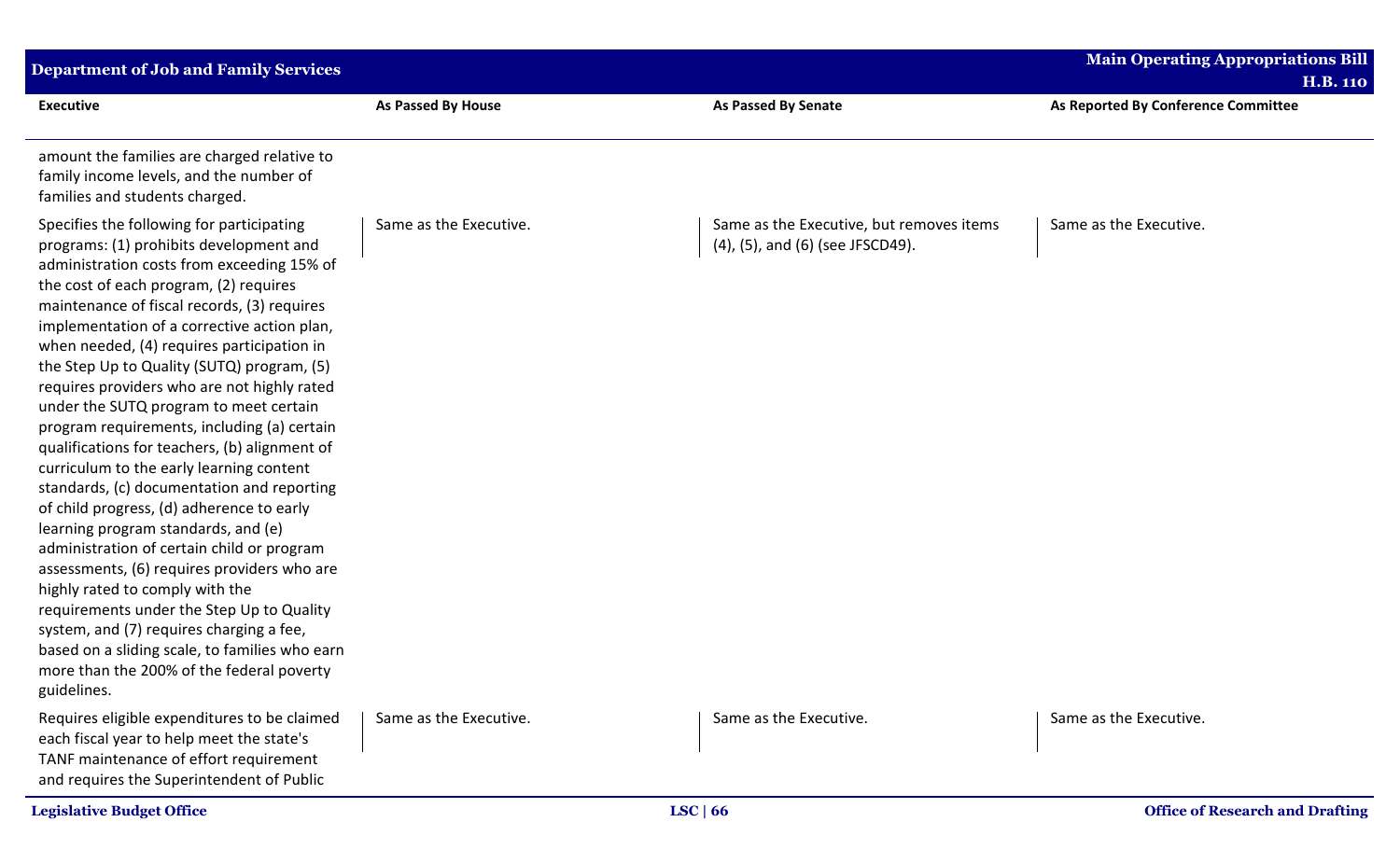| <b>Department of Job and Family Services</b>                                                                                                                                                                                                      |                                       |                                       | <b>Main Operating Appropriations Bill</b> |
|---------------------------------------------------------------------------------------------------------------------------------------------------------------------------------------------------------------------------------------------------|---------------------------------------|---------------------------------------|-------------------------------------------|
|                                                                                                                                                                                                                                                   |                                       |                                       | <b>H.B. 110</b>                           |
| <b>Executive</b>                                                                                                                                                                                                                                  | As Passed By House                    | As Passed By Senate                   | As Reported By Conference Committee       |
| Instruction and the Director of Job and<br>Family Services to enter into an interagency<br>agreement to fulfill this requirement<br>including developing reporting guidelines for<br>these expenditures.                                          |                                       |                                       |                                           |
| Requires ODE and the Department of Job<br>and Family Services to continue to align the<br>application process, program eligibility,<br>funding, attendance policies, and<br>attendance tracking for early childhood<br>programs in both agencies. | Same as the Executive.                | Same as the Executive.                | Same as the Executive.                    |
| Requires ODE to provide an annual report<br>regarding early childhood education<br>programs and the early learning program<br>standards.                                                                                                          | Same as the Executive.                | Same as the Executive.                | Same as the Executive.                    |
| Fiscal effect: The bill appropriates \$68.1<br>million in both FY 2022 and 2023 to GRF<br>appropriation item 200408 for early<br>childhood education programs, including an<br>earmark of 2% for ODE's administrative<br>costs.                   | Fiscal effect: Same as the Executive. | Fiscal effect: Same as the Executive. | Fiscal effect: Same as the Executive.     |

**Other Education Provisions**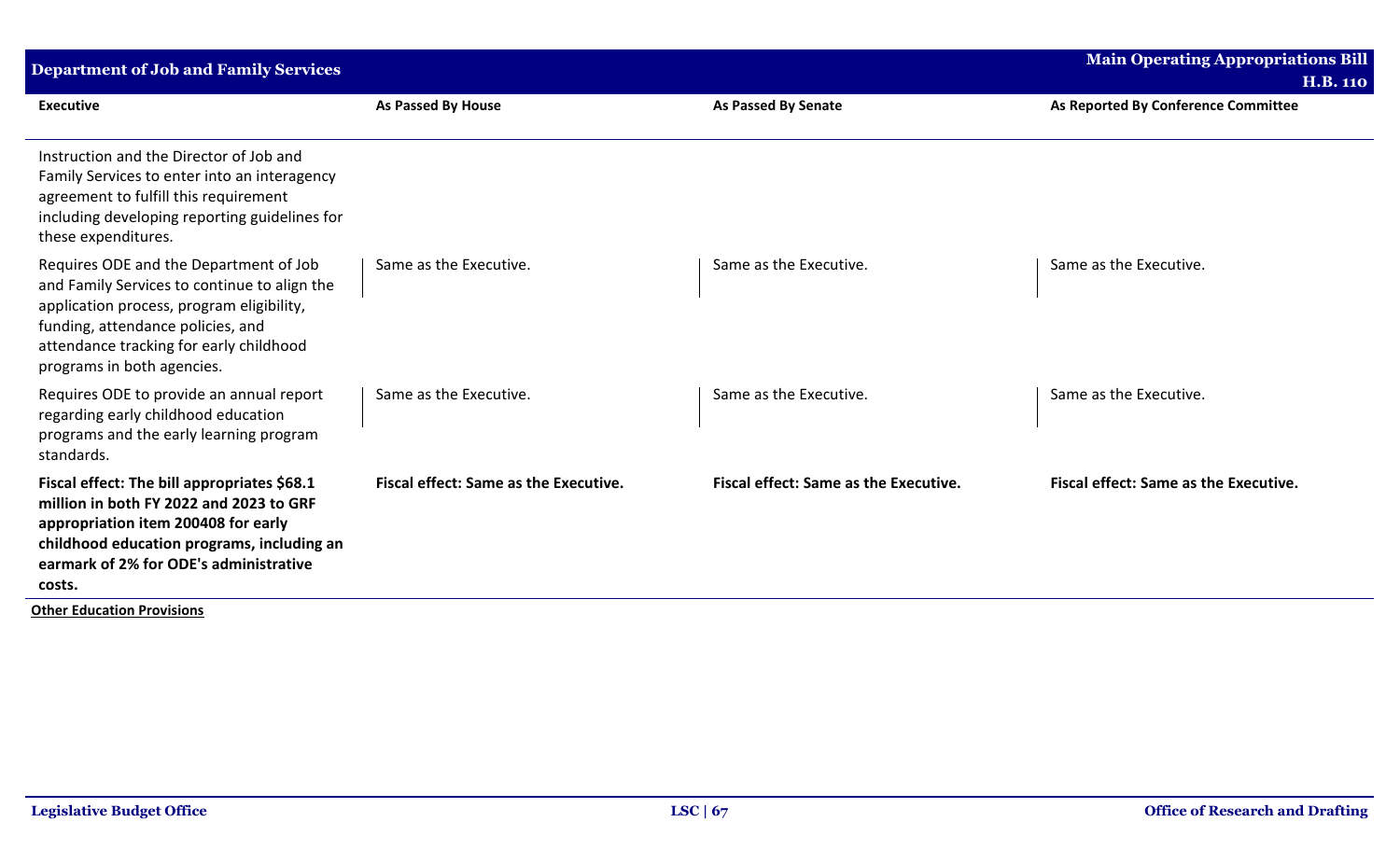| <b>Department of Job and Family Services</b>          |                    |                                                                                                                                                                                                                                                                                                           | <b>Main Operating Appropriations Bill</b><br><b>H.B. 110</b> |
|-------------------------------------------------------|--------------------|-----------------------------------------------------------------------------------------------------------------------------------------------------------------------------------------------------------------------------------------------------------------------------------------------------------|--------------------------------------------------------------|
| <b>Executive</b>                                      | As Passed By House | <b>As Passed By Senate</b>                                                                                                                                                                                                                                                                                | As Reported By Conference Committee                          |
| <b>EDUCD201 Auxiliary Services Reimbursement Fund</b> |                    |                                                                                                                                                                                                                                                                                                           |                                                              |
|                                                       |                    | R.C.<br>3317.06, 3317.062, 3317.064,<br><b>Section 265.175</b>                                                                                                                                                                                                                                            |                                                              |
| No provision.                                         | No provision.      | Permits ODE to deposit into the Auxiliary<br>Services Reimbursement Fund any<br>unexpended Auxiliary Services balances<br>appropriated by the General Assembly,<br>rather than into the Auxiliary Services<br>Personnel Unemployment Compensation<br>Fund as under current law.                           | No provision.                                                |
| No provision.                                         | No provision.      | Permits ODE to deposit any returned<br>Auxiliary Services funds into the Auxiliary<br>Services Reimbursement Fund (currently,<br>such funds are deposited into the GRF).                                                                                                                                  | No provision.                                                |
| No provision.                                         | No provision.      | Extends the date by which a district or<br>school must remit to ODE any Auxiliary<br>Services funds or interest on them that are<br>not required to cover expenses from 30 days<br>after the end of a biennium for which the<br>funds were appropriated to 90 days after<br>the end of a biennium.        | No provision.                                                |
| No provision.                                         | No provision.      | Requires ODE, if the remittal of funds leaves<br>a district or school with insufficient funds to<br>cover lawful expenses, to make a refund<br>from the Auxiliary Services Reimbursement<br>Fund, rather than the Auxiliary Services<br>Personnel Unemployment Compensation<br>Fund as under current law. | No provision.                                                |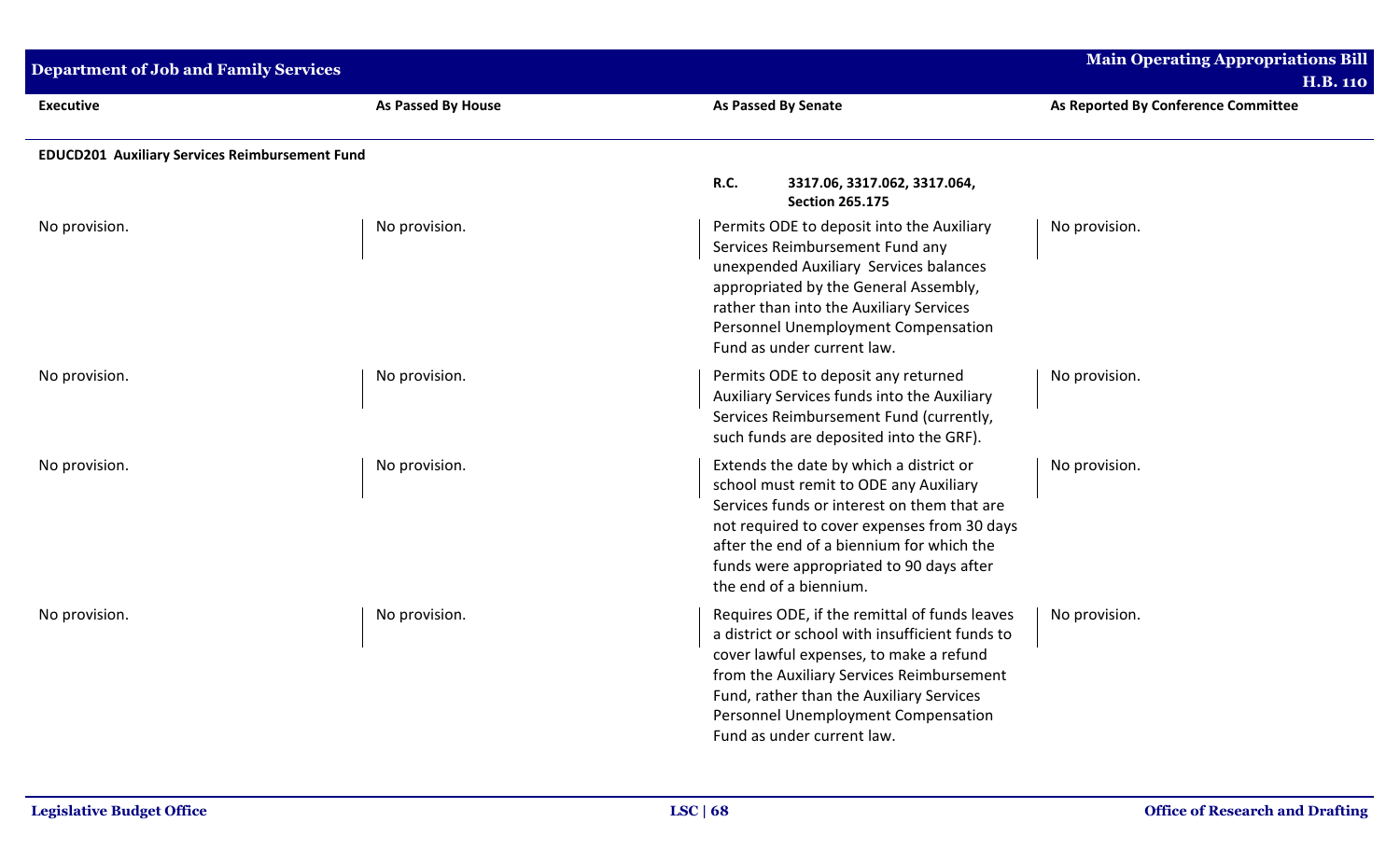| <b>Department of Job and Family Services</b> |                    | <b>Main Operating Appropriations Bill</b><br><b>H.B. 110</b>                                                                                                                                                                                                                                                                                                                                                      |                                     |
|----------------------------------------------|--------------------|-------------------------------------------------------------------------------------------------------------------------------------------------------------------------------------------------------------------------------------------------------------------------------------------------------------------------------------------------------------------------------------------------------------------|-------------------------------------|
| <b>Executive</b>                             | As Passed By House | <b>As Passed By Senate</b>                                                                                                                                                                                                                                                                                                                                                                                        | As Reported By Conference Committee |
| No provision.                                | No provision.      | Eliminates a requirement that, by January 30<br>of each odd-numbered year, the Director of<br>Job and Family Services and the<br>Superintendent of Public Instruction must<br>determine an amount of excess funds in the<br><b>Auxiliary Services Personnel Unemployment</b><br>Compensation Fund and certify that amount<br>to the Director of OBM for transfer to the<br>Auxiliary Services Reimbursement Fund. | No provision.                       |
| No provision.                                | No provision.      | Permits ODE to deposit any Auxiliary<br>Services funds returned for the current<br>biennium into the Auxiliary Services<br>Reimbursement Fund.                                                                                                                                                                                                                                                                    | No provision.                       |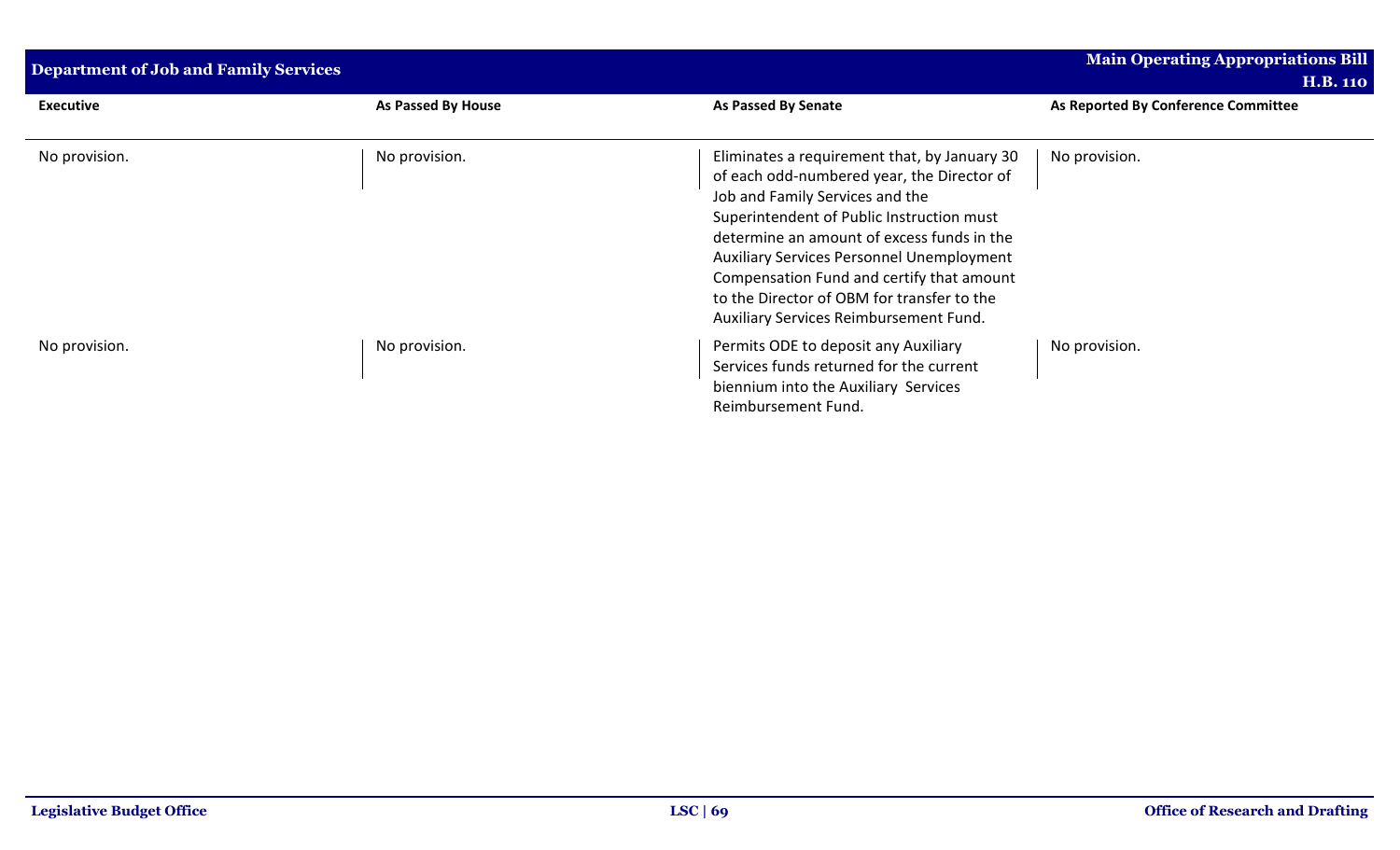| <b>Department of Job and Family Services</b> |                    |                                                                                                                                                                                                                                                                                                                                                                                                                                                                                                                                                                                                                                                                                                                                                                                                           | <b>Main Operating Appropriations Bill</b><br><b>H.B. 110</b> |
|----------------------------------------------|--------------------|-----------------------------------------------------------------------------------------------------------------------------------------------------------------------------------------------------------------------------------------------------------------------------------------------------------------------------------------------------------------------------------------------------------------------------------------------------------------------------------------------------------------------------------------------------------------------------------------------------------------------------------------------------------------------------------------------------------------------------------------------------------------------------------------------------------|--------------------------------------------------------------|
| <b>Executive</b>                             | As Passed By House | <b>As Passed By Senate</b>                                                                                                                                                                                                                                                                                                                                                                                                                                                                                                                                                                                                                                                                                                                                                                                | As Reported By Conference Committee                          |
|                                              |                    | Fiscal effect: May shift revenue from the<br><b>Auxiliary Services Personnel</b><br><b>Unemployment Compensation Fund and</b><br>the GRF to the Auxiliary Services<br>Reimbursement Fund (Fund 5980). Fund<br>5980 is used to replace and repair mobile<br>units that provide auxiliary services and can<br>also be used to fund early retirement or<br>severance pay for employees paid from line<br>item 200511 or to make payments for<br>chartered nonpublic school students<br>participating in the College Credit Plus<br><b>Program. Transfers from the Auxiliary</b><br><b>Services Personnel Unemployment</b><br><b>Compensation Fund to Fund 5980 occur</b><br>when the cash in that fund is estimated to<br>be in excess of the amount needed to pay<br>unemployment claims. No transfers have |                                                              |
|                                              |                    | occurred since FY 2013.                                                                                                                                                                                                                                                                                                                                                                                                                                                                                                                                                                                                                                                                                                                                                                                   |                                                              |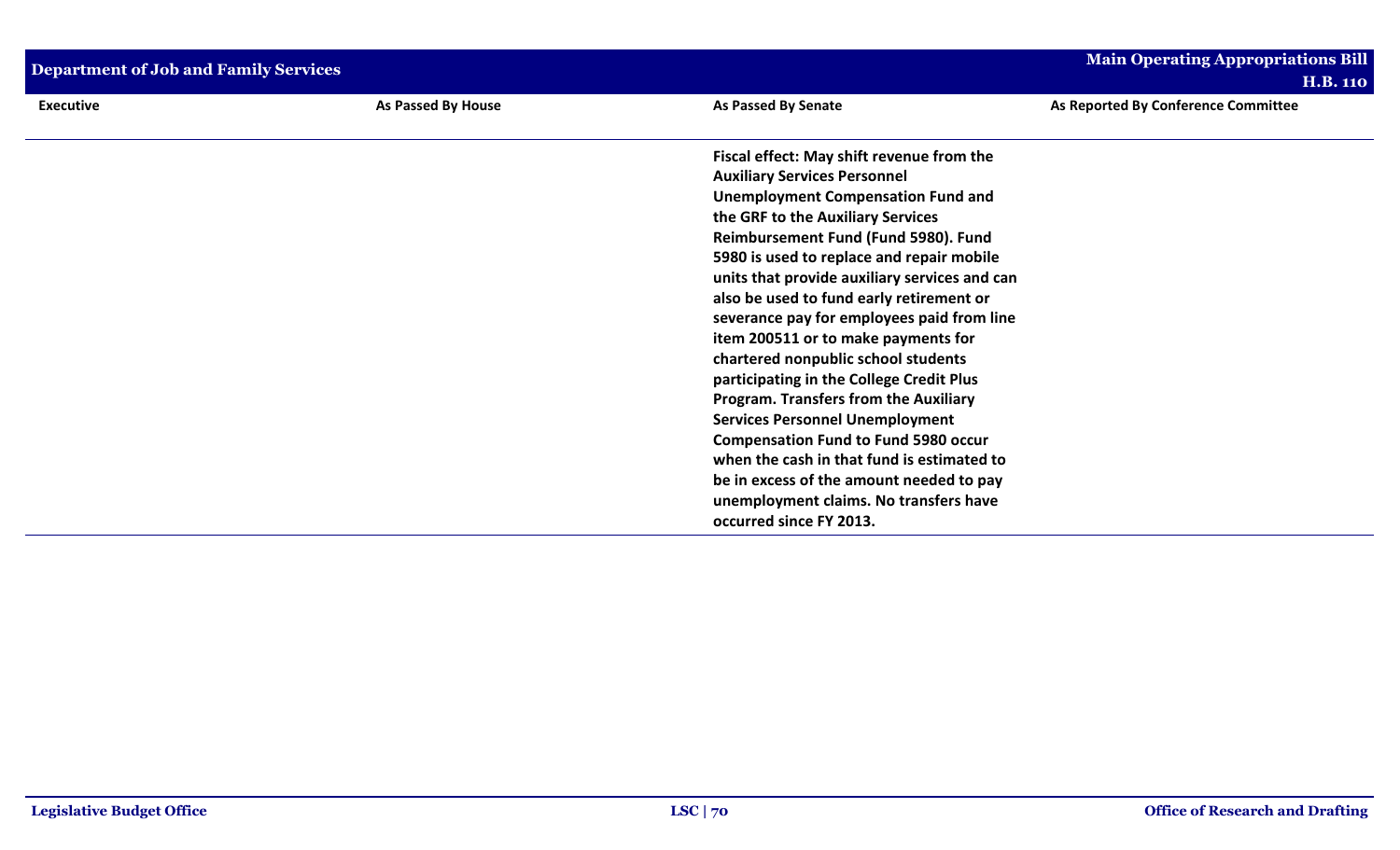| <b>Department of Job and Family Services</b> |                                                                                                                                                                                                                                                                                                                                                                                             |                                   | Main Operating Appropriations Bill<br><b>H.B. 110</b> |  |
|----------------------------------------------|---------------------------------------------------------------------------------------------------------------------------------------------------------------------------------------------------------------------------------------------------------------------------------------------------------------------------------------------------------------------------------------------|-----------------------------------|-------------------------------------------------------|--|
| <b>Executive</b>                             | As Passed By House                                                                                                                                                                                                                                                                                                                                                                          | As Passed By Senate               | As Reported By Conference Committee                   |  |
| GOVCD2                                       | Governor's Office of Faith-Based and Community Initiatives TANF report                                                                                                                                                                                                                                                                                                                      |                                   |                                                       |  |
|                                              | 107.121<br><b>R.C.</b>                                                                                                                                                                                                                                                                                                                                                                      | <b>R.C.</b><br>107.121            | 107.121<br><b>R.C.</b>                                |  |
| No provision.                                | Requires the Governor's Office of Faith-<br>Based and Community Initiatives, by July 30<br>each year, to submit a report to the Speaker<br>of the House of Representatives, the<br>President of the Senate, and the Director of<br>the Legislative Service Commission detailing<br>its spending and distribution of Temporary<br>Assistance for Needy Families (TANF) block<br>grant funds. | Same as the House.                | Same as the House.                                    |  |
|                                              | <b>Fiscal effect: Minimal.</b>                                                                                                                                                                                                                                                                                                                                                              | Fiscal effect: Same as the House. | Fiscal effect: Same as the House.                     |  |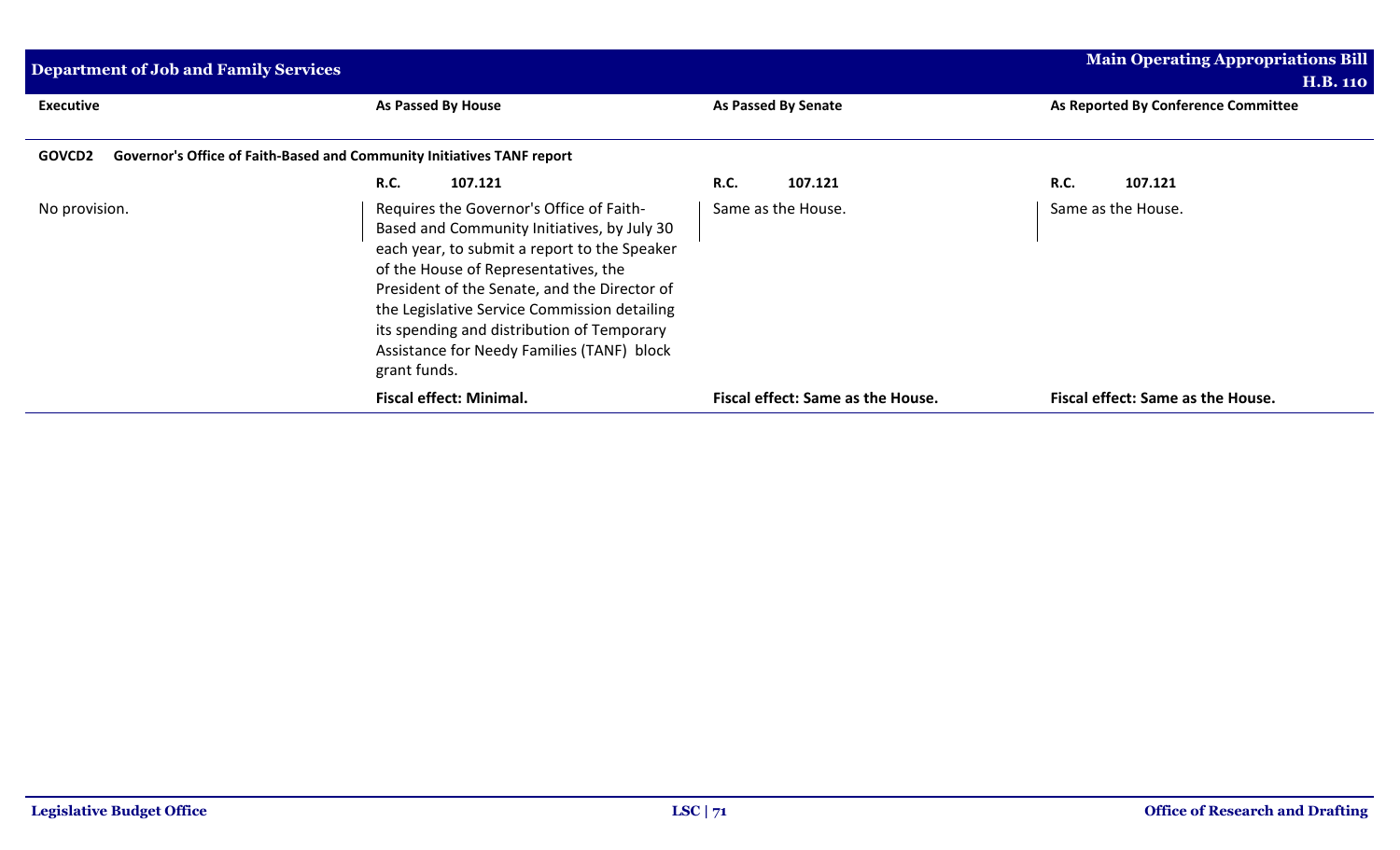| <b>Department of Job and Family Services</b> |                           |                                                                                                                                                                                                                                                       | <b>Main Operating Appropriations Bill</b>              |
|----------------------------------------------|---------------------------|-------------------------------------------------------------------------------------------------------------------------------------------------------------------------------------------------------------------------------------------------------|--------------------------------------------------------|
| <b>Executive</b>                             | <b>As Passed By House</b> | <b>As Passed By Senate</b>                                                                                                                                                                                                                            | <b>H.B. 110</b><br>As Reported By Conference Committee |
| DOHCD47 Help Me Grow report                  |                           |                                                                                                                                                                                                                                                       |                                                        |
|                                              |                           | 291.70<br>Section:                                                                                                                                                                                                                                    | 291.70<br>Section:                                     |
| No provision.                                | No provision.             | Requires the Director of Health to submit a<br>report regarding the Help Me Grow program<br>to the chairperson and ranking minority<br>member of the health committee and<br>finance committee of each house.                                         | Same as the Senate.                                    |
| No provision.                                | No provision.             | Requires the report to include the number<br>of families in the program who are eligible<br>for Medicaid and TANF and to include<br>recommendations for using funds associated<br>with Medicaid and TANF to provide services<br>through Help Me Grow. | Same as the Senate.                                    |
|                                              |                           | Fiscal effect: ODH will experience an<br>increase in costs to produce the required<br>report.                                                                                                                                                         | Fiscal effect: Same as the Senate.                     |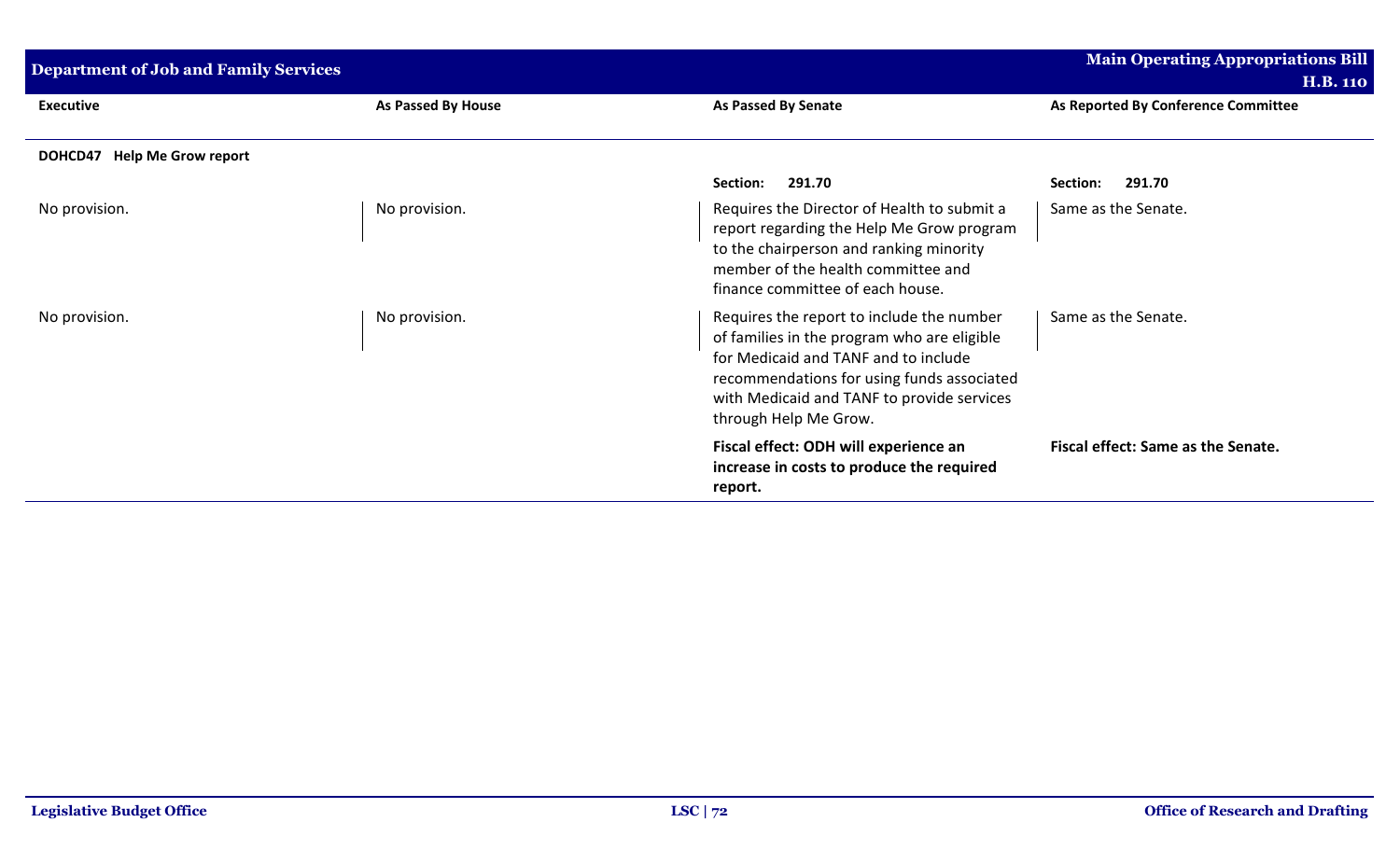| Department of Job and Family Services                                        |                                                                                                                                                                                                                                                                                                                                                                                                                                                                                                                                                                 |                                                                                                                                                                                                                                                                                                                                                                           | <b>Main Operating Appropriations Bill</b><br><b>H.B. 110</b> |
|------------------------------------------------------------------------------|-----------------------------------------------------------------------------------------------------------------------------------------------------------------------------------------------------------------------------------------------------------------------------------------------------------------------------------------------------------------------------------------------------------------------------------------------------------------------------------------------------------------------------------------------------------------|---------------------------------------------------------------------------------------------------------------------------------------------------------------------------------------------------------------------------------------------------------------------------------------------------------------------------------------------------------------------------|--------------------------------------------------------------|
| <b>Executive</b>                                                             | <b>As Passed By House</b>                                                                                                                                                                                                                                                                                                                                                                                                                                                                                                                                       | <b>As Passed By Senate</b>                                                                                                                                                                                                                                                                                                                                                | As Reported By Conference Committee                          |
| <b>Ohio National Guard Scholarship Program eligibility</b><br><b>BORCD81</b> |                                                                                                                                                                                                                                                                                                                                                                                                                                                                                                                                                                 |                                                                                                                                                                                                                                                                                                                                                                           |                                                              |
|                                                                              | <b>R.C.</b><br>5919.34                                                                                                                                                                                                                                                                                                                                                                                                                                                                                                                                          | <b>R.C.</b><br>5919.34                                                                                                                                                                                                                                                                                                                                                    | <b>R.C.</b><br>5919.34                                       |
| No provision.                                                                | Makes eligible for a scholarship under the<br>Ohio National Guard Scholarship Program<br>(ONG) an individual who is actively enrolled<br>as a full-time or part-time student for at<br>least three credit hours of course work in (1)<br>a credential-certifying program, (2) licensing<br>program, (3) trade certification program, or<br>(4) apprenticeship program for an in-<br>demand trade as identified by the Adjutant<br>General (ADJ), the Office of Workforce<br>Development within the Department of Job<br>and Family Services, or the Chancellor. | Same as the House, but modifies (4) by (a)<br>removing the Office of Workforce<br>Transformation within JFS as one of the<br>entities that may identify in-demand trades<br>and (b) requiring ADJ and the Chancellor, in<br>consultation with the Governor's Office of<br>Workforce Transformation, to identify in-<br>demand occupations for apprenticeship<br>programs. | Same as the Senate.                                          |
|                                                                              | Fiscal effect: May increase expenditures for<br>ONG scholarships. The bill appropriates<br>\$19.0 million in each fiscal year to GRF line<br>item 235599, National Guard Scholarship<br>Program, to fund the scholarships (see<br>BORCD14).                                                                                                                                                                                                                                                                                                                     | Fiscal effect: Same as the House.                                                                                                                                                                                                                                                                                                                                         | Fiscal effect: Same as the House.                            |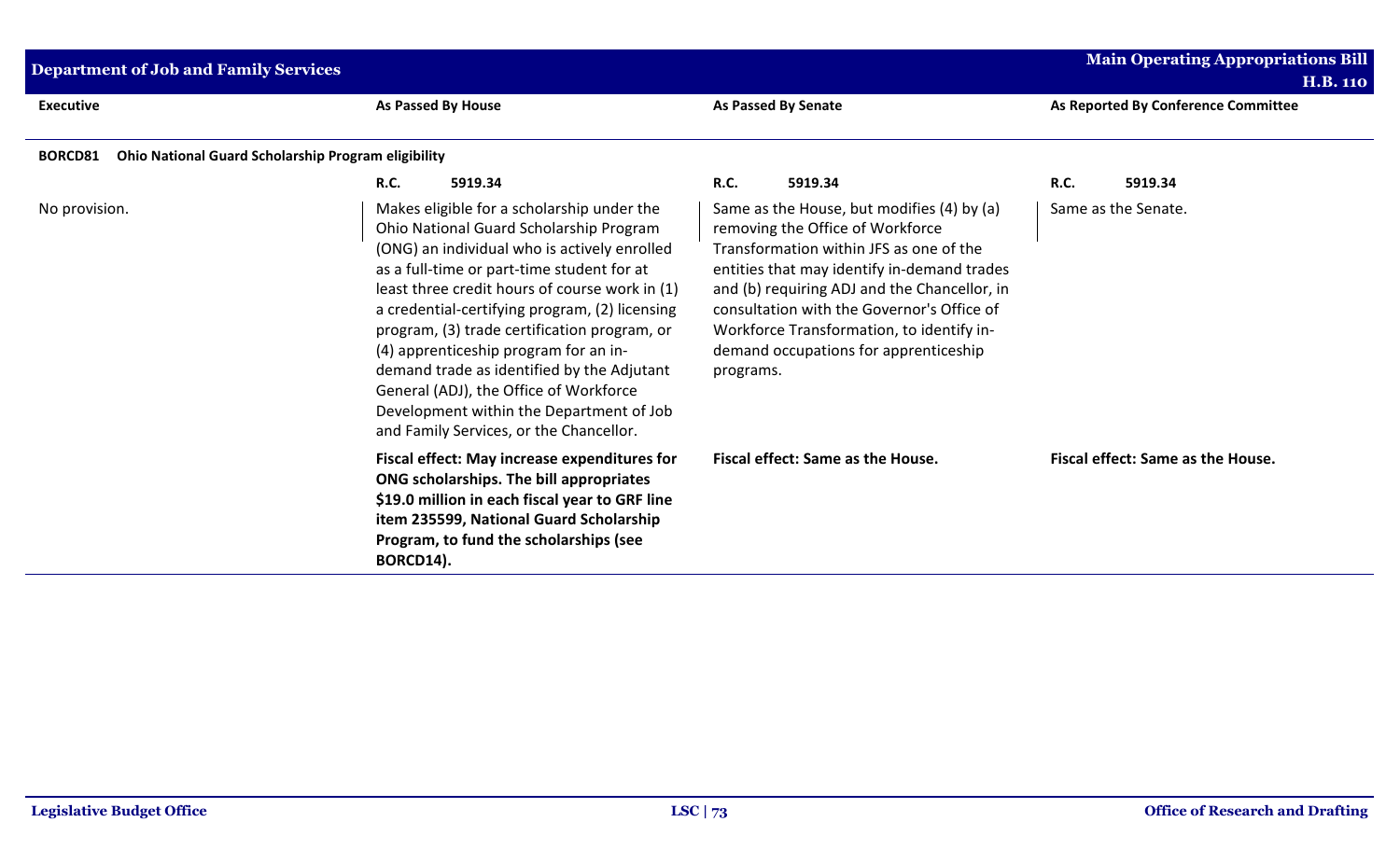| <b>Department of Job and Family Services</b>   |                        |                            | <b>Main Operating Appropriations Bill</b> |  |
|------------------------------------------------|------------------------|----------------------------|-------------------------------------------|--|
|                                                |                        |                            | <b>H.B. 110</b>                           |  |
| <b>Executive</b>                               | As Passed By House     | <b>As Passed By Senate</b> | As Reported By Conference Committee       |  |
| MCDCD20 Non-emergency medical transportation   |                        |                            |                                           |  |
|                                                |                        |                            |                                           |  |
| 333.140<br>Section:                            | 333.140<br>Section:    | 333.140<br>Section:        | 333.140<br>Section:                       |  |
| Permits the Director of OBM, at the request    | Same as the Executive. | Same as the Executive.     | Same as the Executive.                    |  |
| of the Medicaid Director, to transfer the      |                        |                            |                                           |  |
| state share appropriations between GRF         |                        |                            |                                           |  |
| appropriation item 651525, Medicaid Health     |                        |                            |                                           |  |
| Care Services, in the ODM budget and           |                        |                            |                                           |  |
| 655523, Medicaid Program Support - Local       |                        |                            |                                           |  |
| Transportation, in the ODJFS budget to         |                        |                            |                                           |  |
| ensure access to a non-emergency medical       |                        |                            |                                           |  |
| transportation brokerage program. Requires     |                        |                            |                                           |  |
| that the Director of OBM adjust the federal    |                        |                            |                                           |  |
| share of item 651525 and FED Fund 3F01         |                        |                            |                                           |  |
| appropriation item 655624, Medicaid            |                        |                            |                                           |  |
| Program Support - Federal, in the ODJFS        |                        |                            |                                           |  |
| budget, accordingly. Requires the Medicaid     |                        |                            |                                           |  |
| Director to transmit federal funds it receives |                        |                            |                                           |  |
| for the transaction to Fund 3F01, used by      |                        |                            |                                           |  |
| ODJFS.                                         |                        |                            |                                           |  |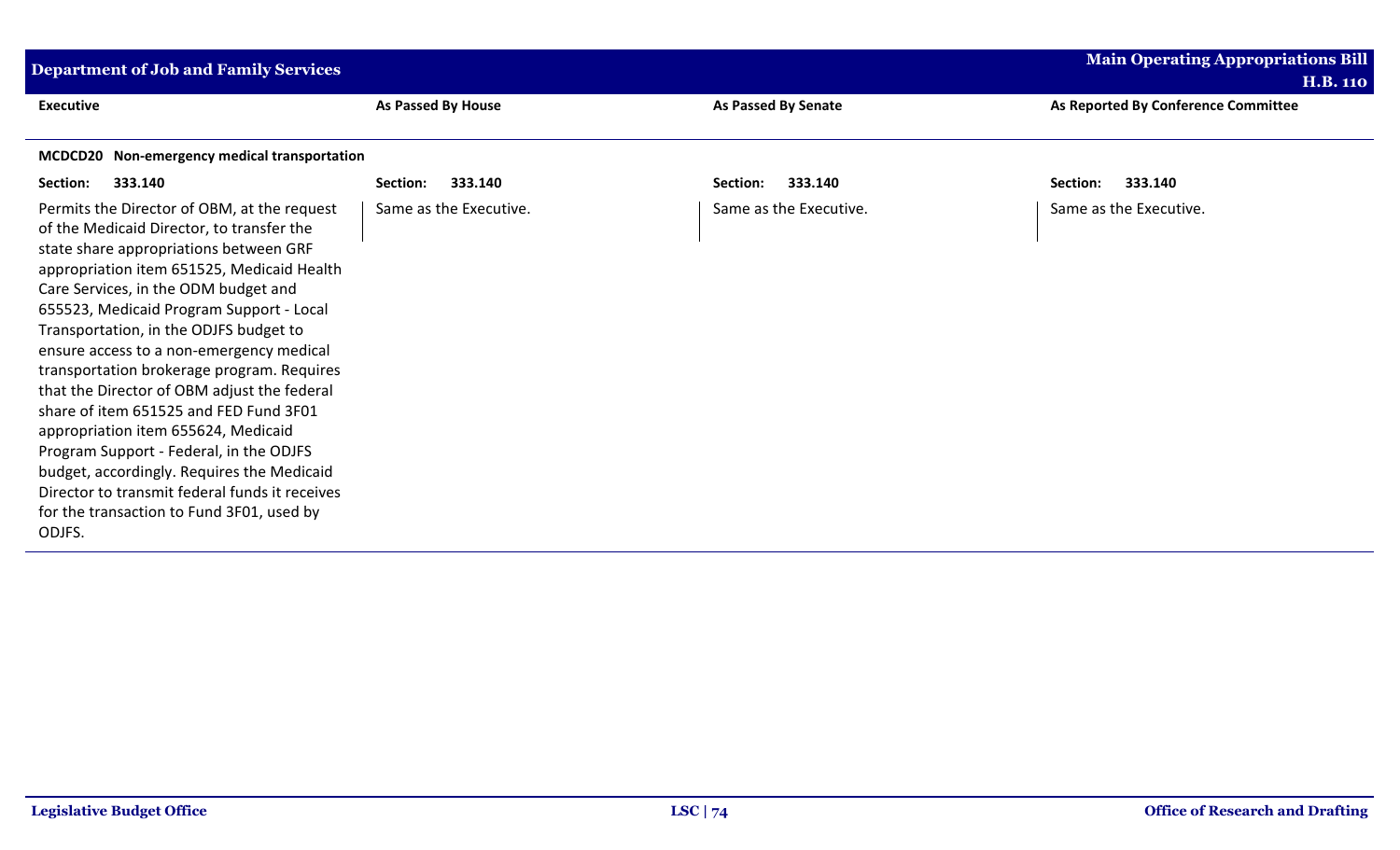| <b>Main Operating Appropriations Bill</b><br><b>Department of Job and Family Services</b><br><b>H.B. 110</b>                                                                                                                                                                                                                                                                                                                                                                                                                                                                                                                                                                    |                           |                                                                                                                                                                                                                                                                                                                                                                                               |                                     |
|---------------------------------------------------------------------------------------------------------------------------------------------------------------------------------------------------------------------------------------------------------------------------------------------------------------------------------------------------------------------------------------------------------------------------------------------------------------------------------------------------------------------------------------------------------------------------------------------------------------------------------------------------------------------------------|---------------------------|-----------------------------------------------------------------------------------------------------------------------------------------------------------------------------------------------------------------------------------------------------------------------------------------------------------------------------------------------------------------------------------------------|-------------------------------------|
| <b>Executive</b>                                                                                                                                                                                                                                                                                                                                                                                                                                                                                                                                                                                                                                                                | <b>As Passed By House</b> | <b>As Passed By Senate</b>                                                                                                                                                                                                                                                                                                                                                                    | As Reported By Conference Committee |
| MCDCD21 Public assistance eligibility determination and local program support                                                                                                                                                                                                                                                                                                                                                                                                                                                                                                                                                                                                   |                           |                                                                                                                                                                                                                                                                                                                                                                                               |                                     |
| Section:<br>333.150                                                                                                                                                                                                                                                                                                                                                                                                                                                                                                                                                                                                                                                             | Section:<br>333.150       | 333.150<br>Section:                                                                                                                                                                                                                                                                                                                                                                           | 333.150<br>Section:                 |
| Permits the Director of OBM, at the request<br>of the Medicaid Director, to transfer up to<br>\$5.0 million in each fiscal year in state share<br>appropriations between GRF appropriation<br>item 651525, Medicaid Health Care<br>Services, in the ODM budget and 655522,<br>Medicaid Program Support - Local, in the<br>ODJFS budget. Requires that the Director of<br>OBM adjust the federal share of item<br>651525 and FED Fund 3F01 appropriation<br>item 655624, Medicaid Program Support -<br>Federal, in the ODJFS budget, accordingly.<br>Requires the Medicaid Director to transmit<br>federal funds it receives for the transaction<br>to Fund 3F01, used by ODJFS. | Same as the Executive.    | Same as the Executive, but makes \$2.5<br>million of the transfer in each fiscal year<br>mandatory (the remaining \$2.5 million of<br>the transfer in each fiscal year will still be<br>permissive and at the request of the<br>Medicaid Director). Specifies that the OBM<br>Director adjust the federal appropriations<br>"when transfers occur" instead of "if such a<br>transfer occurs." | Same as the Senate.                 |
| Requires the Medicaid Director to establish<br>criteria for distribution of funds and for<br>county departments of job and family<br>services (CDJFS) to submit allowable<br>expenses.                                                                                                                                                                                                                                                                                                                                                                                                                                                                                          | Same as the Executive.    | Same as the Executive.                                                                                                                                                                                                                                                                                                                                                                        | Same as the Executive.              |
| Requires CDJFSs to comply with new roles,<br>processes, and responsibilities related to the<br>new eligibility determination system and<br>requires CDJFS to report to ODJFS and ODM<br>how the funds were used.                                                                                                                                                                                                                                                                                                                                                                                                                                                                | Same as the Executive.    | Same as the Executive.                                                                                                                                                                                                                                                                                                                                                                        | Same as the Executive.              |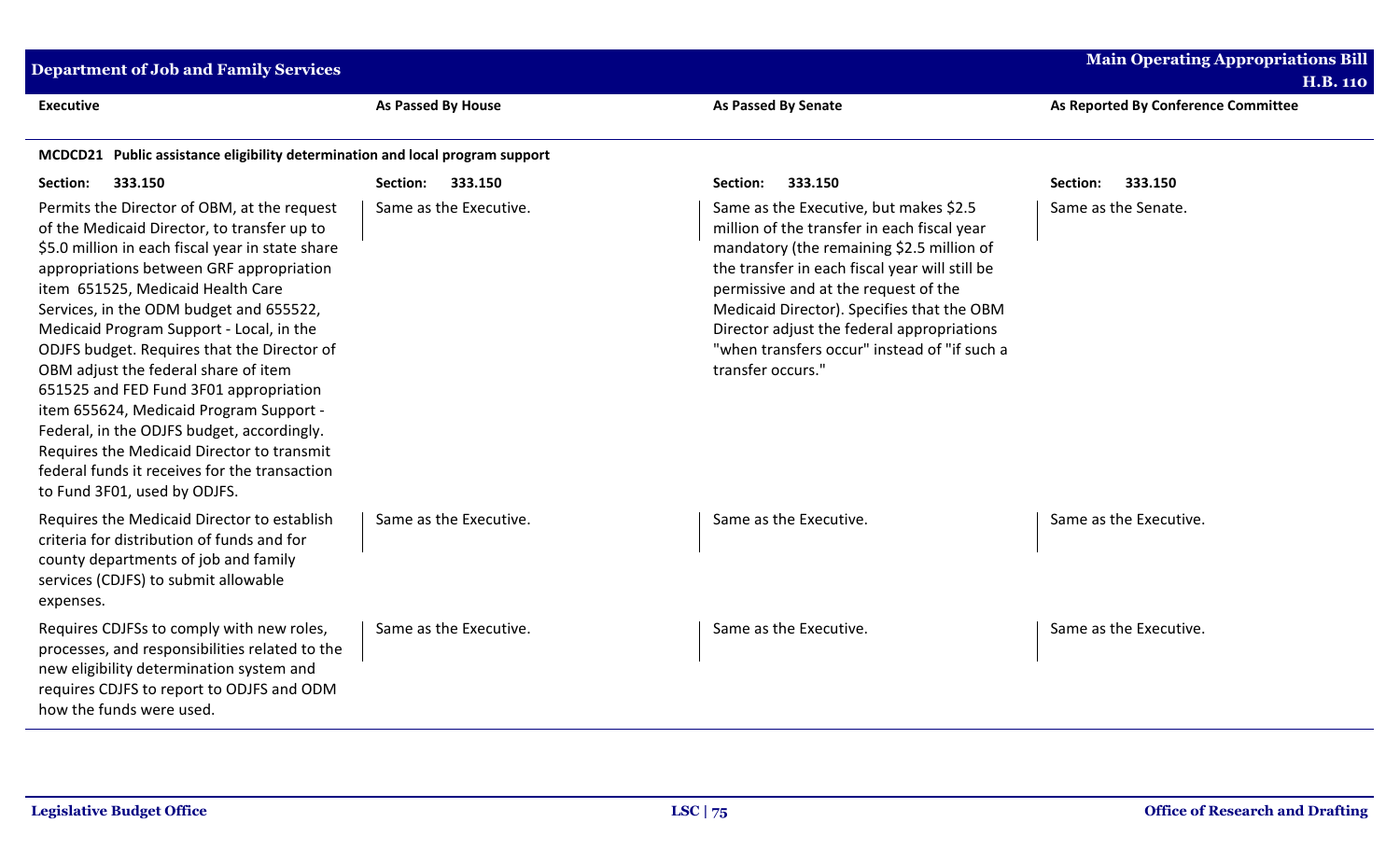| <b>Department of Job and Family Services</b>                                                                                                                                                                                                                                                                                                                                                                                                                                        |                        |                            | <b>Main Operating Appropriations Bill</b> |  |
|-------------------------------------------------------------------------------------------------------------------------------------------------------------------------------------------------------------------------------------------------------------------------------------------------------------------------------------------------------------------------------------------------------------------------------------------------------------------------------------|------------------------|----------------------------|-------------------------------------------|--|
|                                                                                                                                                                                                                                                                                                                                                                                                                                                                                     |                        |                            | <b>H.B. 110</b>                           |  |
| <b>Executive</b>                                                                                                                                                                                                                                                                                                                                                                                                                                                                    | As Passed By House     | <b>As Passed By Senate</b> | As Reported By Conference Committee       |  |
| MCDCD24 Work Community Engagement Program - OhioMeansJobs costs                                                                                                                                                                                                                                                                                                                                                                                                                     |                        |                            |                                           |  |
| 333.180<br>Section:                                                                                                                                                                                                                                                                                                                                                                                                                                                                 | 333.180<br>Section:    | 333.180<br>Section:        | 333.180<br>Section:                       |  |
| Permits the Director of OBM, upon the<br>request of the Medicaid Director, to transfer<br>in each fiscal year state share appropriations<br>between DPF Fund 5DL0 appropriation item<br>651685, Medicaid Recoveries - Program<br>Support, within ODM, and GRF<br>appropriation item 655425, Medicaid<br>Program Support, within ODJFS. Requires<br>that if any transfer occurs, the Director of<br>OBM adjust federal share appropriations in<br>specified line items, accordingly. | Same as the Executive. | Same as the Executive.     | Same as the Executive.                    |  |
| Specifies that any funds provided to ODJFS<br>shall only be used for costs related to<br>transitioning to a new work community<br>engagement program for the Medicaid<br>program as prescribed by the Medicaid<br>Director.                                                                                                                                                                                                                                                         | Same as the Executive. | Same as the Executive.     | Same as the Executive.                    |  |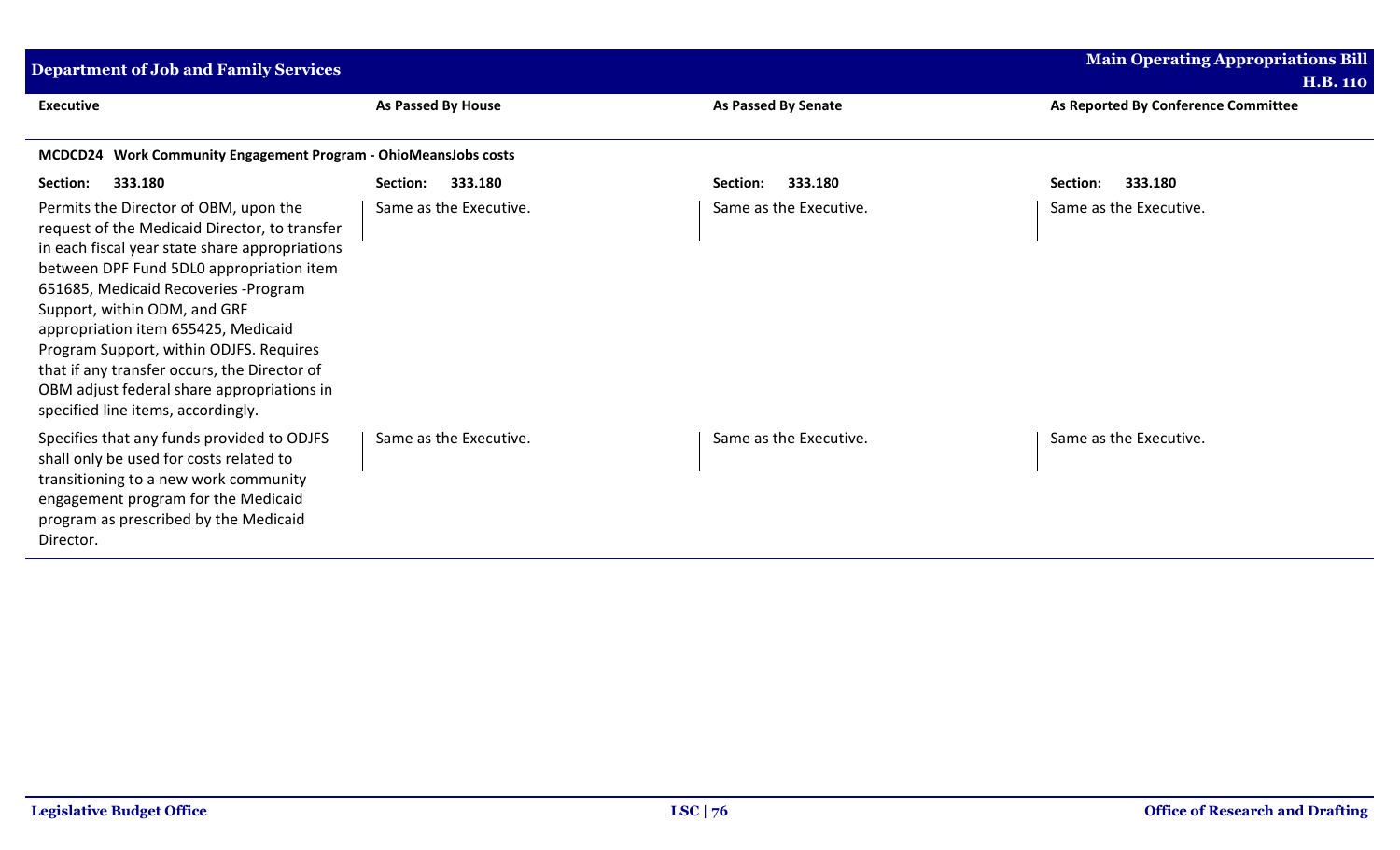| <b>Department of Job and Family Services</b>                                                                                                                                                                                                                                                                                                                                                                |                           |                        | <b>Main Operating Appropriations Bill</b> |  |
|-------------------------------------------------------------------------------------------------------------------------------------------------------------------------------------------------------------------------------------------------------------------------------------------------------------------------------------------------------------------------------------------------------------|---------------------------|------------------------|-------------------------------------------|--|
|                                                                                                                                                                                                                                                                                                                                                                                                             |                           |                        | <b>H.B. 110</b>                           |  |
| <b>Executive</b>                                                                                                                                                                                                                                                                                                                                                                                            | <b>As Passed By House</b> | As Passed By Senate    | As Reported By Conference Committee       |  |
| MCDCD25 Work Community Engagement Program - county costs                                                                                                                                                                                                                                                                                                                                                    |                           |                        |                                           |  |
| 333.190<br>Section:                                                                                                                                                                                                                                                                                                                                                                                         | 333.190<br>Section:       | 333.190<br>Section:    | 333.190<br>Section:                       |  |
| Permits the Director of OBM, upon request<br>of the Medicaid Director, to transfer state<br>share appropriations in each fiscal year<br>between GRF appropriation item 651525,<br>Medicaid Health Care Services, used by<br>ODM, and GRF appropriation item 655522,<br>Medicaid Program Support - Local, used by<br>ODJFS. Requires federal shares to be<br>adjusted accordingly if such a transfer occurs. | Same as the Executive.    | Same as the Executive. | Same as the Executive.                    |  |
| Requires any increase to be provided to<br>CDJFSs to be used only for costs related to<br>transitioning to a new work and community<br>engagement program under the Medicaid<br>program. Prohibits funds from being used<br>for existing and ongoing operating expenses.                                                                                                                                    | Same as the Executive.    | Same as the Executive. | Same as the Executive.                    |  |
| Requires the Medicaid Director to establish<br>criteria for distributing these funds and for<br>CDJFSs to submit allowable expenses.                                                                                                                                                                                                                                                                        | Same as the Executive.    | Same as the Executive. | Same as the Executive.                    |  |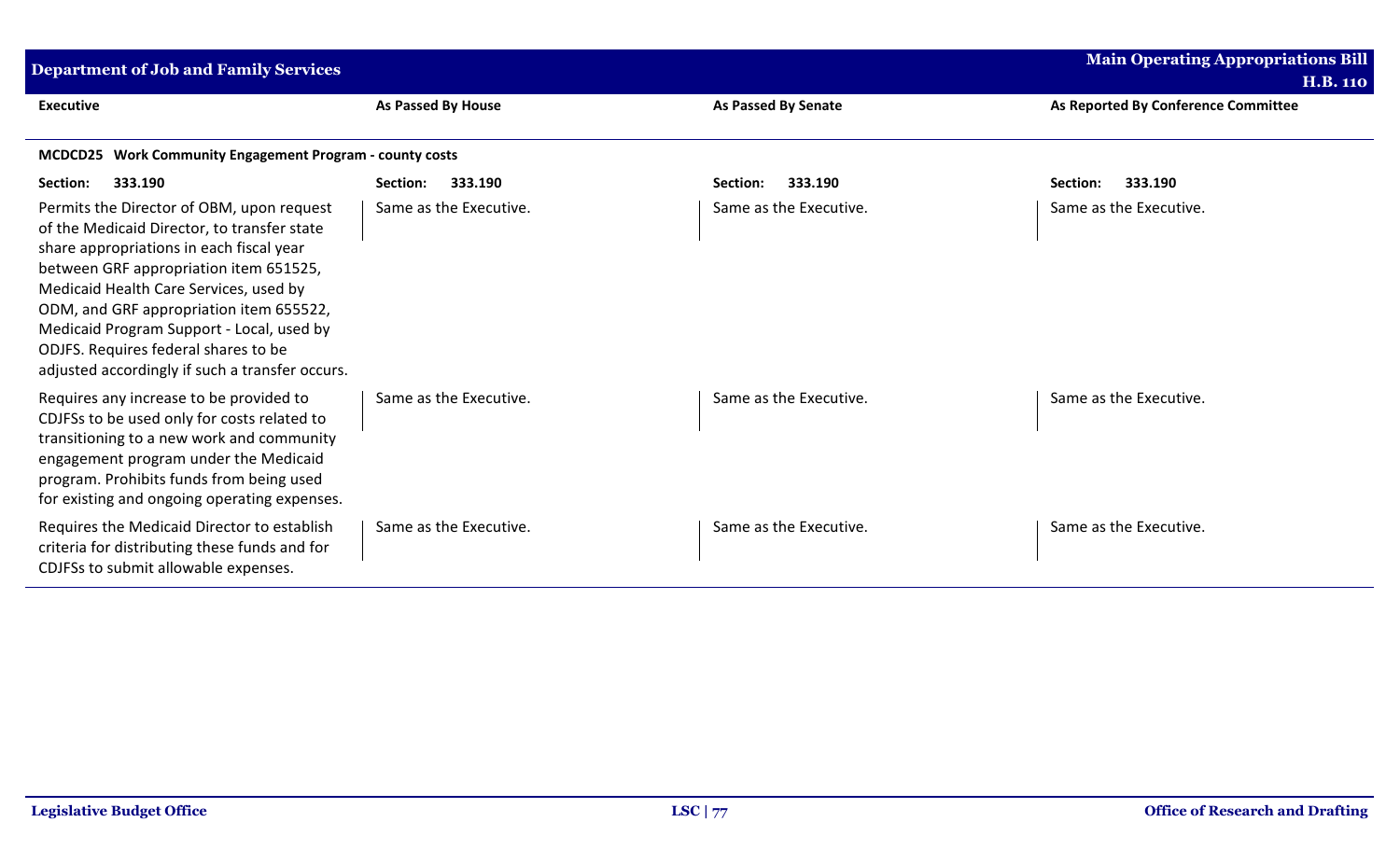| <b>Department of Job and Family Services</b>                                                                                                                                                                               |                                                                                                                                                                                                              |                                                                                                                                                                                                                                                                                                                                                                                                                                                                                                                                                               | <b>Main Operating Appropriations Bill</b> |
|----------------------------------------------------------------------------------------------------------------------------------------------------------------------------------------------------------------------------|--------------------------------------------------------------------------------------------------------------------------------------------------------------------------------------------------------------|---------------------------------------------------------------------------------------------------------------------------------------------------------------------------------------------------------------------------------------------------------------------------------------------------------------------------------------------------------------------------------------------------------------------------------------------------------------------------------------------------------------------------------------------------------------|-------------------------------------------|
|                                                                                                                                                                                                                            |                                                                                                                                                                                                              |                                                                                                                                                                                                                                                                                                                                                                                                                                                                                                                                                               | <b>H.B. 110</b>                           |
| <b>Executive</b>                                                                                                                                                                                                           | As Passed By House                                                                                                                                                                                           | <b>As Passed By Senate</b>                                                                                                                                                                                                                                                                                                                                                                                                                                                                                                                                    | As Reported By Conference Committee       |
| <b>Personal Income Tax</b>                                                                                                                                                                                                 |                                                                                                                                                                                                              |                                                                                                                                                                                                                                                                                                                                                                                                                                                                                                                                                               |                                           |
| <b>TAXCD77</b><br>Unemployment compensation income tax withholding                                                                                                                                                         |                                                                                                                                                                                                              |                                                                                                                                                                                                                                                                                                                                                                                                                                                                                                                                                               |                                           |
|                                                                                                                                                                                                                            |                                                                                                                                                                                                              | R.C.<br>5747.065, 610.02, 610.03                                                                                                                                                                                                                                                                                                                                                                                                                                                                                                                              | <b>R.C.</b><br>5747.065, 610.02, 610.03   |
| No provision.                                                                                                                                                                                                              | No provision.                                                                                                                                                                                                | Requires the Department of Job and Family<br>Services (JFS) to report and remit state<br>income tax withholding on unemployment<br>compensation on a monthly basis instead of<br>using the frequencies prescribed for<br>employer withholding, which vary according<br>to the overall amount of accumulated<br>withholdings. Amends S.B. 18 of the 134th<br>General Assembly to delay by one year, from<br>2022 to 2023, the date by which JFS must<br>begin to accept state income tax withholding<br>requests from unemployment compensation<br>recipients. | Same as the Senate.                       |
|                                                                                                                                                                                                                            |                                                                                                                                                                                                              | <b>Fiscal effect: Potential administrative costs</b><br>for JFS to report and remit these<br>withholdings. Potential change in the<br>timing of a relatively small amount of<br>personal income tax receipts.                                                                                                                                                                                                                                                                                                                                                 | Fiscal effect: Same as the Senate.        |
| Fraudulent unemployment compensation<br>TAXCD36                                                                                                                                                                            |                                                                                                                                                                                                              |                                                                                                                                                                                                                                                                                                                                                                                                                                                                                                                                                               |                                           |
| Section:<br>757.10                                                                                                                                                                                                         | 757.10<br>Section:                                                                                                                                                                                           | 757.10<br>Section:                                                                                                                                                                                                                                                                                                                                                                                                                                                                                                                                            | 757.10<br>Section:                        |
| Declares that the State of Ohio does not<br>intend to impose tax on unemployment<br>compensation reported to a person whose<br>identity was fraudulently used by a third<br>party to collect unemployment<br>compensation. | Same as the Executive, but requires the<br>publication of information about such fraud<br>on the websites of the Department of Job<br>and Family Services and the Department of<br>Taxation until June 2023. | Same as the House.                                                                                                                                                                                                                                                                                                                                                                                                                                                                                                                                            | Same as the House.                        |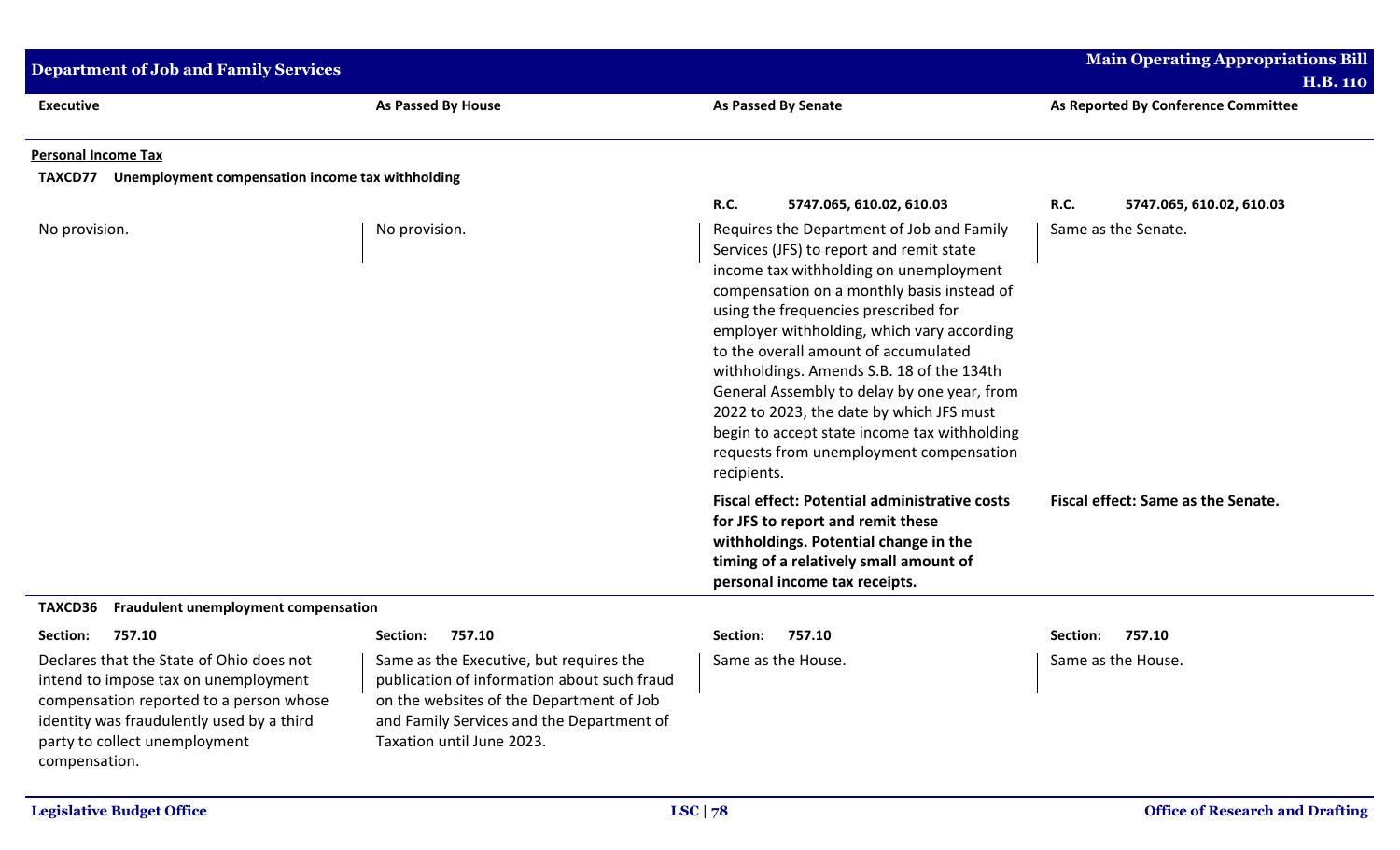| <b>Department of Job and Family Services</b>     |                                              |                                              | <b>Main Operating Appropriations Bill</b>    |
|--------------------------------------------------|----------------------------------------------|----------------------------------------------|----------------------------------------------|
|                                                  |                                              |                                              | <b>H.B. 110</b>                              |
| <b>Executive</b>                                 | As Passed By House                           | As Passed By Senate                          | As Reported By Conference Committee          |
|                                                  |                                              |                                              |                                              |
| <b>Fiscal effect: None. The Internal Revenue</b> | <b>Fiscal effect: Same as the Executive.</b> | <b>Fiscal effect: Same as the Executive.</b> | <b>Fiscal effect: Same as the Executive.</b> |
| Service instructs taxpayers who are unable       |                                              |                                              |                                              |
| to obtain a timely, corrected Form 1099-G        |                                              |                                              |                                              |
| for unemployment benefits from states to         |                                              |                                              |                                              |
| file an accurate tax return, reporting only      |                                              |                                              |                                              |
| the income they received. Taxpayers are          |                                              |                                              |                                              |
| not expected to include unemployment             |                                              |                                              |                                              |
| benefits they did not actually receive           |                                              |                                              |                                              |
| because of identity theft.                       |                                              |                                              |                                              |
|                                                  |                                              |                                              |                                              |